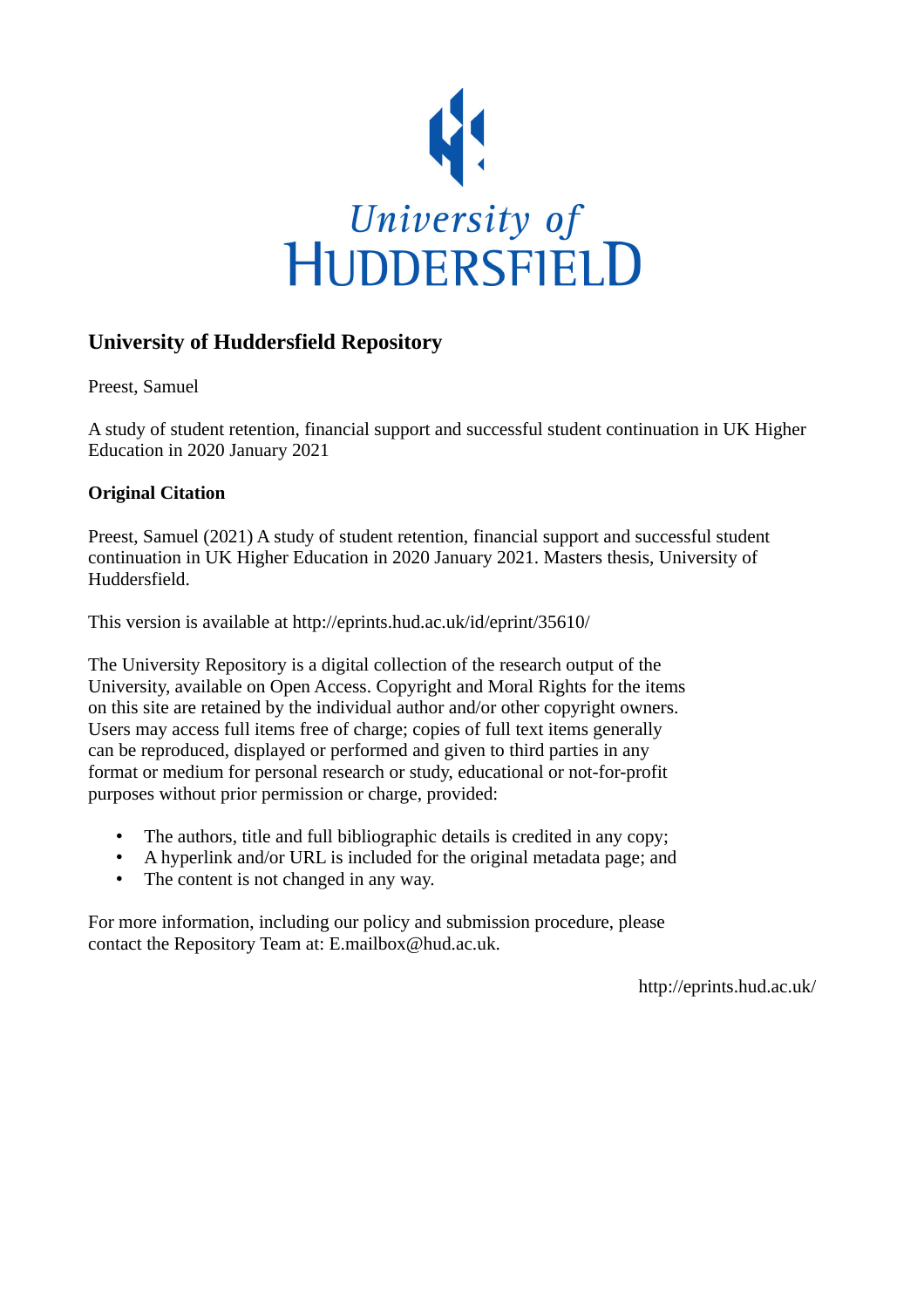**Samuel Preest**

**Student Number: U1276389**

# **University of Huddersfield Business School BX552: MSc by Research (Business and Management Studies)**

**Supervisor: Dennis Duty**

**A study of student retention, financial support and successful student continuation in UK Higher Education in 2020 January 2021**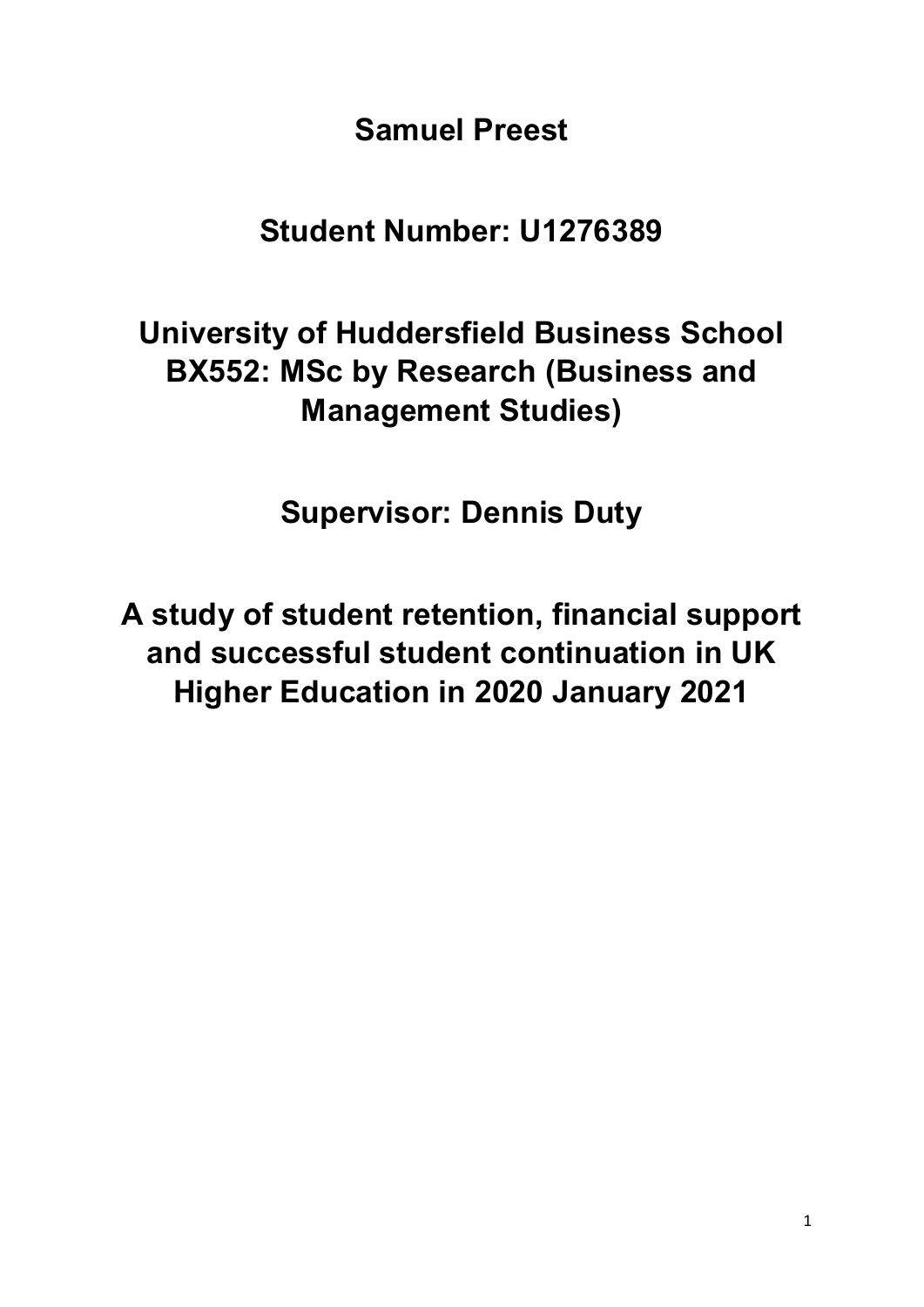# **Contents**

| Introduction - The Context of Higher Education in the |  |
|-------------------------------------------------------|--|
|                                                       |  |
|                                                       |  |
| Analysis, Discussion, Recommendations65               |  |
|                                                       |  |
|                                                       |  |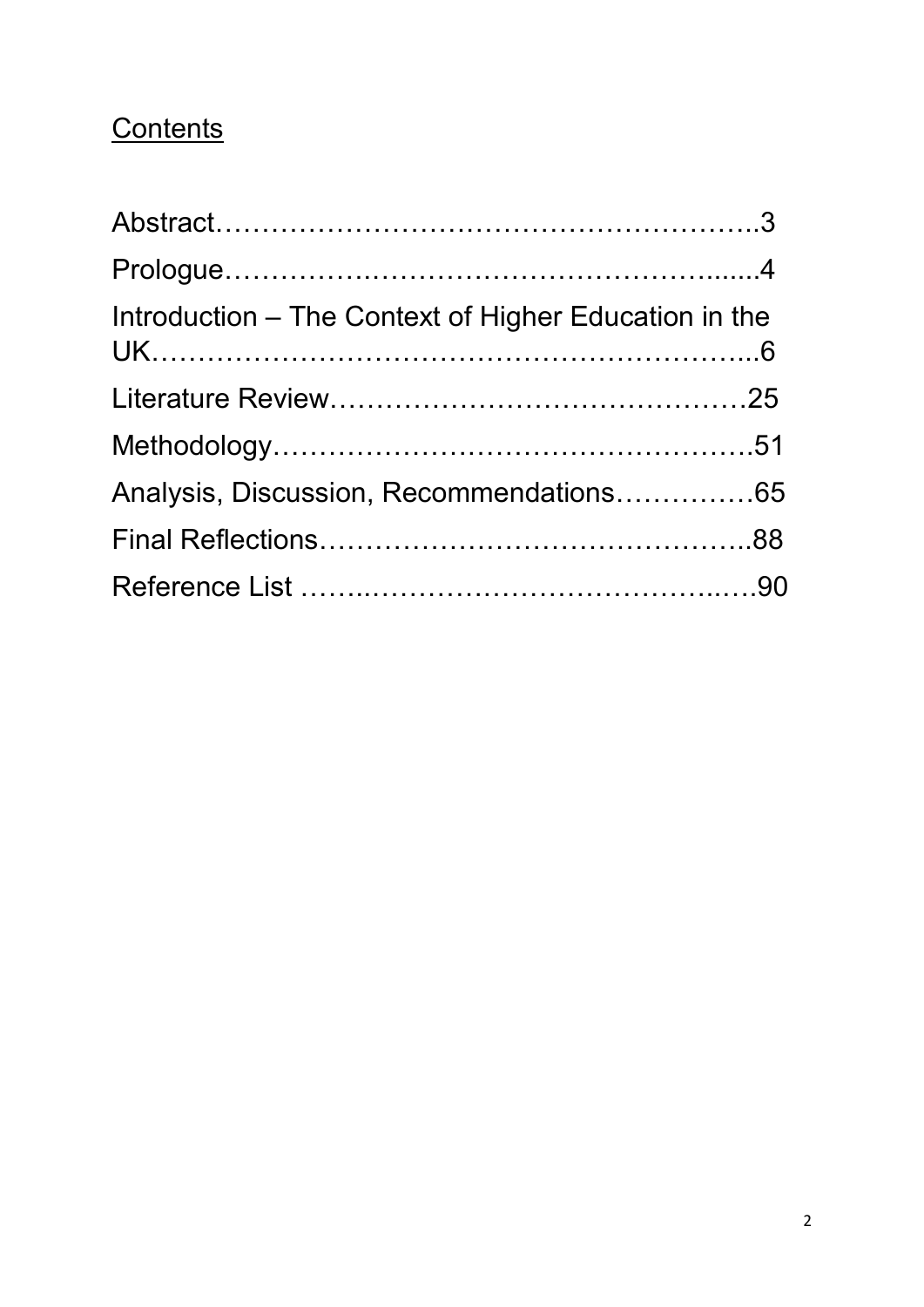# **Abstract**

Student retention is an ongoing problem for HE impacting both student and University. It has been a focus for research for over 100 years resulting in the identification of many factors that contribute to student withdrawal. Whilst finance has long been recognised as an issue, this research aimed to look at financial issues and specifically the role of hardship funds in helping students to persist. The research was conducted in the form of semi-structured interviews with ten students of varying ages, who were in the process of successfully completing their first year. The interviewer asked questions around financial support, their experiences at university, and the factors they feel have contributed towards them successfully progressing on their course. The interviews were then manually coded, and then based on these, several recommendations are presented,

The recommendations proposed following analysis of the interviews are:

Universities should have significant Hardship Funds available to help retain students, Universities should focus retention efforts on students leaving as well as students progressing, and there should be a collaborative relationship between Universities and students towards retention efforts. In addition to these, this research also proposes that institutions should understand the pressure lecturers are under, should provide students with sufficient opportunity to vent frustrations at any perceived minor issues, and also provide sufficient support for students with mental health issues.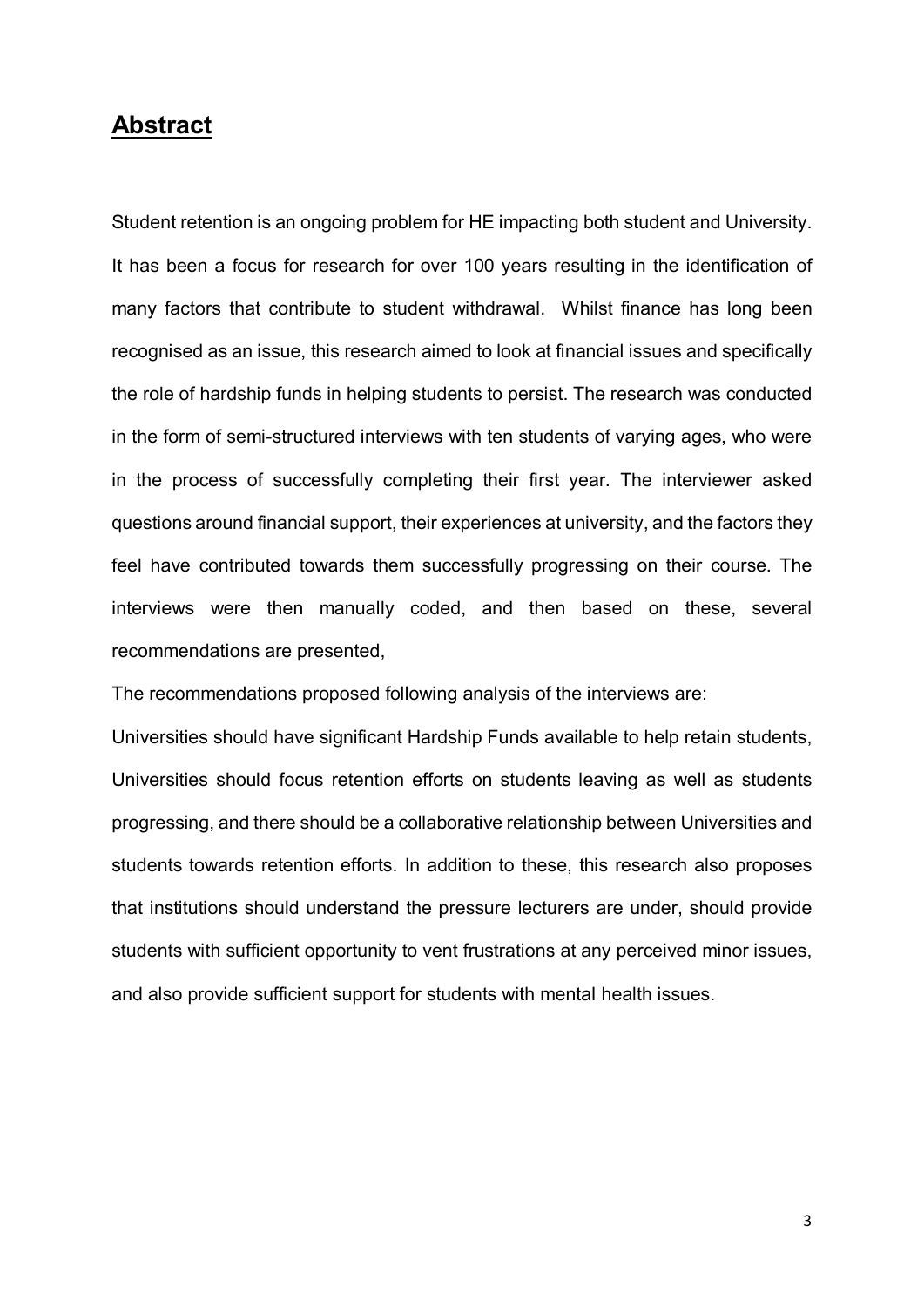# **Prologue**

I started employment in the Student Finance Office at a Post-92 institution in northern England over ten years ago. My work has been varied but has primarily involved supporting students facing financial problems. In my job I was seeing countless students who were having doubts about their course, or if not the course, then their decision to come to University, and were thinking of withdrawing or suspending their studies. What were the reasons behind this? What factors influence their decision? What role, if any, does the University Finance Office play in this? I was also seeing many students who were successfully progressing on their course, again, what were the factors (if any) that helped these students progress?

While investigating this I read numerous research papers about retention and progression in HE, particularly from the perspective of the institution generally and the student, but very little from the perspective of the Student Finance Office within the institution, and those on the 'front line'. This prompted a two-year research project focusing on student retention and the reasons why some students successfully progress with their studies and some don't, based on my experiences and students who agreed to speak to me about their experiences. As a result of my experiences, I wanted to further investigate any possible link between financial support and students successfully progressing on their course.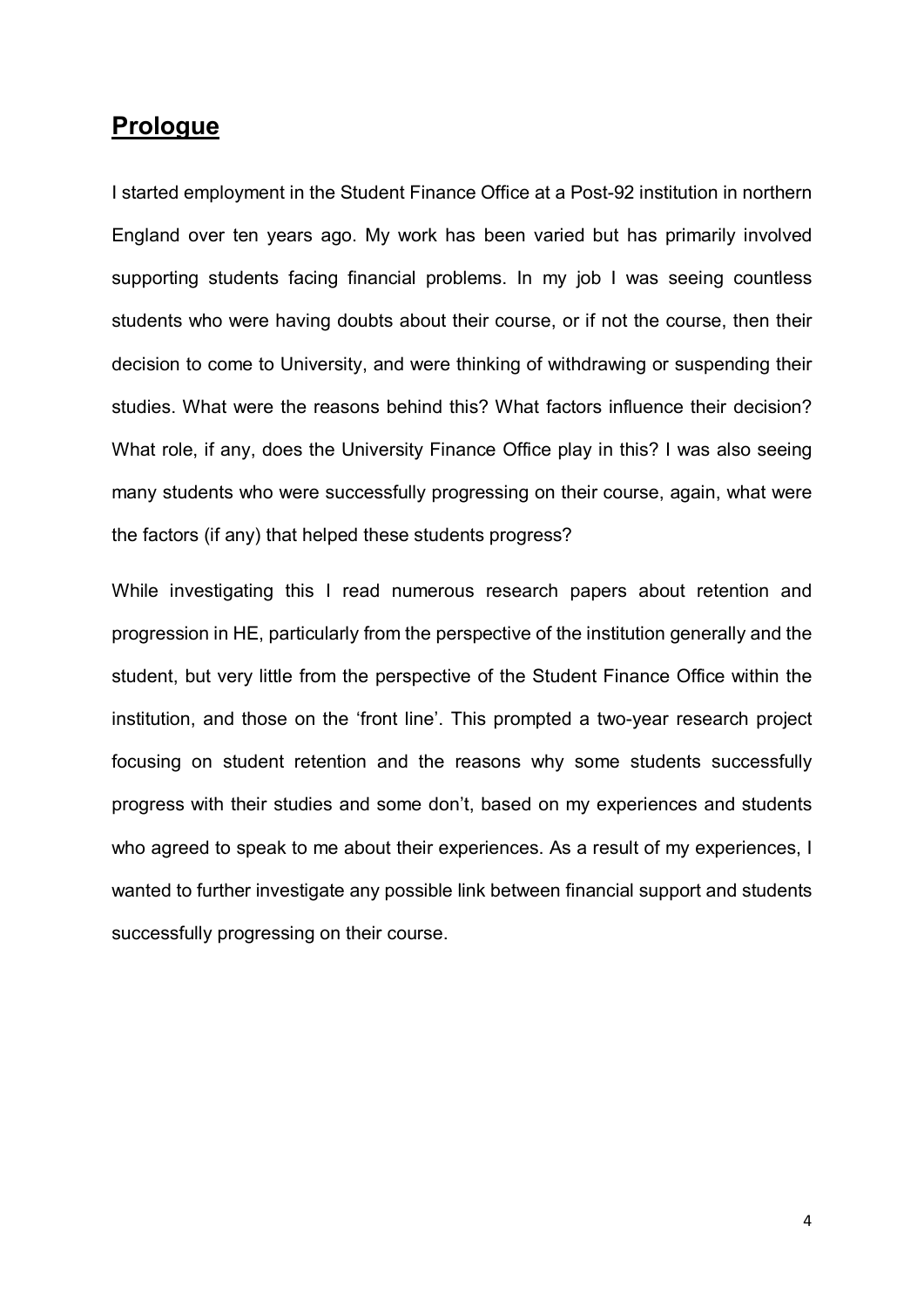#### Figure 2.0: Factors Currently Affecting UK HE:



(Source – Author's own model)

These factors identified by the author, all contribute to making 2019 and beyond, a period of uncertainty and scrutiny the HE sector has never faced before. It should be noted that while all these factors can be seen to potentially impact upon UK HE, the extent to which each of these considerations will impact upon the sector is impossible to quantify, but when considered individually, and collaboratively, they provide the basis for this research. It should also be noted that these factors identified by the author, consist of factors that have a direct impact (i.e. TEF), and those which can be viewed as more wide ranging (Brexit).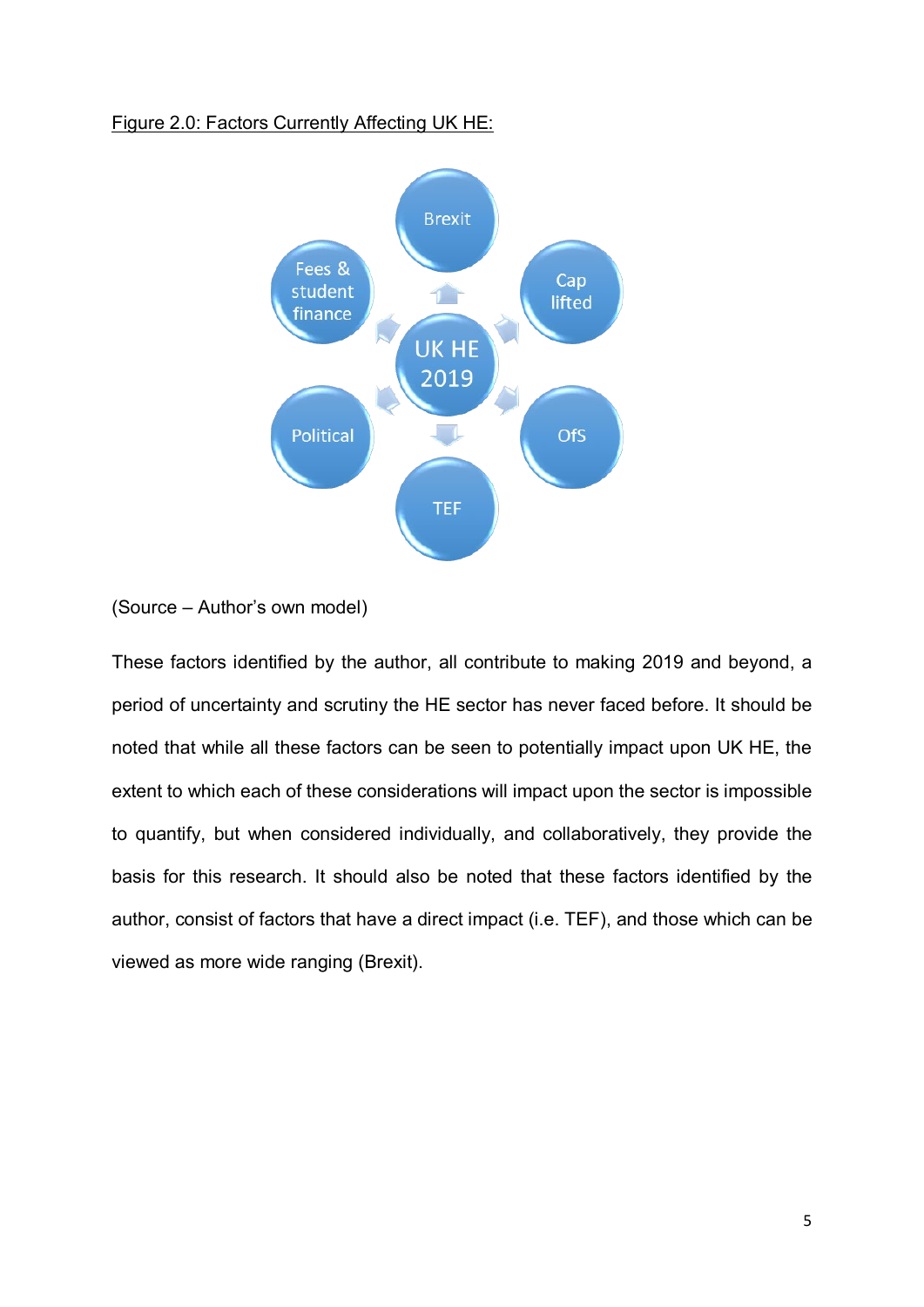# **Introduction – The Context of Higher Education in the UK**

This introduction will set out very wide ranging considerations initially, by looking at the HE political landscape in the UK, then change to the HE operating environment. This is then narrowed down to consider the contemporary HE environment with the contemporary environment, with Brexit and Covid, and then narrowed down further to consider the University and students.

# **HE – The Political Landscape**

# **Ever Changing Political Climate**

The next area to be considered is the current political environment. The date for the next general election remains unclear, but when this does happen it is likely Tuition Fees and HE funding will feature prominently in the manifestos of the both the current government (Conservative) and main opposition (Labour).

Taken from the perspective of 2017 government policy, the BBC (2017) report then Prime Minister Theresa May 'admitted a change in her party's approach on tuition fees in England, saying she has listened to voters and fees will freeze at £9,250. Fee repayment thresholds will also rise, so graduates will start paying back loans once they earn £25,000, rather than £21,000, the PM said. She said the whole student finance system would be reviewed and did not rule out a move to a graduate tax. Riley-Smith (2017) further reported that Theresa May had pledged to overhaul the tuition fees system and spend £10 billion helping first-time buyers in an effort to win over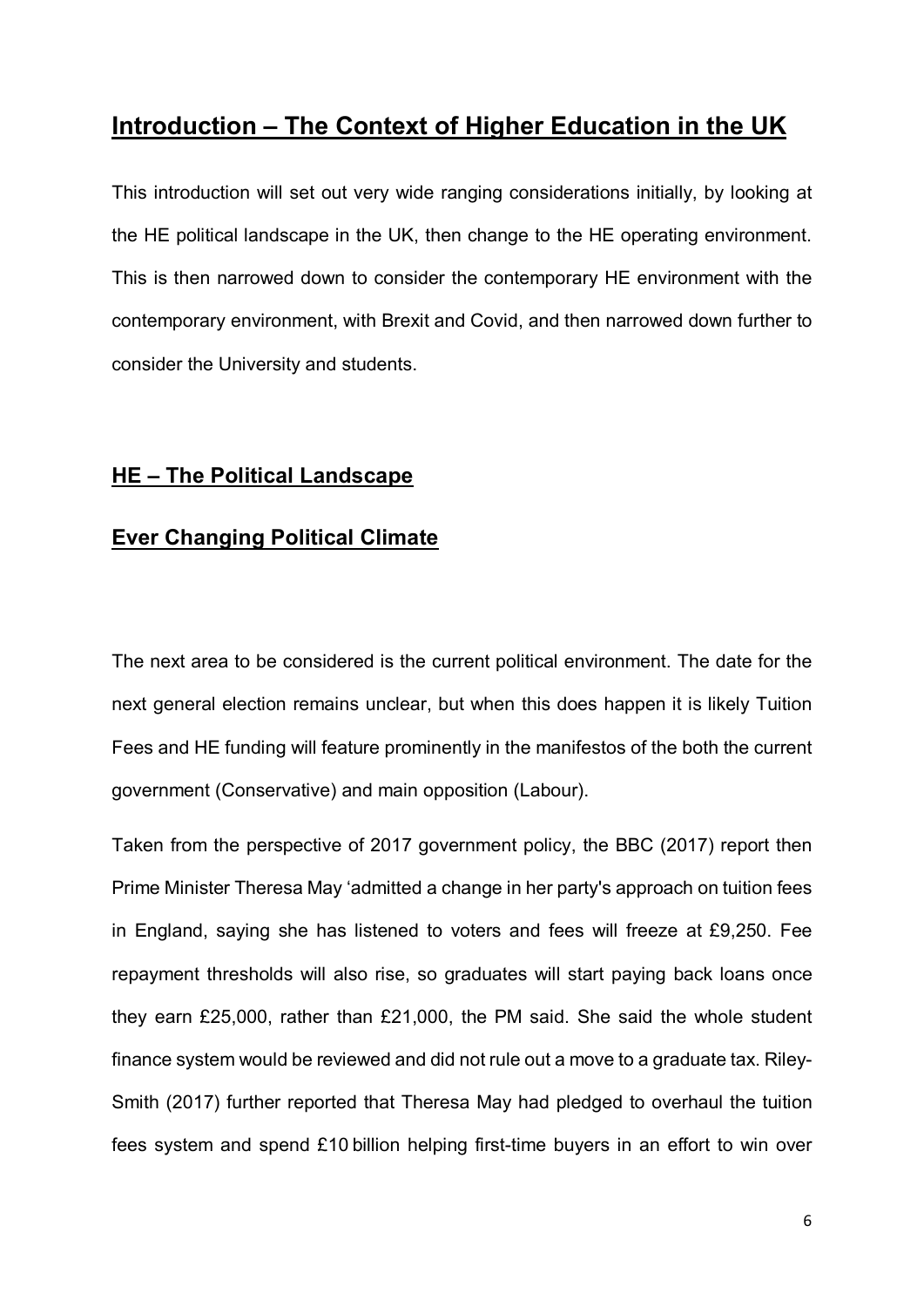young voters, with the then Prime Minister attempting to reassert her authority by focusing on domestic policies. A review also considered more radical changes, such as lowering fees altogether, slashing the interest rate on student debt and even bringing back maintenance grants.

This change in policy has not come without criticism, while the previous Prime Minister argues she listened to voters, this change in policy has brought criticism Moore (2017) viewing 'since the general election, the Tories have been floundering to find a way to get 18 to 24-year-olds to vote for them. In policy terms, this means leaning heavily on ideas around housing, and tuition fees. This seems like a direct reaction to Labour's strengths during the election. Recent YouGov polling showed the voting intent of 18 to 24-year-olds, and whom they trusted on a series of issues, including housing and education, as well as immigration, unemployment, and the NHS' (pg 66).

While the current government have changed their Tuition Fee policy in an apparent bid to win the votes of young voters, the policy of the Labour Party remains somewhat unclear. Following reports that Labour, then having been under the leadership of Jeremy Corbyn, intended to completely abolish Tuition Fee debt. This has been contradicted, as highlighted by Roberts (2017), who reported Jeremy Corbyn being accused of rowing back on a promise he made on cancelling all student debt, despite not having ever made the supposed pledge, ''What I said was we would deal with it by trying to reduce the burden. We never said we would completely abolish it". The Labour Party manifesto of 2017 did however state 'Labour will reintroduce maintenance grants for university students, and we will abolish university tuition fees' [\(www.labour.co.uk\)](http://www.labour.co.uk/).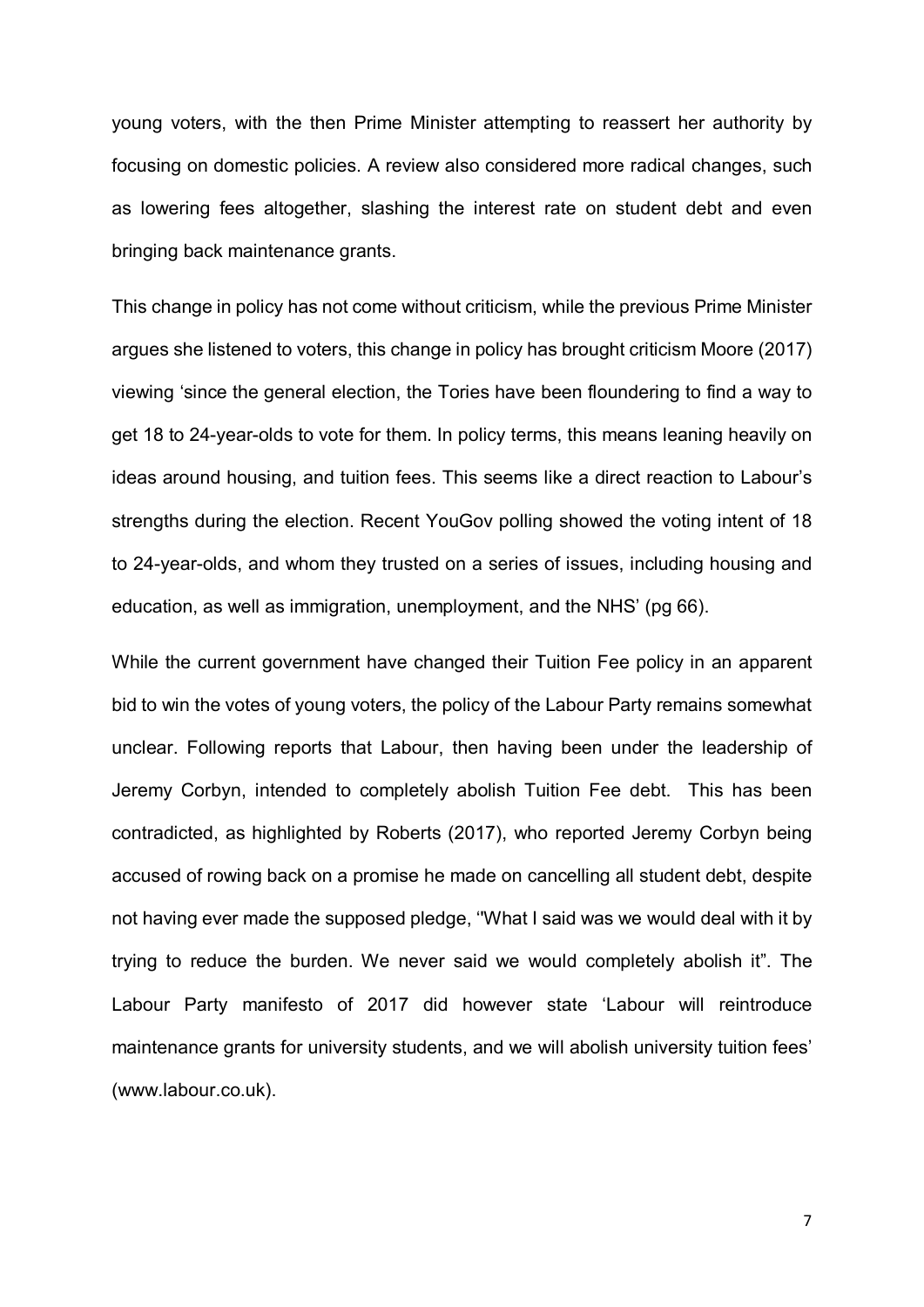The main question from this is how the Tuition Fee policies of the main political parties impact upon HE institutions in the UK. As Tuition Fees are at their highest ever level; and are the main source of income for most institutions, any changes in policies or funding regulations, which impact upon income, can then be viewed to make successfully retaining students more critical than ever before. This is particularly true when one of the two main political parties are campaigning to abolish fees completely. One political policy from 2015 of which the effects are now being seen, is the cap on student numbers being lifted. The Augar Review of 2019 recommended many changes across HE, notably for Tuition Fees, where it was advised that universities charge no more than £7,500 per year instead of the current £9,250 per year. This would represent a drop in income of over 18% per full-time student for UK institutions, however since Theresa May has been replaced by Boris Johnson it remains to be seen whether this will be implemented.

## **Political Situation - 2020**

In December 2019 Boris Johnson led the Conservative party to a convincing victory in the UK general election, in a campaign heavily featuring the slogan 'Get Brexit done'. This election victory raised questions about what it would mean for UK HE. Wonk HE view 'Thursday's general election, and the Conservative majority returned to Westminster, will define the political terrain for universities for probably at least the next decade' (Wonk HE, 2019).

Peachey (2019) reports shortly after the election state 'There is a promise in the manifesto to look carefully at the "thoughtful" suggestions in the review into student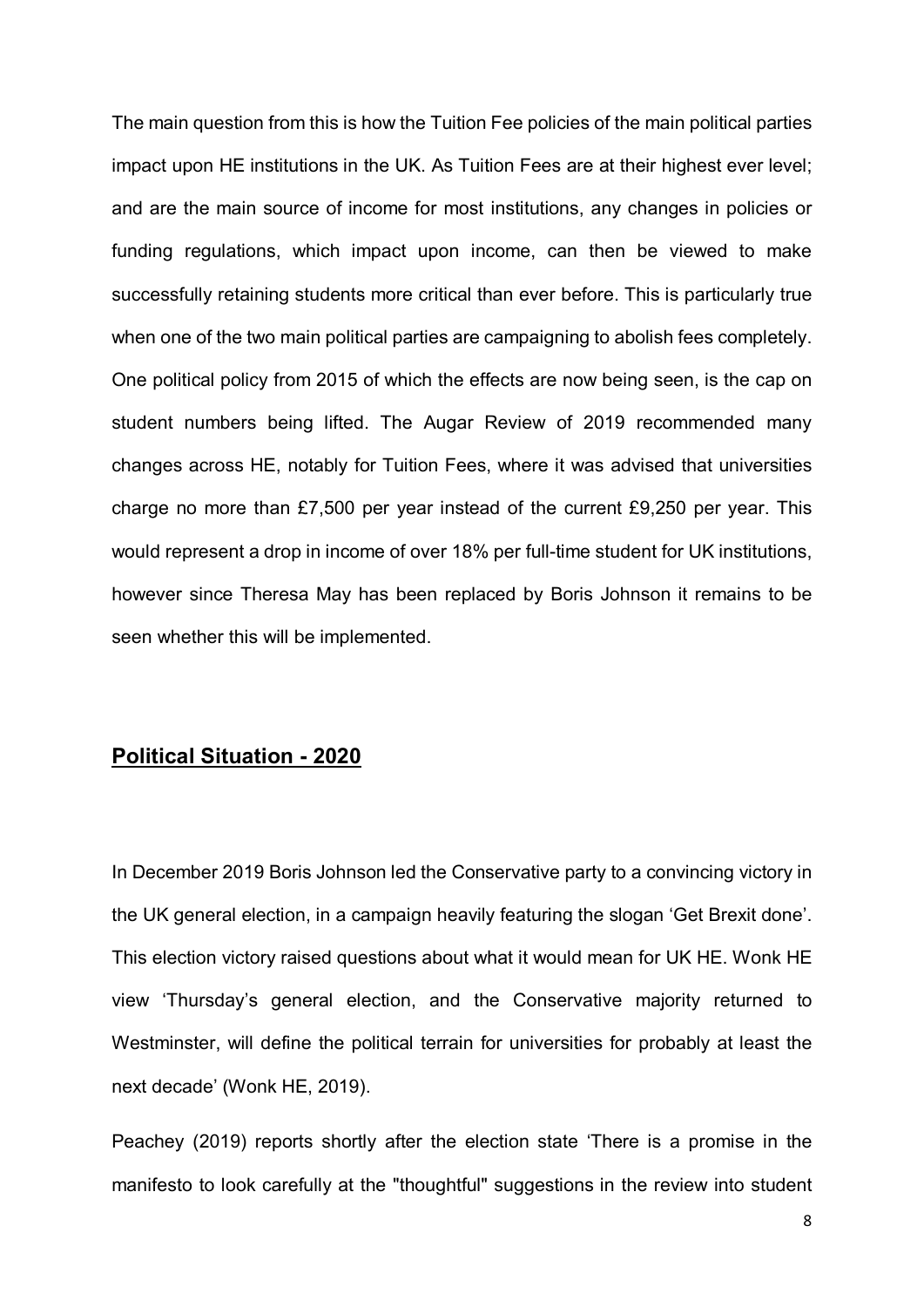finance and university and college funding, led by Philip Augar. In the short term, this suggests the current freeze of tuition fees in England at their current level of £9,250 will continue.' (Pg 19).

While nothing has been confirmed, Vaughan (2019) reports that the Tuition Fee debate is no longer a priority for the Conservative party: 'His (Boris Johnson) [decision](https://inews.co.uk/news/proposals-to-slash-university-tuition-fees-to-7500-dropped-by-ministers-636182)  [to leave out the headline promise comes even after Theresa May urged the](https://inews.co.uk/news/proposals-to-slash-university-tuition-fees-to-7500-dropped-by-ministers-636182)  [Conservatives](https://inews.co.uk/news/proposals-to-slash-university-tuition-fees-to-7500-dropped-by-ministers-636182) to lower them to £7,500. According to Tory sources, [party HQ is eager](https://inews.co.uk/news/politics/register-to-vote-general-election-2019-how-uk-snap-online-electoral-register-deadline-494388)  [to keep tuition fees "off the agenda",](https://inews.co.uk/news/politics/register-to-vote-general-election-2019-how-uk-snap-online-electoral-register-deadline-494388) believing the anger over student debt has "blown over" in the public eye' (Vaughan, 2019).

While this may be of relief to some UK institutions, the Conservative victory has raised other questions for UK Universities, which are likely to raise concerns. Morgan (2019) argues the certainty that Brexit will happen, a potential reshaping of the research funding system to accompany a big increase in funding and the targeting of "lowquality courses" are among the major implications for universities from the Conservatives' resounding victory in the UK general election.

With the UK exit from the EU confirmed, the uncertainty around the future funding for EU students coming to the UK to study remains. This will cause great concern for UK universities as if UK government funding for EU students is cut, or their right to enter to UK is removed, as previously outlined this will greatly impact upon student numbers, and income.

The only definitive promise from the Conservatives since the election is the introduction of £5,000 non-repayable bursary payments for new students on Nursing and Midwifery courses. While this has been welcomed in some quarters, students on these courses will still need to access government support for Tuition Fees and living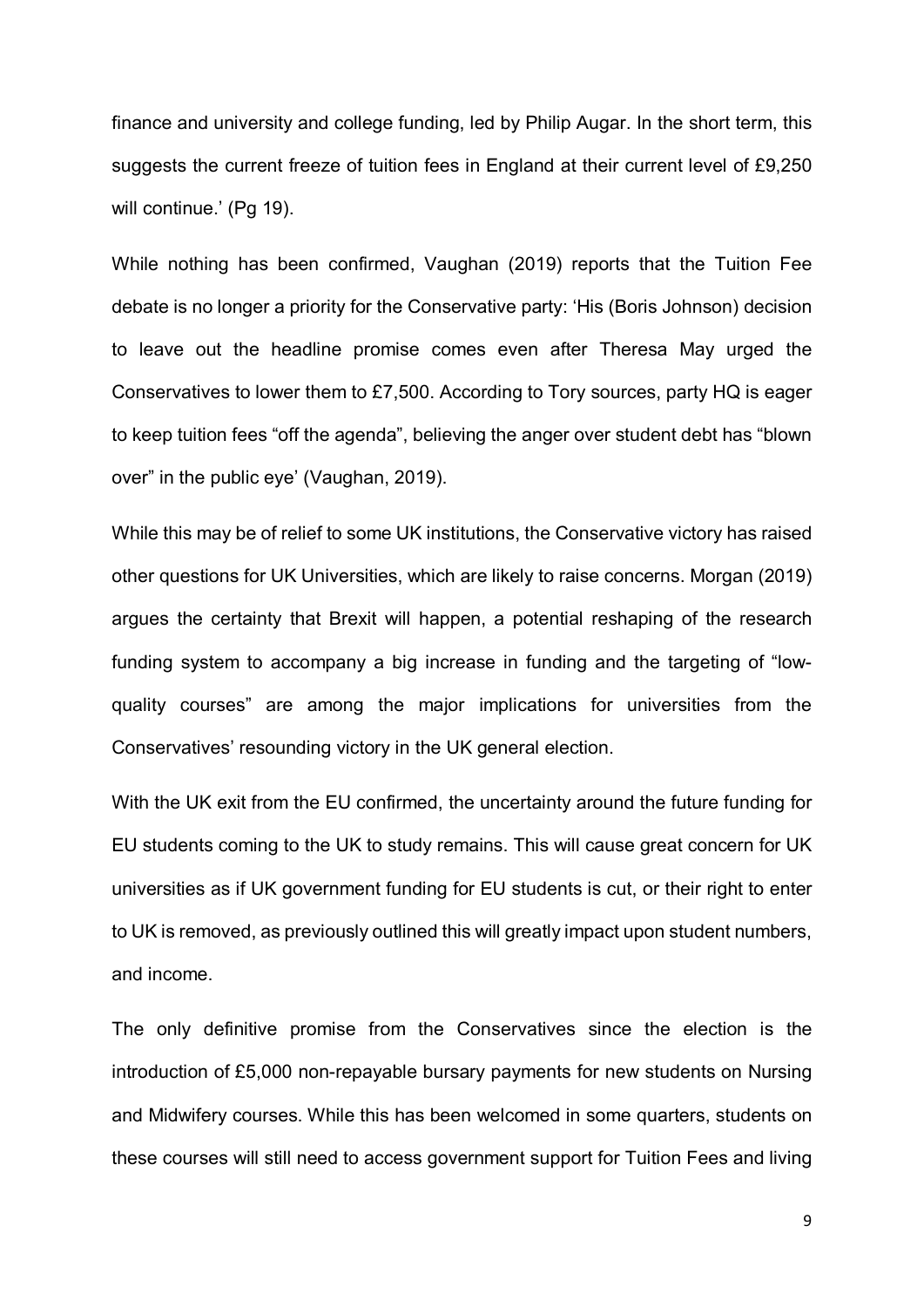costs in the form of repayable loans. Faith (2019) notes 'Royal College of Nursing (RCN) members have been campaigning for more funding after the bursary, which covered university tuition fees and provided mean-tested maintenance support, was scrapped in 2016. Since then applications to study nursing have dropped by 25% in England'.

Campbell (2019) discusses the reintroduction of bursaries for Nursing and Midwifery students, noting the reduction in applications for these courses since the Conservative government abolished NHS bursaries as part of their austerity measures in 2015: 'Since then, the number of applications for nursing courses has fallen, which threatens to exacerbate the NHS's already serious shortage.

In May, health experts drawing up the NHS's forthcoming strategy to tackle understaffing, the People Plan, [warned](https://www.theguardian.com/society/2019/may/26/nhs-short-of-70000-nurses-bursaries-abolished) in a leaked early draft of the document that the service's shortage of nurses could hit almost 70,000 by 2023-24.' (Campbell, 2019)

Despite a convincing Conservative victory in the 2019 general election, there remains a strong sense that the political situation still providing great uncertainty for HE in the UK.

#### **Changes to the HE Operating Environment**

## **Cap on University Places lifted**

In 2015 the coalition government lifted the cap that limited the number of students Universities were able to offer places to. Shaw (2015) at the time of the decision gave the possible reasons for this as; the demand for higher education will remain strong;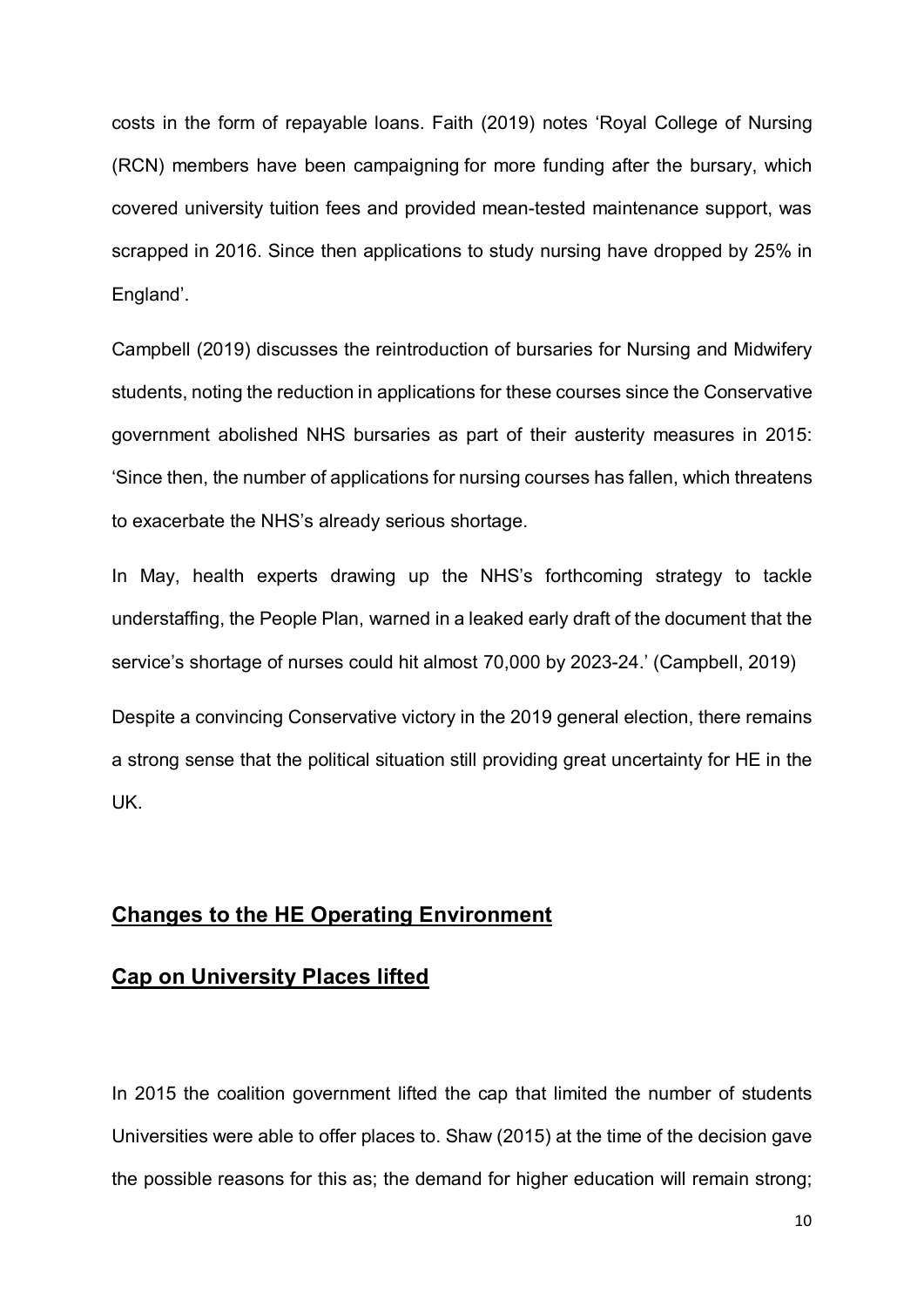more higher-level skills can raise economic performance; Education is likely to feature in the next general election. Given the benefits of higher education to individuals, it could have been sold as an aspirational policy in the run-up to the 2015 general election (Shaw, 2015). At the same point the same publication gave the concerns on the cap being lifted, as well as concerns over a lack of clarity on funding, and the fate of alternative providers, the key one for the purpose of this research is a fall in quality – something the government stated would not happen, due to a measure of introducing minimum academic entry requirements, and monitoring dropout rates, employability and loan repayment outcomes for students on different courses.

No tangible results have been seen in terms of the government monitoring student dropout rates, though. Husbands (2015) follows up on this two years later with their view on how the cap on student numbers being lifted has affected clearing (the process for gaining admission to University following the release of A-Level results in August).

'What used to be a scrabble for places amongst those who had not, quite, secured their offer grades for the university or course of their choice has been transformed. The landscape is fundamentally changed. University entrance is now a buyers' market, and students are using clearing more and more to find the right university for them, rather than settle for their second or third choice. Power has shifted from universities to students' (pg 55).

There are some good reasons for this. The most important reason is numbers. There are fewer 18-year-olds than there were last year, and there will be fewer again next year. The number of 18-year-olds in the UK will continue to fall through to 2022. The second is a significant policy change. Until 2014, the number of university places was capped by government — once all the places were filled, there were no more. In 2014,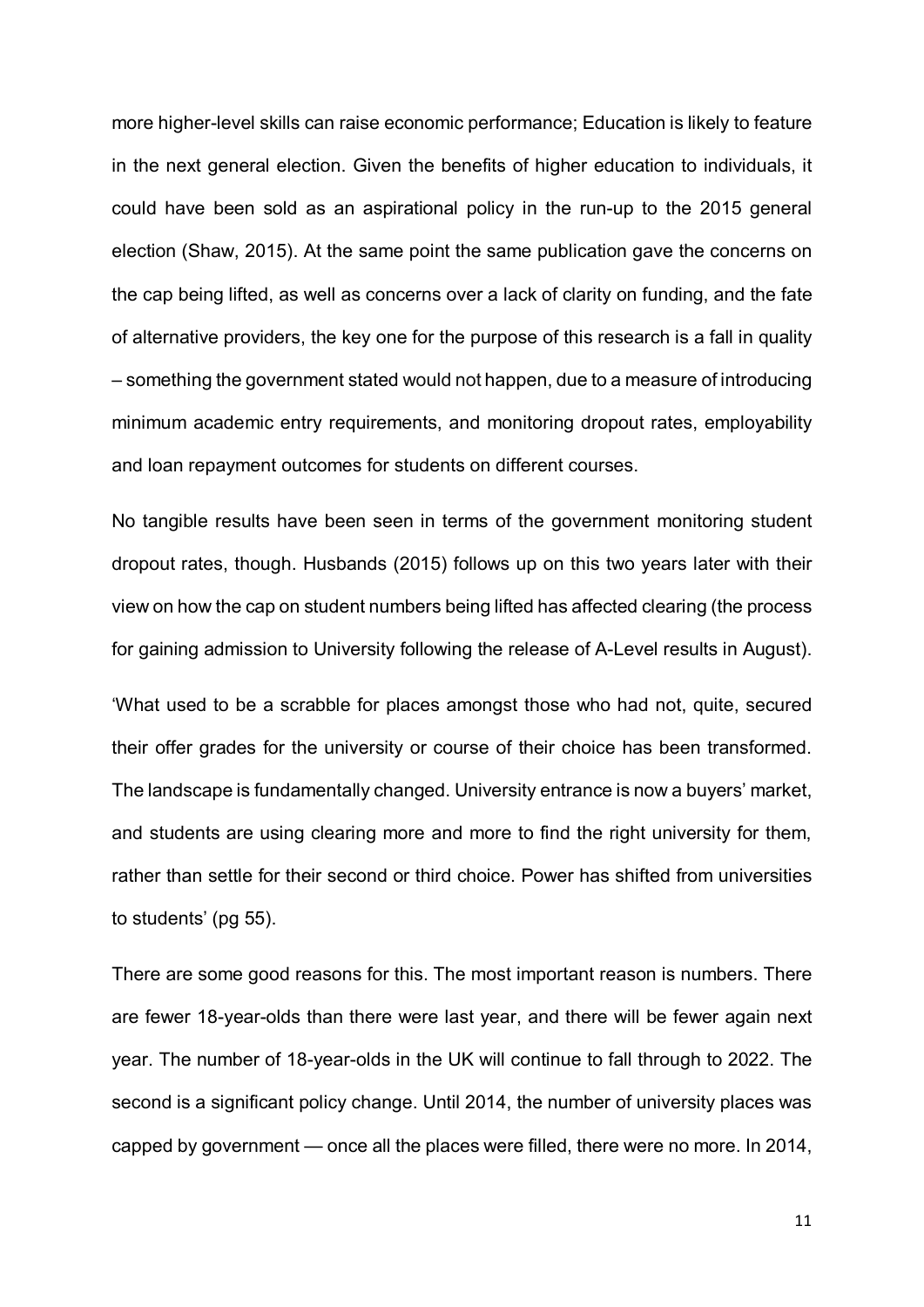government lifted the cap. Universities can take as many students as they want to recruit. That has produced more competition between universities, with both winners and losers, but combined with the demographic dip, it has transformed university entrance.

The long-term implications of the cap on University places being lifted is likely to take many years to be fully realised. While one argument is that it will mean a huge upsurge in eighteen-year olds going to University over the next ten years, the counter argument could be that this had already happened under the Labour government's target of 50% of young people going University, which was set by Tony Blair in 1999. The BBC (2019) report figures from the Department of Education, that September 2019 saw for the first time, over half of all young adults (50.2%) going to University. This statistic supports the view that based on the number of young adults now taking the decision to go the University, it is no longer a choice limited to the elite. It is impossible to discuss political factors impacting upon HE without discussing the UK's vote to leave the European Union in June 2016 in some detail.

## **Office for Students**

The recently formed Office for Students (OfS) was formed by the Higher Education and Research Act (2017) as an independent public body, not part of central Government, but reporting to Parliament through the Department for Education (DfE). The OfS state they work in four main areas:

1. Helping students to get into and succeed in higher education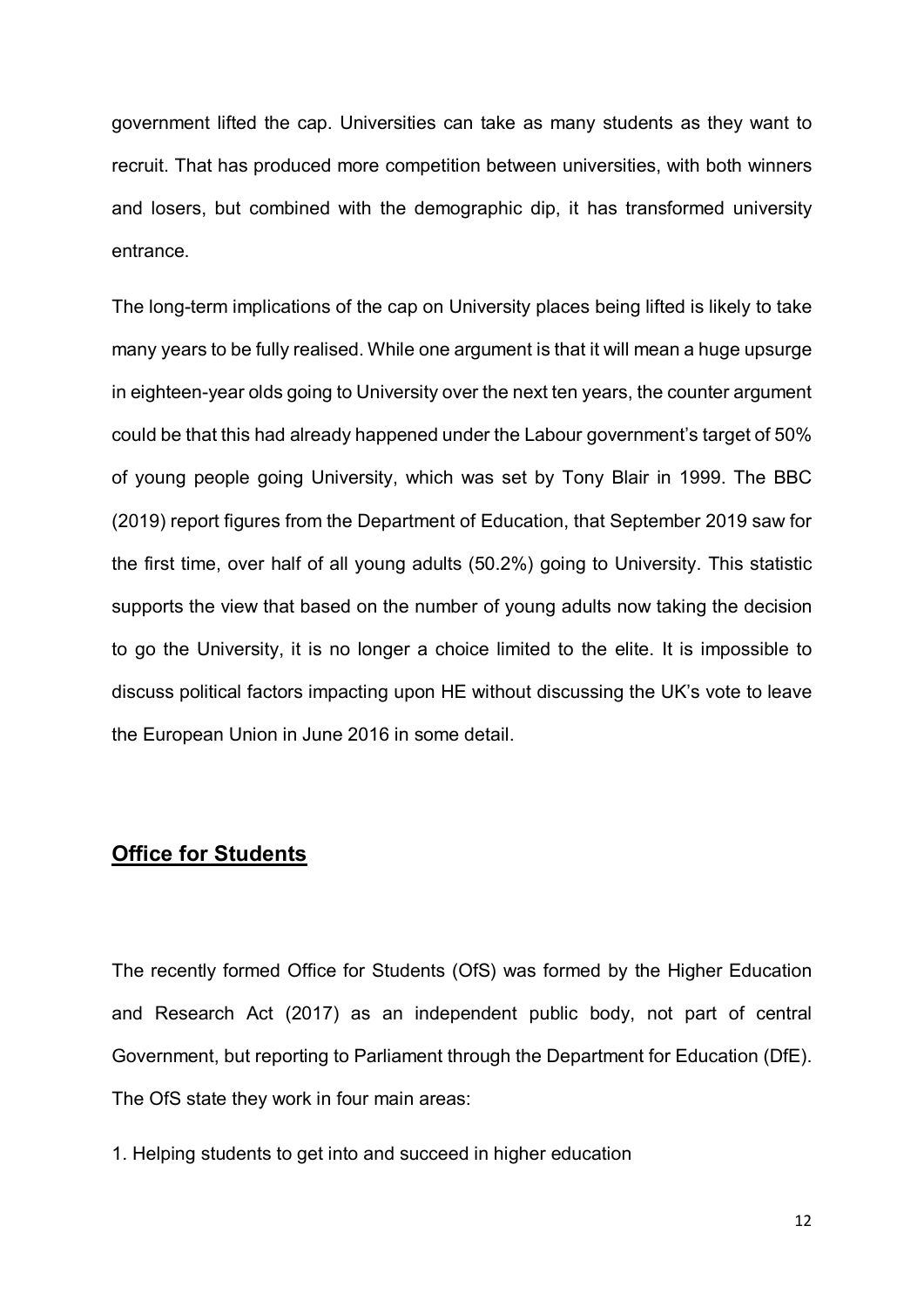2. Helping students stay informed

3. Making sure that students get a high-quality education that prepares them for the future

4. Protecting students' interests (We make sure that providers of higher education are able to deliver value for money for students, and have plans in place should something go wrong.)

For the purpose of this research, it can be viewed that the most important aim of the OfS is (4) as a critical point on student retention is how the institution helps students when something does go wrong. [find journal article quote for this]

The 2018 OfS paper 'Supporting social mobility through higher education access, success and progression' highlights that non-continuation is a topic under their consideration stating that Non-continuation rates are low in English higher education compared with many other countries and they have been sustained despite the expansion and diversification of the student body. Notwithstanding this, the data shows that they are affected by student background, reaching 9% for the most disadvantaged group within the young student population and more than 10% for black students.

While the principle of the OfS appears logical, it should be noted that there have been several criticisms since their formation. Evans (2018) questions the independence of the OfS, citing about two dozen lengthy documents made available in addition to a 166-page regulatory framework, that there is a need for more clarity about the status of all the rules and documents huddling under the Higher Education and Research Act.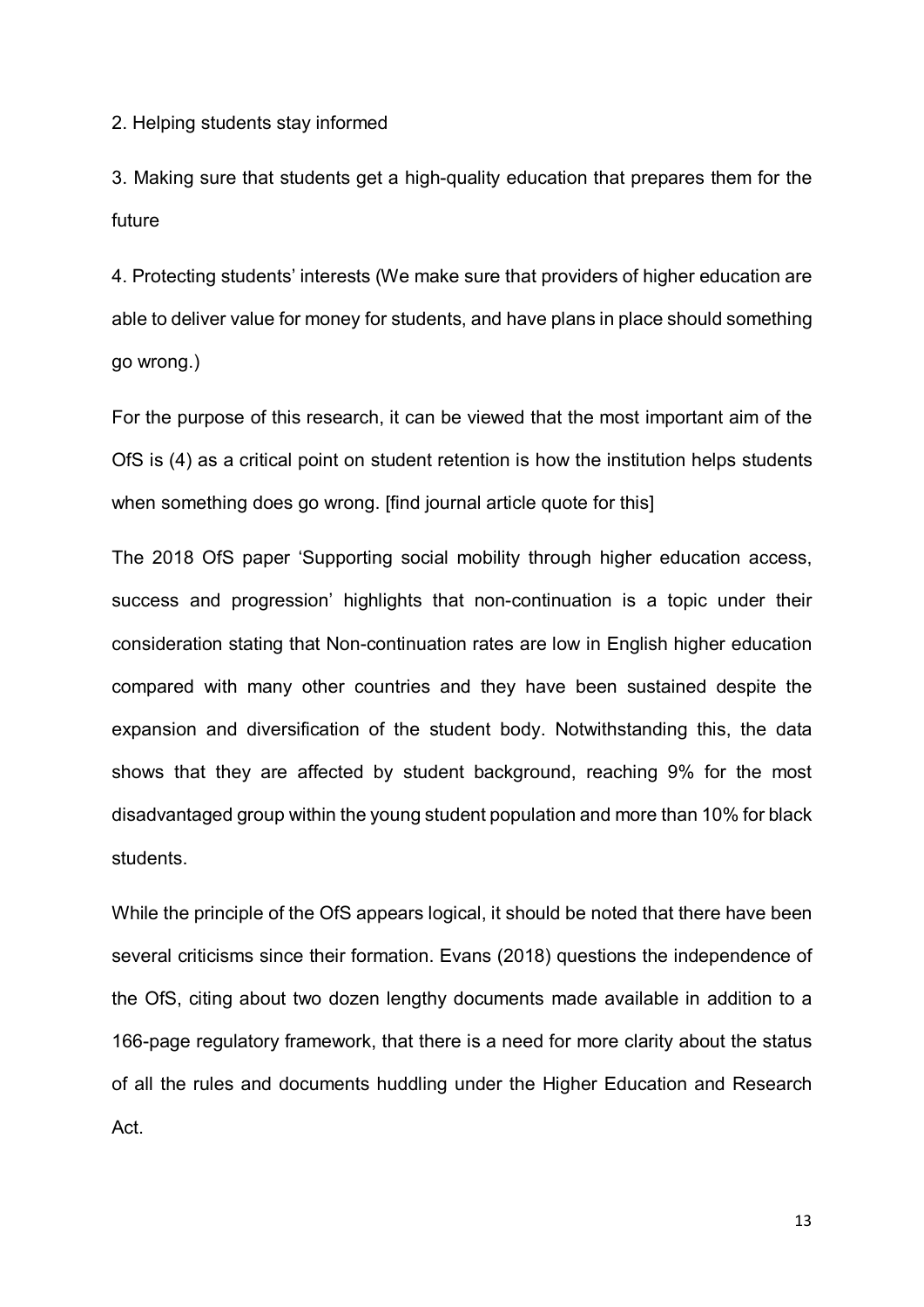The launch of the OfS in 2017 attracted controversy, with Toby Young resigning shortly after being appointed to the OfS board. Phillips et al (2018) reported Young's appointment to the OfS board, which is meant to help uphold standards at universities, caused a storm after critics highlighted a string of offensive tweets directed at women as well as controversial writing about working-class students.

The long-term impact of the OfS remains to be seen, and as a government funded body can potentially be seen as being 'at risk' should there be a change in government policy, or even a change in government. Leach (2020) notes 'the BBC's Sean Coughlan caused quite a stir with a report that universities in England are to face a "value for money" review. This is, in fact, the already signalled review of the funding methodology of the Office for Students (OfS) – and board papers have already given us the direction of travel.'

While the full impact of Brexit upon UK HE remains to be seen, as a newly formed body, it can also be viewed that impact (positive or negative) of the work of OfS may take several years to be fully realised. The same can be said of the potential impact of the OfS on retention. One area of OfS administration that is likely to impact upon student retention is the Teaching Excellence Framework.

## **The Teaching Excellence Framework (TEF)**

The Teaching Excellence Framework (TEF) was introduced by the government in 2017 'to provide a resource for students to judge teaching quality in universities and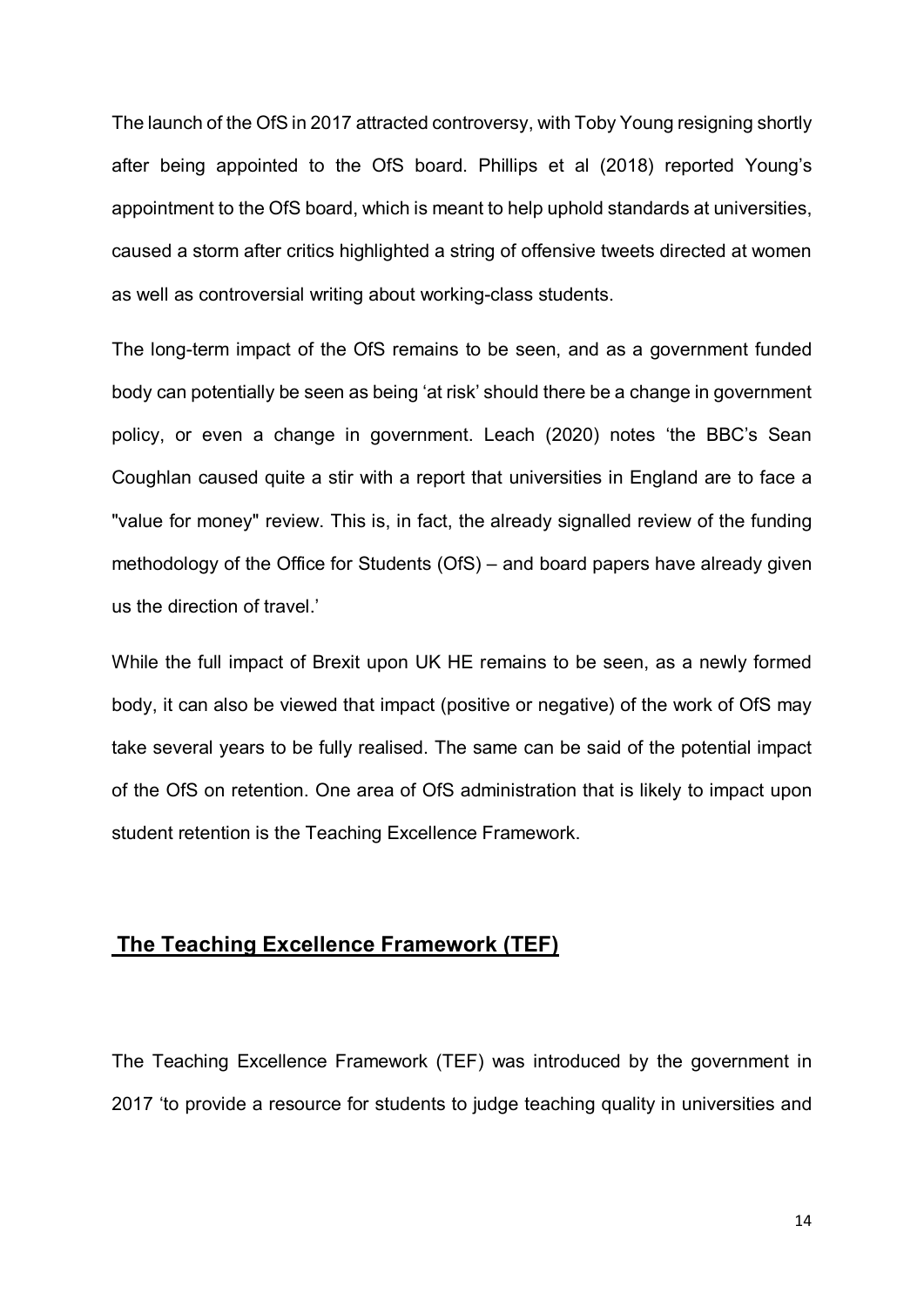to increase the importance of teaching excellence (and bring it into line with research excellence) when rating institutions' (Bhardwa, 2019).

So while TEF can be used as a tool for prospective students to consider the performance institution, a successful rating in this can be used as a marketing tool by institutions to aid recruitment, but more importantly, for institutions in England, publicly funded universities and colleges with a TEF award may charge up to the higher maximum tuition fee for 2018 entrants. The maximum tuition fee they can charge for a full-time course is £9,250 per year. Those without a TEF award can charge a maximum of £9,000 per year. The government will announce maximum fees for the academic year 2019-20 in due course (OfS website).

TEF is administered by the OfS and measures teaching excellence in three key areas (taken from OfS website):

- Teaching quality: the extent to which teaching stimulates and challenges students, and maximises their engagement with their studies
- Learning environment: the effectiveness of resources and activities (such as libraries, laboratories and work experience) which support learning and improve retention, progression and attainment
- Student outcomes and learning gain: the extent to which all students achieve their educational and professional goals, in particular students from disadvantaged backgrounds

Universities are classified gold, silver or bronze (under the TEF rating system). These ratings are determined by six core metrics based on teaching, academic support and progression to employment. Universities also submitted a 15-page document to a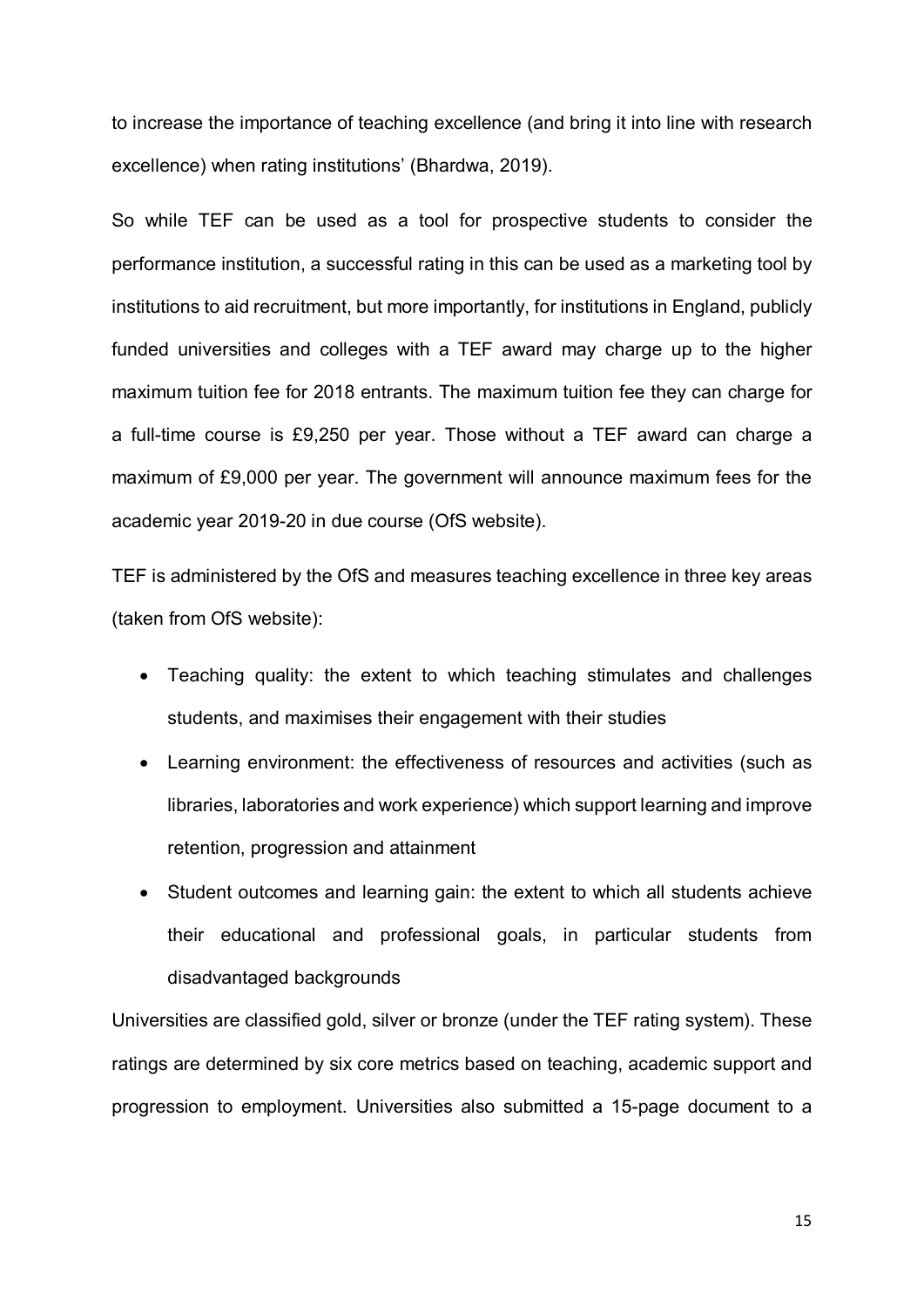panel of higher education experts and students, which was used alongside the metrics to determine a rating.

Niemtus (2017) notes how TEF is impacting upon retention, arguing that students who drop out are costly to universities in terms of lost funding. But the imminent introduction of the Teaching Excellence Framework, which will use non-continuation rates as one its metrics, means universities are going to be paying more attention than ever to making sure their students stick with it. While the premise of TEF as a resource for students deciding where to study sounds reasonable, it has received criticism. Shah (2018) argues The Teaching Excellence Framework doesn't work because it assesses what we can, rather than what we should, measure, for example, it incorporates employment metrics even though graduate jobs may be a result of family background and income rather than university teaching.

# **The Contemporary Environment – Brexit & Covid**

#### **Brexit**

# **The Current Brexit Situation**

In Spring 2020 the government confirmed that following the UK's vote to leave the European Union in June 2016, the official withdrawal would take place on December  $31<sup>st</sup>$  2020. This has raised huge questions, such as the nature of any trade agreements between the UK and other nations, employment and travel rights for UK and EU citizens in and out of the UK, and the implications for every aspect of life for UK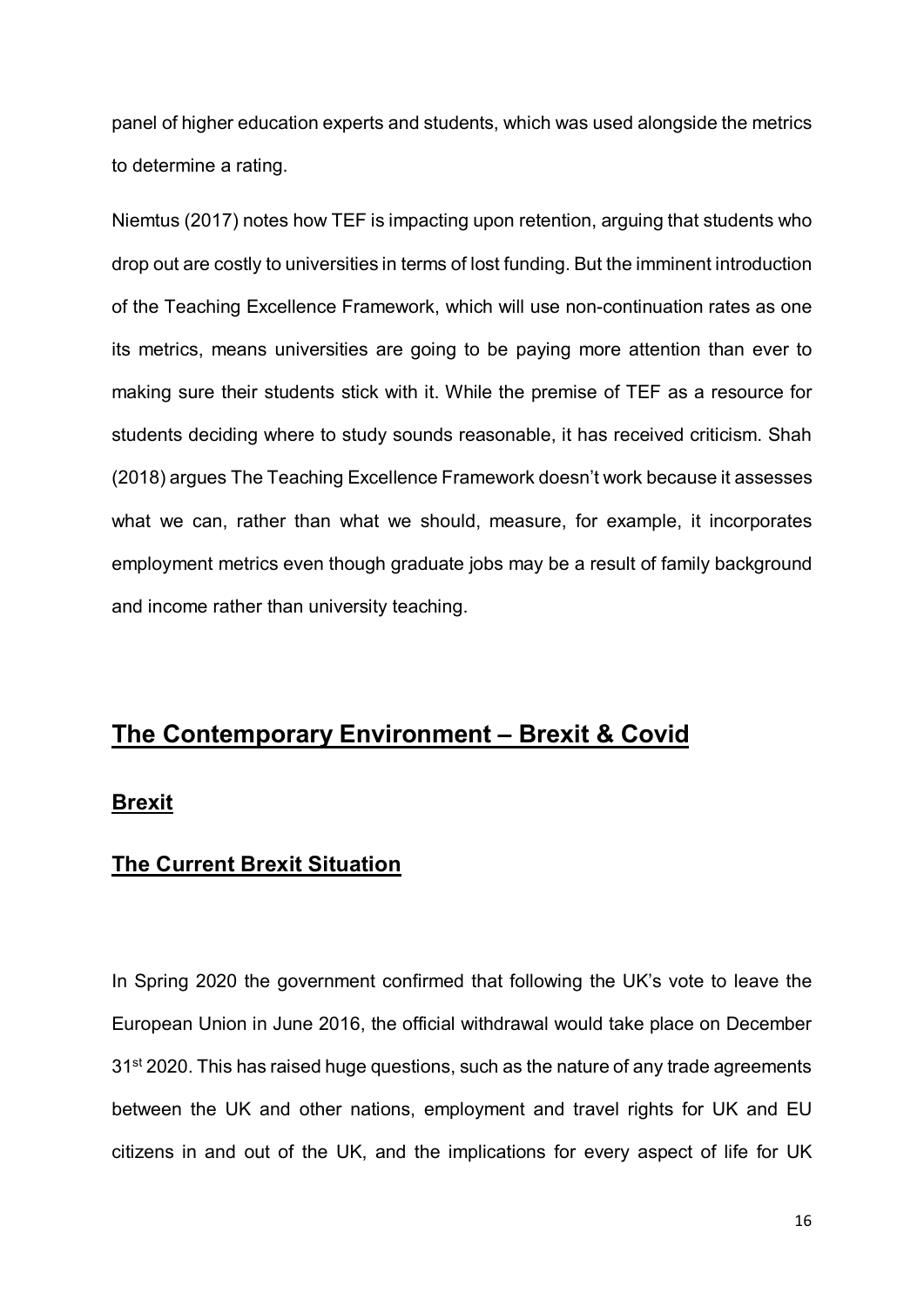residents. From the UK HE perspective, since the confirmation of the official withdrawal date, the biggest impact for the sector came in June 2020 when the Conservative government confirmed that Student Finance England (central government funding body) funding for students from the EU studying in the UK would be withdrawn with effect from September 2021. The overwhelming likelihood of this decision is that from September 2021 onwards, there will be a significant decrease in the number of EU students who want to come and study in the UK. While one viewpoint could be that this will only be a problem for institutions with a high number of EU students, an alternative argument is that those institutions who do traditionally recruit a significant number of EU students will focus their recruitment efforts on increasing their percentage of UK students. This will then increase competition for recruitment of 'home' students, and the retention of these students recruited will become even more critical

## **Brexit potential impact on HE**

As previously stated, the full implications on UK HE of the UK's vote to leave the European Union in June 2016 may take many years to be fully realised, so in that sense any commentary can be as viewed as speculation to some degree. However, the possible implications of how Brexit may impact upon the sector should still be considered.

O'Malley (2020) reports some of the possible positive effects 'demand for higher education is so high that even if fewer EU students came to study here, universities would be no worse off financially and would be able to offset the drop with home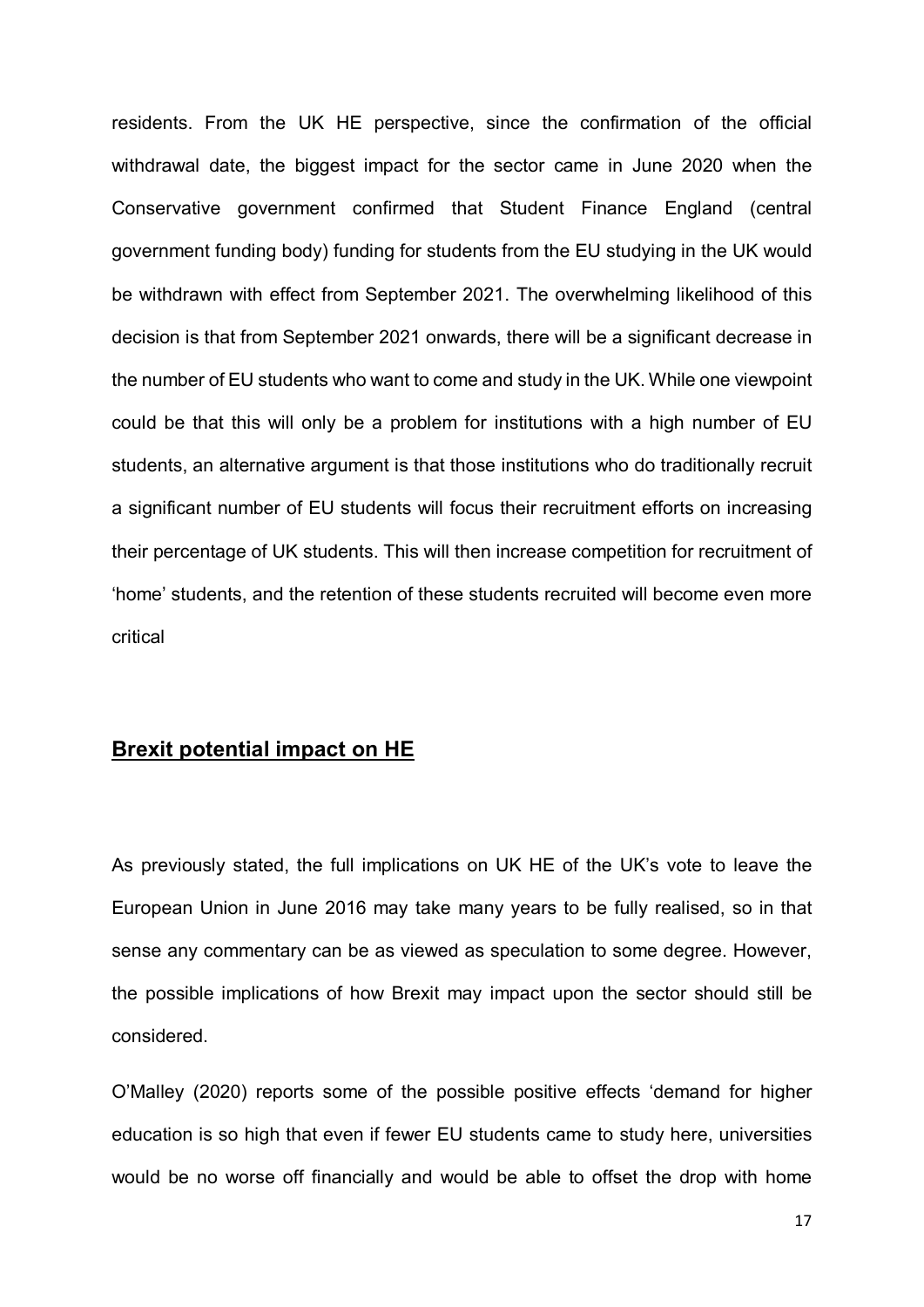students. A drop in EU students would mean UK students can increase their chances of getting into university'. They also highlight how 'Other public figures have emphasised the possibility of opportunities to secure alternative academic arrangements, new global networks' (as well as positive benefits for domestic students.)

While these positives can be seen as reason for optimism for UK institutions, the possible negatives highlighted paint a somewhat more pessimistic picture. John Morgan (2019) reports UCL president Michael Arthur warning MPs that Post-Brexit Britain could decline from "second in the world to 20th" in higher education and research if the inflow of academic talent is restricted and the nation exits the European Union research frameworks. The imminent removal of EU Research funding to UK Universities looms large, Universities UK highlight the amount of funding received prior to Brexit, 'analysis of the data (for the year 2014-15) showed that UK universities attracted more than £836 million in research grants and contracts from EU sources.

As the UK exit from the EU has been confirmed, the removal of the Erasmus exchange scheme, an EU programme that helps students study in other countries has also been confirmed, as noted by Reuben (2020). While there is speculation this will be replaced with an equivalent scheme, and the need for student visas to travel Europe post-Brexit, the removal of the Erasmus programme adds to the current uncertainty in the HE sector. So it can be viewed that the full impact from Brexit, both positive and negative, may take some time to be fully realised, the same approach can be viewed for the recently formed Office for Students.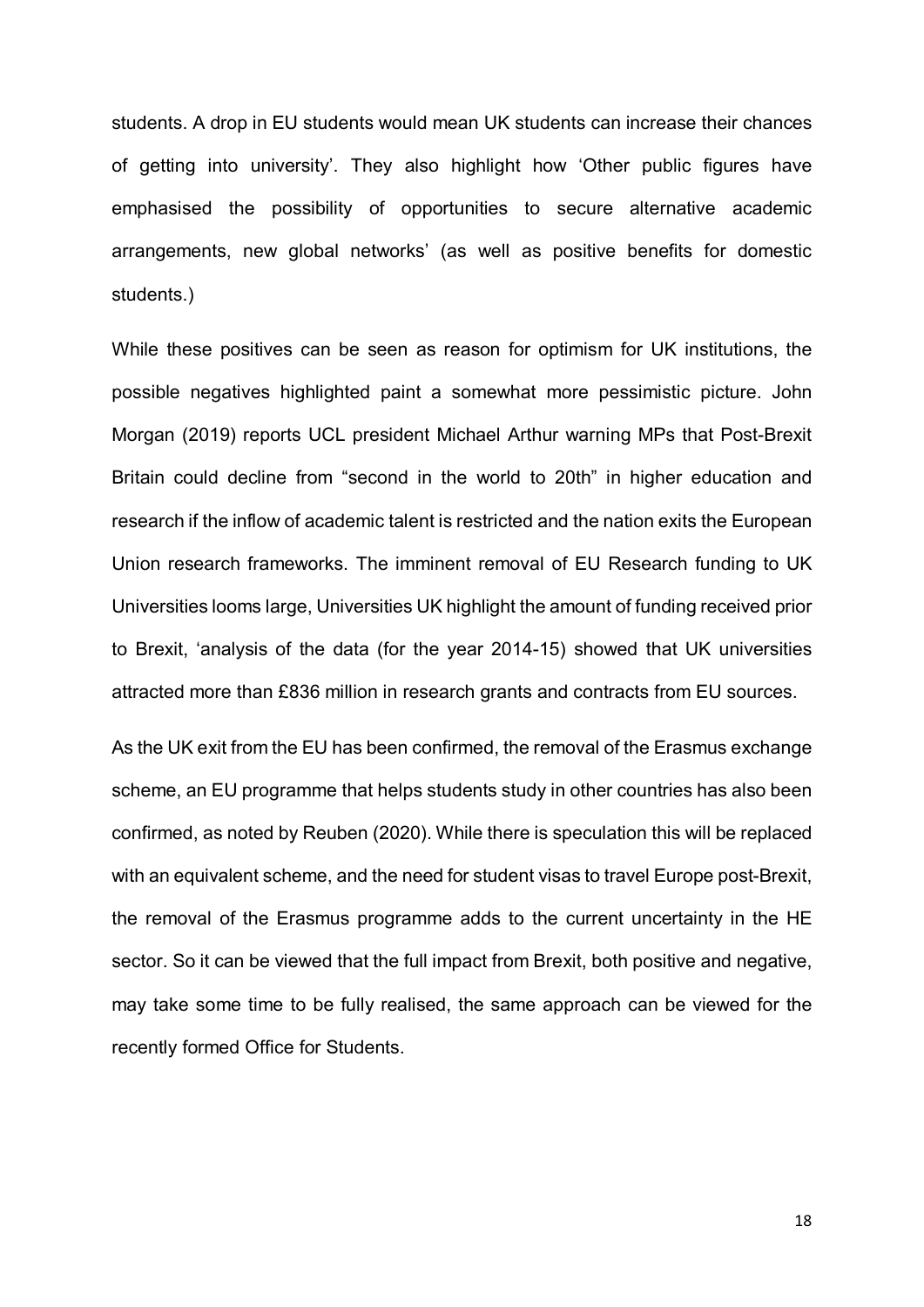# **Coronavirus Outbreak 2020**

While the factors discussed in this section mean that the HE sector was already facing uncertain times, this was further complicated by the outbreak of the coronavirus in Spring 2020. The first reported deaths in the UK from the Covid-19 pandemic were reported in March 2020. Since that point, the HE sector has been sent into a state of disarray. In the short-term, the nature of education in the UK has changed dramatically, with social distancing measures meaning all lectures were moved to online learning, with no physical attendance in lecture theatres in the UK, and assessments and enrolments moved, based on government advice. The longer term impact on the sector remains to be seen, but is likely to contribute massively to challenges that UK Universities have never faced before. Robinson (2020) reports the results of an NHS survey, with 80% of current students stating that they are worried about how they will cope financially due to the coronavirus, with growing numbers of students asking their universities for financial support during the Covid-19 lockdown.

The issue of student living cost support is one issue, with the National Union of Students (NUS) calling on the government to supply a £60m hardship fund that could provide students with a 'safety net' during the coronavirus lockdown, James (2020). Another massive issue for universities is the potential loss of tuition fee income, with the NUS also demanding that universities reimburse students tuition fees and allow them to retake the year to make up for the disruption to their degrees (James, 2020).

In order to combat the loss of income from tuition fees, Graham (2020) report the Treasury resisting calls for a £2bn bailout, raising fears that some universities could go bankrupt because of the Covid-19 crisis. Further reports suggest universities will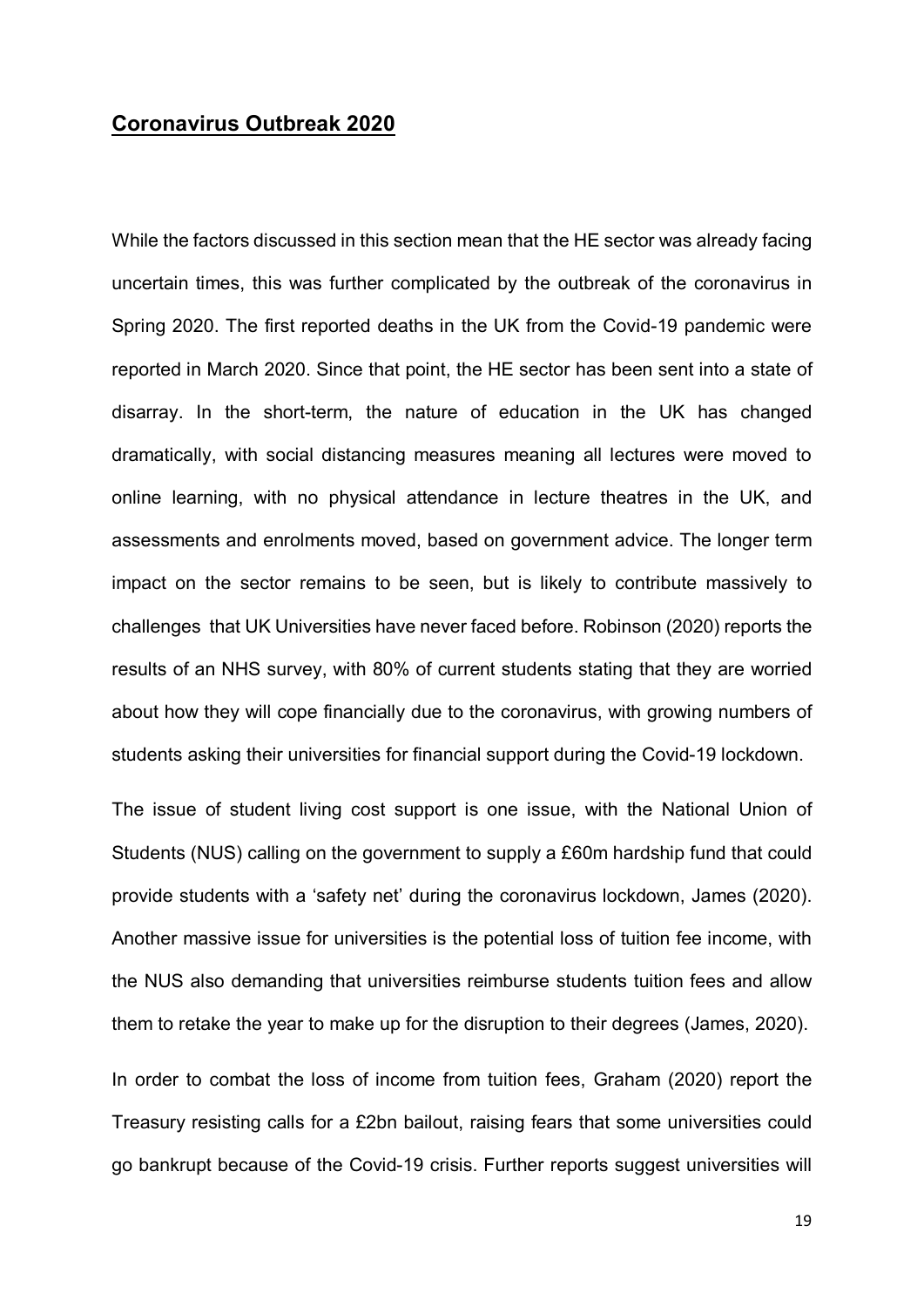have a hole in their budgets of £6.9bn a year (Griffiths, 2020). Student recruitment, and therefore tuition fee income, is likely to be greatly affected by the Covid-19 crisis, the Martin (2020) state 'more than 11,000 applicants, roughly one in six- who were due to start their degrees this autumn (2020) now want to take a gap year and wait until 2021 when campuses are more likely to be fully open. The consultancy London Economics calculate that this drop in income will mean that 91 of the 125 universities in the UK will be in the red in 2021' (pg 108). This is a view supported by (Wonk HE): 'there's no way to sugar-coat this; things are looking bad for higher education finances. Uncertainty is the problem we are dealing with currently – quite how Covid-19 and what comes after will hit the sector is hard to say' (www.wonkhe.com).

Based on the current situation with the pandemic forcing University closures and a shift to online learning, this is contributing towards uncertainty in the HE sector, both on whether current university students can be successfully retained, but also on the recruitment of students for future years. The concern for institutions is therefore on decreasing numbers of students meaning loss of income, and indirectly, reputational damage.

# **The University & Students**

#### **Student Finance**

University Tuition fees, as previously mentioned, are currently in the news with different policies from the two main political parties on how they would implement Tuition Fees. In any research considering the financial factors in relation to student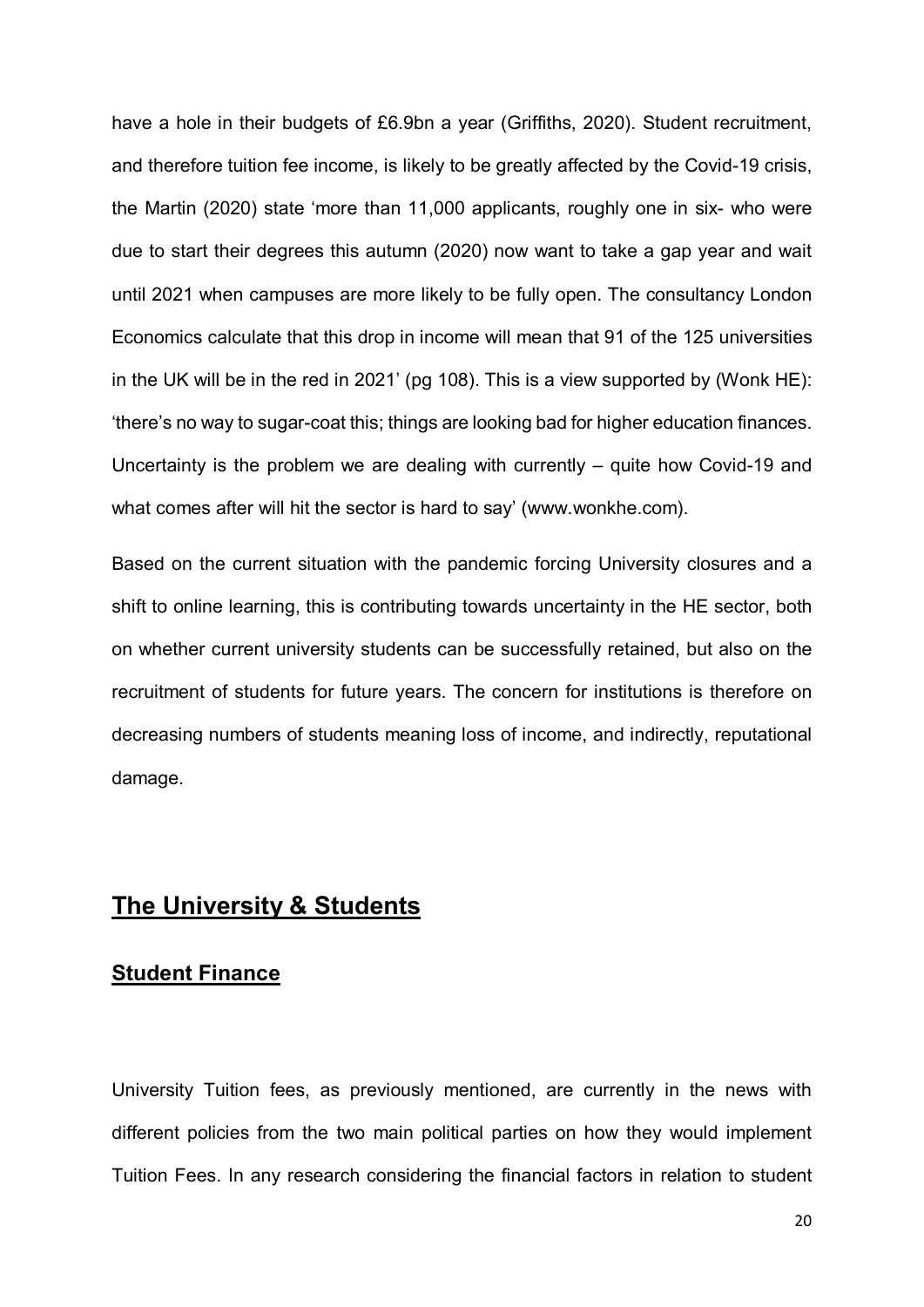retention, it is important to establish the current funding system and recent changes in the UK.

There are two separate elements to the current finance system in the UK, the Tuition Fees and the Maintenance / living costs, with support available from the UK government funding body, Student Finance England, for both area. The area that features most prominently in the student finance debate is Fees

## **Tuition Fees**

Tuition Fees for UK institutions are currently at £9250 per year, so if a student leaves a 3-year degree programme this can be a loss to the institution of just under £28,000 in Tuition Fee income. This makes retention extremely important as the market gets more competitive. At this point it is worthwhile to briefly consider how fees have got to be £9,250.

University education for degree programmes had been free until in 1997, the Dearing Report recommended a standard £1000 per year fee in place of the existing free tuition for full-time students. This was implemented in 1998 on a means-tested basis, as outlined by Marginson (2018).

The cap on £1k fees lifted in January 2004 meaning 'Top Up' Fees of £3000 could be charged. This had risen £3290 by 2010/11. 'The policy was extremely contentious and received Parliamentary approval in 2004, with a government majority on the second reading of just five votes. Seventy-one Labour Party Members of Parliament voted against their own whips – the largest rebellion that the Blair government had suffered'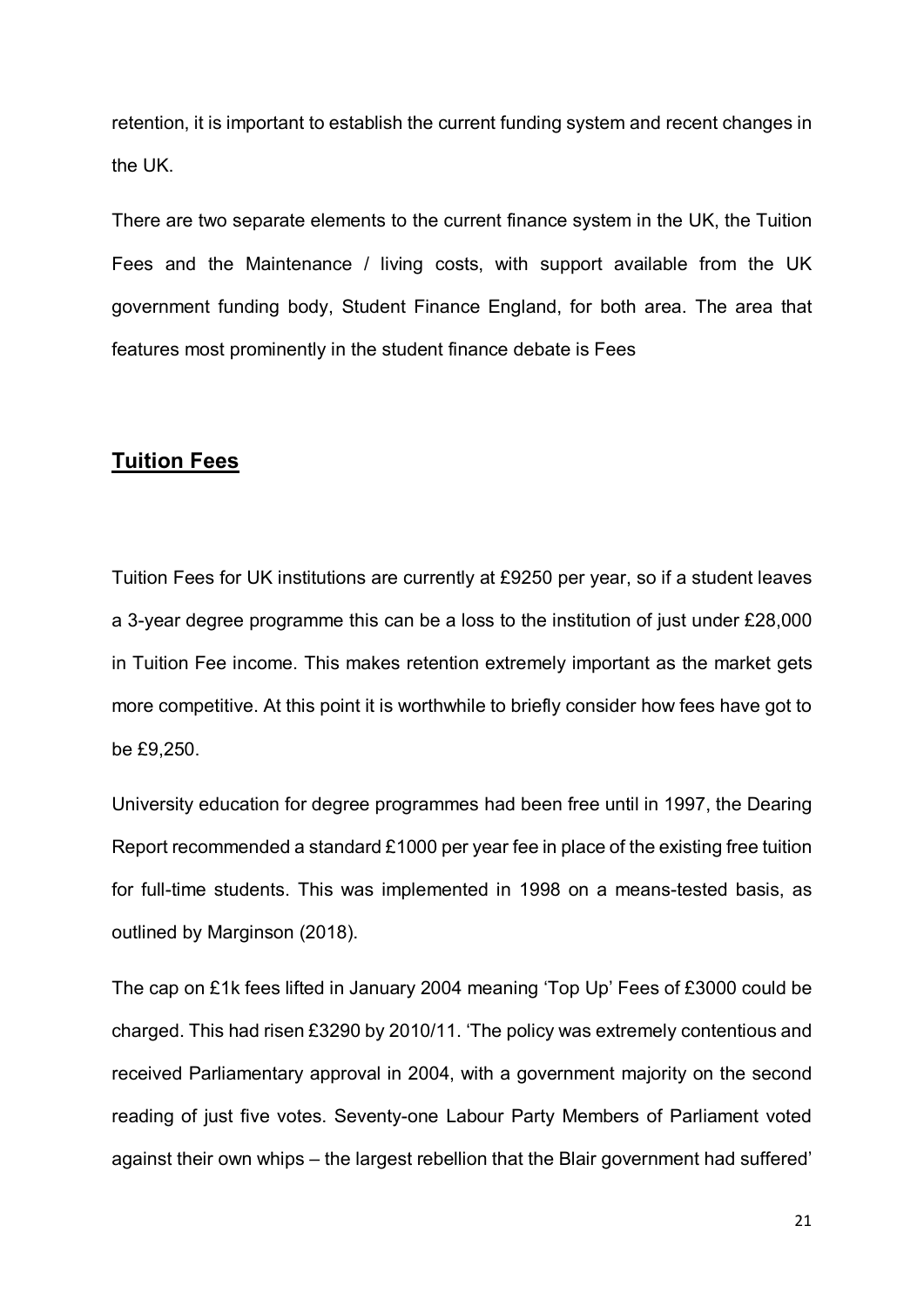Miller (2010). This paled into insignificance when the Browne review was published in 2010, meaning that from September 2012 UK Universities could charge £9,000 per year in Tuition Fees.The £9,000 fees have risen to £9,250, but government have ruled against a further increase initially. The other major change was that in 2017 NHS funding was removed for courses such as nursing, midwifery and physiotherapy, meaning that students on these courses would no longer have their fees paid by the NHS and would need to use a Tuition Fee Loan from the government.

#### **Value For Money**

One other point for consideration is the notion of value for money in HE, and why student retention is such an important issue. The current drop-out rate of students is 6 in every 100 (6.3%) in the UK, with drop-out rates continuing to rise [\(www.whatuni.com\)](http://www.whatuni.com/). Logically, students would view value for money as money paid for tuition fees, in return for what they expect to receive in return, a degree qualification. A lack of value for money, can then be viewed as a student starting a course and not completing it, as the money they pay for tuition fees for the part of the course they are in attendance, for example year one prior to withdrawing, is wasted as they will not receive the qualification, and the opportunity to receive funding to study for a second degree from the UK government (Student Finance England), will be gone under the previous study rule in their regulations. The potential impact of this for the institution, is loss of income and reputational damage, while as explained, this can be viewed as not providing value-for-money for the student, with wasted money on tuition fees for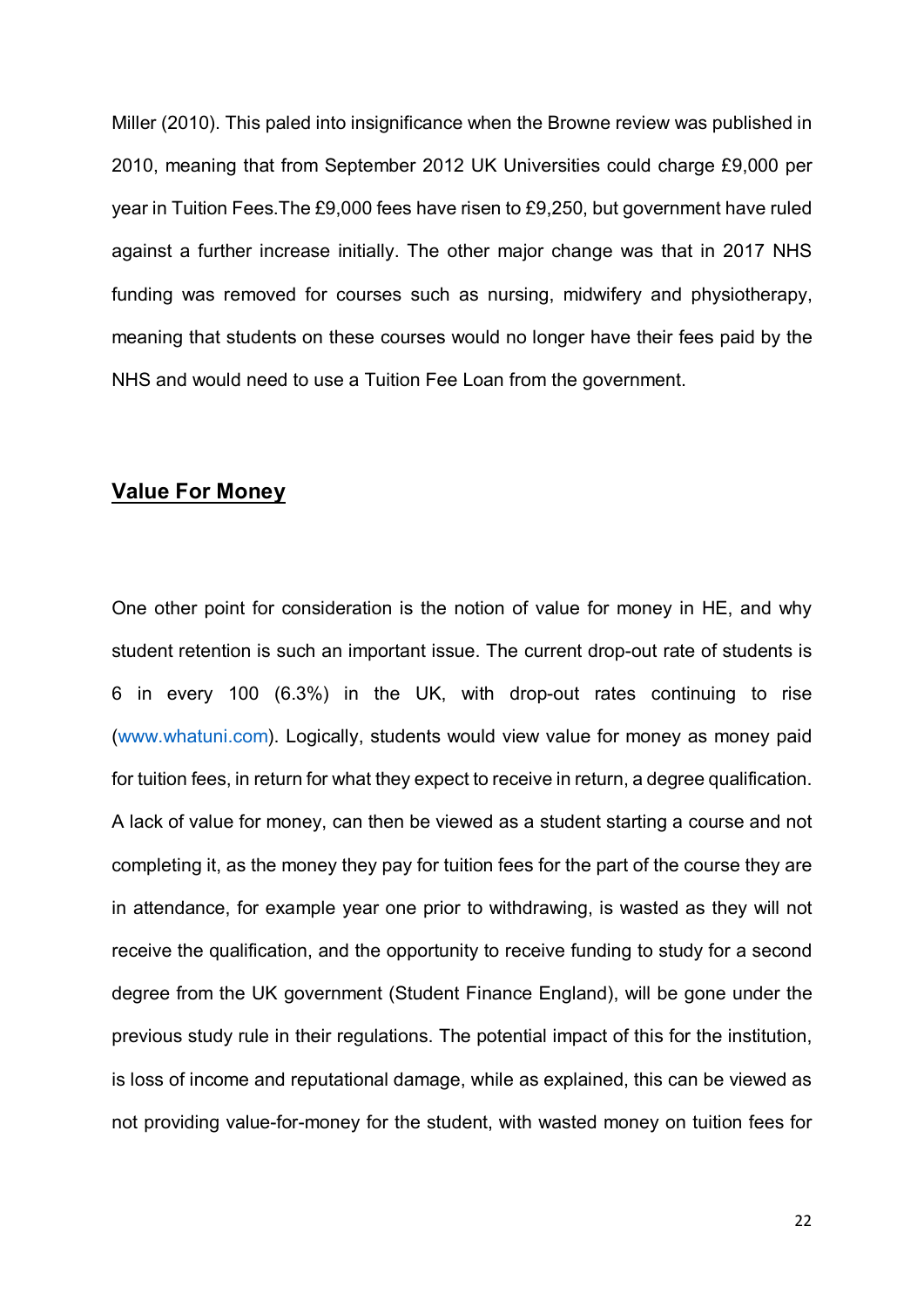the part of the course attended, and, the negative impact on future study, as well as intangible outcomes such as potential detrimental effect on student confidence The second aspect of the current student finance system to consider is that of Maintenance support, the funds student use for living costs.

# **Maintenance / Living Cost Support**

The money a student needs to live on, named Maintenance by Student Finance England was previously in the form of non-repayable grants paid to students. This was then moved to a means-tested Maintenance Loan system in 1990. When fees went to £3,000, non-repayable Maintenance Grants were made available in addition to Maintenance Loans.

The most recent notable development in the area of student maintenance support came in 2016 when Maintenance Grants were removed, with the amount of Maintenance Loan available to students increased. While this means the amount of Maintenance support available to students is the highest it has ever been – the contentious point is that for a student completing a 3-year degree programme they will have 3 x £9250 Fee Loan and 3 x £9,000 (maximum) Maintenance Loan, so just under £54,000 owed to the government in combined loans to be repaid when the student earns over £25,000.

The counter argument to this is that the repayments are based on earnings following graduation, with the repayment threshold currently at £25,000 earnings, meaning that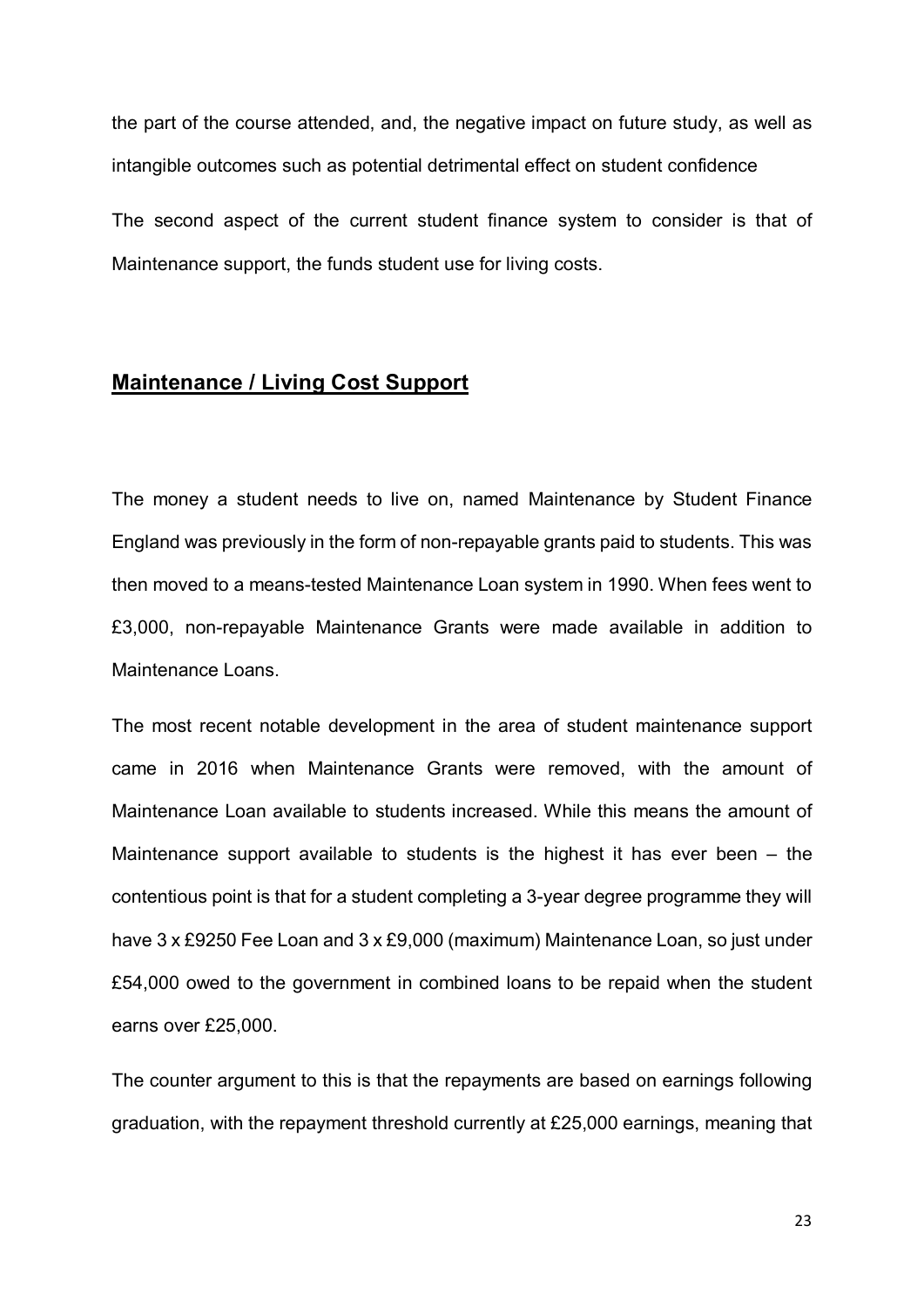a decent percentage of students will never repay their loans in full (written off after 30 years).

However, the current debate around fees, the removal of Maintenance Grants and NHS funding, and the level of perceived debt a student can leave University with, has brought the subject of student finance into the headlines, making it another aspect to consider when looking at the current factors linked to retention in UK HE.

# **Research Aims and Objectives**

**The research aim for this research is: to assess the factors that contribute to successfully retaining students and supporting student persistence**

**In addition to this, the** following research objectives for this research project are proposed:

- Explore the impact financial support such as the University Hardship Fund has in enabling students to persist with their course
- The role resilience plays, if any, in helping students persist with their studies
- The factors which may contribute towards any sense of habitus students feel at an institution
- Explore the role the University lecturer plays in student retention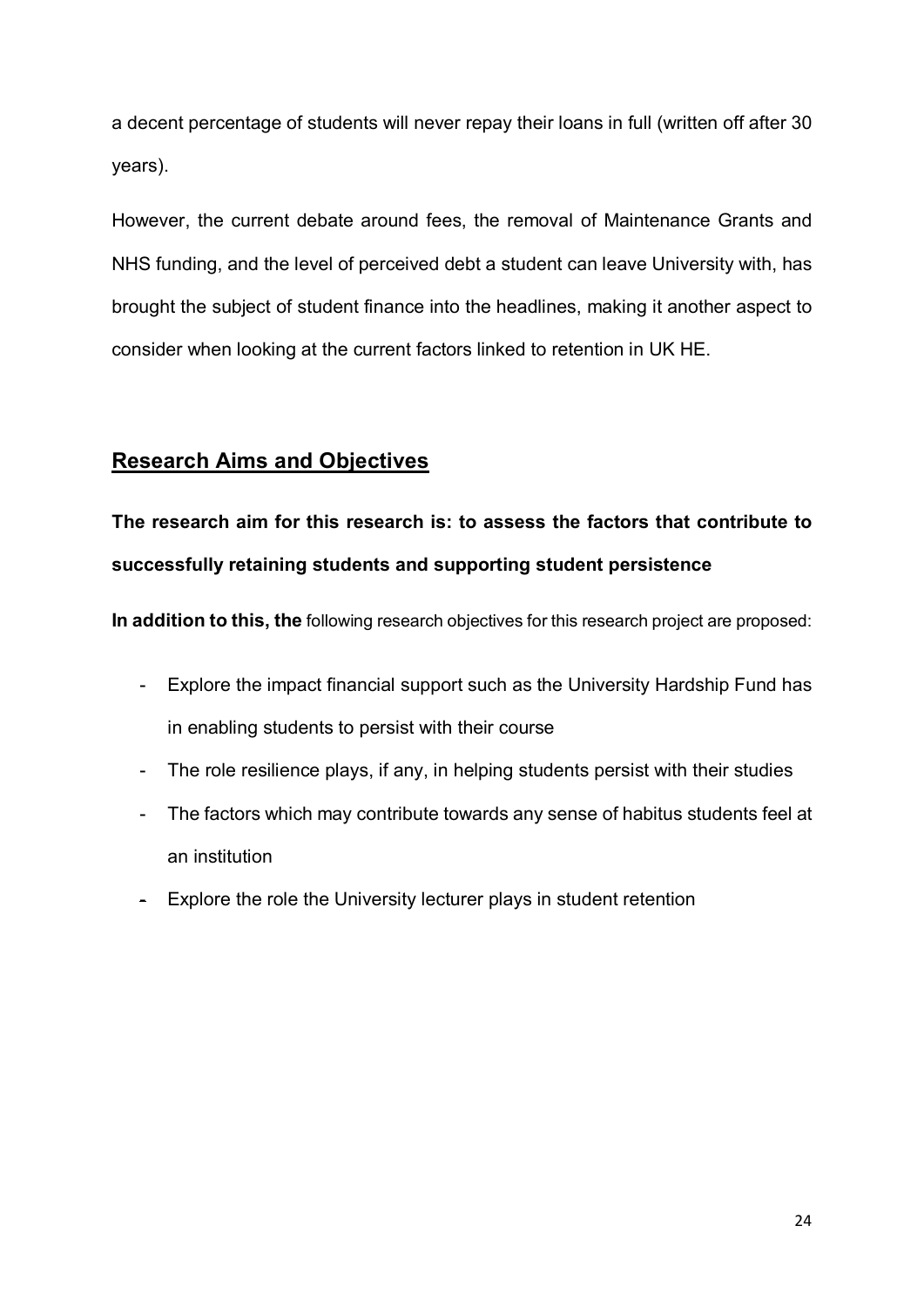#### **Literature Review**

## **Introduction**

In order to be able to study retention in contemporary UK HE, this should start by considering the main work that has taken place since studies on retention began. Once the most significant work from previous eras has been considered (chronology), this literature review will then consider withdrawal as a process, the institutional perspective, the link between finance and retention, student resilience.

While the main theorists provide the background against which any current study on retention will take place, it can also be seen that previous studies, while providing depth to the theory of retention, non-completion and successful graduation, include nothing to take account of the current context of UK HE in 2020, in the time of the annual tuition fees of £9250 and the other previously outlined factors. As Cotton, Nash, and Kneale (2017) note 'student drop-out in higher education is an increasingly important issue across Europe, but there are substantial disparities between countries and institutions which suggest that variations in policies and practices may influence student retention and success' (pg 64).

## **Chronology of retention research**

The earliest study on retention dates back to 1922 and the USA where Caldwell (1922 as cited by Duty, 2006), noted a dropout rate of 32% among first year students. The follow-up study in 1924 established a common set of factors behind drop-out such as poor academic performance, personal issues, family problems, transfers, marriage, and notably for this study, financial reasons.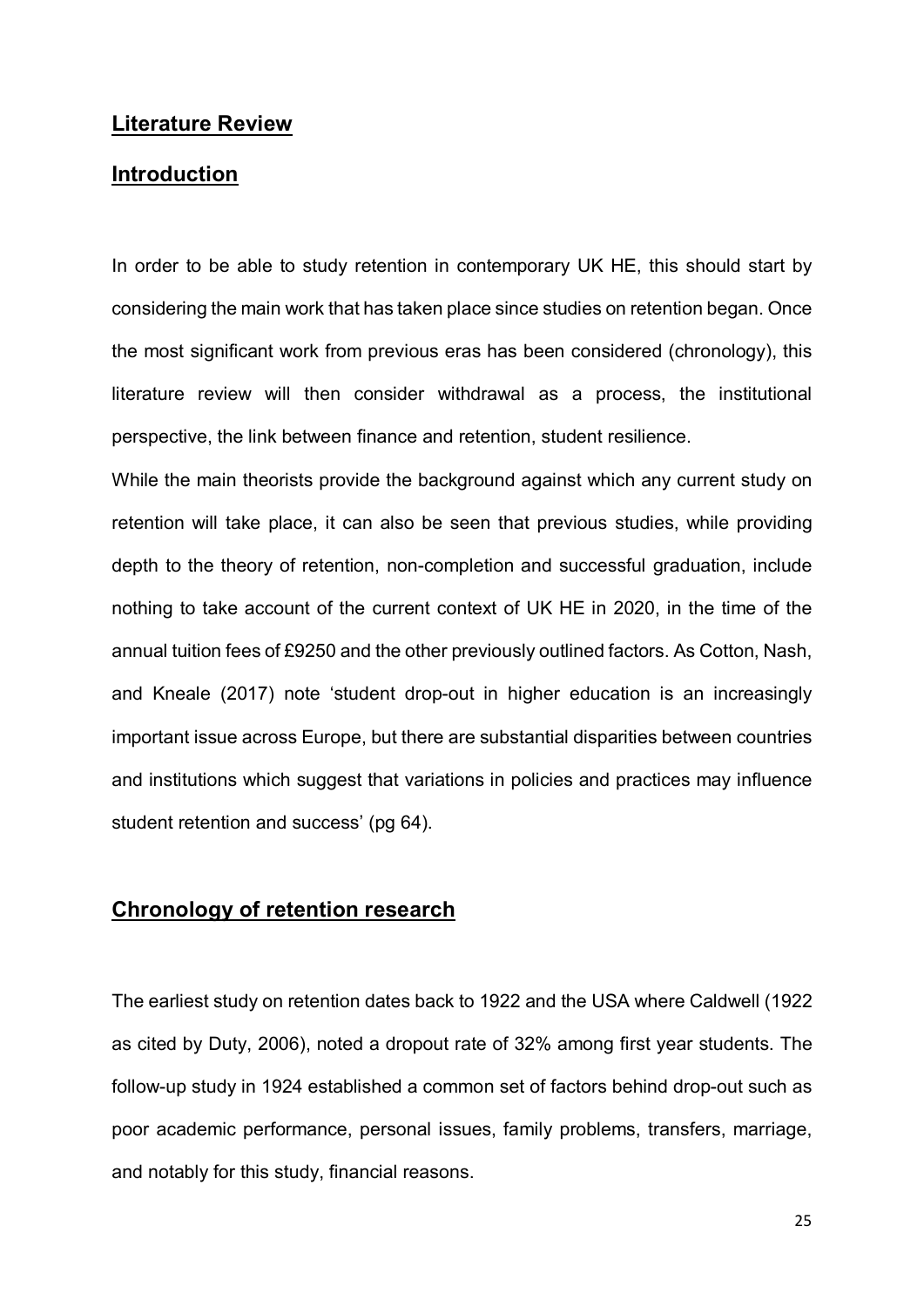Demetriou and Schmitz-Sciborski (2011) provide the most succinct and relevant overview of retention studies, and the literature available, albeit from a predominantly American perspective. This starts with the period of 1930's – 1960's, most notably a 1938 study by John McNeely, reflecting the nature of retention studies at the time, which collected data from 60 American institutions. The GI Bill following WWII had a 'dramatic influence' on college enrolment, with more than two million veterans enrolled in HE institutions, with the strain of rapid enrolment growth becoming evident on campuses by the beginning of the 1960's.

The 1970's was 'the dawn of theory' in the study of college student retention' (Berger and Lyon, 2005). The key works in this decade were that of Spady (1970), whose sociological model of student dropout in Higher Education, based in part on Durkheim's suicide model, was the first widely recognised model in retention study' (Demtriou and Schmitz-Sciborski, 2011). In addition to the work of Spady, the 1970's also saw the landmark study by Vincent Tinto. This was also based in part on Durkheim's suicide model, but 'posited that student attrition was linked to both formal and informal academic experiences as well as sociological integration' (Demetriou and Schmitz-Sciborski, 2011).

The 1980's saw the development of enrolment management as a practice and a field of study within colleges and universities (Berger and Lyon, 2005). Notable theorists of the 1980's include Bean and Astin whose studies will be discussed in further detail.

While Tinto's 1975 study was viewed as landmark in the retention field, the 1990's saw further publications from Tinto as he reviewed his integration model. 'Much of the retention literature of the 1990's focuses on encouraging retention for students of colour, underrepresented populations and individuals from disadvantaged backgrounds' (Demetriou and Schmitz-Sciborski, 2011). This aligns with the Labour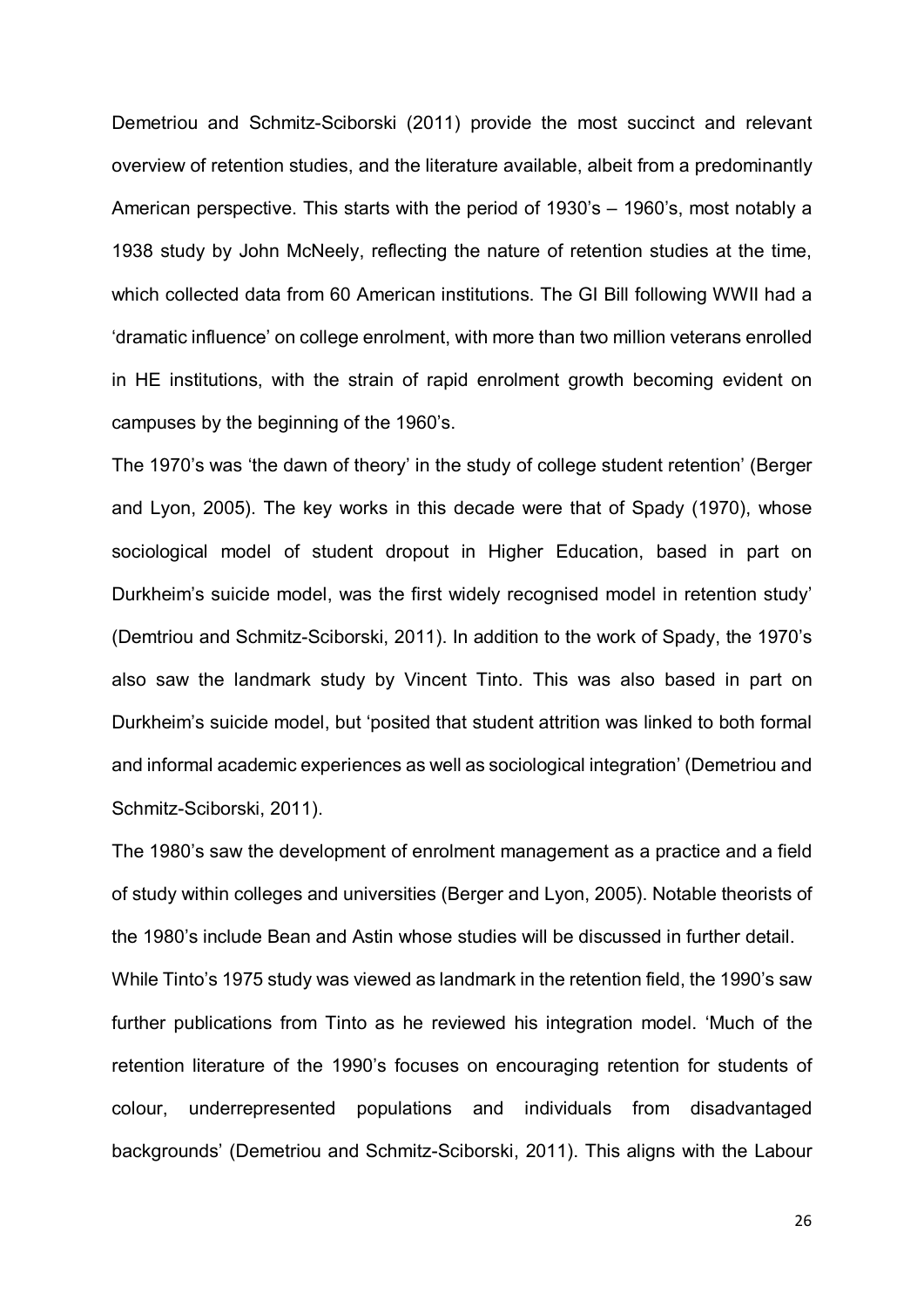government policy of the time with the widening participation target of 50% of all young people going to University by the year 2010.

Swail's (1995) framework for student retention suggested strategic collaboration among recruitment and admissions, academic services, curriculum and instruction, student services and financial aid as well as the use of an efficient monitoring system'. The bulk of the attempts to understand retention and persistence originate from the USA, Stage and Anaya (1996) point out, however, that much of the current understanding of student retention has relied on causal modelling research most frequently centred on white, middle class, young American freshers in private, residential institutions. The relevance of these in a research project in 2020 in the context of northern England, with students of varying backgrounds, remains open to question.

#### **Withdrawal as a process**

Much research up to the 1970's was essentially identifying why students leave. Subsequent to this researchers started to look more at the process of withdrawal. Spady (1971) was the first to develop a model of student withdrawal. In his groundbreaking study into college drop-out in America he took longitudinal data from 683 first year students in the College of the University of Chicago in 1965, using this to test the utility of a theoretical model in explaining the undergraduate dropout process; 'The model as operationalized represents a synthesis and extension of concepts pertinent to balance theory, Durkheim's theory of suicide, and recent work on college dropouts. It regards the decision to leave a particular social system as the result of a complex social process that includes family and previous educational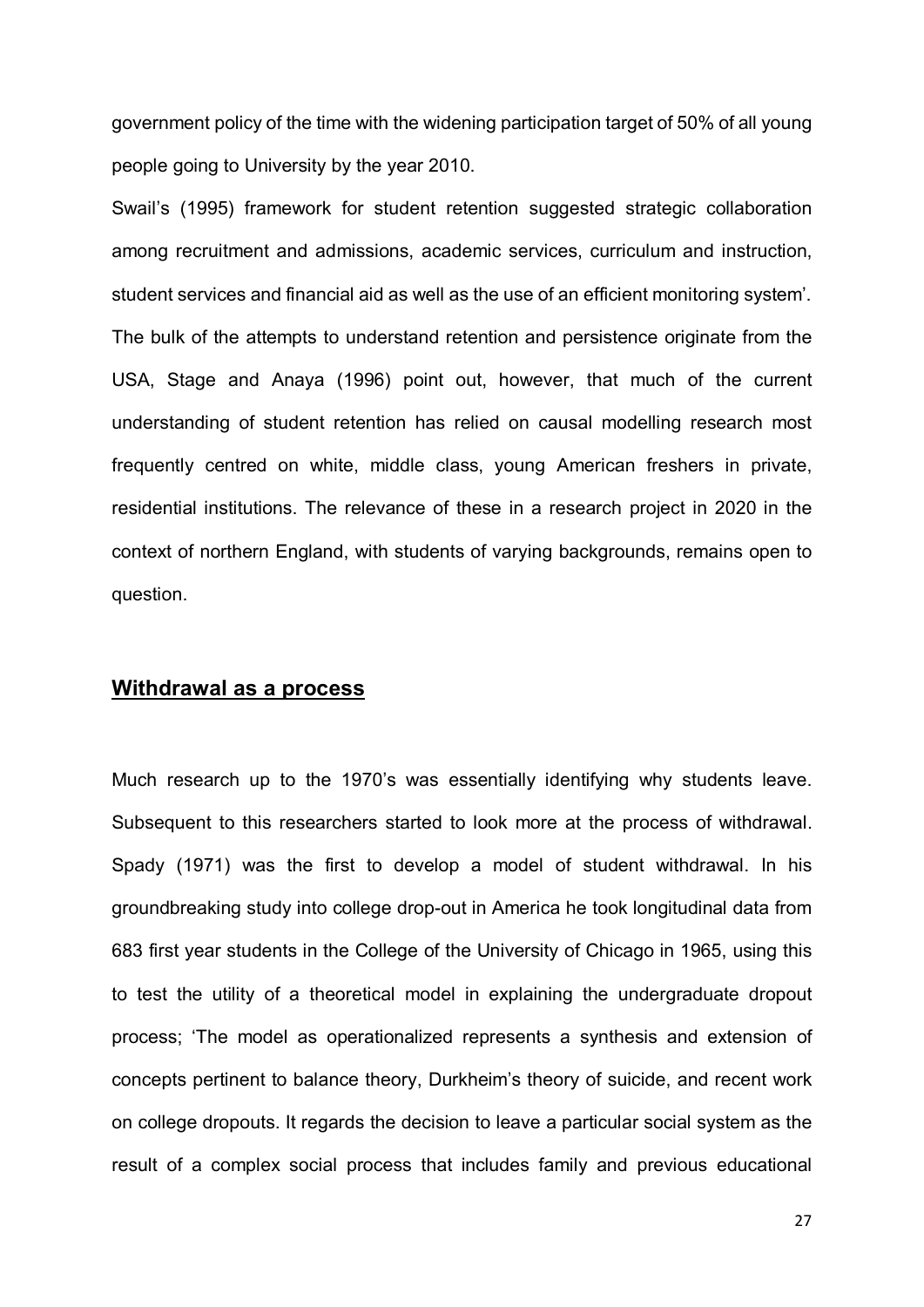background, academic potential, normative congruence, friendship support, intellectual development, grade performance, social integration, satisfaction, and institutional commitment' Spady (1971, pg 385). Spady's study found that although social integration, satisfaction, and institutional commitment can be explained primarily on the basis of the intrinsic rewards associated with interpersonal relationships and intellectual development, the short-run dropout decision is largely influenced by extrinsic performance criteria among the men but less so for the women. Over a fouryear period, however, formal academic performance was noted to be clearly the dominant factor in accounting for attrition among both sexes. In Spady's view, full integration into the common life of a college depends on successfully meeting the demands of both its social and academic systems

From the perspective of this study, there are several points to note on the work of Spady, in particular, the lack of any financial consideration in the student decision to withdraw from study, and the degree of relevance to a study taking place in the UK in 2020. While Spady's study highlighted the issue of student retention as a field of study, it was the follow-up work of Vincent Tinto can be viewed as the more comprehensive and relevant to this research. Brieier (2010) describes Vincent Tinto as 'one of the most prolific writers in the field of higher education and credited with bringing theory into the field', while Braxton et.al (2004) states 'his writings on student retention and departure since the 1970s, have acquired 'paradigmatic status' (pg 127).

Tinto's 1975 Student Integration Model built on Spady's work and argued that students who socially integrate into the campus community increase their commitment to the institution and are more likely to graduate. Swail (2004), as cited by Demetriou and Schmitz-Sciborski (2011), views 'the publication of Vincent Tinto's (1975) landmark student integration model demarks the start of the current, national dialogue on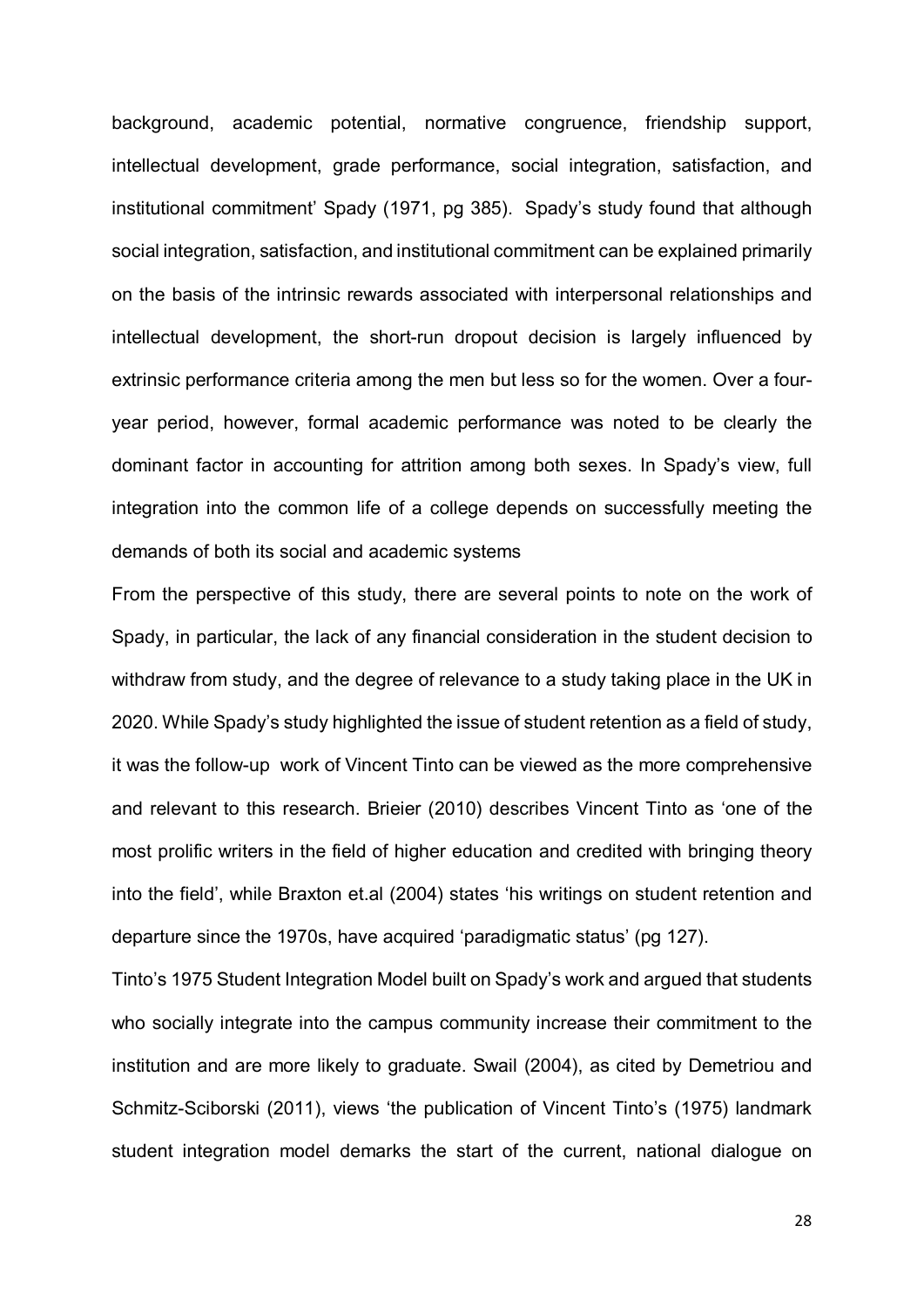undergraduate retention, while Tinto's model has been supported, attacked and revised over the last 30 years, it has significantly influenced how researchers and practitioners view undergraduate retention and graduation'.

Tinto's 1993 model further considered the retention debate, Yorke (2000) views the notion of integration is central to Tinto's theorising: a student enters higher education with a set of background characteristics, intentions and expectations, and his or her decision to persist or depart is a function of the extent to which he or she has succeeded in becoming integrated into the institution socially and academically. Tinto suggests that, where the experience of the institution is negative, the student is likely to experience diminished academic and / or social integration and may conclude that that the costs (academic, social, emotional and / or financial) of continuing with the course outweigh the benefits of persisting. This is the point at which the student makes the decision to withdraw.

Figure 4.2. Tinto's Model of Institutional Departure:



(taken from Yorke, 2000, pg 9)

Cotton, Nash, and Kneale (2017) provide the most relevant summary of Tinto's work for the purpose of this study, stating 'Tinto takes a more expansive view of student success in which aspects of the academic environment (including interaction with staff), and social system (extra-curricular activities and peer group interaction) play a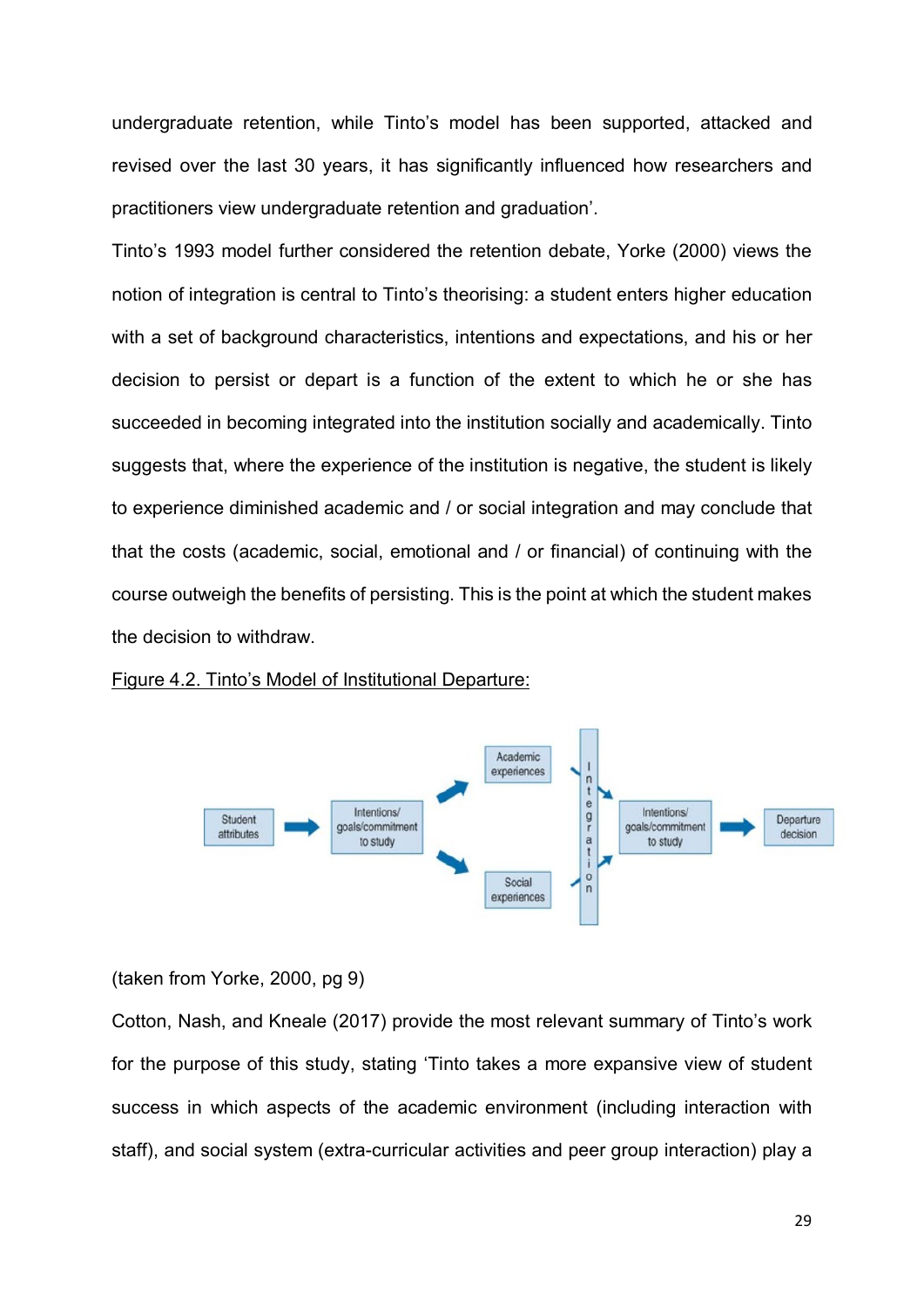key role in the student experience. He concludes that students who are less well integrated into academic and social settings are more likely to withdraw'. While Cotton, Nash and Kneale's (2017) study supported the position of Tinto in the link between family financial support and retention: 'strong links with the family in these early days were often key to student persistence, supporting the position of Tinto's later work (2006-07). Financial support from family could make the difference between being able to continue with study or withdraw'.

Despite being viewed by many as the main contributor in the field of student retention, it should also be noted that the studies he has conducted has also raised various criticisms in subsequent literature.

While acknowledging Tinto's role as arguably the most important voice in the study of retention over the last forty years, the criticisms of his work should also be considered. Breier (2010) notes the emphasis on the individual, not taking into account external factors; 'Tinto's arguments have been criticised for their emphasis on the individual and neglect of external factors including social, political and economic forces and the role of institutions themselves'. Breier (2010) further considers 'of greater concern, from the point of view of this article, is Tinto's relative lack of emphasis on financial reasons for drop out. Tinto (1993) asserts that 'financial considerations' are 'important to the continued persistence of some students, most notably those from working class and disadvantaged backgrounds' but 'tend to be of secondary importance to the decisions of most other students' (pg 664). In the context of this research, this criticism of Tinto is of most relevance, but it should also be considered the time and geographical location of this research, as well as the external factors currently in place.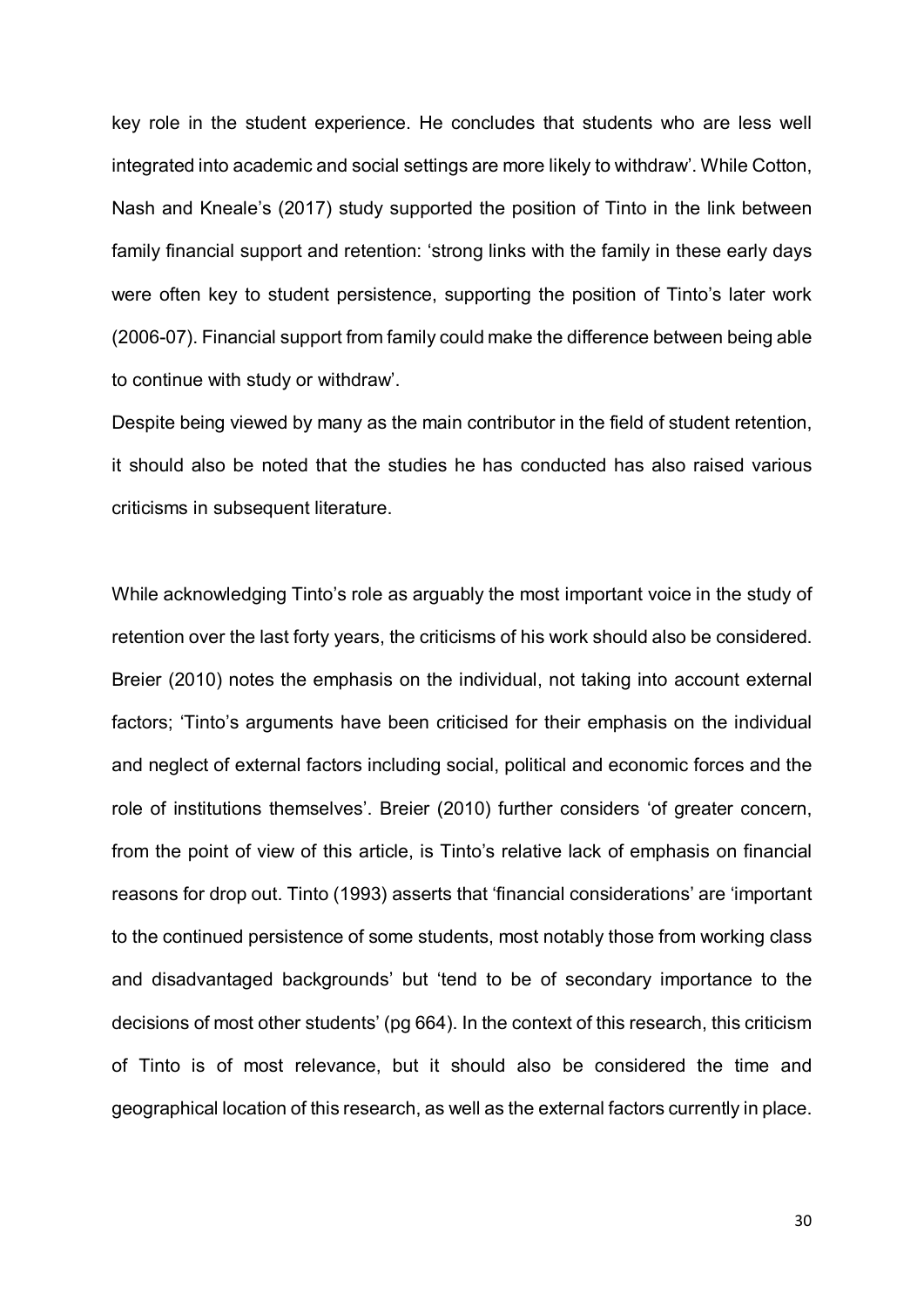Whilst appearing to support Tinto's view, Yorke (2000), highlights the different funding systems in place in the USA and UK mean comparing retention issues in the two countries is comparing against different criteria; Whilst the detail of Tinto's model may be challenged (for example on the grounds that the funding of students in the US is different from that in England and therefore the entry decision is constructed against different criteria), it cannot sensibly be denied that the academic and social dimensions of higher education are important to a full-time or sandwich student's well-being in higher education. Again, the issue of context remains the key factor against which this research is taking place. Yorke and Longden (2004) cite the work of Tierney (1992, 2000), who gives four criticisms of Tinto, the most relevant for this research being; 'Participation in, and departure from, a ritual (course) are not matters of personal choice, since ritual is governed by the culture'. The main criticisms of the work of Tinto concern the lack of emphasis placed on external factors and the culture in which any study of retention takes place. For this research, the main concern is the lack of emphasis on the financial aspect of student retention.

The next main contributor in the field is Bean, whose first work used the work of Price (1977) to draw a comparison between students dropping out of an institution and employee turnover in the workplace. Bean's model argued that the satisfaction of students and employees, and subsequently their willingness to persist, is affected by organisational (or for Universities, institutional), determinants. In his further work, Bean (1982), used the previous work of Spady (1970, 1971) and Tinto (1975, 1993), in conjunction with his previous 1980 work. In this updated model he stated the four categories of variables: background, organisational, environmental, and attitudinal and outcome variables. In his model, Bean stated that any student attrition model should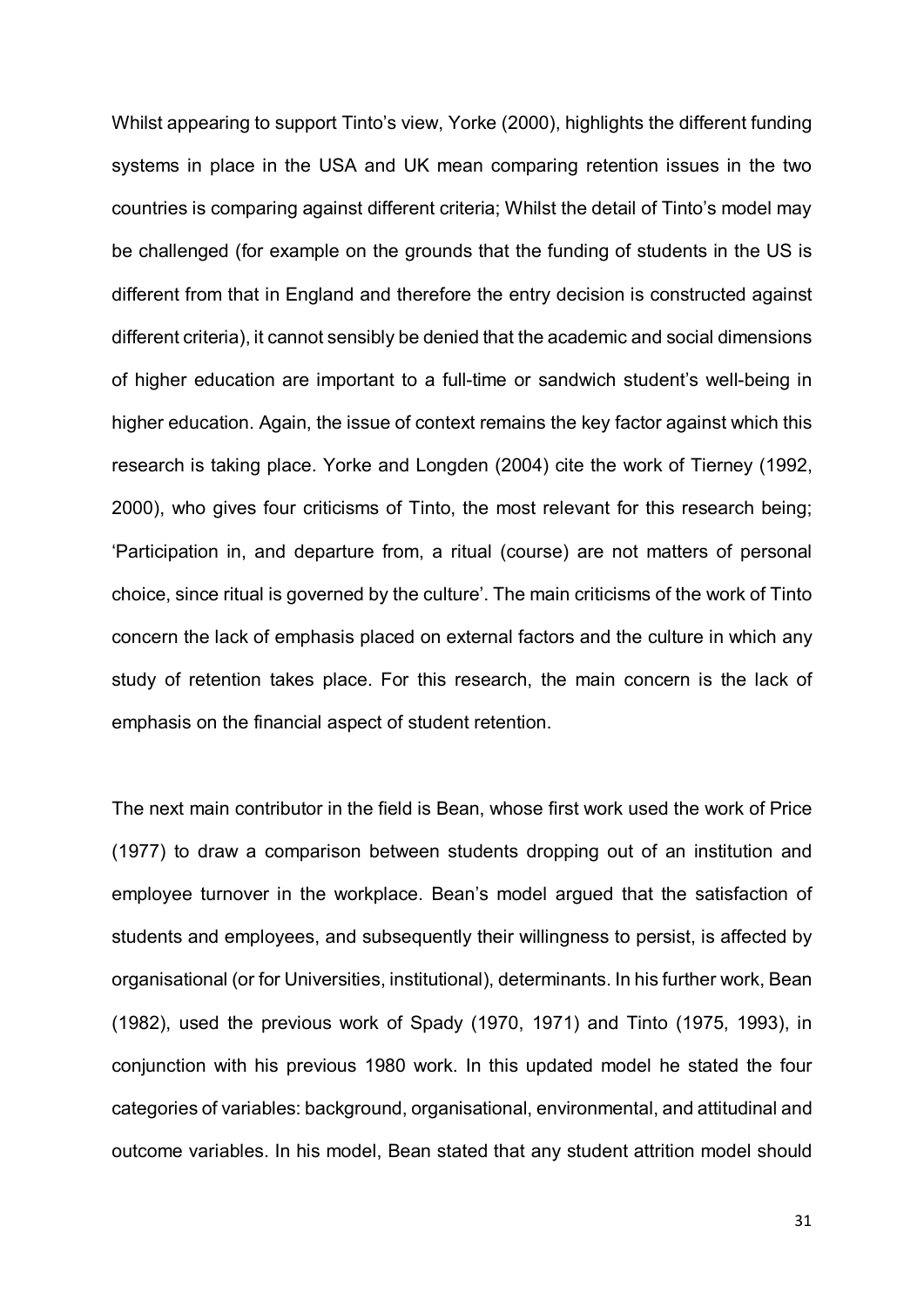feature those variables, and that as this model is not exclusive to one specific single theoretical framework, researchers are able to add or delete variables within these categories to adjust the model for their specific research purposes. For the purpose of adapting the framework for this research, it can be viewed that financial considerations are both a background and environmental variable impacting upon retention. The most relevant research from Bean in relation to this research is the work conducted with Metzner, as it directly links financial considerations to drop-out.

The Non-Traditional Undergraduate Student Attrition Model by Bean and Metzner, (1985) focuses on the traditional commuter student, arguing that non-traditional students seem to be affected principally by environmental factors including family commitments and other external responsibilities. As well as being the most relevant for this research as it links financial factors to student drop-out, the institution at which the research is taking place has a high percentage of students who could be classed as non-traditional.

## **An institutional perspective: The effect of habitus**

Much of the work to date tended to have the student as the focus of the retention problem. However, more contemporary work considers the nature of the organisation, i.e how universities are organised. It is the work of Pierre Bourdieu on cultural capital has been drawn on as a potential perspective in understanding the nature of the fit between student and university. Warwick, McCray and Board (2017) note Bourdieu 'whose work covered anthropology, sociology and philosophy, was a scholar of major significance in contemporary sociology. he was interested in the 'real world' where action, thought and engagement with others is a continual process that shapes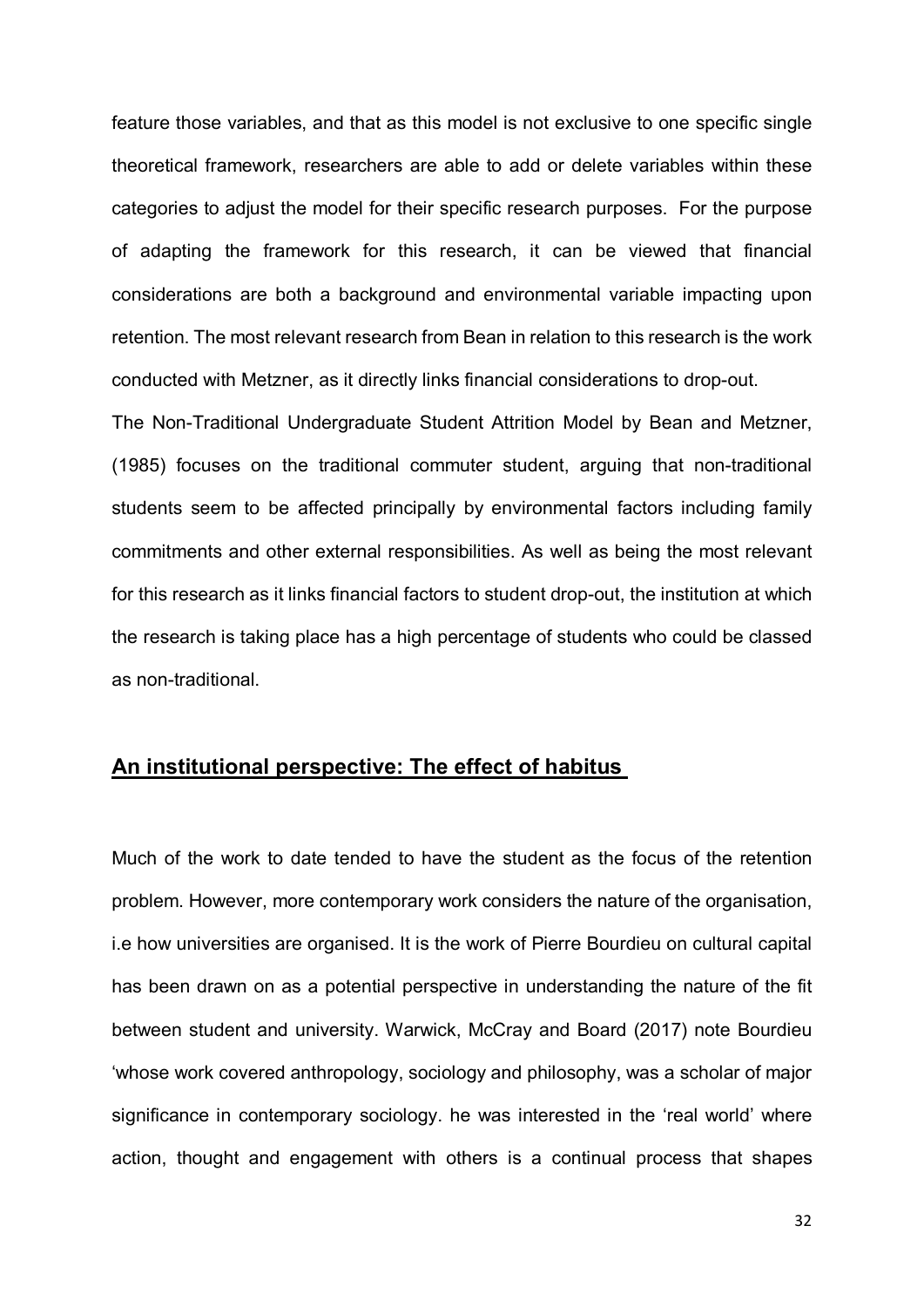perceptions, identity and power; themes often rendered invisible by 'the obvious' (pg 115).

Bourdieu's theory of cultural capital is arguably his most widely recognised, but in the context of this research, his theory of habitus is more relevant. Reay (2004), explains 'Some of Bourdieu's ideas and concepts are better known and better understood than others. In particular, references to cultural capital have become commonplace in academic writing, Habitus, in contrast, is less well known and is probably Bourdieu's most contested concept'. Dean (2016) explains 'furthermore to Bourdieu's theory of capitals, his notion of habitus also sought to explain how the social structures one is brought up within affect later everyday practice. Habitus was Bourdieu's response to the structure–agency debate (Calhoun, 2011), a method of explaining social behaviour and the structure in which those behaviours occurred'. Harker, Mahar, and Wilson (1990), state 'habitus is a mediating construct where one's previous knowledge and experience (such as relations and interactions with social structures and activities of other individuals) combine to a greater or lesser extent to determine responses to situations'.

Bourdieu's theory of habitus can be viewed in relation to retention in HE, in whether students feel they 'belong' at University, with those who feel they do more likely to progress on their course, and those who feel they don't more likely to withdraw. Habitus in this sense can be referred to as the institutional habitus. This overlaps with the work of Tinto, and the Student Integration Model, and the theory of Durkheim in people feeling a sense of not belonging. Thomas (2002), as cited by Christie, Munro and Fisher (2004), draw on Bourdieu's concept of habitus to argue that: An institutional habitus that is accepting of difference, and which facilitates greater match with the familial habitus of students from different social and cultural backgrounds goes some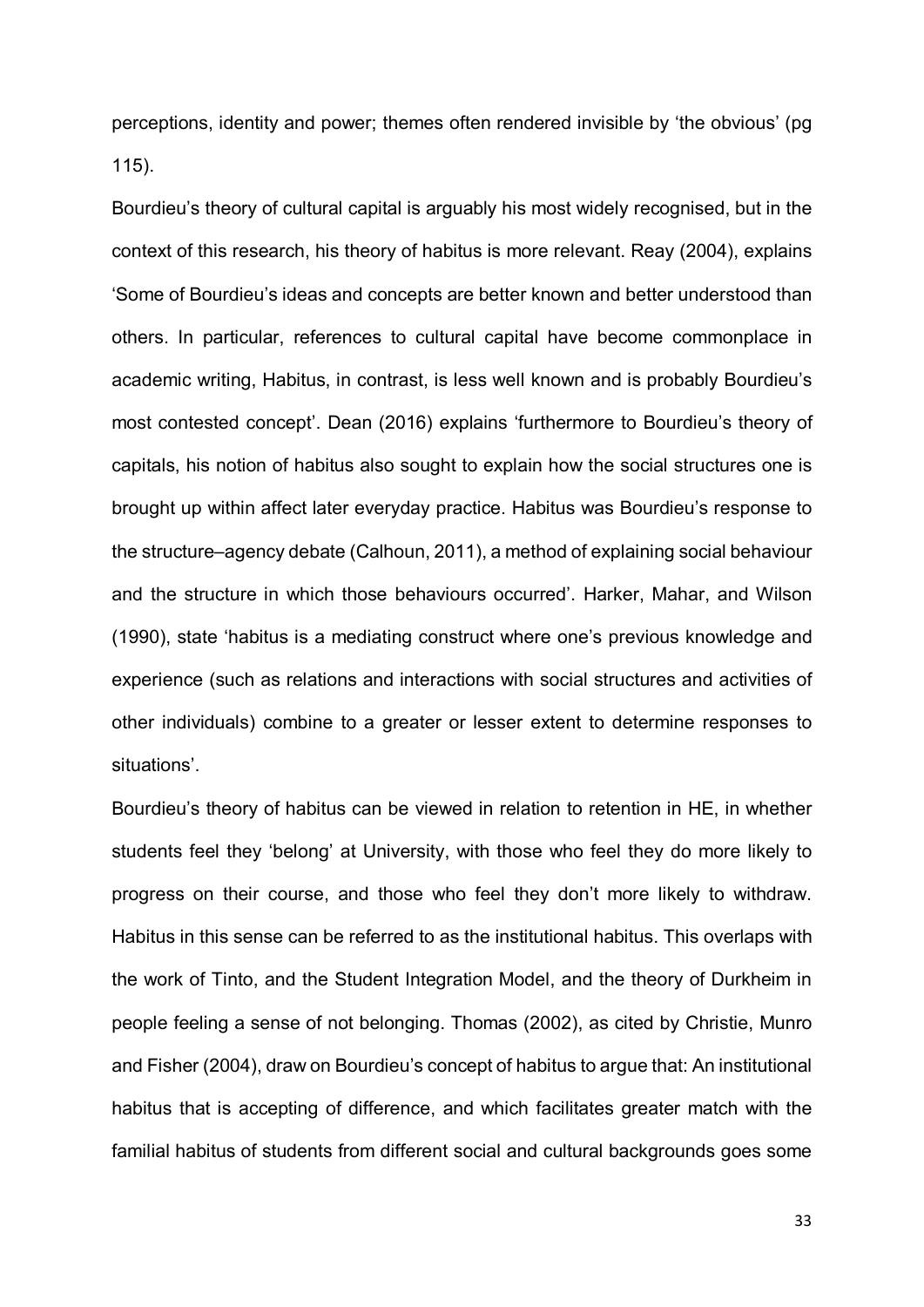way to explain higher rates of student retention in some widening participation institutions compared to others. Harrison and Hatt (2012), cite the work of Gorard et al. (2007), who focus on the concept of 'barriers' to higher education, both in terms of entry to the sector, but also to specific types of universities. Perhaps the strongest of these barriers, or at least the most closely examined, is that of the institutional habitus of the university and the impact it has on students. Drawn from the work of Bourdieu (Bourdieu and Passeron 1990), the habitus is constructed from the norms, values and practices of the university, built over many years and serving to frame the ways in which individuals experience and interact with it. It has been established in the UK, USA and Canada (Lehmann 2007), that some students find the institutional habitus of universities to be alien, excluding and intimidating. The institutional habitus being constructed from the norms, values and practices provides the best definition for this study.

Christie, Munro and Fisher (2004) noted the concept of institutional habitus in UK HE: 'Studies of the transitions that young people from disadvantaged backgrounds make to university suggest that many students have difficulty in settling at university because they feel they do not 'fit in' well. As already discussed, the problem of fit may centre on having made a poor choice of course and / or university. But a growing body of evidence suggests that students identify problems with the ethos, culture and tradition of the university they attend' (pg 620).

The theories of habitus, and institutional habitus, are important in the context of this study, as the factors outlined in section two highlight the rapidly changing nature of UK HE in 2020, so the sense of habitus an individual feels at a university can be viewed as being more important than ever before. Christie, Munro and Fisher (2004) link habitus to finance issues at University viewing that although continuing students tend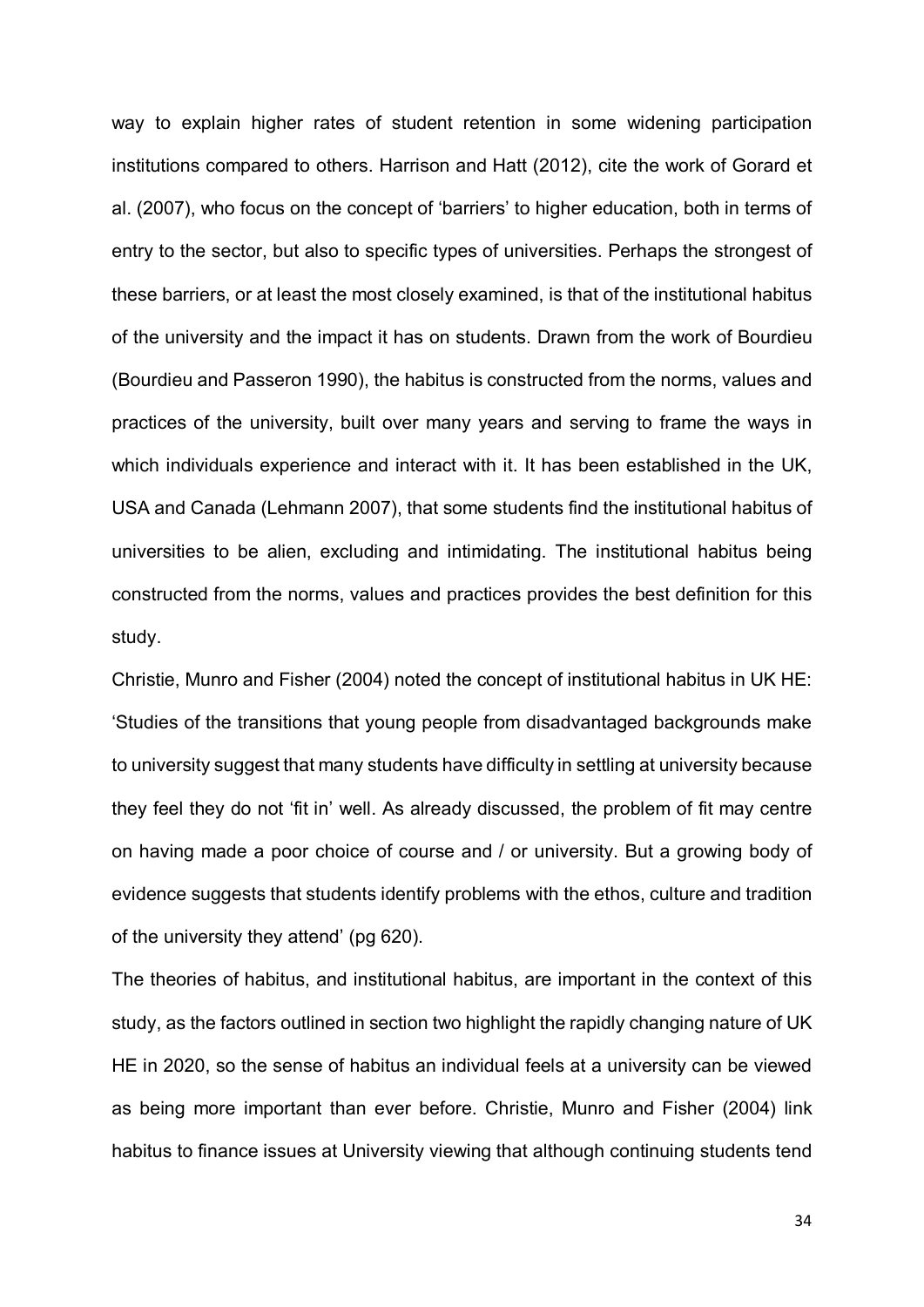to have experienced fewer problems with fitting in to the particular university setting, the incidence of financial problems is no less in the cohort of continuing students. This is of particular relevance for this study, noting that regardless of habitus and 'fitting in', finance issues are still prevalent for students at University.

This theory isn't without criticism, as Reay (2004}, argues that the concept of habitus is too deterministic, and neglects individual choices and circumstances, however if it can be viewed that if the criticism of the theory as being too deterministic is fully considered, the theory of resilience should also be taken into account, particularly in the context of this study which researches students successfully progressing on their course. There is a distinct lack of literature available that is relevant to the current HE climate and how Habitus links to current UK HE.

# **Retention - The UK Context**

The key contributors in the field of retention, along with the theories of habitus and resilience, have been considered, but in order to give some current day understanding to the literature discussed, it is then necessary to consider the UK context in which this research takes place. As Thomas and Hovdhaugen, (2014), as cited by Cotton, Nash and Kneale (2017), note a growing number of countries are including retention as one of a set of performance indicators on which institutional funding is based, hence understanding the issue is becoming increasingly urgent.

Yorke (2000) discusses the issue, outlining why the context of a study on UK retention should be done in isolation: The difficulty with non-completion has been that, unlike the situation in the US, the funding regime in England tacitly penalises institutions for non-completion, in that core funding is released only if a student completes the year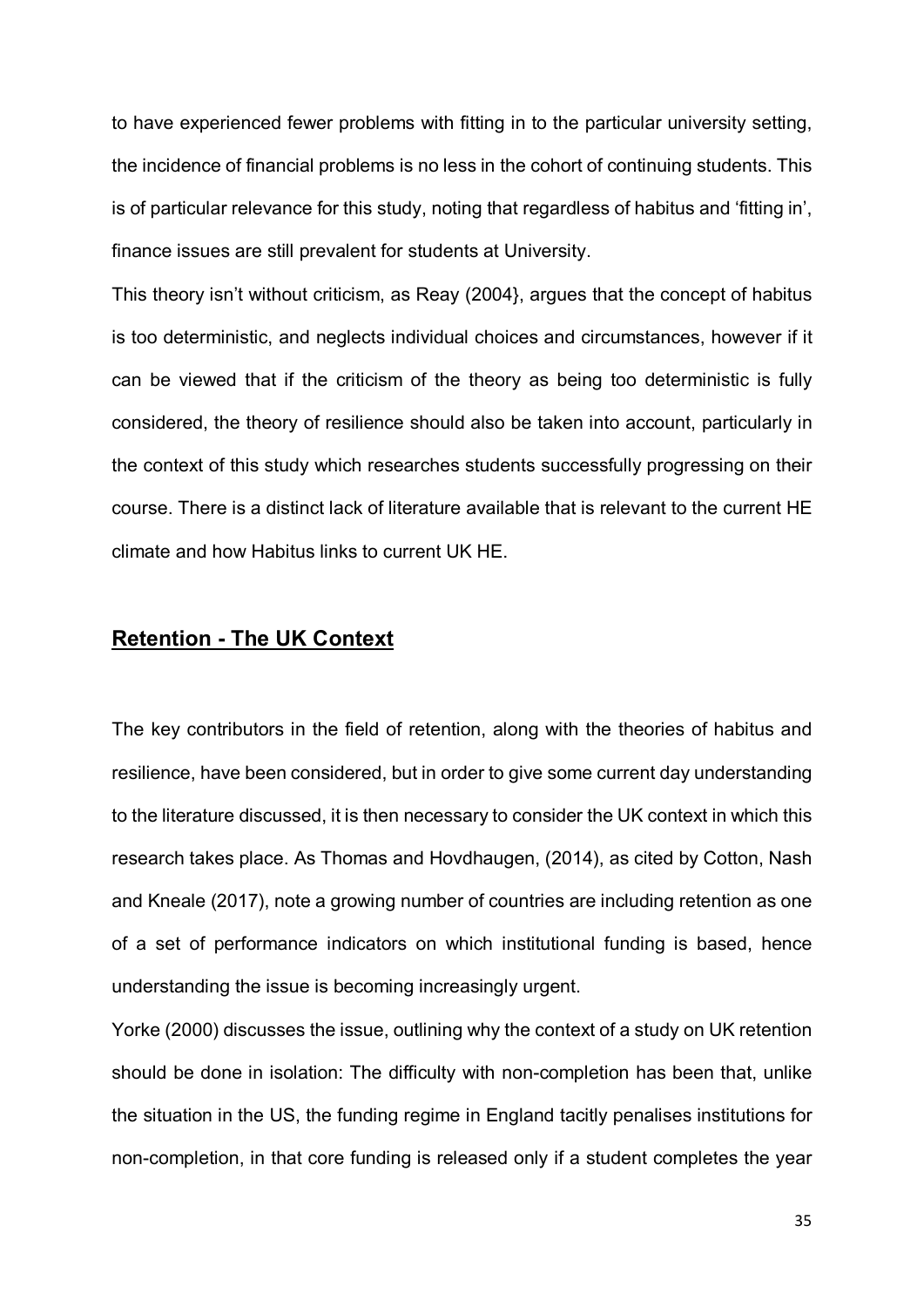of study (the student does not necessarily have to pass the examinations). Institutions therefore bear the costs associated with educating any student who departs before the end of the year. This supports the view that despite the relevance of previous work, the issue of retention in the UK should be studied against the national funding and regulatory systems against which it operates.

The introduction highlighted how recent developments such as TEF, Brexit and the Augar Review may possibly impact on the HE sector. Prior to this, Breier (2010) notes how Yorke (1999) and Thomas (2002) have shown that in the UK changes in student funding have put greater financial pressures and stress on students, particularly those from low-income groups. Other UK studies point to the importance of the student's knowledge of the extent of financial demands of higher education study before they enter a programme. Lack of information can cause students both to avoid higher education (Mangan et al. 2010) or to enter higher education without full appreciation of the financial implications (Yorke 1999)'. Breier (2010) further comments that the studies she quotes refer to countries that are 'highly developed and generally prosperous'. This supports the view that this study adopts, that any study of retention in 2020 should fully acknowledge the national context in which it operates. The factors outlined highlight the unique context of UK HE, Yorke and Longden (2004) further develop the point, noting a shift in UK thinking; 'However, there are many ways in which an institution can influence a student's experience, to either their benefit or their detriment. In the UK, there has been a slight, but we believe, significant shift in thinking about matters relating to retention and completion – a growth in looking at the relevant issues from the perspective of their potential contribution to student success'. Breier (2010) supports this view, arguing that financial reasons are more (important) than previously acknowledged in developed countries – 'It is likely that financial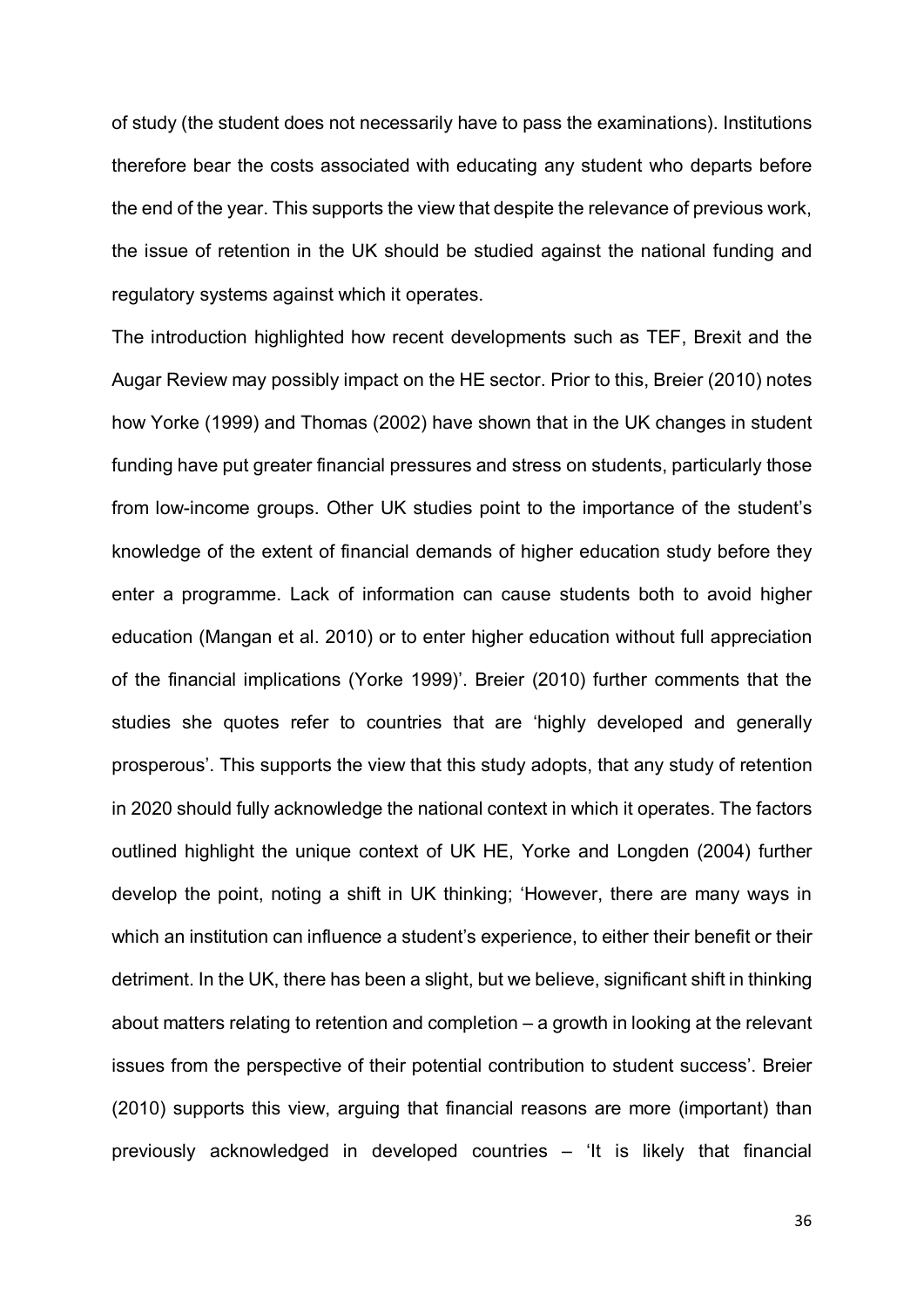considerations are also playing a much more important role in developed countries than before, due to the international credit crunch and changing (increasingly marketoriented) approaches to student funding. Financial considerations in such countries might appear to be insignificant in comparison with those experienced in developing countries. But in a generally affluent context, they might nonetheless still reasons for dropout' (pg 668).

So it can be seen that the literature supports the view that the UK context for studying retention is unique, the next area for consideration are the actual reasons for withdrawal within that context.

#### **Reasons for Withdrawing**

Any study looking at retention, whilst considering previous work on the subject area, some of the theories and the context of the research, should also look at the available literature on the reasons why a student actually withdraws from a course. Once the literature on the reasons for student withdrawal have been reviewed, the question of what institutions can do can then be considered.

Peelo and Wareham (2002), as cited by Bodin and Orange (2012), provide the simplest reason for dropping out with non-completion viewed as individual failure, the work of Dubet (1994; Romainville 2000; Quinn 2004) also regard students as responsible when they withdraw. Connor (2001) adopts an approach that can be viewed as a compromise between individual failure or student responsibility, and external factors, which contribute to withdrawal, noting little or no understanding of a particular programme, over-ambition in light of previous academic record or, on the contrary, being overly modest), and students sometimes choosing courses for which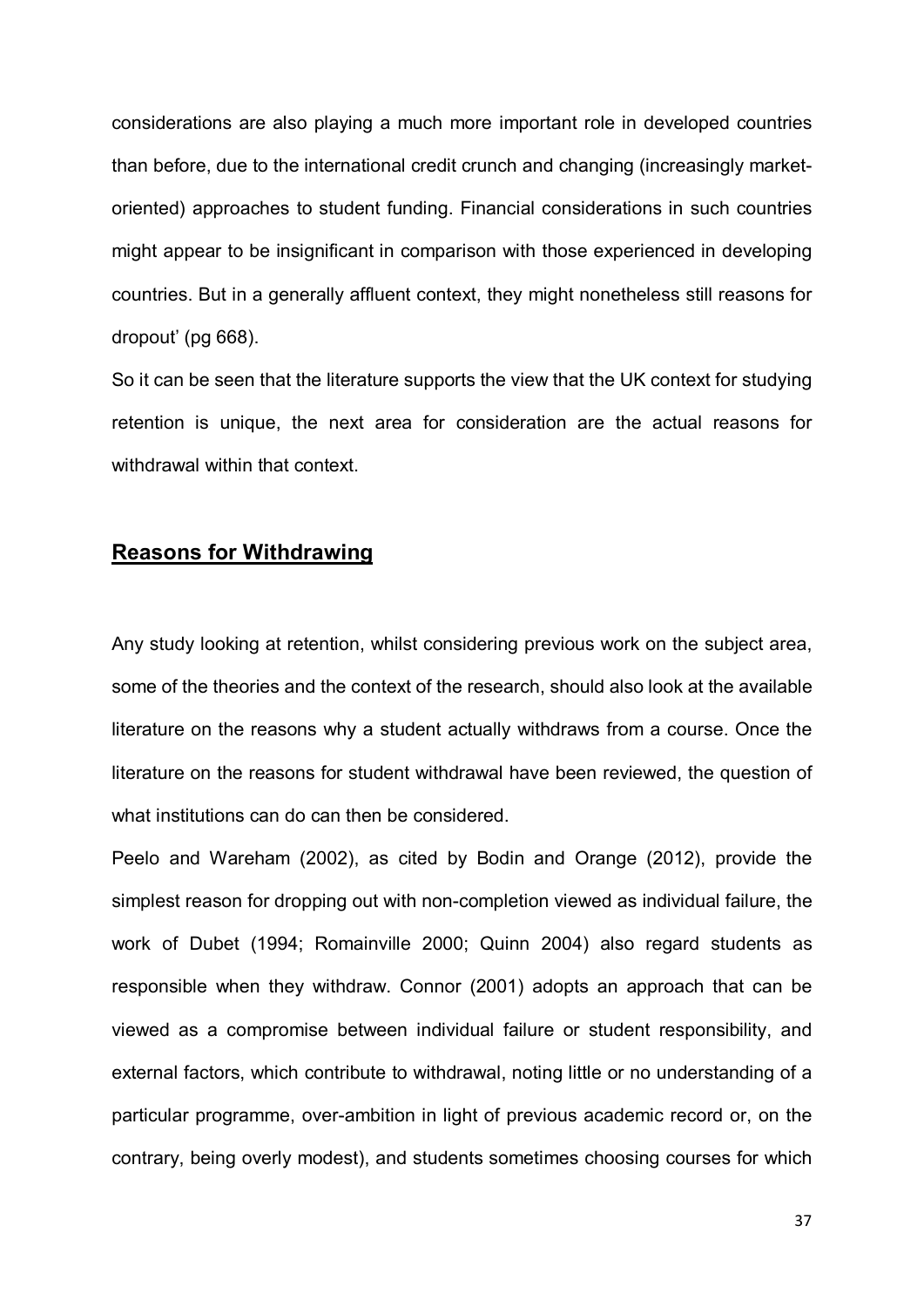they are not well prepared as possible reasons. Cotton, Nash and Kneale (2017) found students reporting socialisation, health or financial problems, for example, were at high risk of academic under-performance and drop-out, often because of attendance issues. This work did note however, that for first-year students particularly, the new environment of HE with an increased focus on independent learning, and often limited attendance monitoring may not provide the ideal environment to encourage attendance and engagement. This would support the aforementioned importance of habitus and the significant role it can play in student retention.

Bodin and Orange (2012) view that having shown that choice and selection at entrance to HE can be seen as a matching process, they suggest that students dropping out is part of the same process, arguing that dropping out is neither an individual failure nor an institutional dysfunction, but rather a mechanism of regulation in place within the HE system in France France. While this seems a relevant argument, the context of this research being undertaken in UK HE should also be noted.

Breier (2010) provides possibly the most plausible explanation for the reason why students leave University, drawing on various sources to view that International research on student retention in higher education presents a wide range of reasons why students might leave a higher education institution without completing a qualification and generally argues that students are affected by a combination of factors rather than one factor alone. Christie, Munro and Fisher (2004) support this with their study providing new evidence about the circumstances under which students do not complete their university degrees; 'Far from being a result of the academic weakness of the individual student, or simply the product of debt aversion, the study suggests that non-completion is a result of a complex range of factors including loneliness, isolation, poor course choice and financial problems. It is also clear these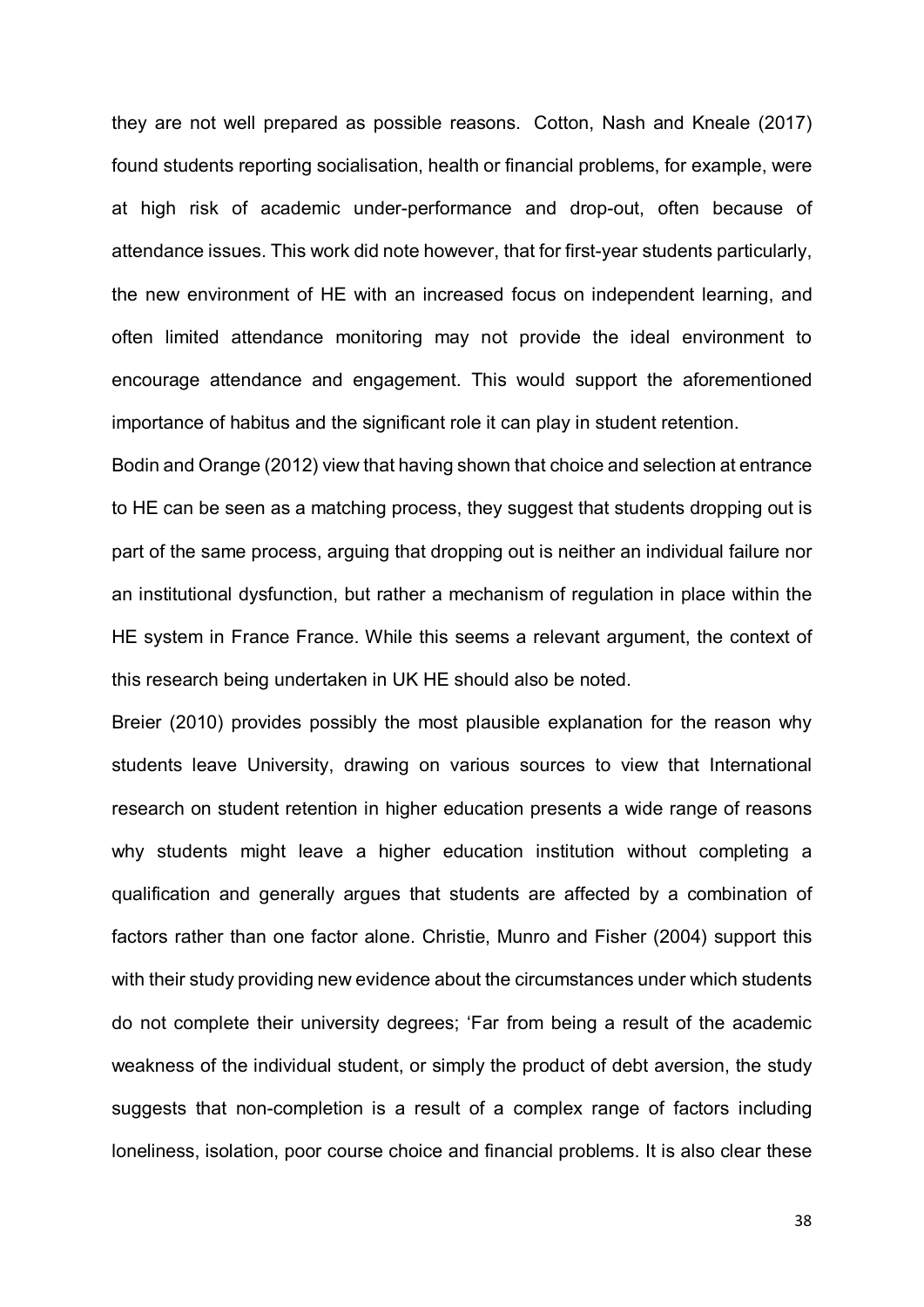problems are not unique to students who withdraw' (pg 629). This is of huge relevance to this study, which is considering students successfully progressing on their course, and the problems encountered in doing so.

Through reviewing the literature on retention, it becomes clear that in many caes the exact reason for a student withdrawing may be difficult to pinpoint, with Yorke and Longden (2004) discussing one of the main problems, namely that the reasons students officially gave for non-completion is questionable, since students are expected to give one reason (and, as is widely appreciated, non-completion is rarely so straightforward). The two dominant reasons recorded are the 'catch-all' 'personal reasons' and academic failure'.

#### **The Link Between Finance and Retention**

There are numerous studies that support this research in highlighting financial considerations as a key factor in for withdrawing. Harrison and Hatt (2012) state cite several studies outlining this 'it has long been argued (Stephens 1990; Callender and Jackson 2005; Pennell and West 2005) that less generous financial support discourages students from lower income households from considering university. In addition, for those who do attend, studies suggest that financial difficulties can cause mental health issues, excessive part-time working and, ultimately, early withdrawal (Stradling 2001; Cooke et al. 2004; Carney, McNeish, and McColl 2005; Quinn et al. 2005; Moreau and Leathwood 2006; Callender 2008)'.

Chrisite, Munro and Fisher (2004) develop the link between finance and withdrawal further by discussing the changes in funding arrangements in the UK; 'A third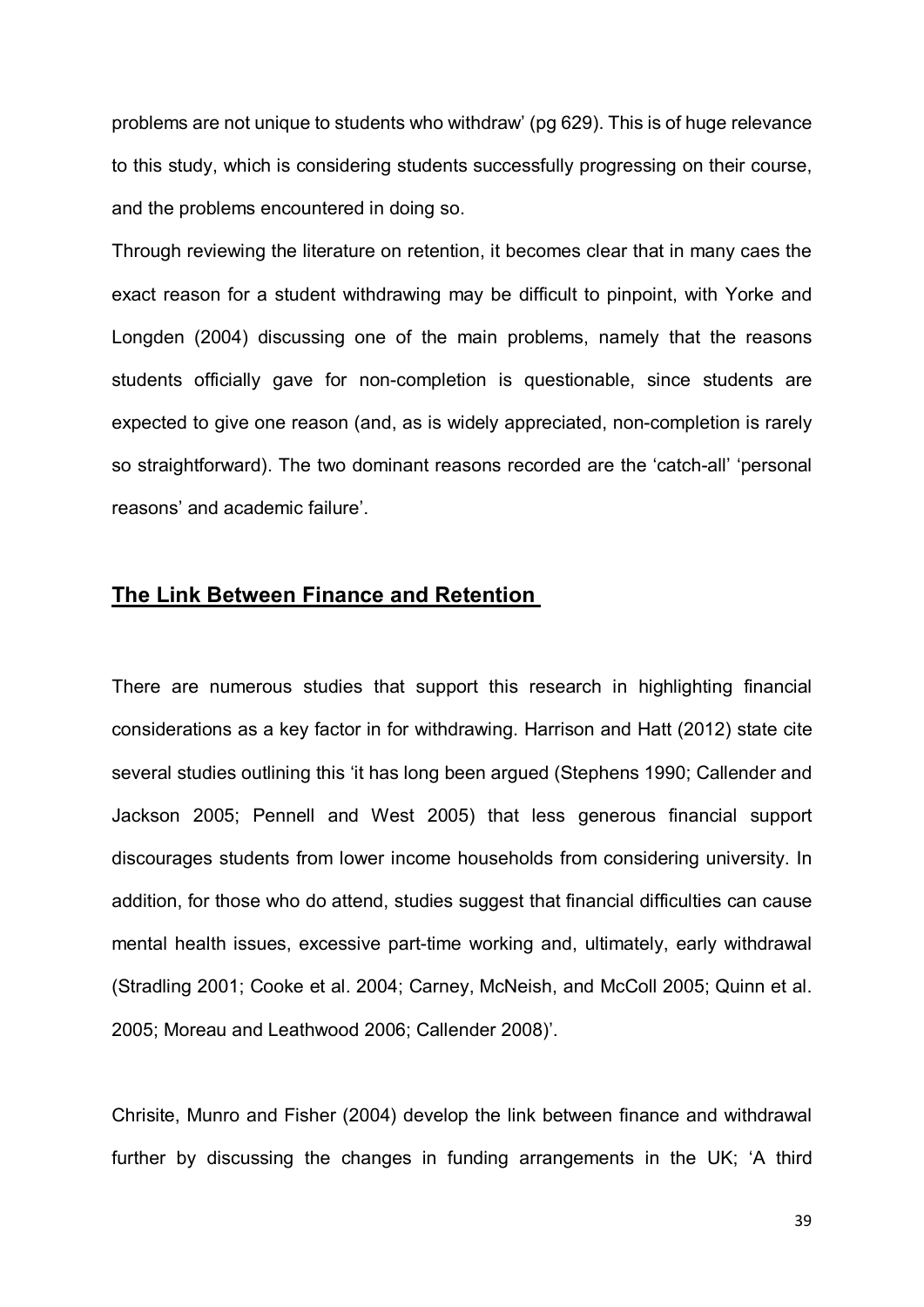explanation for non-completion focuses on changes in the funding arrangements, particularly the funding of living costs from familial contributions and / or student loans. The increased costs that students now face arguably create most difficulty for students from less affluent backgrounds, who are therefore more likely to fail to complete because of financial difficulties'. This paper cited financial pressure as the fourth main reason for students leaving a course of study when exploring the differences between continuing and non-continuing students (behind problems with course, university environment and lack of motivation, but ahead of family problems, health problems, better opportunities, housing problems, and the offer of a job).

Schuh et al (2010) considered how students finance their studies, the implications for students who do not continue with a course, and the costs to institutions when students do not persist. Highlighting the loss of talent development and loss of human capital that occur from students who do not persist, Schuh (2010) states 'the financial implications of students who do not persist are noteworthy. The effect is negative for both the students who do not persist and the colleges that they left'. Astin (1975) drew several conclusions from his study on the impact of financial aid on retention rates, while Astin acknowledging many of his findings must be regard must be regarded as tentative because of limitations in the data, the most relevant for this research are:

- Finance generally enhances the student's ability to complete college

- Scholarships or grants are associated with small increases in persistence rates

- Analyses of various financial aid packages (involving combinations of grants, loans and work-study) produced a number of findings that may have important policy implications. In general, any form of aid appears to be most effective if it is not combined with other forms of support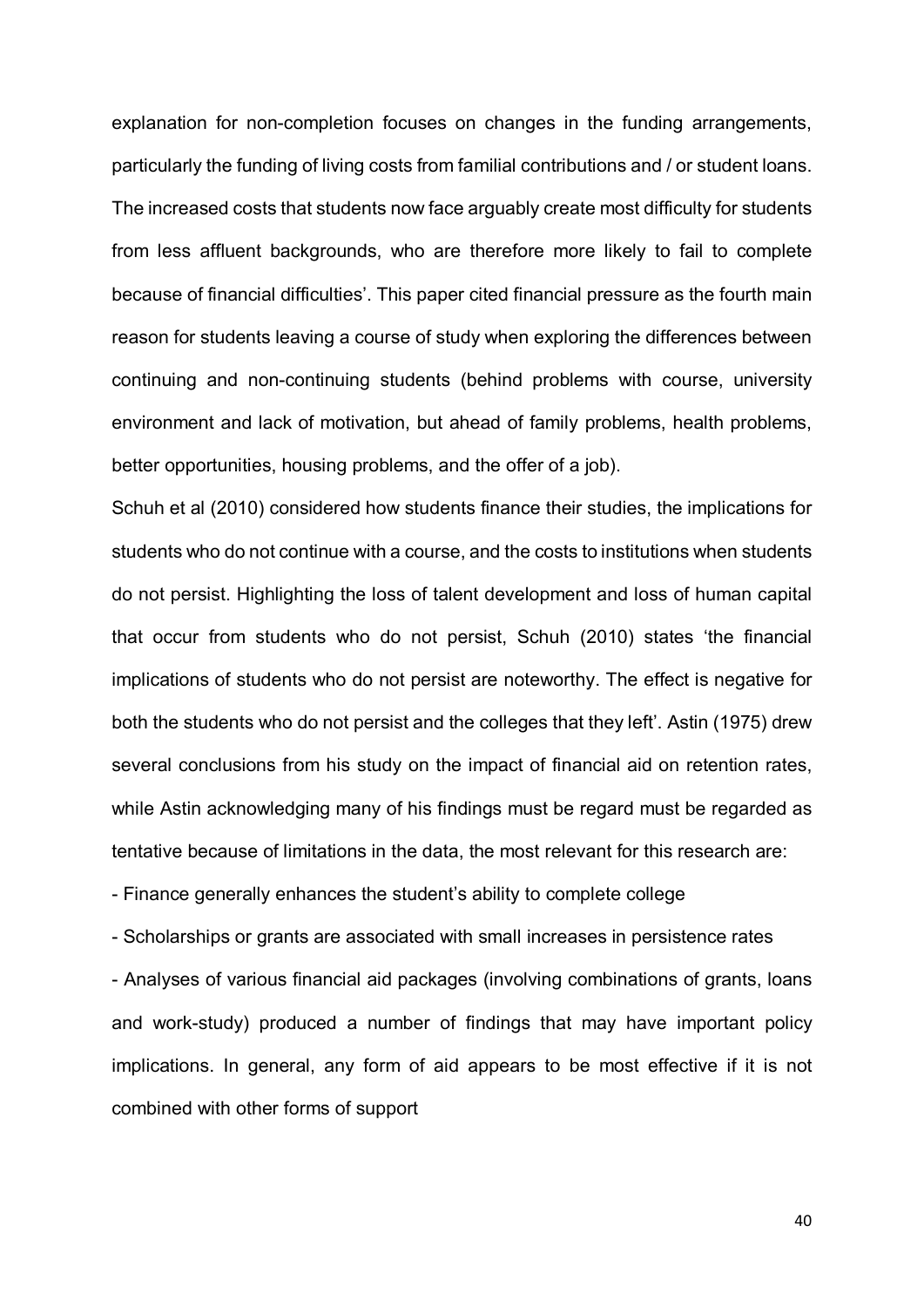Tinto in his (1993) study considers it might be noted, in this context, that institutional studies of departing students (e.g. exit surveys) that ask students to indicate reasons for their leaving often yield quite misleading findings. Though departing students very often cite financial problems as reasons for their leaving, such statements are frequently ex post facto forms of rationalisation which mask primary reasons for their withdrawal. So while it may be an issue for this research, it is hoped this is countered by the fact the research is with successfully continuing students, rather than in the form of exit surveys.

A further point made by Tinto (1993) considers the contrasting success of the different financial support packages, and judging which appears to be most successful; 'the question might then be posted as to the type of financial-aid packaging that most enhances the likelihood of persistence. Here the research is less than clear. Studies of the impact of loans, grants, work-study, and other forms of aid packaging have yielded somewhat mixed results (Astin 1975, Terkla 1985, Carroll 1987, 1988, Leslie and Brinkman 1988, Stampen and Cabrera 1988, St John, Kirshstein, and Noell 1990. Generally, the growing consensus among researchers is that grants and work-study are more effective in promoting persistence than are loans and other forms of aid'. The key point for this study is firstly to consider the unique environment in which the research is taking place (UK HE in 2020), and also the financial support package on which it is focussed is the Access to Learning Fund (University Hardship Fund), which is paid to students in the form of a grant.

King (2012) highlighted the link between finance and retention, citing the need for students without financial support to dedicate more hours to employment while studying, thus increasing their chances of drop-out; unmet financial need and insufficient amounts of institutional aid provided by public institutions may force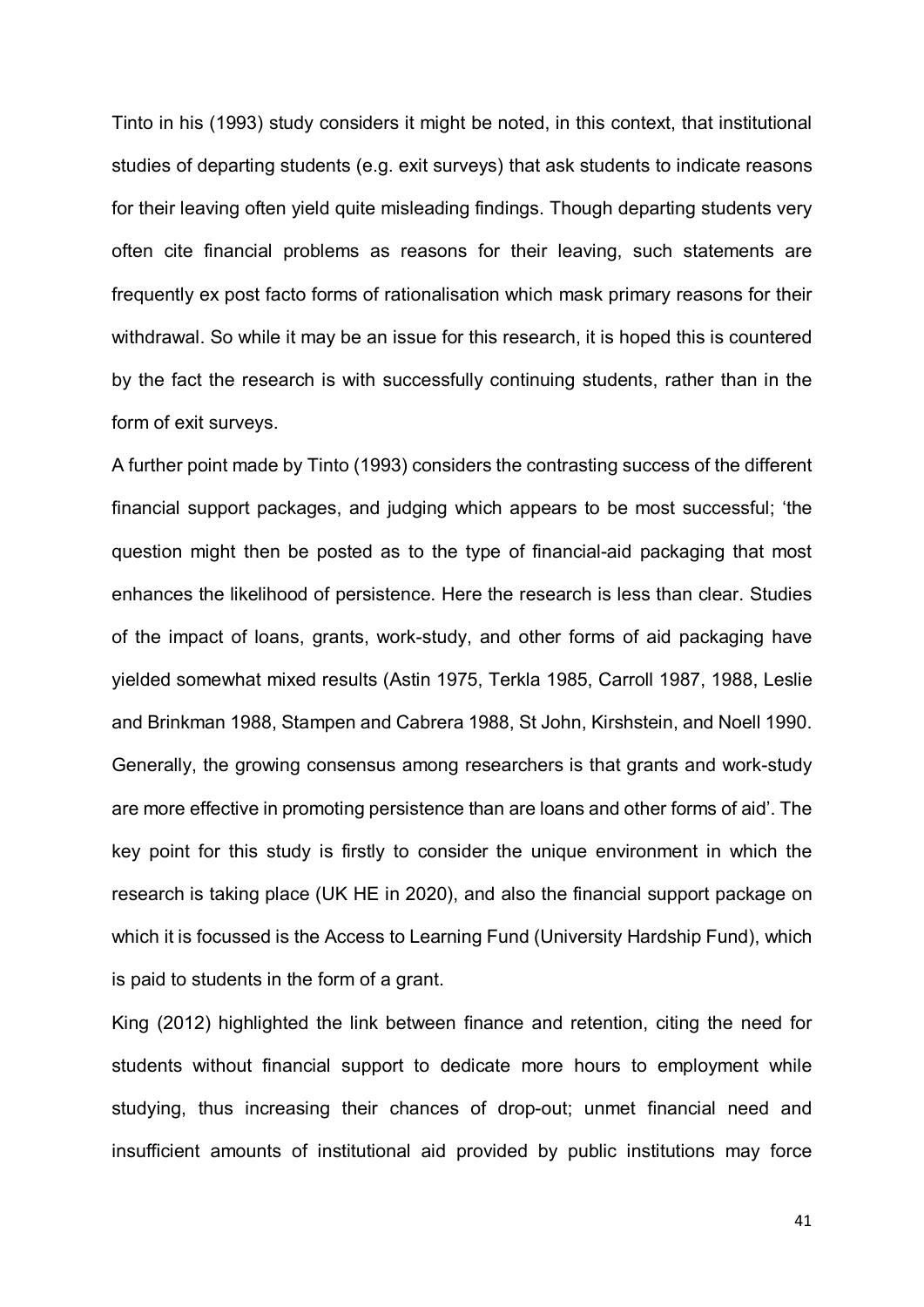students to work considerable hours in order to finance their college education. Heller (2002) supports this with the findings from their 1996 study that 'in 1996 among undergraduates who considered themselves primarily students working to pay for college expenses, the more time students worked the more likely they reported /that employment limited class schedules, reduced choices of classes, and limited the number of courses taken'.

King (2012) also makes the link between finance and the role it can play in determining where a student actually decides to commence their studies, with their research on the reasons students in America noted for choosing a particular college. 'The finding that low-income students do not tend to choose less expensive institutions than their middle- and upper-income peers is not as surprising as it may appear initially'. King argues that price is only one factor among many that students consider when choosing an institution. Location, selectively, and curricular offerings all play a major role in student choice. In fact, when asked to name the most important factor influencing their choice of institution, low-income students were no more likely to name a price-related factor than middle- and upper-income students.' (pg 11).

Yorke (2000), considered the link between finance and retention in the UK context, albeit in the noting the estimated cost to public finances of students in the UK not completing their course as £91.5m. Yorke (2000) further notes how the funding regime in England tacitly penalises institutions for non-completion, in that core funding is released only if a student completes the year of study. This is still the case in UK HE in 2020, but the financial incentive to the institution is much greater, as any student withdrawal before the end of the year risks the institution not receiving the full £9250 annual tuition fee. This study by Yorke (2000) provided a clear link between retention and financial factors, as responses from over 2000 UK students found 'financial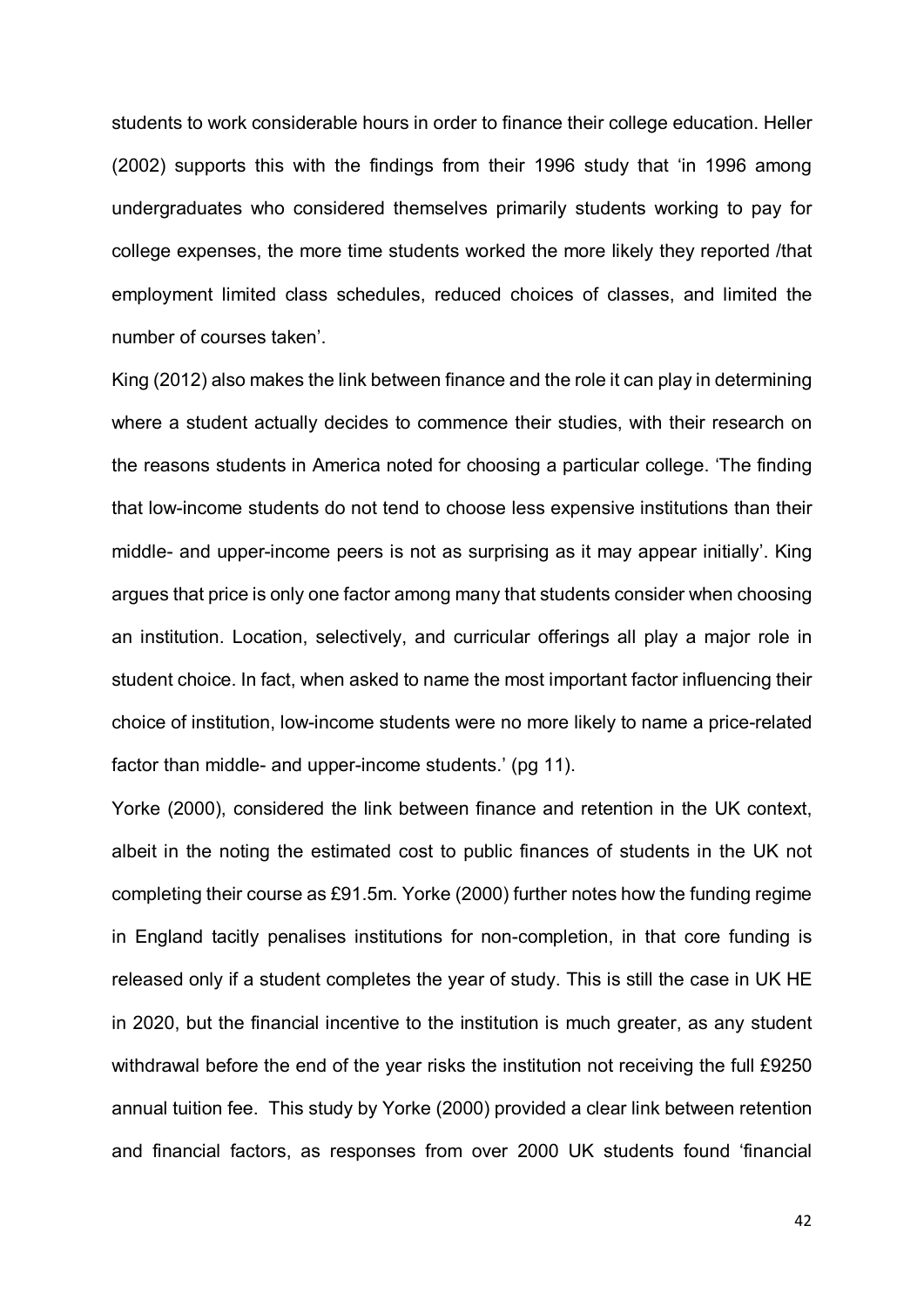factors' to be the third most common factor (behind 'chose wrong field of study' and 'lack of commitment to the programme') in a list of 39 reasons for leaving. When considered in conjunction with the work of Christie, Munro and Fisher (2004) earlier discussed in which financial pressure was the fourth main reason for leaving a course, the link between finance and retention in UK HE is strongly evident.

Adnett (2006) also studied the link between finance and retention in the UK context, with particular reference to changes in the government funding system, stating 'the introduction of tuition fees and replacement of grants with loans in England was associated with significant changes in student behaviour while in HE: a growth of termtime employment and changes in probability of dropping out' (pg 630). While making this link between financial considerations and retention, Adnett does note the lack of research in this area, arguing that consideration of the impact on retention and attainment has been missing in much of recent debates about reforming student finance. Christie, Munro and Fisher (2004) note the Labour government policy of widening participation, and the link between finance and retention: 'common assumptions locate explanations for withdrawal in the increasing financial burden that students (and their parents) must bear and in the extent to which the expansion of Higher Education is increasingly including young people who are ill prepared for the experience'. Callendar and Kemp's (2000) representative study of students income and expenditure found that 10% of students had considered withdrawing for financial reasons, while a study of retention at Napier University found that students who worked for more than 16 hours per week during term-time – and who had limited access to financial support from families – were more likely to leave (cited in Select Committee on Education and Employment, 2001).This supports the work of King,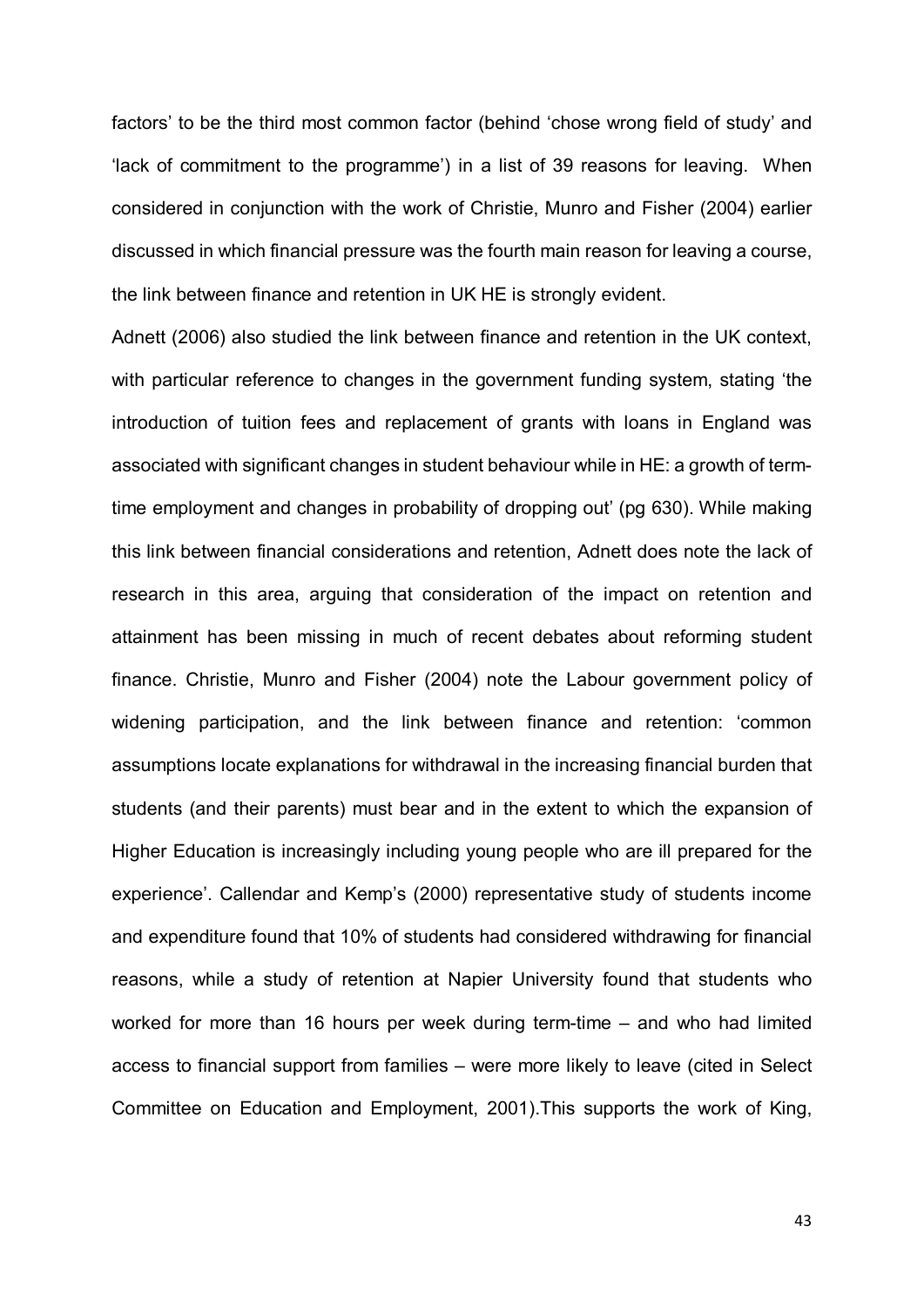viewing that a reduction in financial support leads to students looking to address the shortfall in other areas, such as employment, thus increasing the chances of drop-out. Harrison and Hatt (2012) considered the role of the institutional bursary in successfully retaining students, citing the study of Harrison, Baxter and Hatt (2007), who argued that bursaries provide a financial soft landing in the early stages of a students' academic career, and create a positive attachment between student and university, with the bursary legitimising the student's presence and setting up a reciprocal commitment that manifests in strong motivation and sense of duty towards study. While noting the positive link between bursaries and retention, Harrison and Hatt (2012) state 'there is good evidence (from Opportunity Bursaries in the US) that institutional bursaries can have a positive impact on retention and success, however, viewing that this area is woefully under-researched at present. This is particularly relevant for this research, as although based in the USA, it supports the importance of university financial support, as well as indicating support of the theoretical underpinning of habitus, while acknowledging that this is an under-researched area.

Cotton, Nash and Kneale (2017) studied the link between finance and retention, 'although the research evidence that financial support improves retention is not clear, there is substantial evidence that it makes student' lives less stressful'. This lack of clarity supports this research, in the need for further investigation of the link between finance, financial support, and retention. One point not raised in elsewhere in the literature, is that the study by Cotton, Nash and Kneale (2017) also found 'strong links with the family in these early days were often key to student persistence, supporting the position of Tinto's later work (2006-07). Financial support from family could make the difference between being able to continue with study or withdraw'. This is an area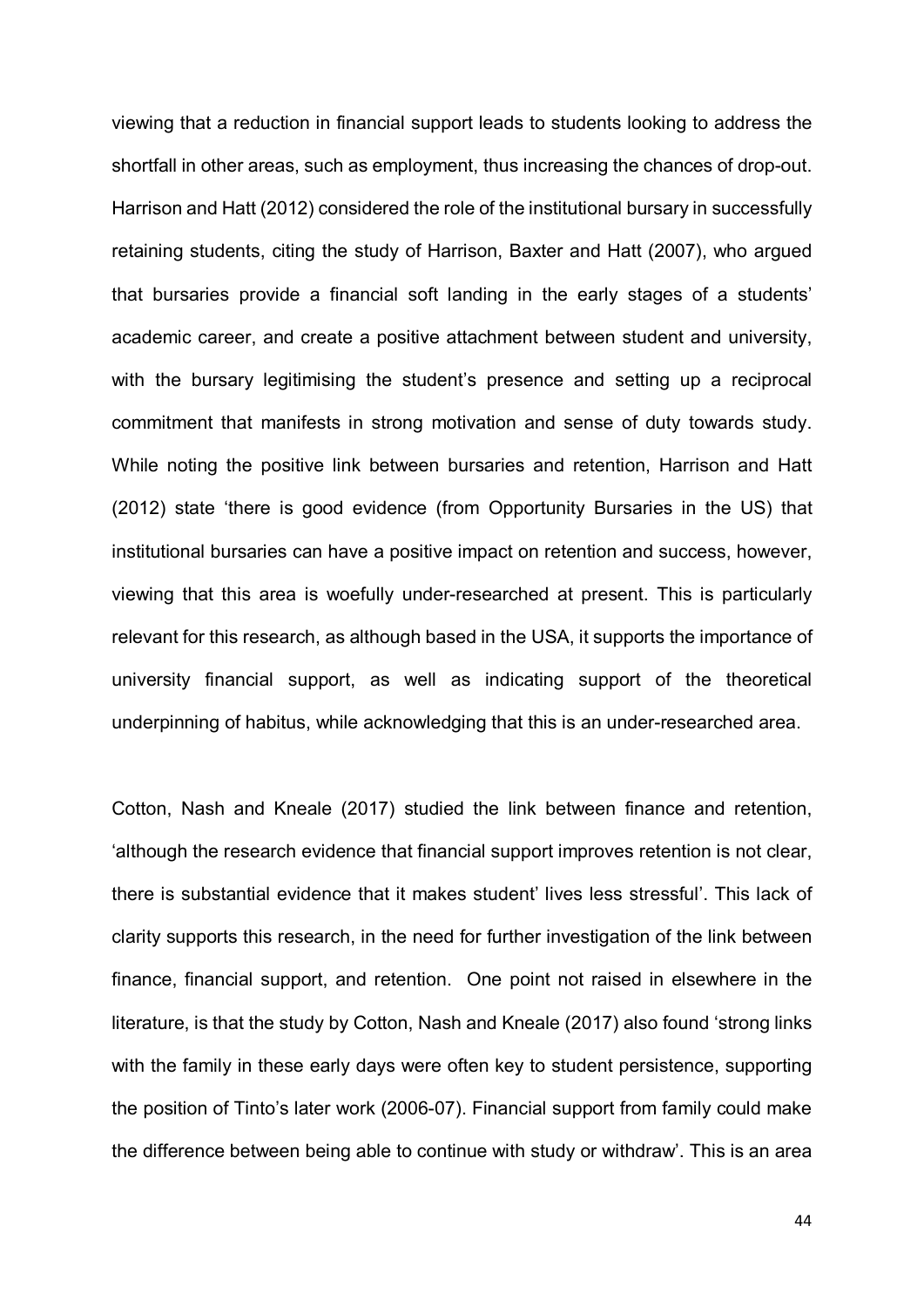to discuss with the participants in this study, but the final point from Cotton et al (2016) is that they found there remain unanswered questions about why some individuals succeed whilst others do not, even when they are apparently offered the same financial and academic support.

The link between finance and retention can be viewed in the literature available, what it can be argued is missing however, is research in the current UK HE 2020 context, specifically relating to the role of the University Hardship Fund, and whether it plays any role in students successfully progressing on their course not withdrawing.

## **Student Resilience**

The theory of resilience is one that should be considered in this study, and its relation to students successfully progressing on a degree programme of study. While habitus relates to the theory behind feeling a sense of belonging in an environment, resilience can be seen as the theory of overcoming problems and obstacles. In the context of this study, resilience refers to a student successfully overcoming concerns, problems and other issues, and successfully progressing on their course. Gillespie, Chaboyer, and Wallis (2007), as cited by Stephens (2013), provide the best definition of resilience for the purpose of this study, as "an ongoing process of struggling with hardship and not giving up" (p. 133).

Cotton, Nash and Kneale (2017) stress the importance of resilience, stating 'the concept of resilience can, in conjunction with other theoretical approaches to understanding retention and withdrawal, contribute to a deeper understanding of both the individual student experience of HE, and indicate potential areas of development for institutions wishing to support such students'. The key point made in their paper is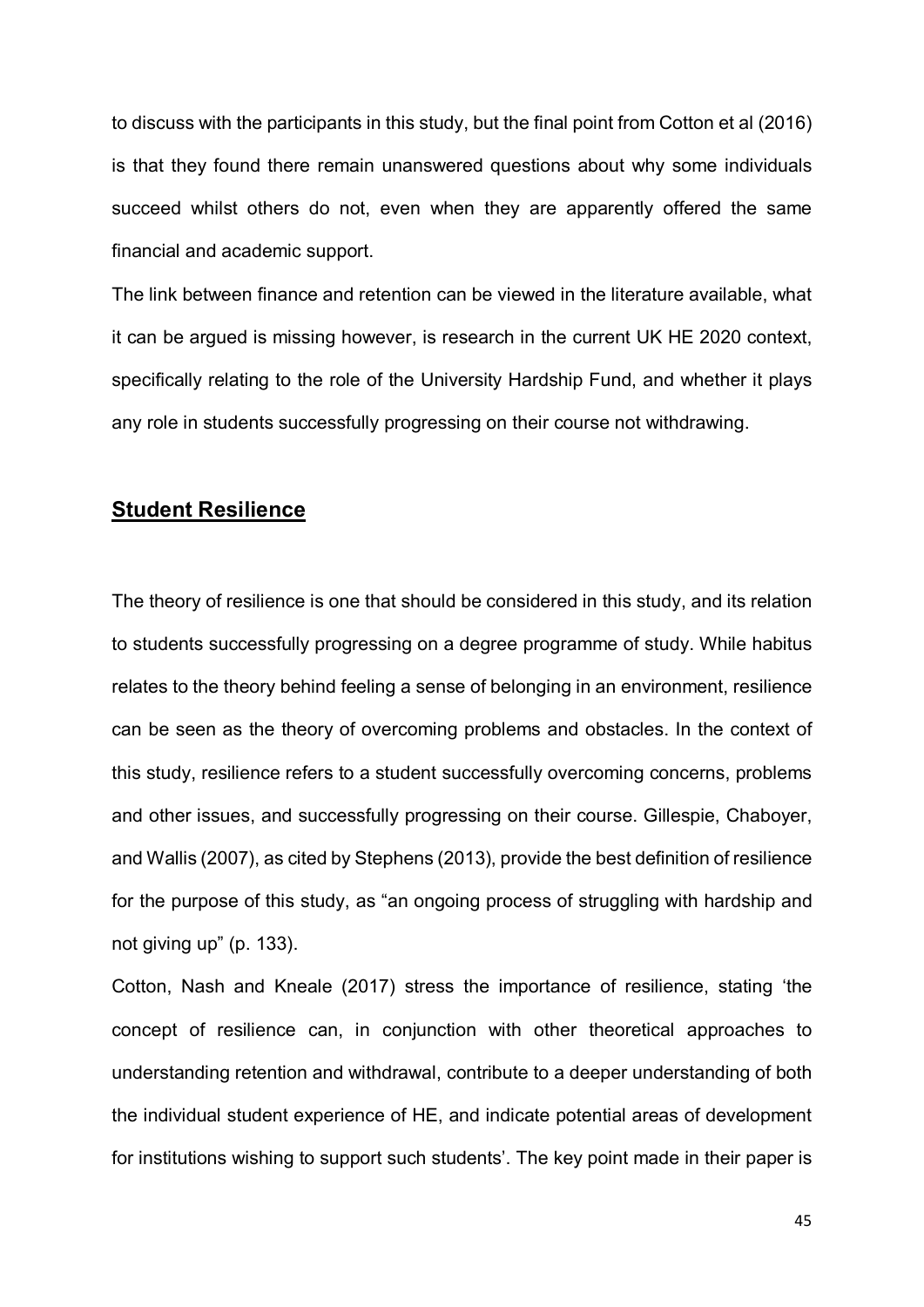'the strength of resilience as a concept is its ability to provide a holistic view of the student experience which takes into account pre-university experience and attributes, and experiences while studying'. The relevance for this research is resilience as a concept considers the pre-university experience, as well as the university experience itself. The work of Christie, Munro and Fisher (2004) 'signals the need for a more sophisticated understanding, and approach to researching, three key sets of issues – initial choice of university; experience of students while at university and the strategies adopted to succeed; and policies to support students vulnerable to withdrawal'. It can therefore be viewed that the theory of resilience links closely to the strategies needed to succeed at university. This is of particular relevance to this research, that looks in UK HE in 2020 and the strategies used by students to succeed. There is however, a gap in the literature suggesting further research is needed on student resilience in relation to UK HE in 2020.

#### **What Can Be Done? The Role of the Institution**

The literature available demonstrates that financial considerations are a reason for withdrawal, this dates from Spady and Tinto to the more recent literature on HE. This then asks the question about what can be done, and what role the institution can play in preventing early withdrawal.

Lizzio and Wilson (2013), highlight the work of Ciarrochi, Deane, Coralie and Rickwood (2002) in noting a massive problem facing all UK institutions; Firstly, one of the persistent paradoxes of higher education is that students who may be in most need of support are those who are perhaps least likely to access it. This raises the question of how to help students who don't appear to want to be helped? Fragoso et al. (2013)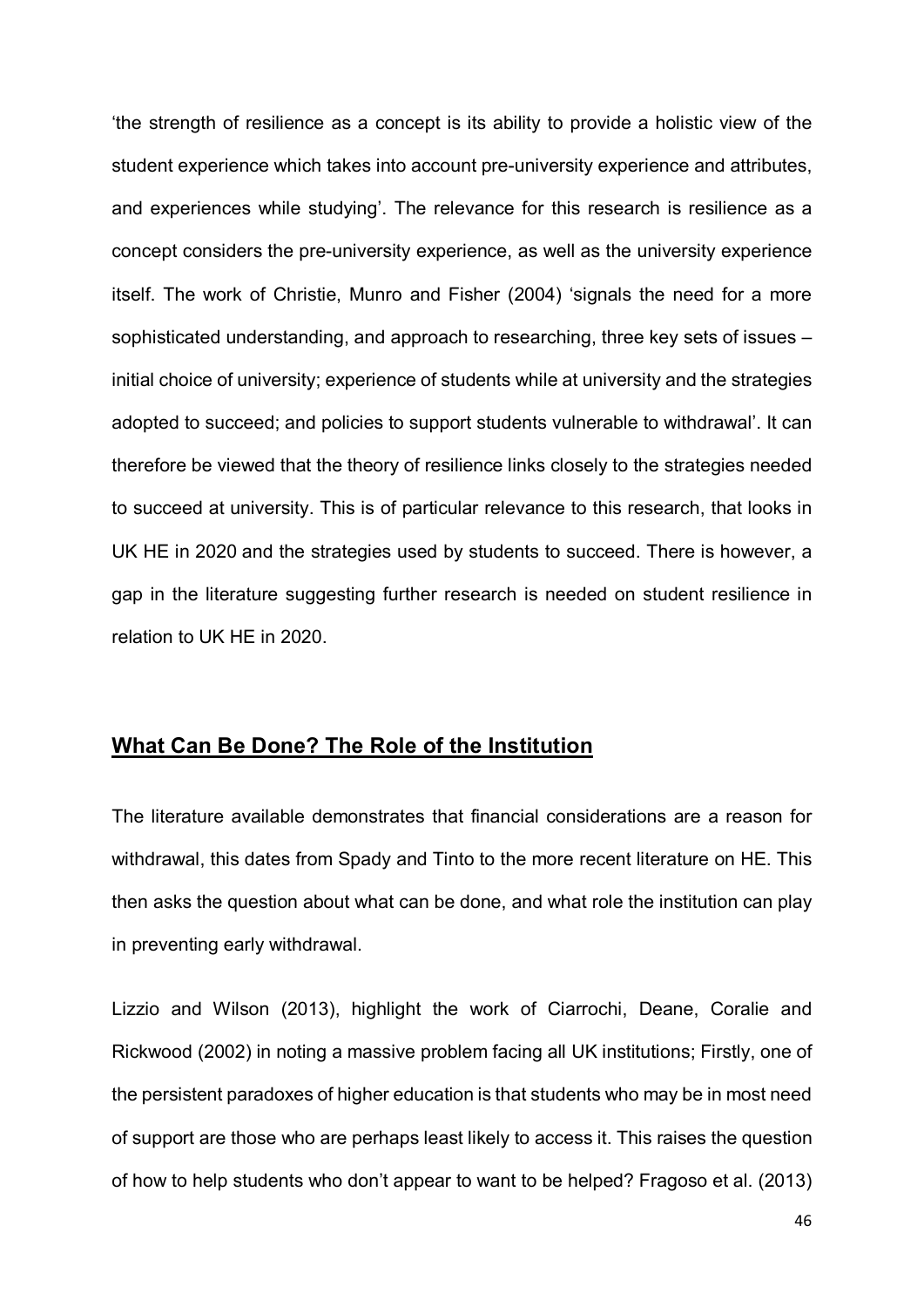consider research supporting the view that non-traditional students in the UK are more likely to withdraw, arguing there is a need to challenge the view of non-traditional students as a problem for HE institutions, because this diverts attention from the need for institutions to change their culture and practices. So, it can be viewed that this advocates a change in perspective from the institution.

Cotton, Nash and Kneale (2017) note the approach of targeted support through tutors as a means of enhancing retention 'Students need to be encouraged to feel that they are entitled to the support that is available, rather than feeling that they are expecting too much in seeking help. The research reports some students were concerned about building relationships with unfamiliar staff, hence the care leaver advice officer at the institution where the research took place facilitated sessions with support teams to enhance engagement. 'This approach – of targeting support through the course or tutors known to the students could be more widely utilised'. The incentive of financial bursaries were found to be a consideration for students from low income households, as the studies of Carson (2010) and Harrison and Hatt (2012) found – 'Bursaries alone have been found to enhance retention of low-income students (Carson, 2010; Harrison and Hatt, 2012, pg 699) – although Harrison and Hatt (2012) found that the bursary's financial incentive was less important than students feeling socially comfortable at their institution (Cotton, Nash and Kneale, 2017).

Yorke and Longden (2004) support the notion of financial support from the institution enhancing retention, noting one institution had for some years acknowledged the importance of the whole of the first year to student persistence, by prioritising the first year in its resource allocations and by offsetting the extra early costs with savings in subsequent years. The underlying principle was that a 'pay-off' in the longer term could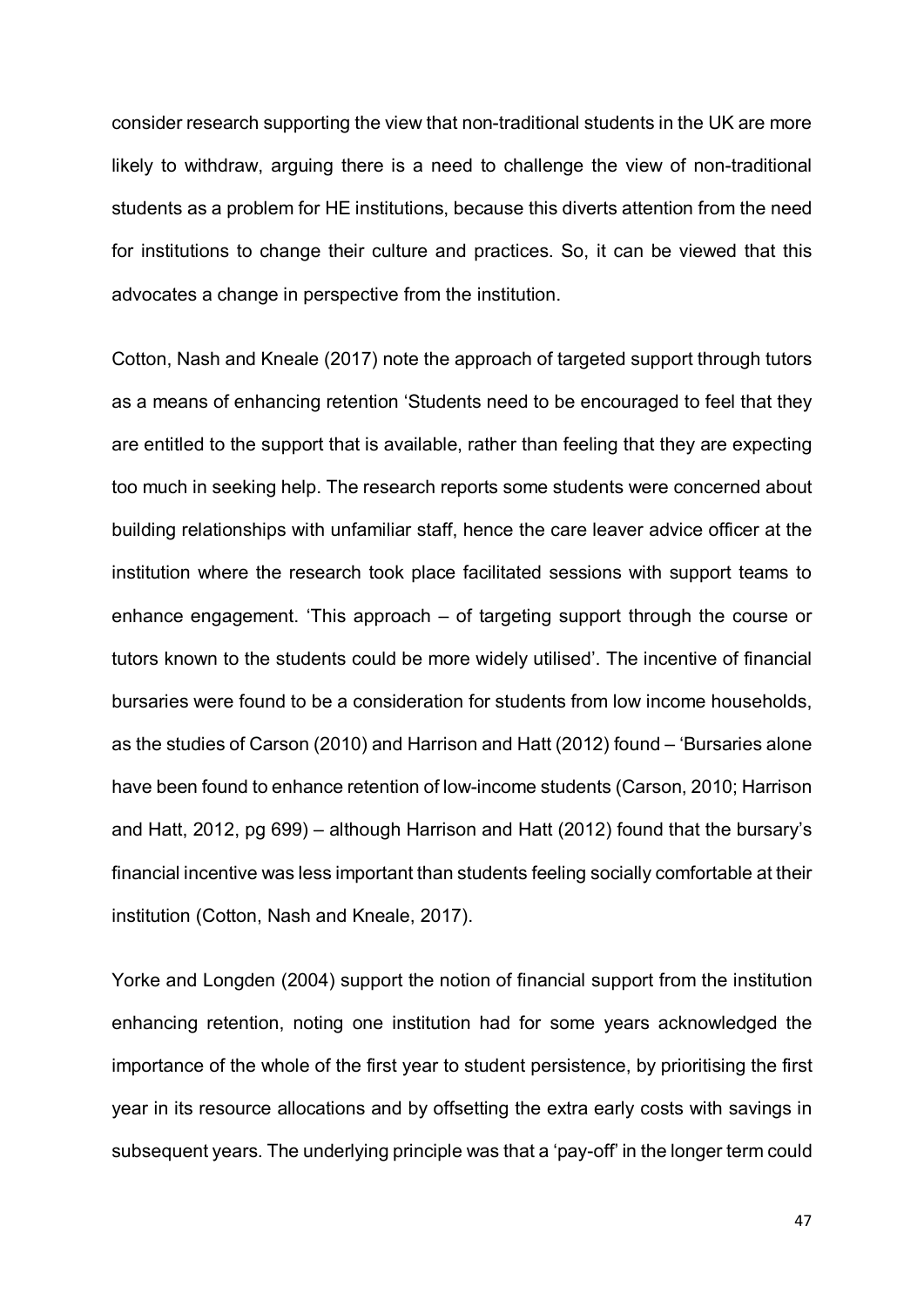accrue from an early investment in developing students' capacity to learn independently, or in more basic terms, a strategy from institutions of speculating to accumulate appears to be successful. Bates and Kaye (2014) support the idea that students paying more should expect more. This paper raises the notion that students paying more would expect more, but found that the in fact the expectations related more to prospects once a degree has been achieved, such as employment, however it is also acknowledged that there is a lack of literature in this area.

#### **Summary**

The literature highlights the history of retention in college (USA) and University (UK), and the main work that contributes to any debate on retention; Spady, Bean and Astin, Durkheim, Bourdieu, but most critically, Tinto. Two other key factors of resilience and habitus have also been considered. The main concern of these key concepts and the main contributors to retention literature is their relevance to UK HE in 2020. The UK context and the role of the institutions has also been considered, supporting the importance of financial considerations in successful progression on a HE course. Cotton, Nash and Kneale (2017) provide the most relevant research on this, but as they state 'There remain unanswered questions about why some individuals succeed whilst others do not, even when they are offered the same financial and academic support'; this is one of the key questions underpinning this research.

In the light of factors outlined in two (TEF, Brexit, rising Tuition Fees), there remains a gap in the literature available looking specifically at the financial implications in retention in UK HE in 2020, with specific reference to students who successfully progress with their studies as opposed to withdrawing. The work of Harrison & Hatt (2012) supports financial support aiding retention, while Cotton, Nash and Neale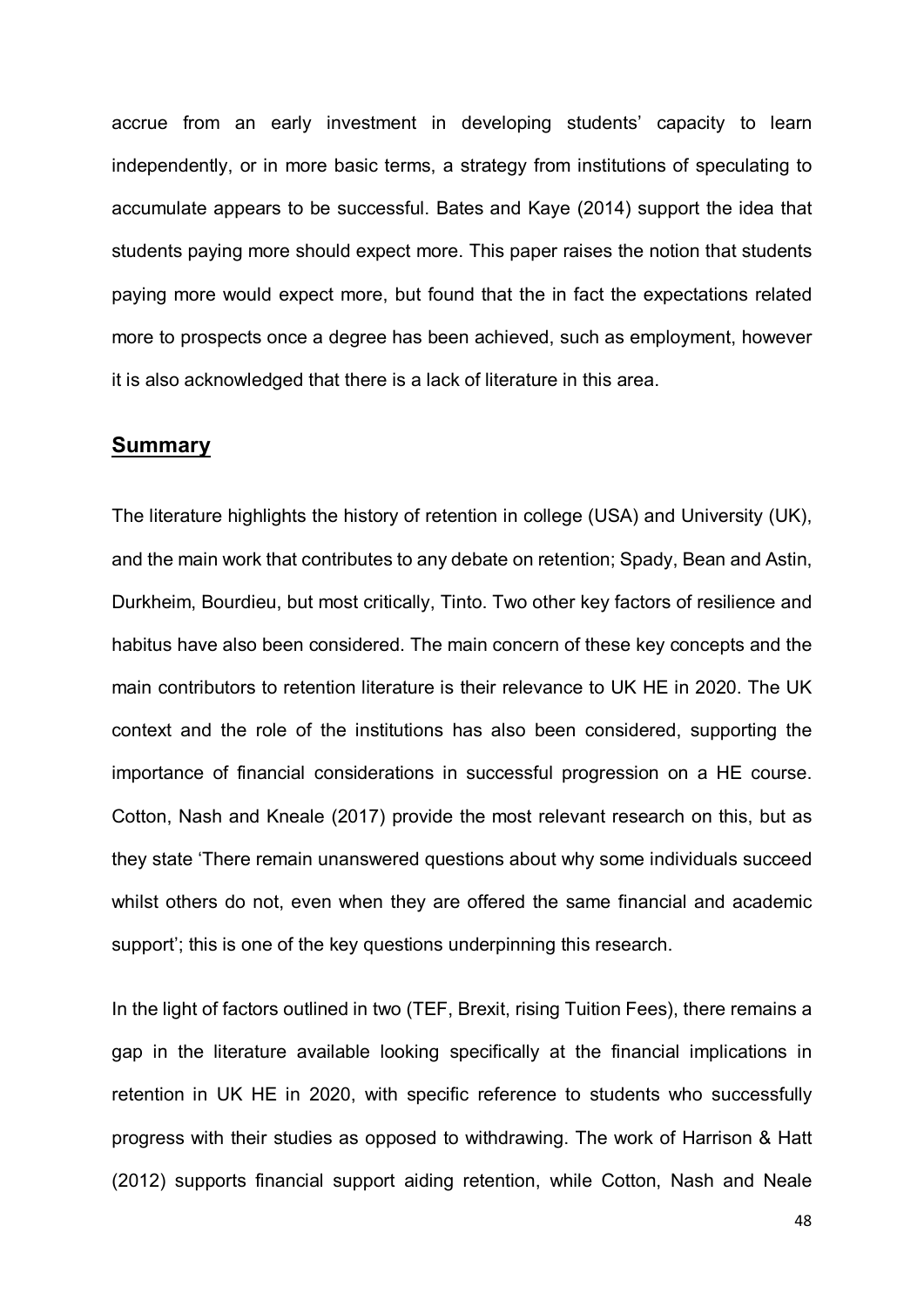(2014) argue that the previous research on finance supporting retention is unclear. Thomas et al (2002) argue it is better to talk about reasons for progression rather than reasons for withdrawal, while Graham & Reagan (2015) view that there is a gap in literature on role of support staff, such as financial services. Based on the literature available, it can be viewed that there is a gap in the literature on student retention and persistence. This supports the need for this research project.

The available literature also considers, in the vast majority of cases, the reasons behind students leaving their course, this research aims to look at the current ) UK context and the financial implications, including the role of University Hardship Funds, in students successfully progressing past year one of their course and whether paying £9,250 per year in tuition fees impacts in any way on their decision to continue on a course. As Malcolm (2015) notes, research relating to full-time undergraduates was far more prevalent that for part-time students or postgraduates, whilst in-depth evaluation of specific interventions was limited, and non-existent for programmes such as the 'Access to Learning Fund', teacher training bursaries or childcare grants. The study of Christie et al (2004) highlighted the need for further work to discuss financial implications with students who are succeeding: 'these findings on debt also suggest the need to look more closely at the circumstances to succeed in higher education' (pg 37).

#### **Retention Literature – Conceptual model**

Based on the literature available on retention, the following model is proposed to frame this research in light of the main factors underpinning the theory on retention:

#### Figure 5.1 – Retention Literature underpinning this research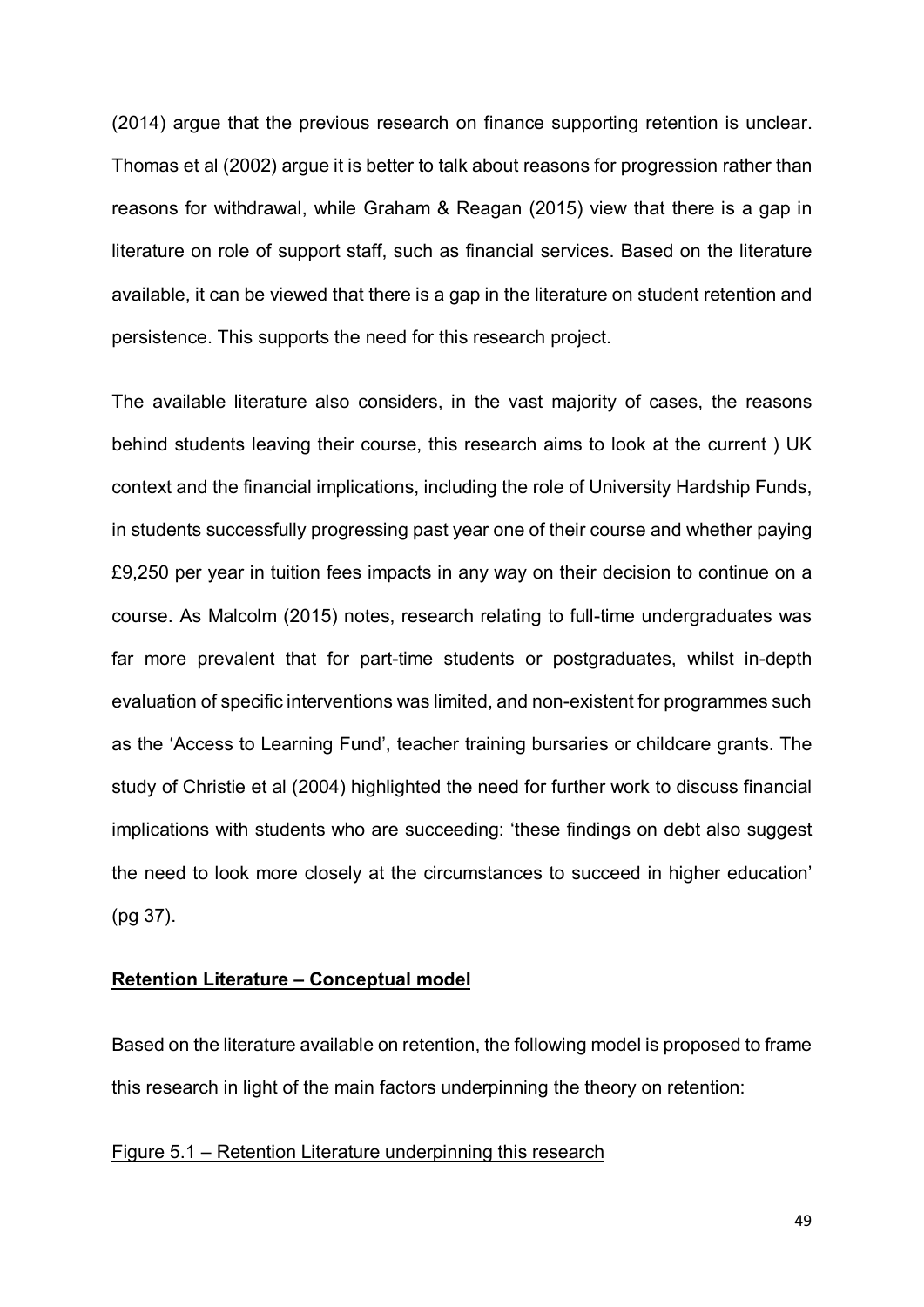

## **Research Objectives**

Once the literature has been reviewed, with the historical view of retention considered and the current literature on retention outlined, the following research objectives for this research project are proposed:

- Explore the impact financial support such as the University Hardship Fund has in enabling students to persist with their course
- The role resilience plays, if any, in helping students persist with their studies
- The factors which may contribute towards any sense of habitus students feel at an institution
- Explore the role the University lecturer plays in student retention and persistence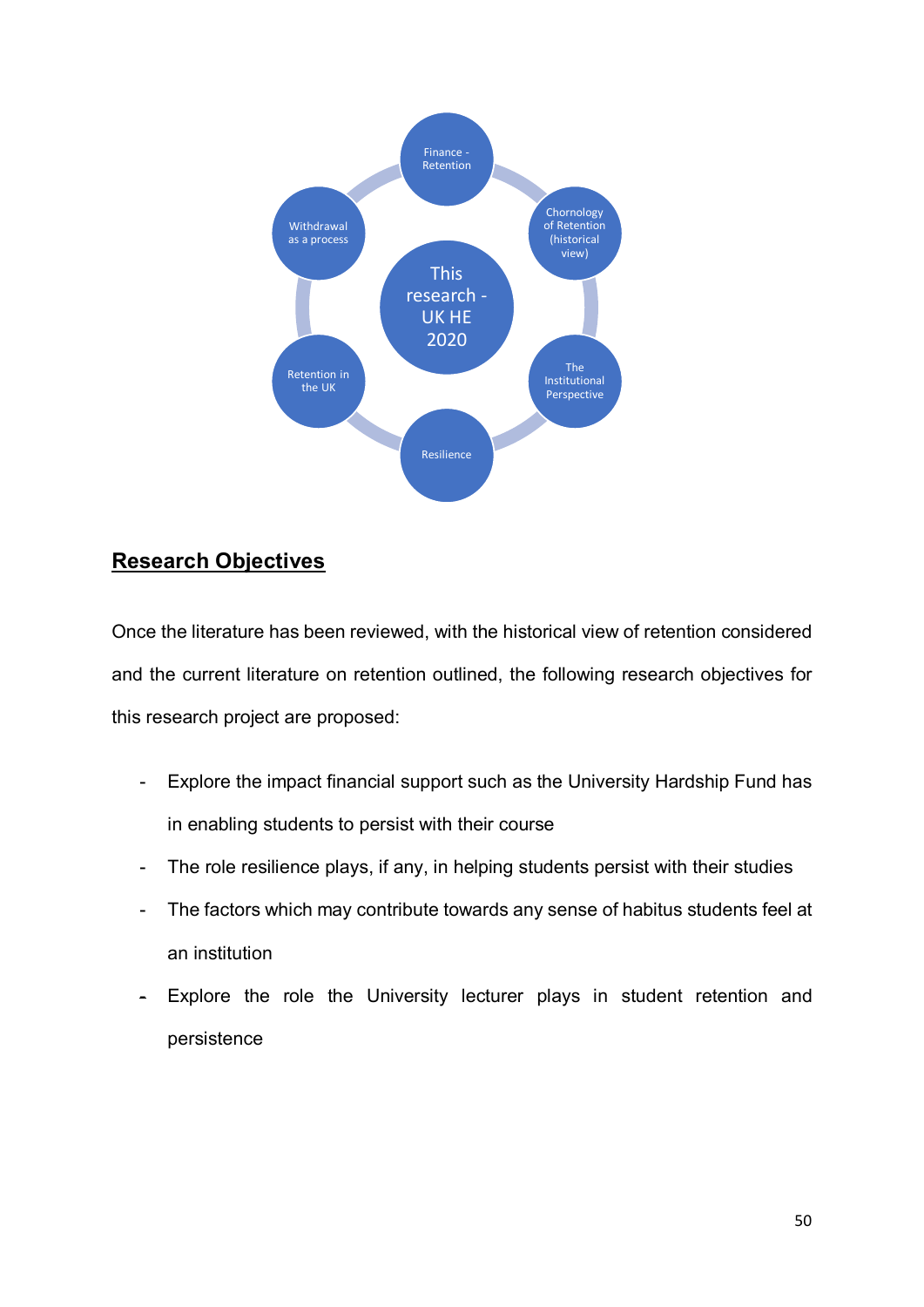## **Methodology**

This section will outline the research philosophy used in the research, then go through the methods and procedure used in detail.

## **Research Philosophy**

Sekaran and Bougie (2016) state all research is based on beliefs about the world around us, with ontology being the philosophical study of what can be said to exist. The ontological assumption of any research is key, as Cunliffe (2008) views, it is important to think about our underlying assumptions on how we think about the knowledge and how these then play through our research and our approach to management learning'.

Duty (2011, pg 99) notes 'Within social science research, and HE, methodologies have traditionally revolved around two paradigms, namely positivism and interpretivism, more commonly referred to as quantitative and qualitative'. This is supported by Saunders, Lewis and Thornhill (2012) who outline the link between an ontological assumption under an interpretivism paradigm as being socially constructed, subjective, one that may change, and multiple rather than singular. Collis and Hussey (2009) concur with this, noting the relationship between an ontological assumption of interpretivism, whereby reality is a projection of human imagination, further outlining how interpretivism tends to: use small samples, have a natural location, be concerned with generating theories, and produce 'rich' qualitative data. An interpretivist approach is linked to qualitative research, to gain a deeper understanding of a problem that is not well defined.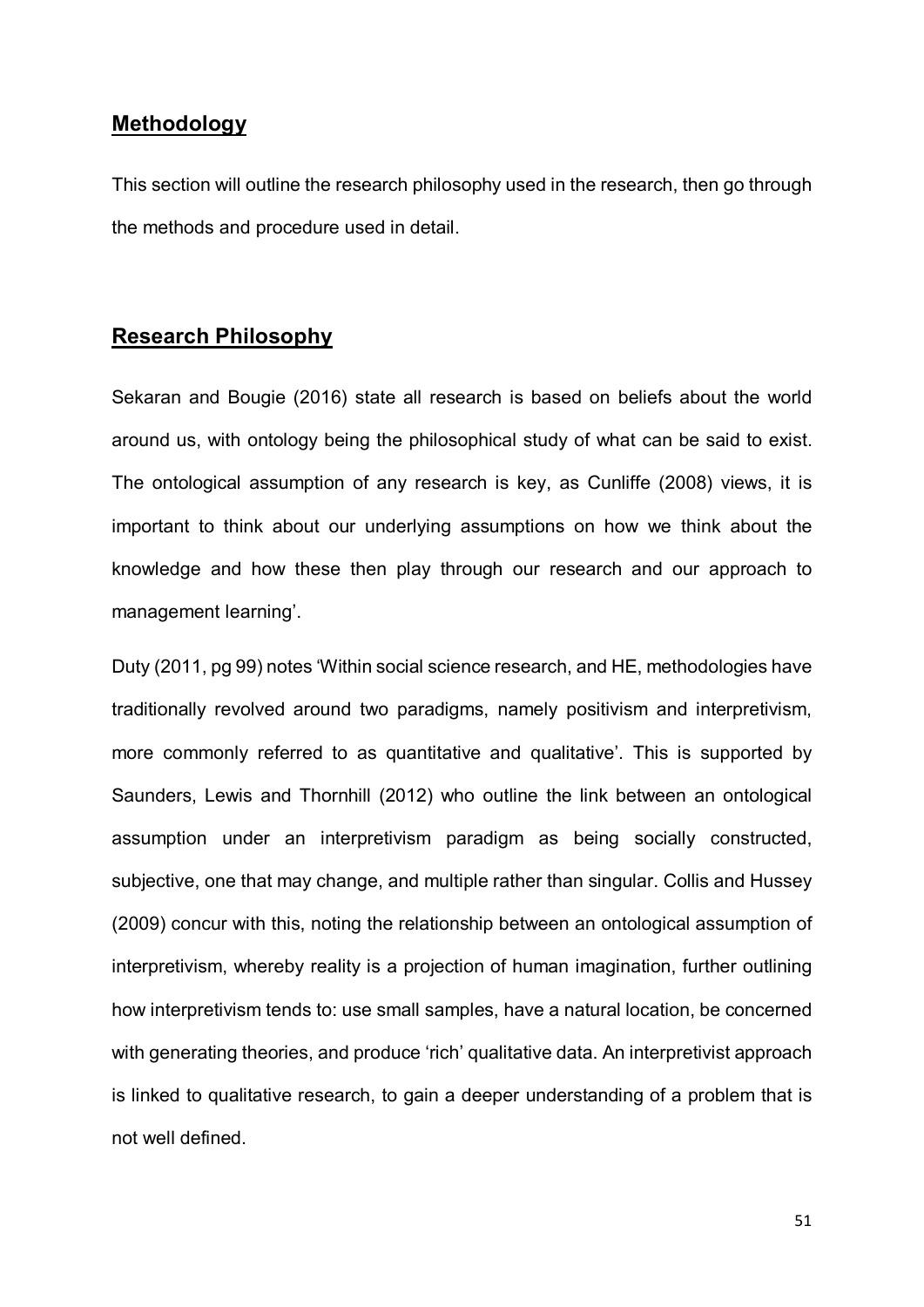These characteristics correspond with the nature of this research. This research adopts an ontological assumption in line with those discussed by Saunders, Lewis and Thornhill (2012) in which ontology in concerned with the nature of reality, with the two contrasting ontological positions of objectivism and subjectivism discussed. On subjectivism it is viewed that it is necessary to study the details of a situation in order to understand what is happening, or even the reality occurring behind what is happening. This is often associated with constructionism or social constructionism. Objectivism is viewed as an ontological position that asserts that social entities exist in a reality external to, and independent of, social actors concerned with their existence (Saunders, Lewis and Thornhill, 2012).

Collis and Hussey (2009) outline numerous epistemological stances available, the most relevant for this research being to understand how social reality is created, via the participants discussing their experiences of university. For the purpose of this research, Crotty (1998), provides the best explanation of epistemology as being a way of looking at the world and making sense of it. It involves knowledge and, necessarily, it embodies a certain understanding of what that knowledge entails. He further explains that epistemology deals with the 'nature' of knowledge, its possibility (what knowledge is possible and can be attempted and what is not), its scope and legitimacy.

The research adopted a social constructionist philosophy. Sekaron and Bougie (2016) state 'Constructionism thus emphasises how people construct knowledge; it studies the accounts people give of issues and topics and how people get to these accounts. Constructionists are particularly interested in how people's views of the world result from interactions with others and the context in which they take place' (pg 61). The research is based on the views the participants have constructed based on their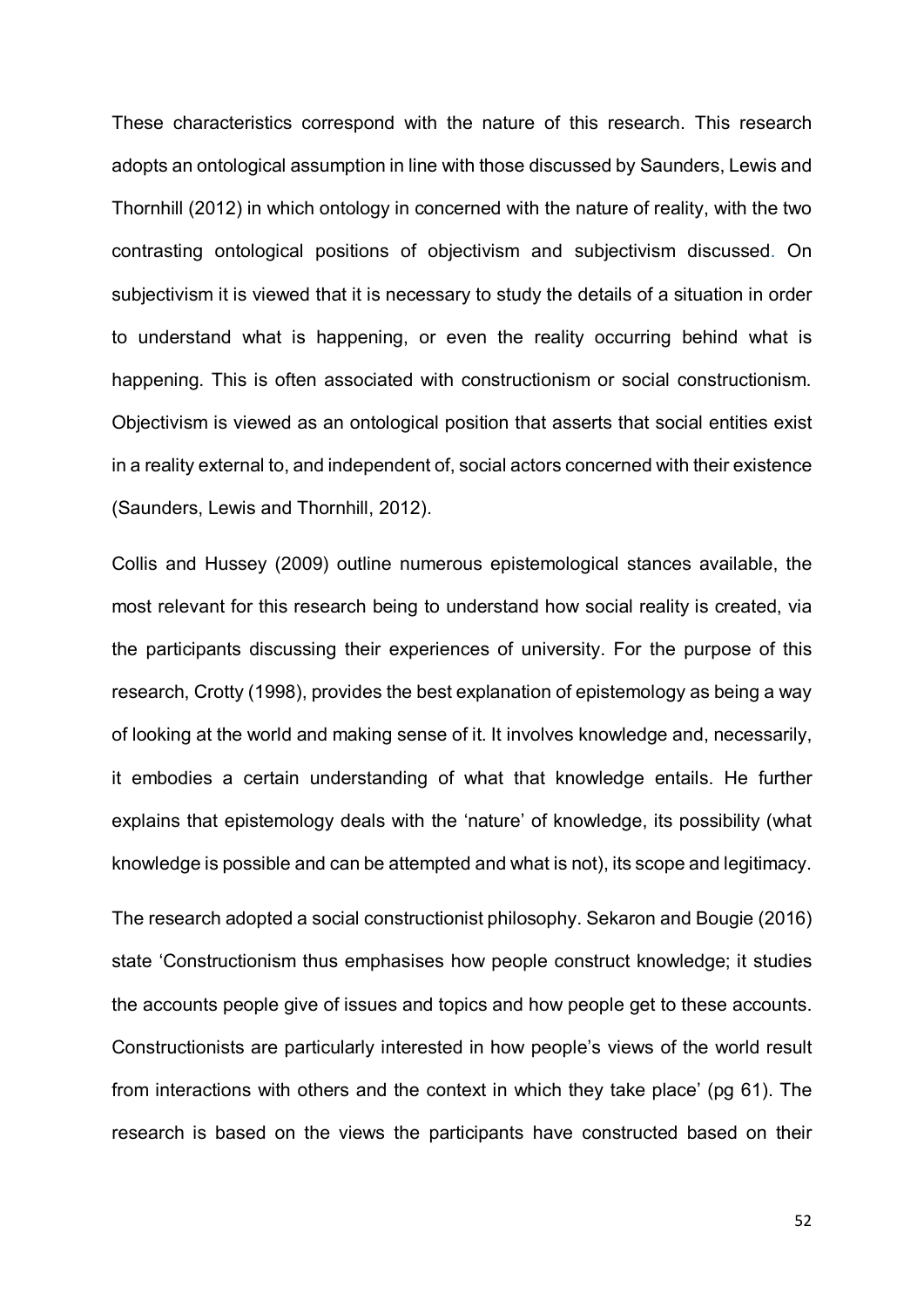personal experiences at University, and their accounts of their first year on a degree programme.

Quinlan (2011) further notes that social constructionism holds that social phenomena develop in social contexts and that individuals and groups create, in part, their own realities. Approaching the research with this philosophy gave the participants the opportunity to construct their own realities, or co-construct their own realities, based on their interpretation of the world in which they exist. Expanding on this point,

Saunders, Lewis and Thornhill (2012) note the link between Social Constructionism and qualitative research. This is most relevant for this research where it can be viewed that there are a number of possible reasons a student may interpret as being the reason behind them successfully continuing on a programme of study; 'Social constructionism indicates that meanings are dependent on human cognition – people's interpretation of the events that occur around them. Since meanings in qualitative research depend on social interpretation, qualitative data are likely to be more ambiguous, elastic and complex than quantitative data. Qualitative methods are generally used to create understanding, this was done by speaking to students, thus to create a deeper understanding of the retention problem. The retention problem can be viewed as one that is not clearly defined, and a deeper understanding is required.

Saunders, Lewis and Thornhill (2012) further note the need for sensitivity with the complex qualitative data collected in research underpinned by a Social Constructionist philosophy: 'Analysis and understanding of these data therefore needs to be sensitive to these characteristics to be meaningful' (p546). Having vast experience of seeing students with a number of sensitive issues, from financial problems, to homelessness,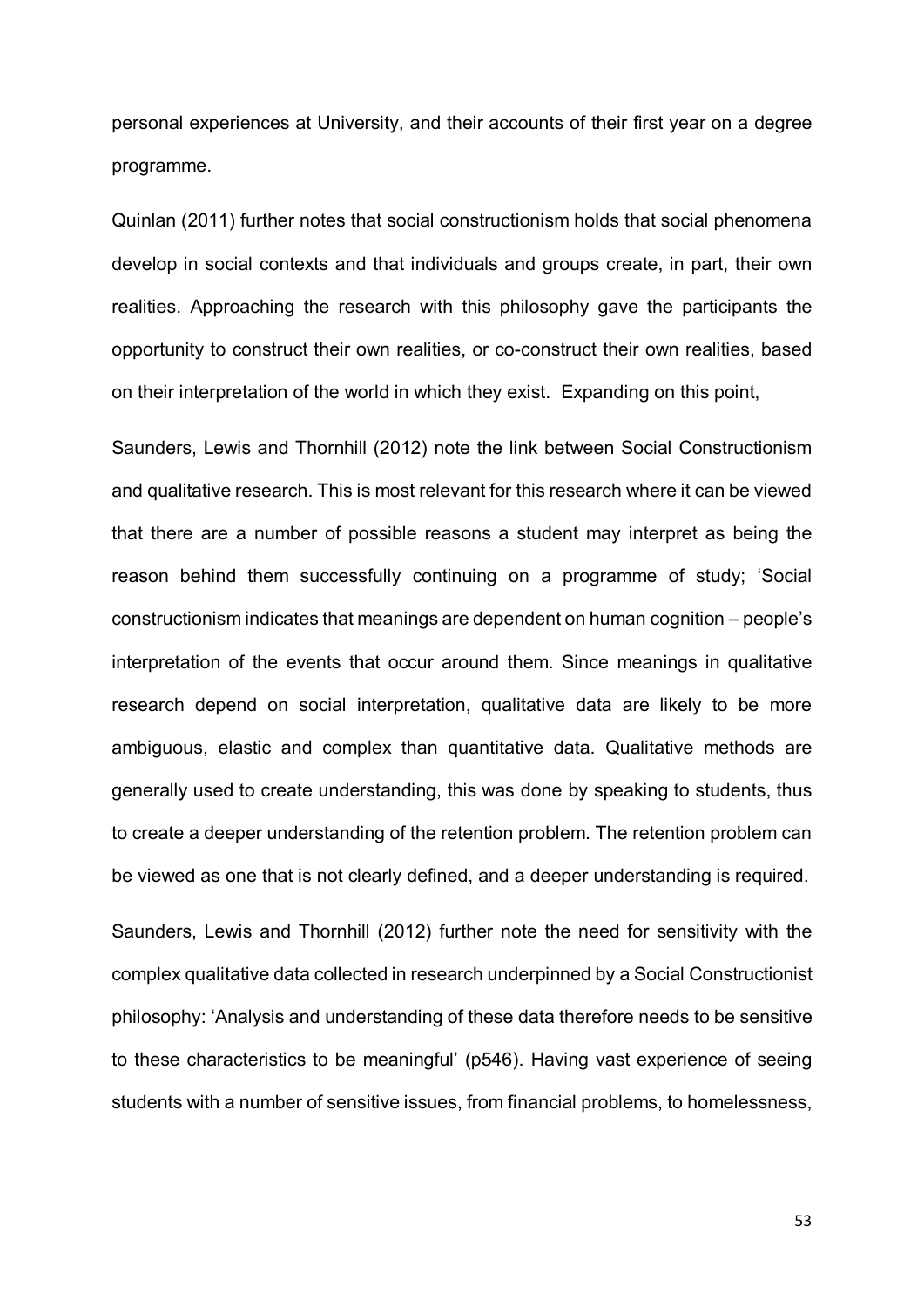to attempted suicide, gave the researcher the skills required to conduct the interviews in a sensitive and confidential manner.

The research adopted a social constructionist philosophy. Sekaron and Bougie (2016) state 'Constructionism thus emphasises how people construct knowledge; it studies the accounts people give of issues and topics and how people get to these accounts. Constructionists are particularly interested in how people's views of the world result from interactions with others and the context in which they take place'. The research is underpinned on the view the participants have constructed based on their personal experiences at University, and their accounts of their first year on a degree programme.

Saunders, Lewis and Thornhill (2012) note the link between Social Constructionism and qualitative research. This is most relevant for this research where it can be viewed that there are a number of possible reasons a student may interpret as being the reason behind them successfully continuing on a programme of study; 'Social constructionism indicates that meanings are dependent on human cognition – people's interpretation of the events that occur around them. Since meanings in qualitative research depend on social interpretation, qualitative data are likely to be more ambiguous, elastic and complex than quantitative data.

Saunders, Lewis and Thornhill (2012) further note the need for sensitivity with the complex qualitative data collected in research underpinned by a Social Constructionist philosophy: 'Analysis and understanding of these data therefore needs to be sensitive to these characteristics to be meaningful' (p546). Having vast experience of seeing students with a number of sensitive issues, from financial problems, to homelessness,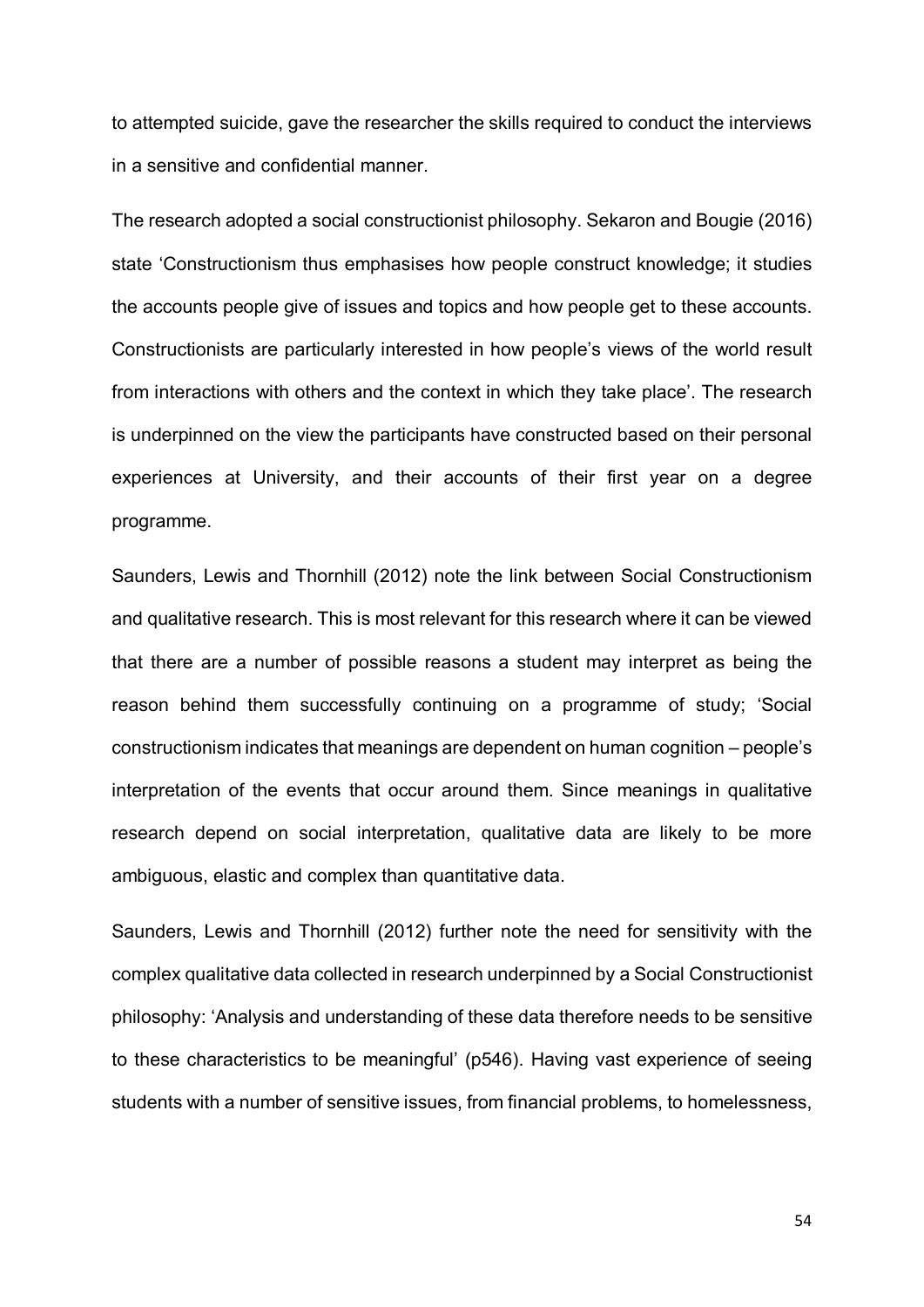to attempted suicide, gave the researcher the skills required to conduct the interviews in a sensitive and confidential manner.

## **Methodology**

Once permission had been given by all participants, a series of semi-structured interviews were conducted. The nature of the study was explained to all the participants prior to the interviews starting. Each interview lasted between 30 – 60 minutes with the chance for the participants to ask any questions both before the interview commenced and at the end of the interview. All the interviews were recorded on a digital recorder to allow full and accurate transcription, with a mobile phone recording used as back up. It was explained to all the participants that the interview recordings would not be used for any purpose other than this research project. All participants who took part in the research signed a consent form to confirm that they understand the purpose of the interview, the nature of the research, and how their data would be used once recorded. No interviews took place until the consent forms had been signed.

## **Ethical Considerations**

Privacy was ensured by all the interviews taking place in a confidential appointment room. The anonymity of the participants was ensured by allocating each a pseudonym, so no participant was identifiable by their actual name. None of the questions in the interviews required answers that would conflict the anonymity of the participants. It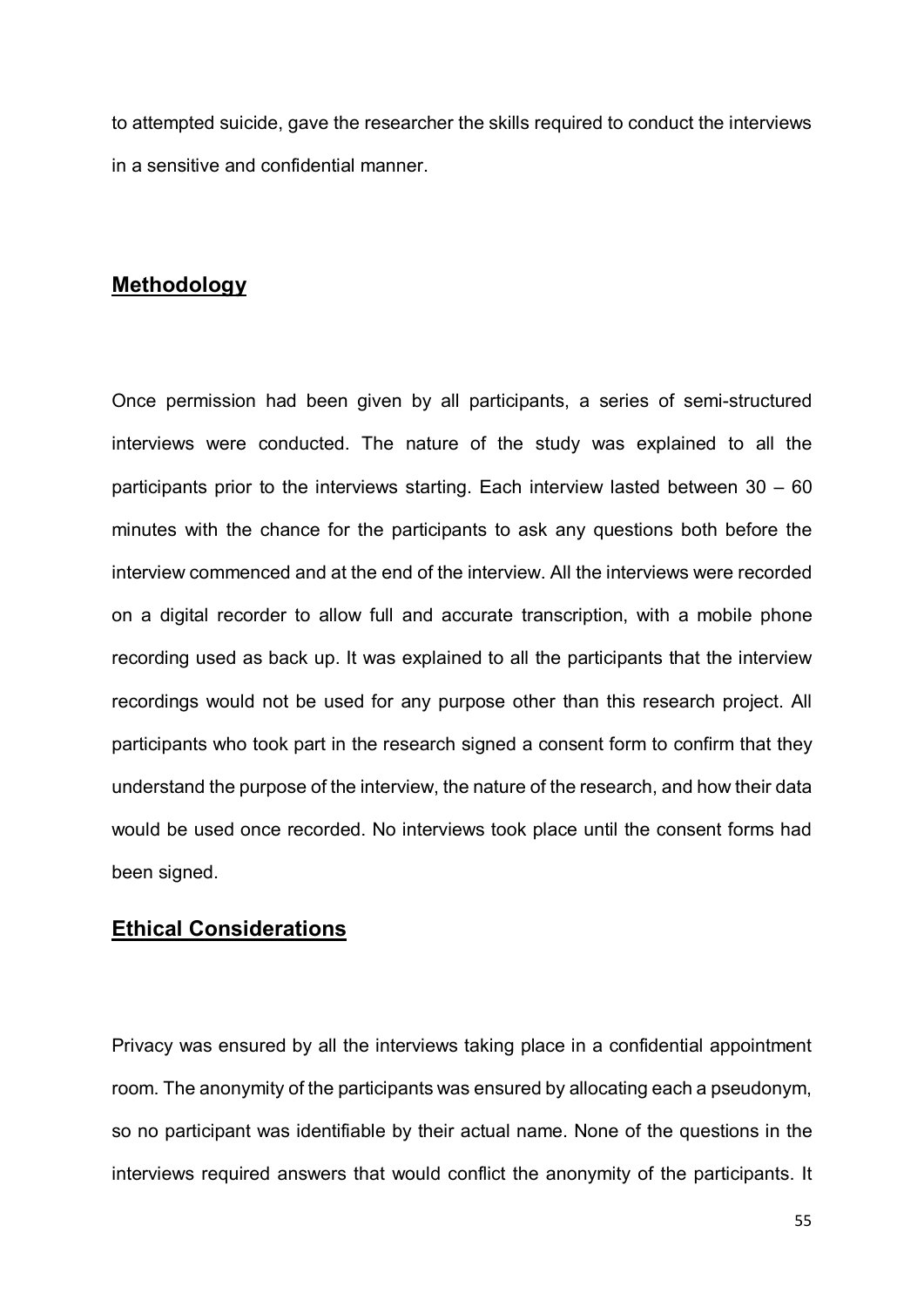was explained to all participants that the researcher is employed in the Finance Office at the institution where the research took place, dealing specifically with the University Access to Learning (Hardship) Fund, and the University Scholarship. At the point it was also explained that the study is something the researcher is doing in addition to his employed role at the institution, and the data collected would be used anonymously for the purpose of the study only, with no impact (negative or positive) on the students Hardship Fund or University Scholarship awards. More details of the researcher's role in the institution was provided to ensure there was no conflict of interest, and also to outline the reasons for the research. Again, the participants were given the chance to ask any questions at this point.

#### **Methods**

#### **Institution**

The institution where the study took place is a Post-92 (former polytechnic or central institution in the United Kingdom that was given university status through the Further and Higher Education Act 1992, or an institution that has been granted university status since 1992 without receiving a royal charter) institution in northern England. The institution was awarded University status in 1992, having previously been a Polytechnic. There are currently around 25,000 students at the institution, including around 4,000 full-time undergraduate year one students. The latest University rankings from The Times and The Guardian both have the institution where the research took place in their top 60. The University divides its courses into seven academic schools; Business, Human and Health, Applied Sciences, Education, Music, Humanities and Media, Art, Design and Architecture, and Computing and Engineering.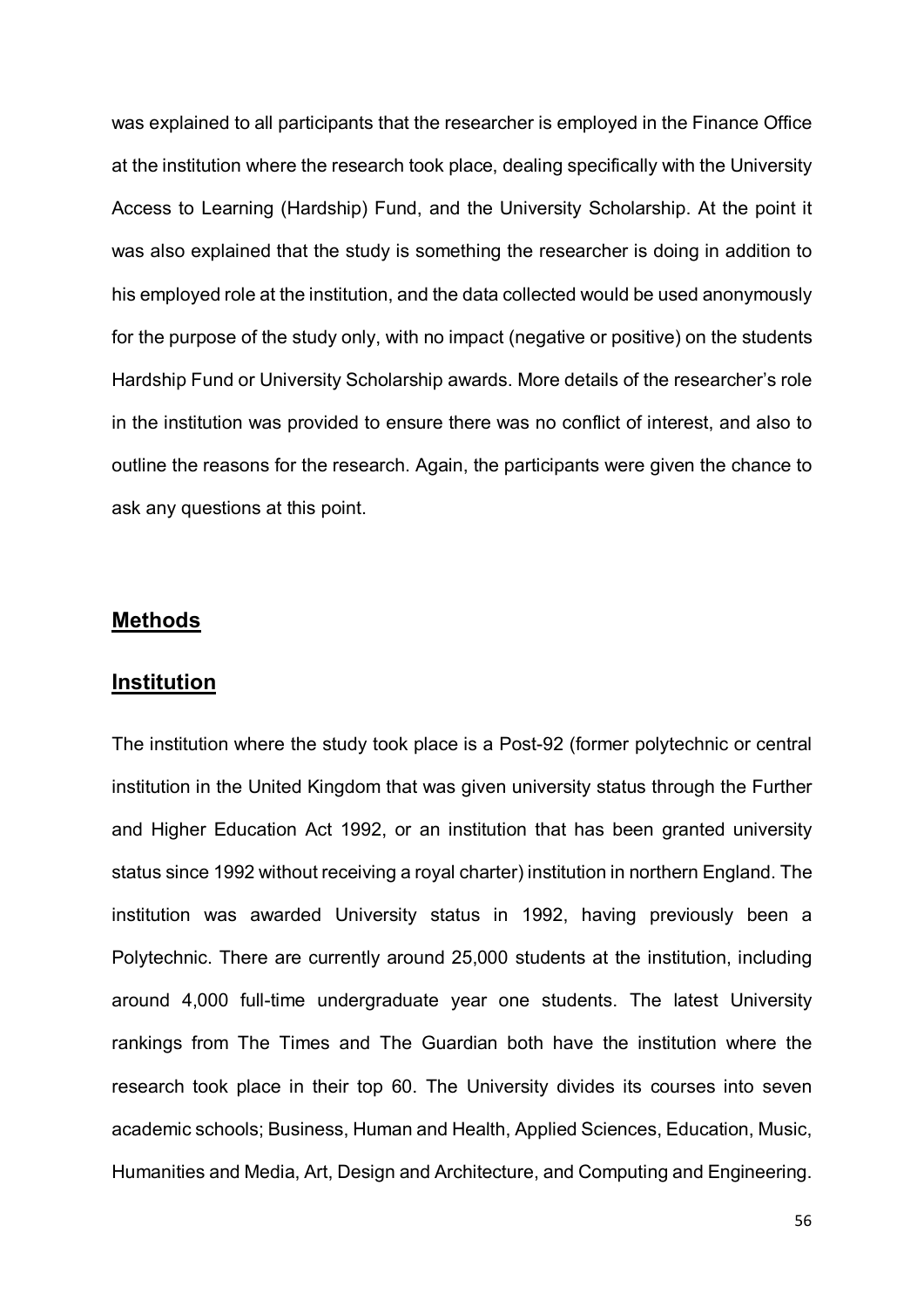#### **Participants**

The ten participants consisted of undergraduate students from the University where the research took place. The group was made up of five female and five male students, in order to ensure there was no gender bias in the results. All of the participants were in the first year of undergraduate programmes, had paid £9250 in Tuition Fees (in the form of the Tuition Fee Loan from the UK government). The participants had all applied to the University's Access to Learning Fund (a discretionary hardship fund from the University) and had also received a payment of £1,000 in their first year in the form of the University Undergraduate Scholarship (awarded when students started their degree programme with at least 120 UCAS points and an assessed household income of less than £25,000). The age range of the participants was from 20 to 84 in order to ensure an accurate representation of the student population at the institution. The participants were taken from each of the different academic faculties / schools (Business, Applied Sciences, Human and Health, Art, Design and Architecture, Music, Humanities and Media, Computing and Engineering, Education) within the University to ensure the research was representative of the different undergraduate programmes students study, and also ensure there was no bias towards the views of students on particular undergraduate programmes. No payment was offered to the participants (other than the offer of refreshments during the interviews), and the interviews took place in a confidential interview room in the institution. All the participants were emailed and asked to be involved, with the sample group containing a mix of 'commuter' students, and students who live away from home close to the University. The researcher approached students who had sought support from the institution until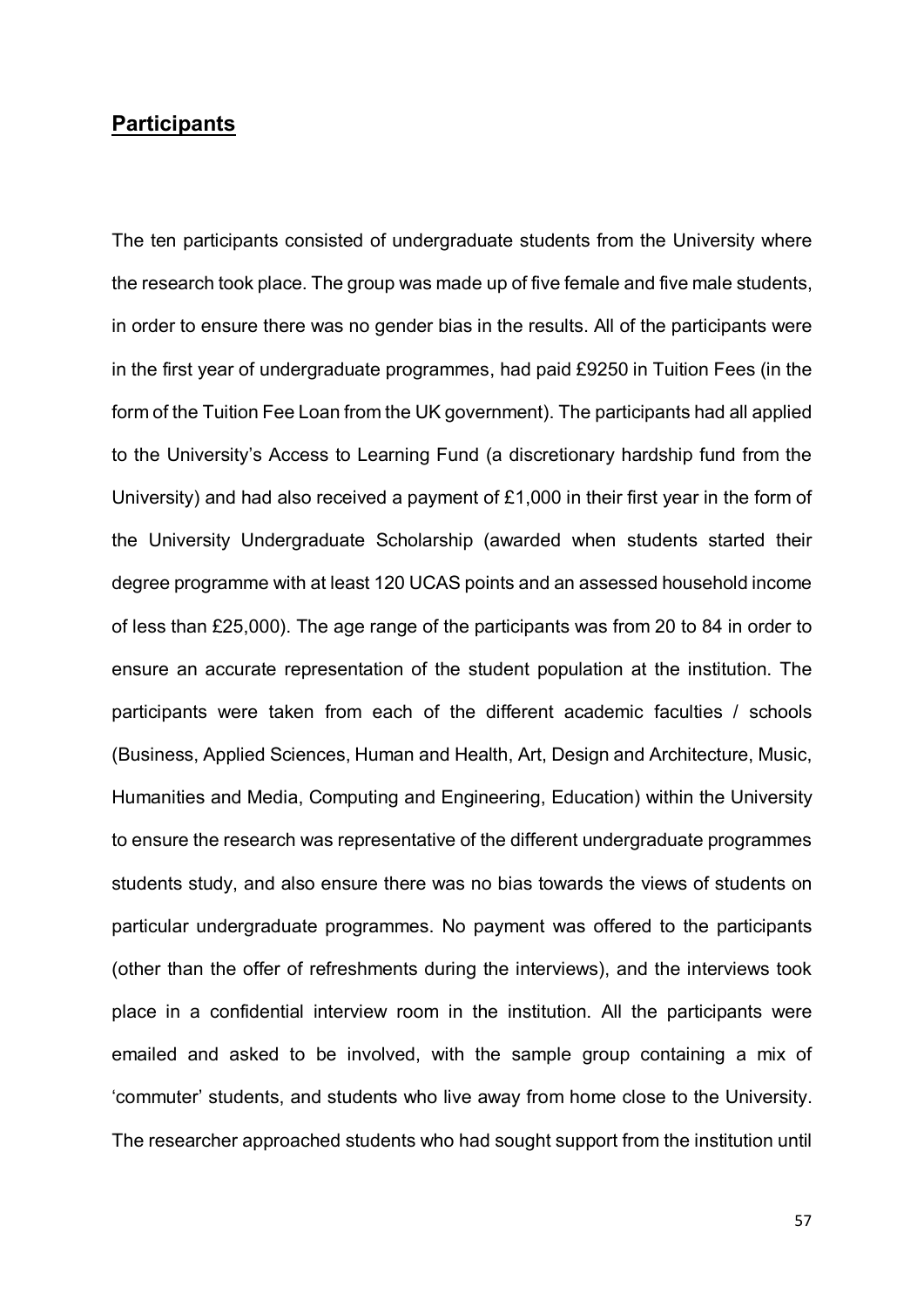students from all the academic schools and covering a wide age range had agreed to participate. (covers point made by assessor)

All the interviews were conducted towards the end of the year one of the participants undergraduate programme, with students who were confident at this time that they would successfully complete year one and progress into year two. This helped contribute towards the sense of the research being 'live', rather than being conducted on a retrospective basis. Around two months after the research took place, the researcher checked to ensure that all participants had successfully passed the year. Although a relatively small sample was selected, by using a wide age range, male and female students, and a wide course range, this ensured a wide coverage of students was used. If the research had taken place after the students had successfully completed year one, for example while in year two looking back, the 'live' feel would have been lost. The participants were students the researcher had met in his employment, where they had mentioned thoughts of leaving the course, so there was easy access to conduct and record the interviews.

Figure 5.5. below, provides further details of the participants, such as age and the course studied at University:

## **Participant Details**

#### **Figure 5.1**

| Participant<br>pseudonym | Age | Course         |
|--------------------------|-----|----------------|
| Klaudia                  | 22  | Music          |
| Kieran                   | 19  | Marketing      |
| Denise                   | 29  | <b>Nursing</b> |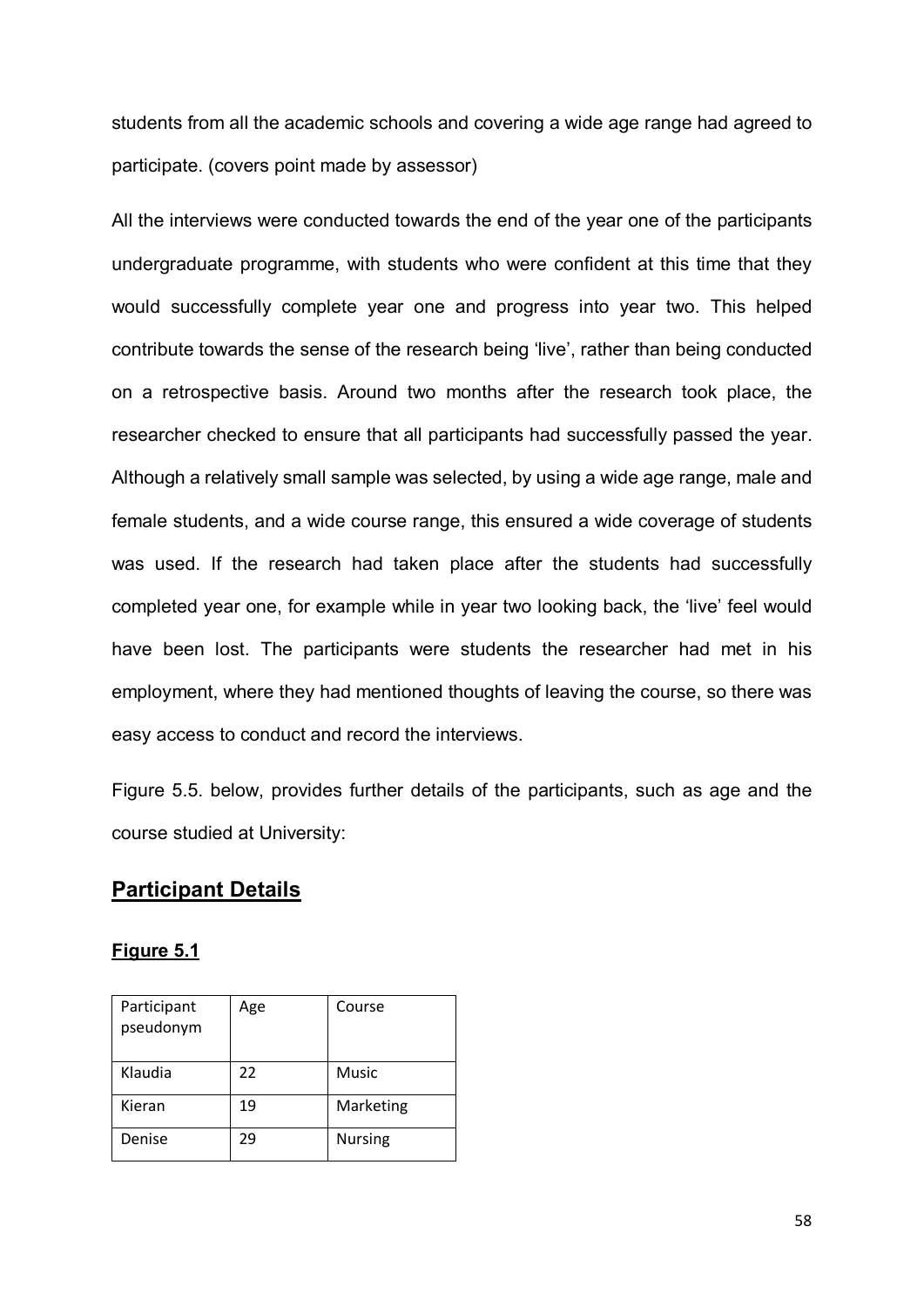| James      | 23 | Mechanical<br>Engineering                |
|------------|----|------------------------------------------|
| Marguerita | 81 | <b>Textiles</b>                          |
| Jake       | 19 | Youth and<br>Community<br><b>Studies</b> |
| Aleksandra | 21 | Midwifery                                |
| Ella       | 22 | Fashion<br>Promotion                     |
| Imran      | 21 | Law                                      |
| Sophia     | 20 | Pharmacy                                 |

## **Agenda / Structure**

The interviews commenced with a welcome and an introduction from the researcher. Full consent was gained from all participants prior to the research taking place, both verbally and in the form of a signed agreement, as previously stated. An overview and explanation of the study was then given with the researcher then explaining the relevant ground rules. Participants were given the opportunity to ask any questions again at this point. The questions in the interviews began with the researcher asking the participants to confirm information such as their course at university, year of study, whether they have been to university previously, and also the financial support package they have received during their first year. The researcher aimed to develop the area of study by identifying issues that have not received substantial empirical evidence. Once the initial details had been established, the researcher then aimed to encourage participants to discuss their thoughts and feelings on the issues raised by asking a number of open-ended questions. The researcher aimed to employ good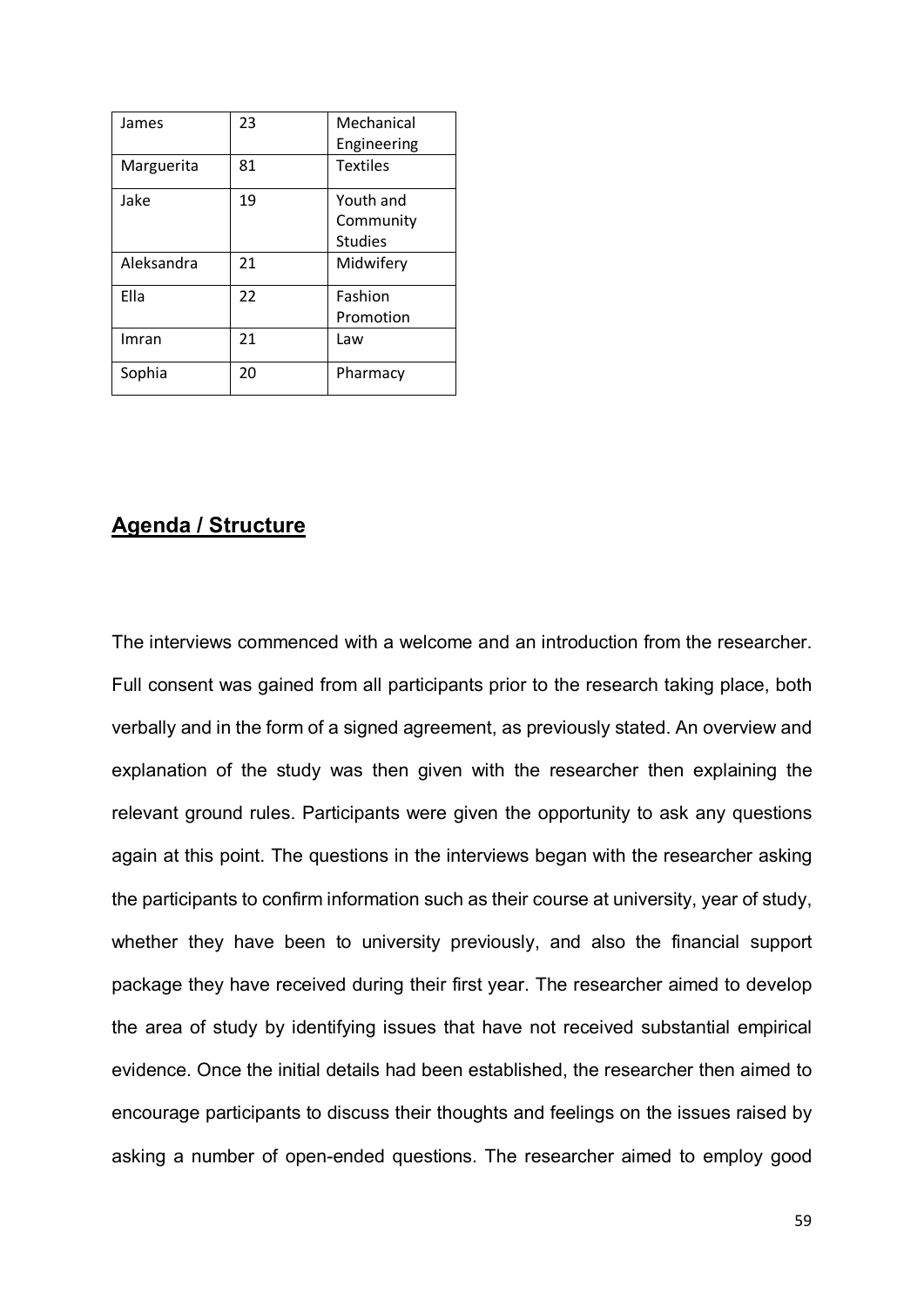practice throughout the interviews by having a schedule in place, but also the flexibility to ask additional comments depending on the answers from the participants. Five main questions were chosen to be covered within the interviews, these were:

- Have you ever felt like leaving your course at any point within this academic year? (If so, when and why)
- Which factors do you feel have contributed to you successfully completing the year?
- Do you feel that paying £9,250 per year in fees has made you more likely to persist with the course?
- What would you say have been the best and worst parts of this year?
- Do you feel like the ALF / Scholarship payments have made any contribution to you successfully completing the year?

At the time of asking these questions, the researcher asked further questions to try and prompt the interviewee for further explanation. While ensuring the five main questions (above) were asked, the interviews were semi-structured in the way that four main topics were used: (list 1-4). Examples of this were:

- Are there any other experiences from this year that you wish to discuss?
- What factors do you feel have impacted your experiences this year?
- How are you feeling about next year?

Once the researcher felt that all the four main topics had been discussed, and the five questions answered, the researcher gave the participants the chance to ask any more questions, and once this was done the participants were thanked for their time and the interview ended.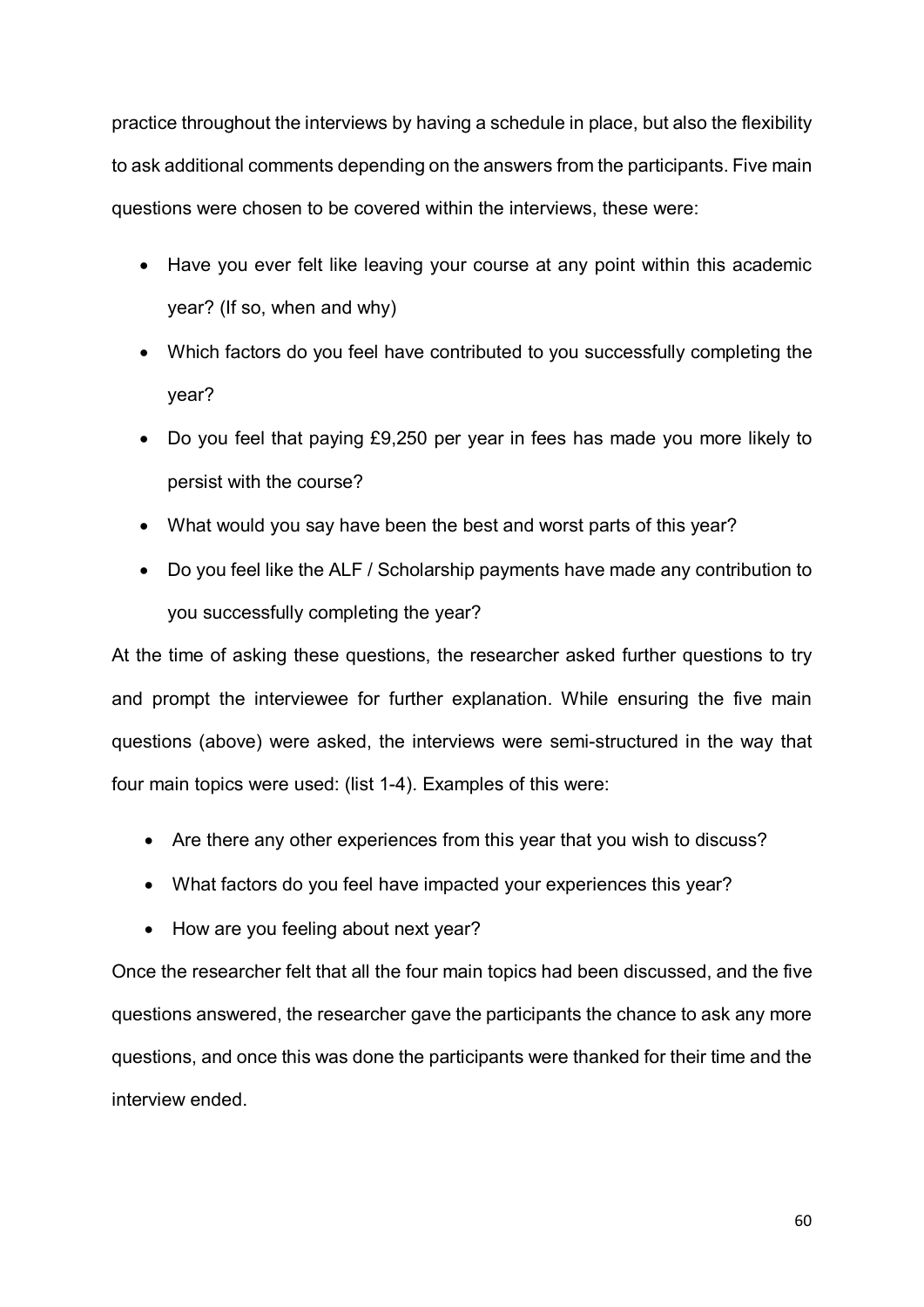## **Analysis of Data**

Thematic analysis was used, and the analysis of data was broken down into the six stages advocated by Braun and Clarke (2006); 1) familiarising with the data, 2) generating initial ideas, 3) searching for themes, 4) reviewing themes, 5) defining and naming themes, 6) producing the report. Whilst the length of time taken for each interview, and the fact there were ten participants, meant a large amount of data collected, Reissman (1993) notes 'If you are working with verbal data, such as interviews, television programmes or political speeches, the data will need to be transcribed into written form in order to conduct a thematic analysis. The process of transcription, while it may viewed as time-consuming, frustrating, and at times boring, can be an excellent way to start familiarizing yourself with the data'. Once collated, and transcribed, the data was then coded manually with common themes identified. A list of codes with their definitions is called a "codebook", Sage (2019), the codebook for this research was deduced manually based on common themes identified by the researcher.

As Boyatzis (1998) states 'Your themes, which you start to develop in the next phase, are where the interpretative analysis of the data occurs, and in relation to which arguments about the phenomenon being examined are made'.

As well as the primary themes of financial support and the significance of the University hardship fund, resilience and habitus were identified, several secondary themes that became evident were also noted, these being the role of the University lecturer, the perceived minor issues faced by students, and the mental health problem in HE.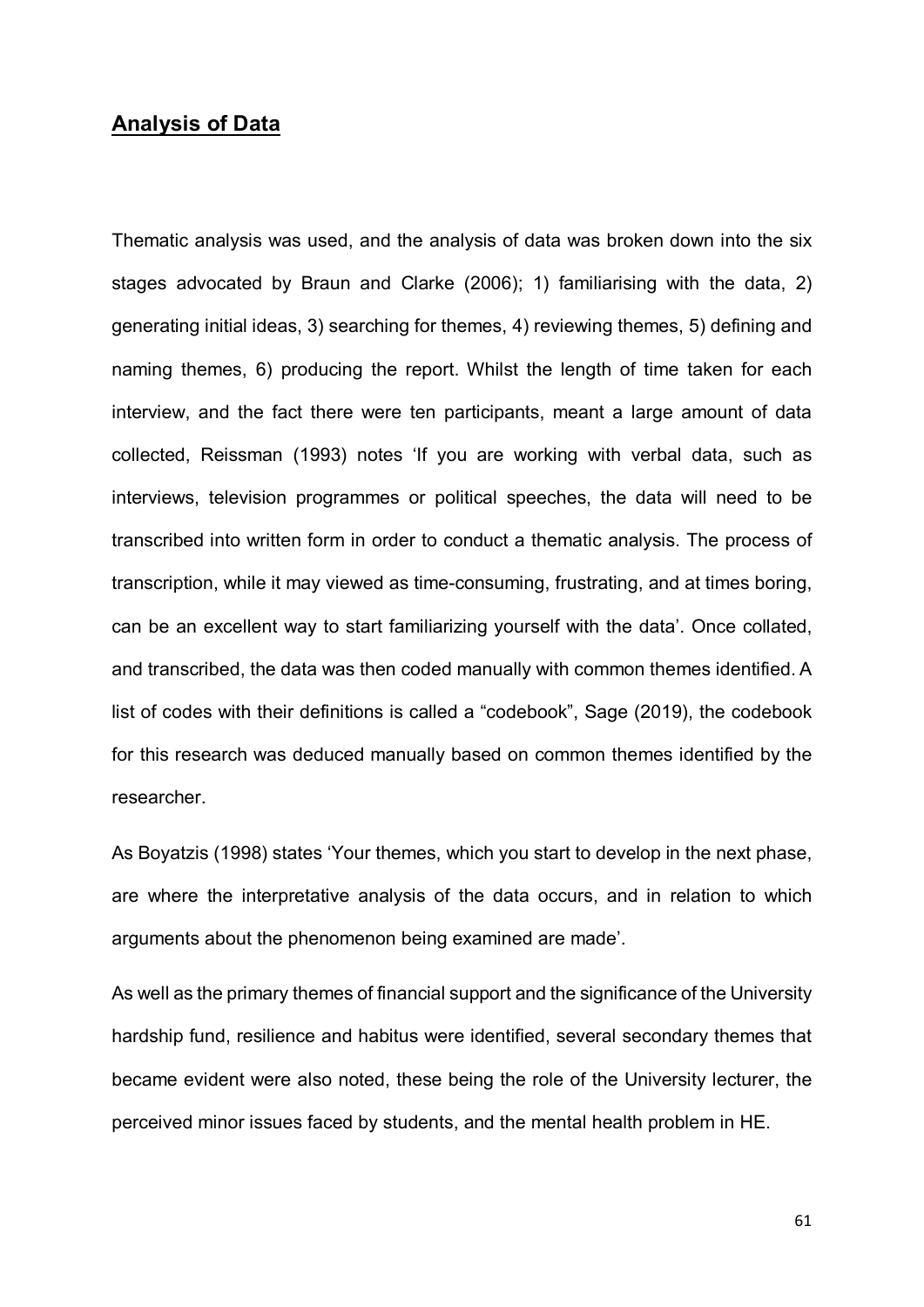As the research utilised a qualitative approach the aim was not to generate statistically representative or valid findings, but to uncover deeper, transferable knowledge. Once the primary and secondary themes had been established, the interviews were then checked again to ensure no common themes not identified in the initial transcripts had been overlooked. So, despite being a time-consuming process, the transcription of the interviews did provide ample opportunity to familiarise with the data.

#### **Limitations of Study**

While the research aimed to provide an up-to-date picture of the current issues impacting on student retention in HE, it should also be noted that there are several limitations to this study.

Firstly, the scale of the study. This research was conducted by one researcher at one institution in Northern England. While the aim was to select a diverse group of participants in terms of the range of subjects studied, the age range (ranging from 19 – 83), nationalities and both male and female participants, it could be viewed that the fact they all study at one institution is a limitation of the research. It also raises the further question of whether the findings can be viewed as being representative of the views of the HE sector. Future research should be aimed at participants from a number of different institutions.

The second main limitation is the circumstances surrounding the research could be viewed as a drawback. At the time the research commenced, and was subsequently completed, many of the factors discussed in section 2.1 remain to be fully realised.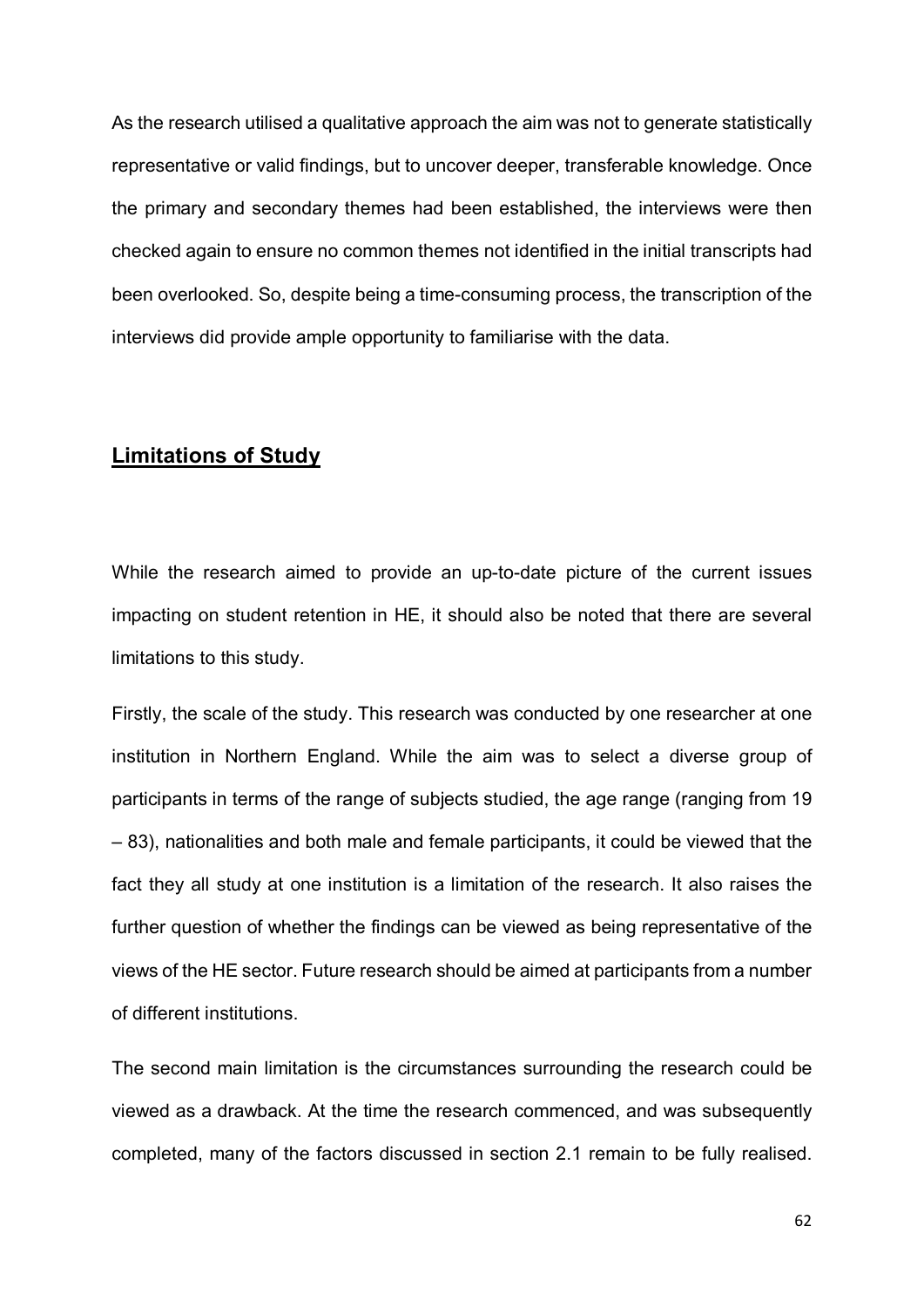This is particularly true for a factor such as Brexit, where the removal of statutory government funding for students from the EU *could* have a huge impact for UK HE, but this remains to be fully seen. The same could be said of the political situation, following the publication of the Augar Review in 2017. Since this point the political situation concerning the Tuition Fees debate has been fluid and rapidly changing. While these factors suggest that in some ways this research provides a snapshot of the current situation, it would be worthwhile to counteract this by conducting further research programmes once the full impact of these factors are known.

As noted in the Prologue, the author of this research has worked in the institution where the research took place, for over ten years. In order to gain access to the participants, the researcher knew the participants in a professional capacity prior to conducting the interviews. Prior to each interview, it was explained to each participant that their responses would be anonymised, it could be argued that knowing, and having helped the participants in the past, this could unduly influence the responses given. Ideally, future research would be conducted at an institution where the researcher has had no previous contact.

These limitations can be seen as always likely to occur in a small-scale research project, and in many ways unavoidable. The somewhat limited scope of this research is acknowledged, but it is hoped it can pave the way for future research projects on the subject of retention in HE.

#### **Summary**

The project engaged the research philosophy most relevant for qualitative research of this nature. Having taken into account the limitations of the study actively seeking to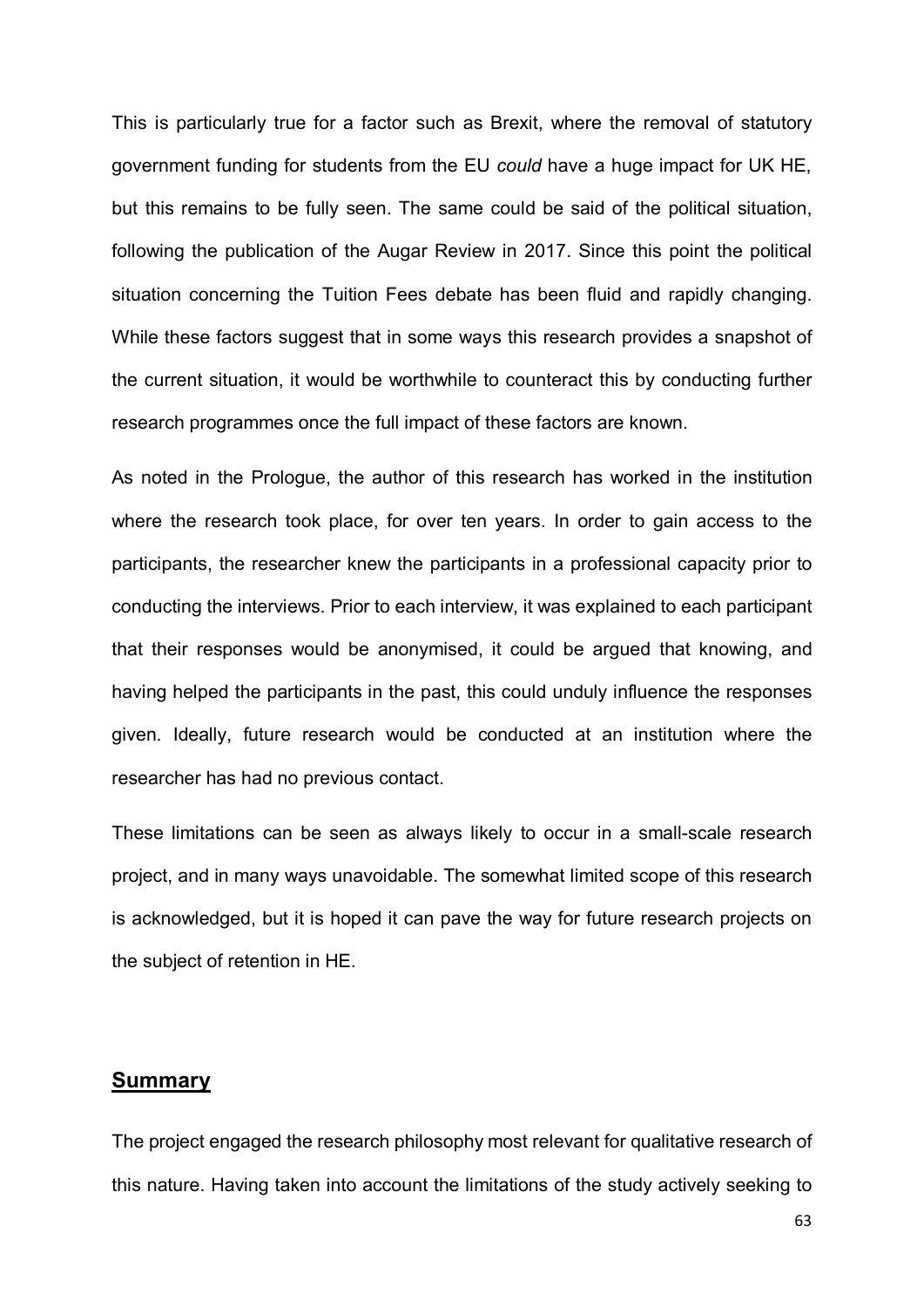ensure the sample of participants reflected the diverse demographic of the institution. One other factor taken into consideration was the researcher vs practitioner debate. While some of the criticisms of previous theoretical models have been noted, in practical terms, the detachment a researcher can have from the topic being researched should be addressed. As a practitioner of nearly fifteen years in the HE sector, the researcher in this case had a large knowledge of the research topic. As Simba and Ojong (2017) state 'some have argued that the content of academic research is too theoretical and often method-driven, and thus, too abstract for practitioners to apply with most of the research questions being too narrow and trivial to managerial practice (Li, 2011; Starkey and Mandon, 2001).'

Although using the researcher's knowledge of the HE sector and current challenges faced, the researcher consciously ensured that this didn't unduly influence the project. The approach taken was to use the role as a practitioner to provide the background knowledge, and access to the participants but from the methodological perspective, assume the role of researcher. The methodology used allowed the data to be collected in a clear and concise manner, in order to then be analysed and discussed.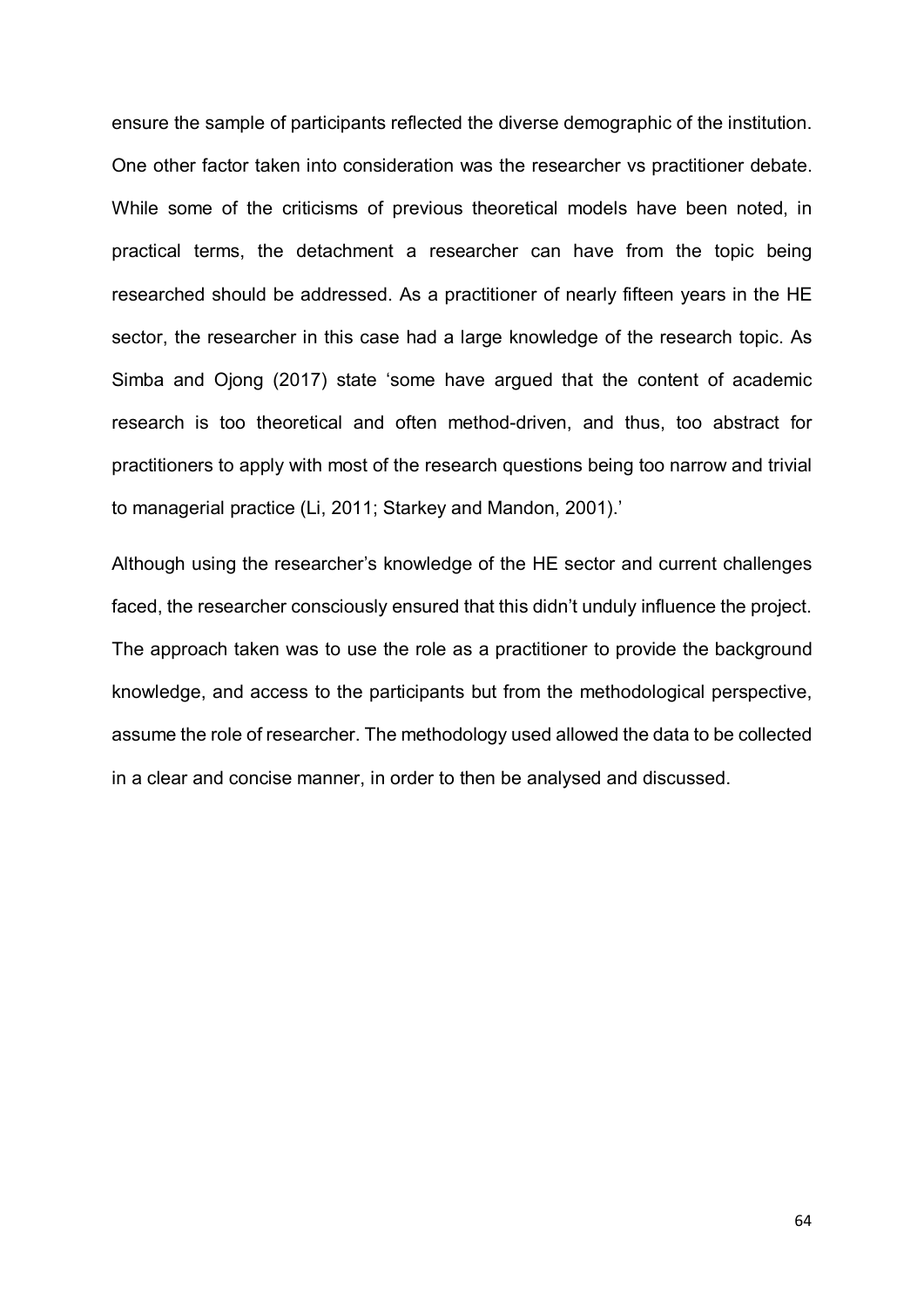## **Analysis, Discussion, Recommendations**

This section presents the findings from the research and a discussion of these in relation to the literature. Following this, several recommendations are made as a result of the analysis and discussion. When analysed, the coding revealed several prominent themes, and areas for further investigation. The first theme was the perceived importance of financial assistance from the institution in the form of the University Hardship Fund, followed by resilience, habitus, the role of the University lecturer, perceived minor issues, and the mental health problem in HE. These are now discussed in further detail.

## **Thoughts of leaving**

The researcher asked 'Have you ever felt like leaving your course at any point within this academic year?'. This presented a clear pattern, which was to be expected, as previously explained, the researcher had met all the participants in his day-to-day employment, where they had expressed these thoughts. However, the nebulous nature of the retention problem can be seen in that the participants noted different times of the academic year:

• "I felt it in November and December a lot when it was dark outside, and I just felt a long way from home" (Klaudia)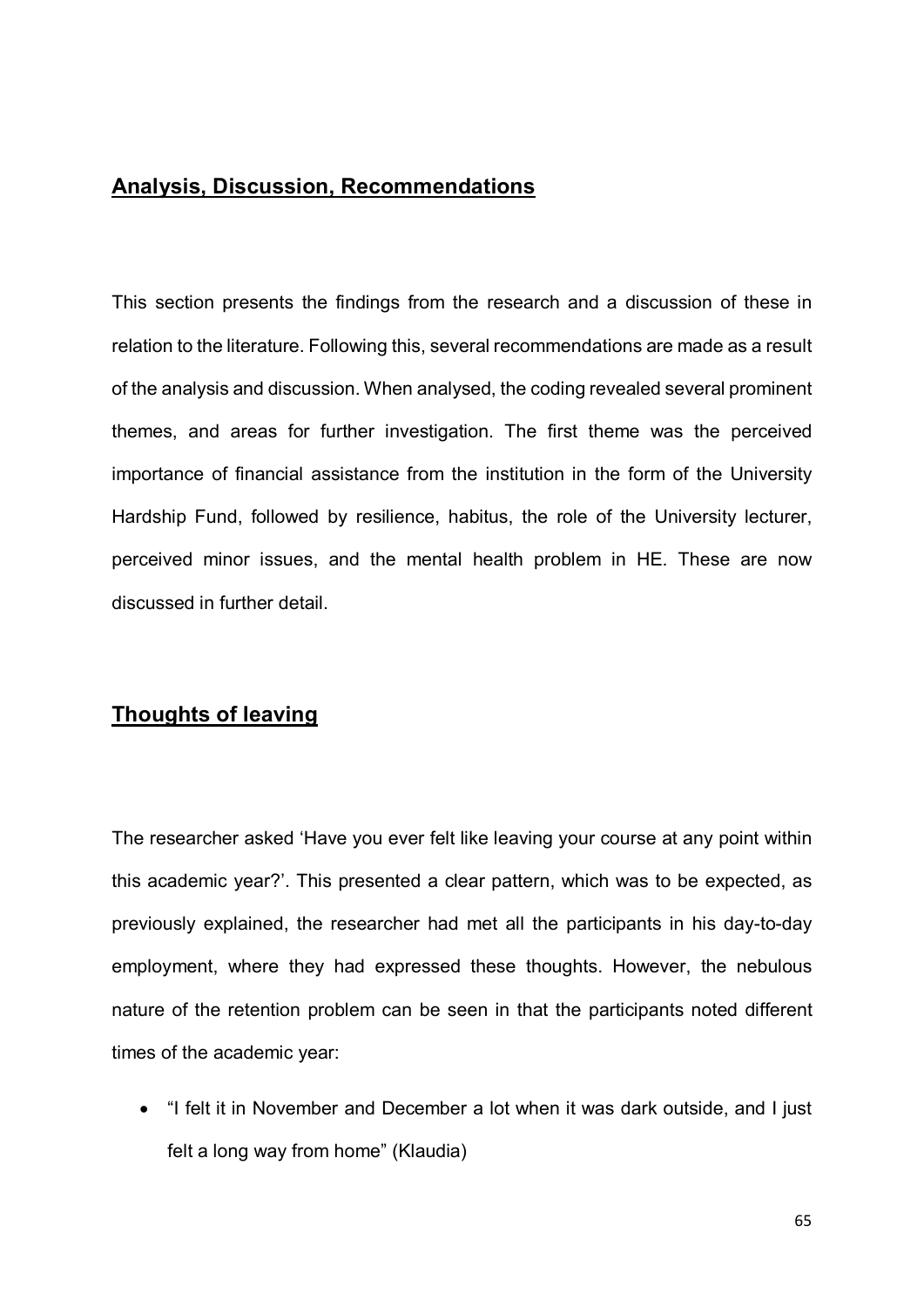- "There's like deadline, assignments, exams, they all seem to land in spring and was thinking should I just pack it in…stressful!" (Sophia)
- "That freshers week I felt like leaving, I got asked a question by a lecturer and I didn't know the answer…I felt out of my depth a bit" (Ella)
- "Loads of different times I've felt like leaving, you hand an assignment in and you're happy with it and you feel great, other days you've no motivation and you wonder if you should bother with uni at all, good days and bad days, maybe that's just me" (Kieran)

This underlines the view that every retention case is different, and that while thoughts of leaving may be common, there are different points in the academic year when this can occur.

# **Financial support and the significance of the University Hardship Fund**

The interview asked questions about financial hardship, there was a consistent pattern of financial issues causing concern for the participants. The answers given by participants indicated the importance of the University Hardship Fund in helping them remain on their course. While the work of Harrison and Hatt (2012) has previously been discussed, noting finance as one of the main reasons for students leaving University, its magnitude for the participants in this research was immediately evident. The first four participants discussed "stress", finance being "the biggest thing", how it caused more concern than academic work, and being the reason behind leaving a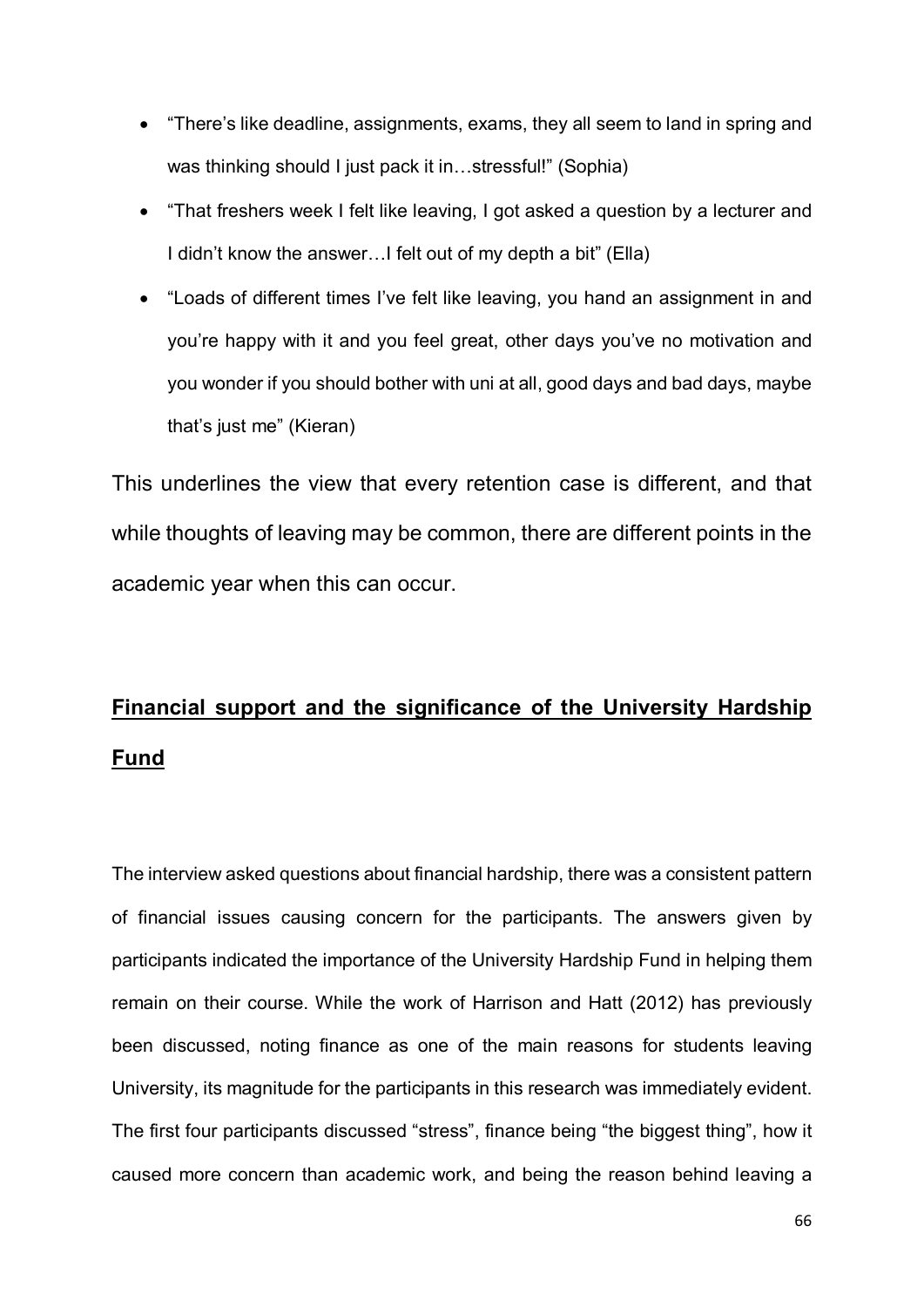course at a previous institution. This gives an indication of the importance of financial support. This set the foundation for the rest of the analysis, supporting the work of Astin on the significance of financial support, and it was noteworthy that in every single interview the significance of finance was discussed and emphasised by each participant. Another point that became evident throughout the interviews was the range of financial issues the participants discussed, from stress and worry about finance, the impact on previous study, to additional support from the institution:

• "Finance worries contribute towards stress…you've got Uni deadlines but you're worrying about money at the same time" (Jake)

While Jake seems to give worries about finance the same gravity as deadlines for academic work, other participants related this to previous experiences (Imran) and expectations prior to actually commencing on their degree programmes (James and Denise):

- "Finance was the biggest thing for me, because I knew that I wanted to come to University and I'd probably be ok, I'd done well at college, the finance was something that was on my mind" (James)
- "Before I came to Uni it wasn't being clever enough for the essays and lectures that worried me, it was just the money side of things" (Denise)
- "Previously I was at Bradford Uni, I enrolled and then dropped out after a couple of months, and that was mainly down to money" (Imran)

This raises an interesting point for the institution, specifically can it be seen as a positive or a negative that students are taking financial considerations seriously prior to enrolling on a course, but then still enrolling anyway? Another common theme was the importance of additional financial support offered by the institution being a key factor in participants remaining on their course: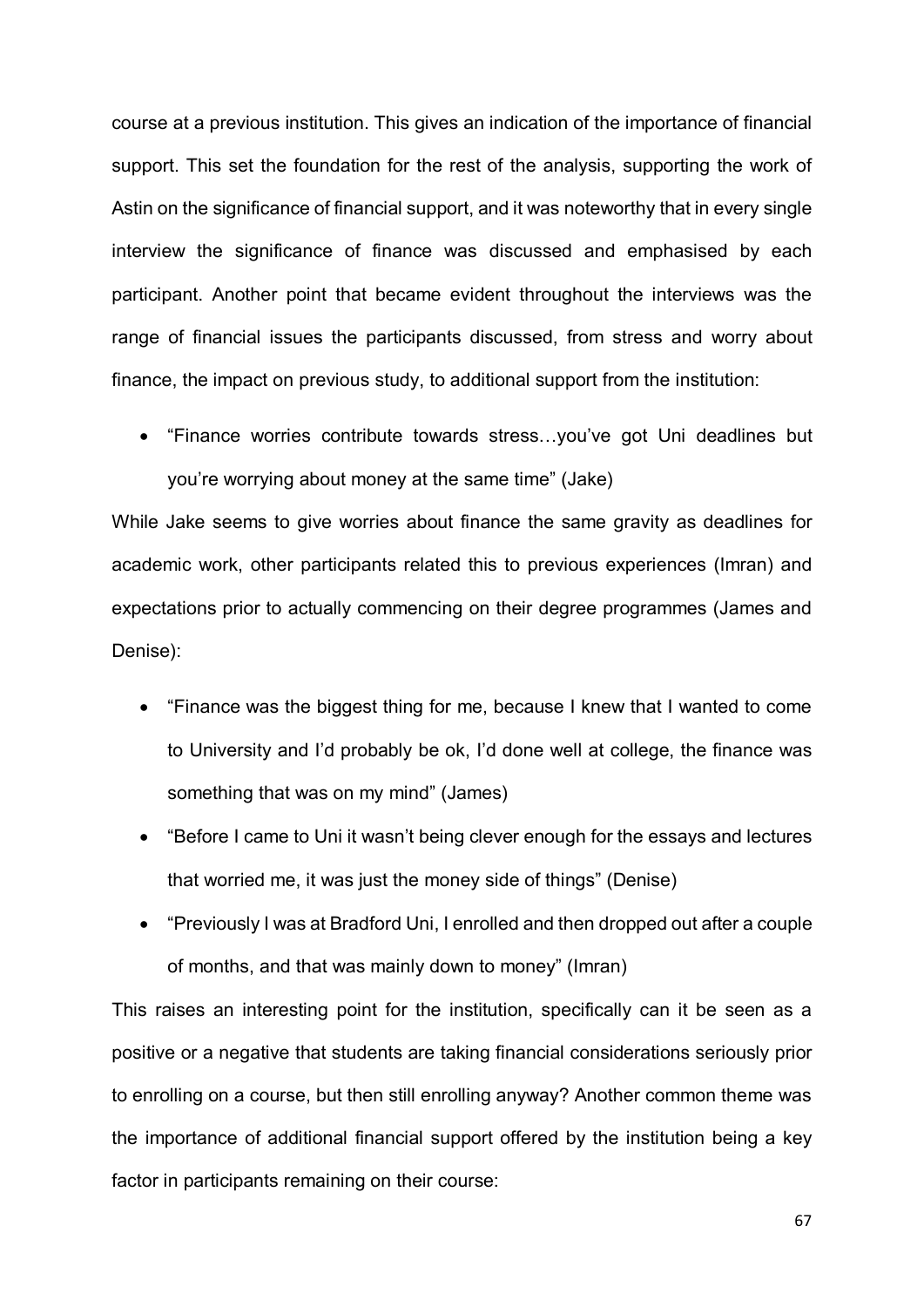- "I applied for the hardship fund and I was awarded some money from that, without that I don't think I would have continued on the course" (Denise)
- "I didn't like the feeling of going asking for help, but I knew that it was a case of asking for finance help or having to drop out of uni" (Kieran)

While a relatively safe assumption would be that financial support could be expected to help retain students, one notable point was the importance of the additional support offered by the institution in the form of guidance:

- "I don't think the University could have done any more in terms of support, such as finance, wherever you go on campus there is someone to talk to" (Aleksandra)
- "The financial support was there, an advisor I could see, hardship fund I could apply for, it was quick too…because I was used to dealing with the DWP where everything takes ages" (Denise)
- "I think it's like there's two sides to it, part of it is having the support in place such as the Hardship Fund, the other part of it students have to be willing to go and look for help, talk to someone" (Kieran)
- "I have a child so the hardship fund was a massive help, and the other mothers on my course said the same sort of thing when I chat to them" (Denise)

Based on this the importance of the University Hardship Fund, as well the accessibility to those staff who see students to discuss personal issues. The significance of the first year undergraduate student and their relationship with money continued throughout the interviews, from the experiences of cohorts dropping out, the "overwhelming" feeling of having a large amount of money in a bank account. This went on to the relationship with parents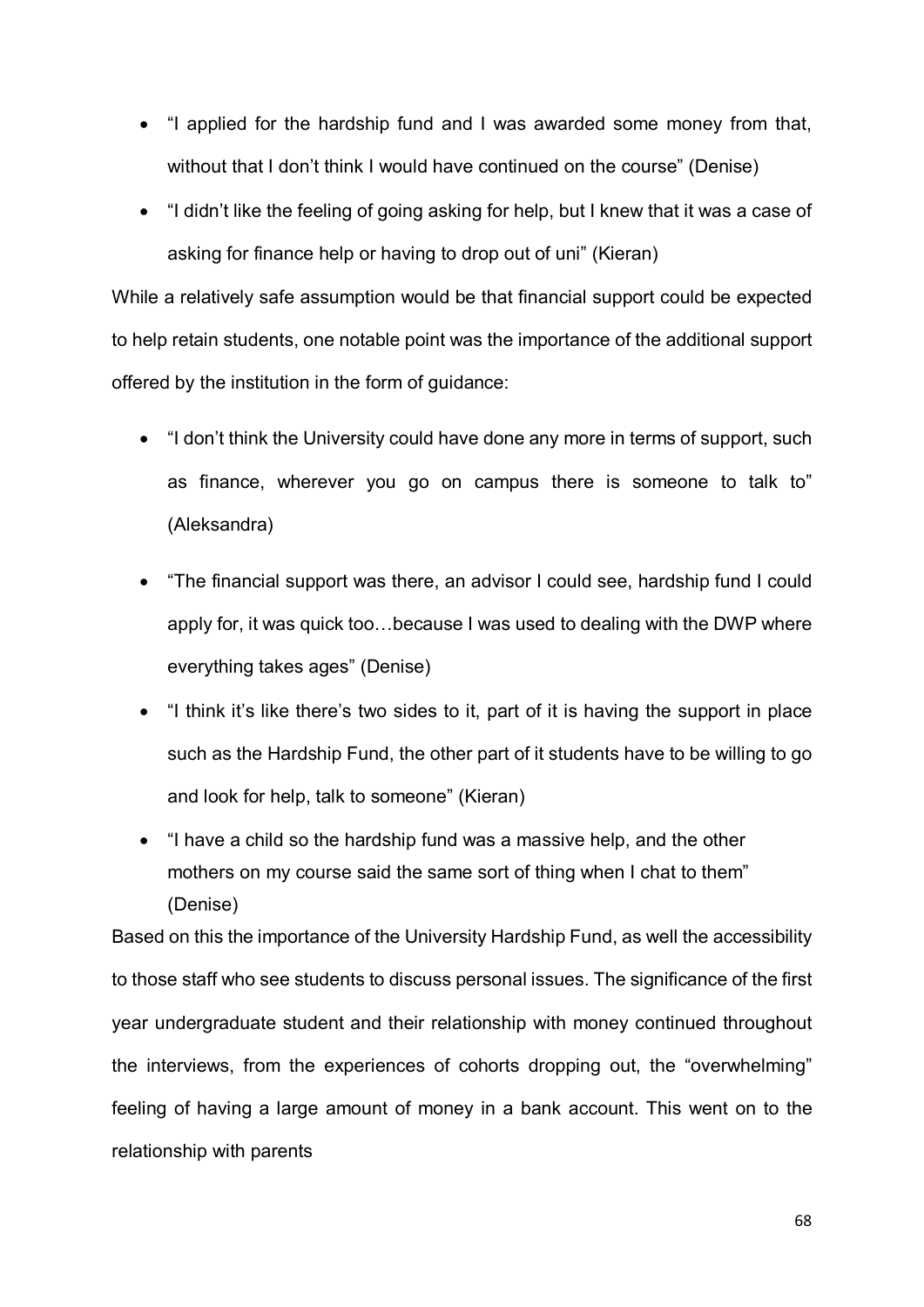- "You get that first student loan payment and it's…overwhelming…then you end up spending it all at once" (Jake)
- "I did my a-levels but then I waited until I started Uni cos I wanted to work and get some money behind me, I knew it was going to be difficult for my parents to support me" (Sofia)
- "Finance was the main reason for leaving my previous course, when I enrolled there I was 19 or 20 years old, my heart wasn't set on it and I went into it and then was struggling with money, it was only because I'm passionate about the course I'm on now that I came back to Uni" (James)
- "My mum helps me with the odd £20 here and there, I'd prefer it if she didn't, but she likes to feel like she's helping" (James)

While it could be argued that financial support from the university is extremely unlikely to be detrimental in aiding retention, the extent to which it helped a student such as Denise, and the significance in helping her remain on her course was evident. Also particularly evident was the numerous different elements to the financial considerations a student can have while at University, from parental support to previous experiences of dropping out, and the sense of something close to bewilderment at receiving large sums of money in one payment (Maintenance Loan).

This research set out to consider the significance of the University Hardship Fund, and it's role in helping students remain on the course. The data collected from the interviews overwhelmingly supported the theory that the University Hardship Fund does aid retention. This emphasises the link between financial factors being a reason for students leaving their course, as outlined in section 2.9 (conversely, financial support being a reason for students remaining on their course). While this positively answers the question raised in the research aims, subsequently, it does open several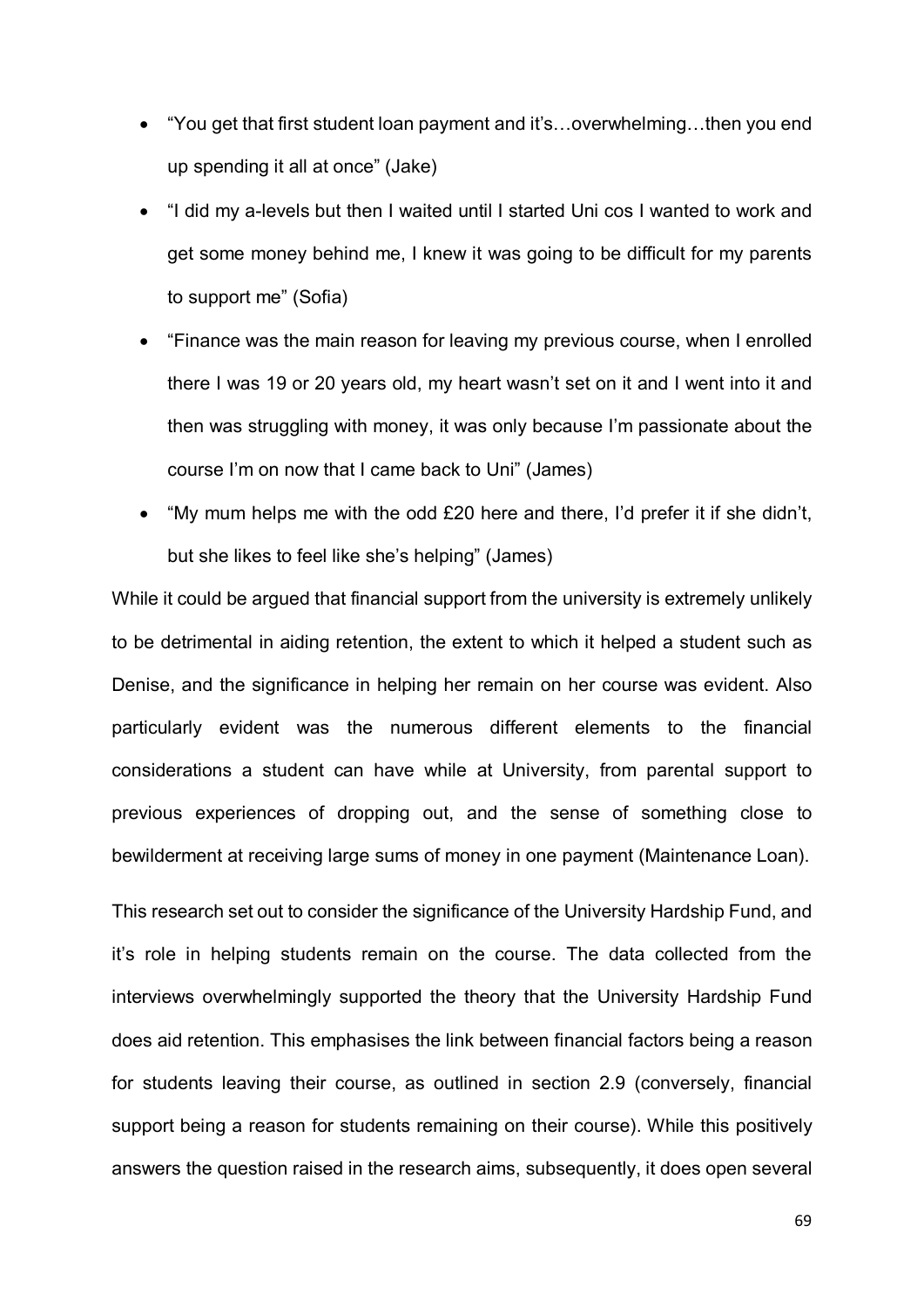further areas for debate. This research established a link between the University Hardship Fund and retention, but there remain many unanswered questions, and areas for further investigation. In order to understand the extent of the role the University Hardship Fund plays in aiding student retention, there needs to be further investigation of the factors contributing towards students seeking financial assistance from the institution. As the factors outlined in the introduction show, the challenges institutions are likely to face, one plausible explanation is that budgetary constraints are going to impact upon all UK HE institutions. Based on the link between student retention and the University Hardship Fund evident in this study, it is suggested that senior management are made aware of the importance of the University Hardship Fund, so it isn't viewed as something that can be removed in order to make a quick financial saving. The Hardship Fund should be viewed as a means of the institution investing in current students, as a way of aiding retention, in the same way institutional scholarships are often viewed as way of recruiting potential students:

## **Figure 6.1 University Budget to recruit potential students and retain current students**

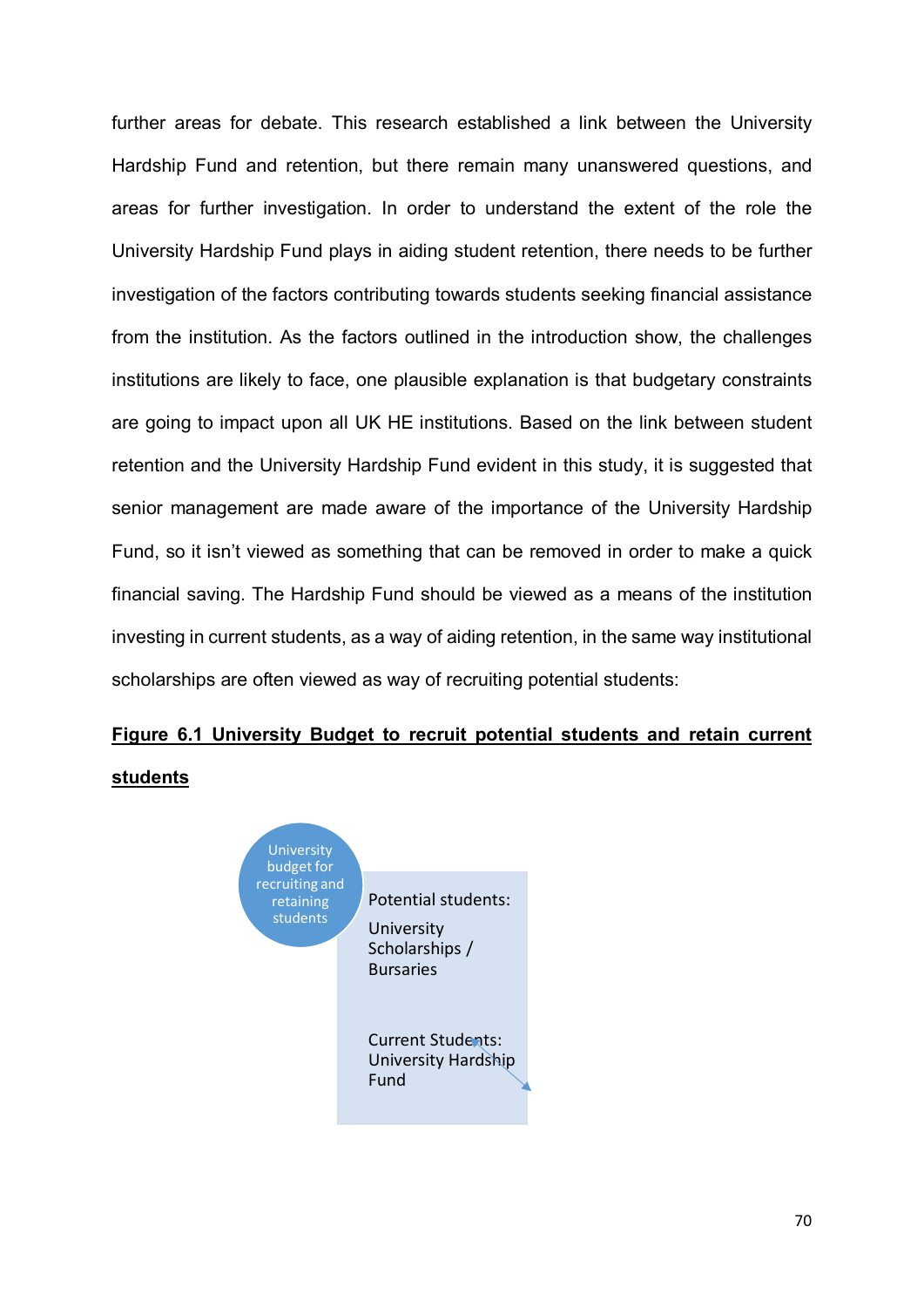It can be viewed that as all the students in this research did progress, this would indicate that institutional awards did aid persistence. It is difficult to successfully define whether they would have persisted without this support.

Another factor in relation to the University Hardship Fund that must be considered, is that as previously discussed, when a student withdraws from their studies it is impossible to state exactly how much one individual factor contributed if numerous factors are cited as the reason for withdrawal. Likewise, it must be considered that when a student successfully progresses on their course, it can be difficult to quantify whether a factor such as receiving an award from the University Hardship Fund is the sole reason or a contributing factor, and if a contributing factor, how much of a contributing factor. These remain open to debate, the key points for this study are the role finance plays in students remaining at university, and the clear link between the University Hardship Fund and the successful retention of students being established.

#### **Resilience**

The next theme to emerge from the research was the notion of resilience, and the apparent significance for students at UK HE institution in 2020. Resilience can be defined as 'the ability to recover rapidly from difficult situations as well as the capacity to endure ongoing hardship in every conceivable way' (Walker et al., 2006). The responses given by the participants indicated that the concept of resilience is significant in students staying at University. It could be argued that resilience is a lot more subjective than participants feelings towards other themes, such as financial support, however, based on the responses given in the interviews, it became apparent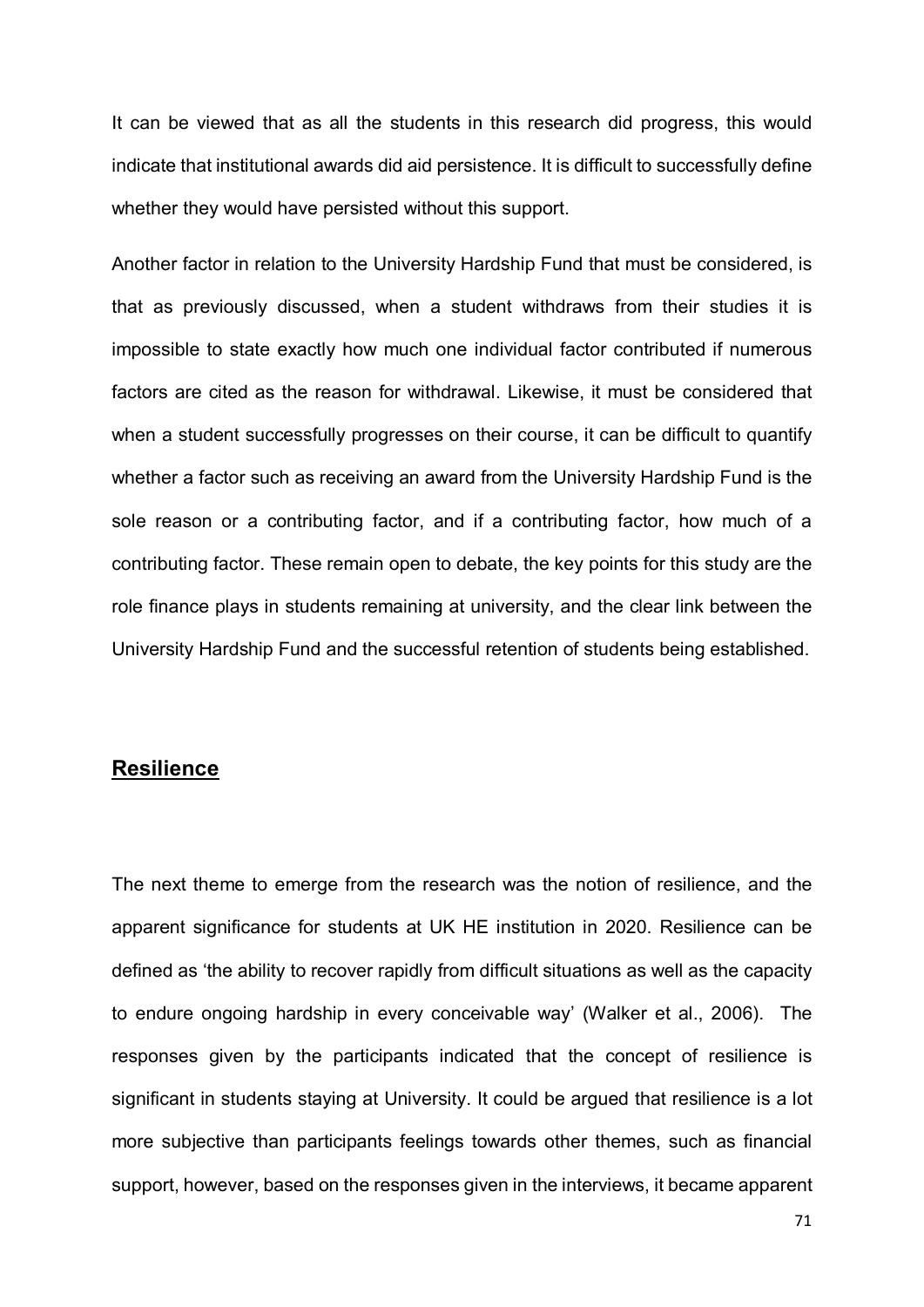that they are comparable to the concept of resilience discussed previously, albeit in the context of a UK HE institution.

The interviews started with Klaudia discussing the impact she feels her mentality has, and Marguerita, the oldest of the participants, overcoming the death of friends:

- "I think it's more about the mentality people have towards their studies. I know with me it's not the studies themselves, it's my mentality that gets me through" (Klaudia)
- "A lot of my friends have died now, which was again part of my reason for going to Uni, I wanted to meet new people as well of getting the experience of being at University" (Marguerita)

Three participants then discussed confidence and the doubts they have had about factors such as their course. The fact they are still successfully enrolled on their course demonstrates the resilience evident:

• "It had been in my head for many years but I guess it was, you know, a confidence thing as much as anything…the tutors convinced me it was something I could do, but I had my doubts, would I be up to it? Would I fit in? It's not just young people who have these doubts" (Marguerita)

"I've had the odd wobble but that's been down to confidence" (Sofia)

• "Until about half way through the year I had doubts about the course, ups and downs. I started to question myself, is this really what I wanted to do? The experience wasn't what I thought it would be" (Aleksandra)

The manner in which the concept of resilience, and it's importance, was evident in the interviews conducted, supports the earlier work of Cotton, Nash and Kneale (2017). While both the students, and to a lesser extent, the institution, can take a great sense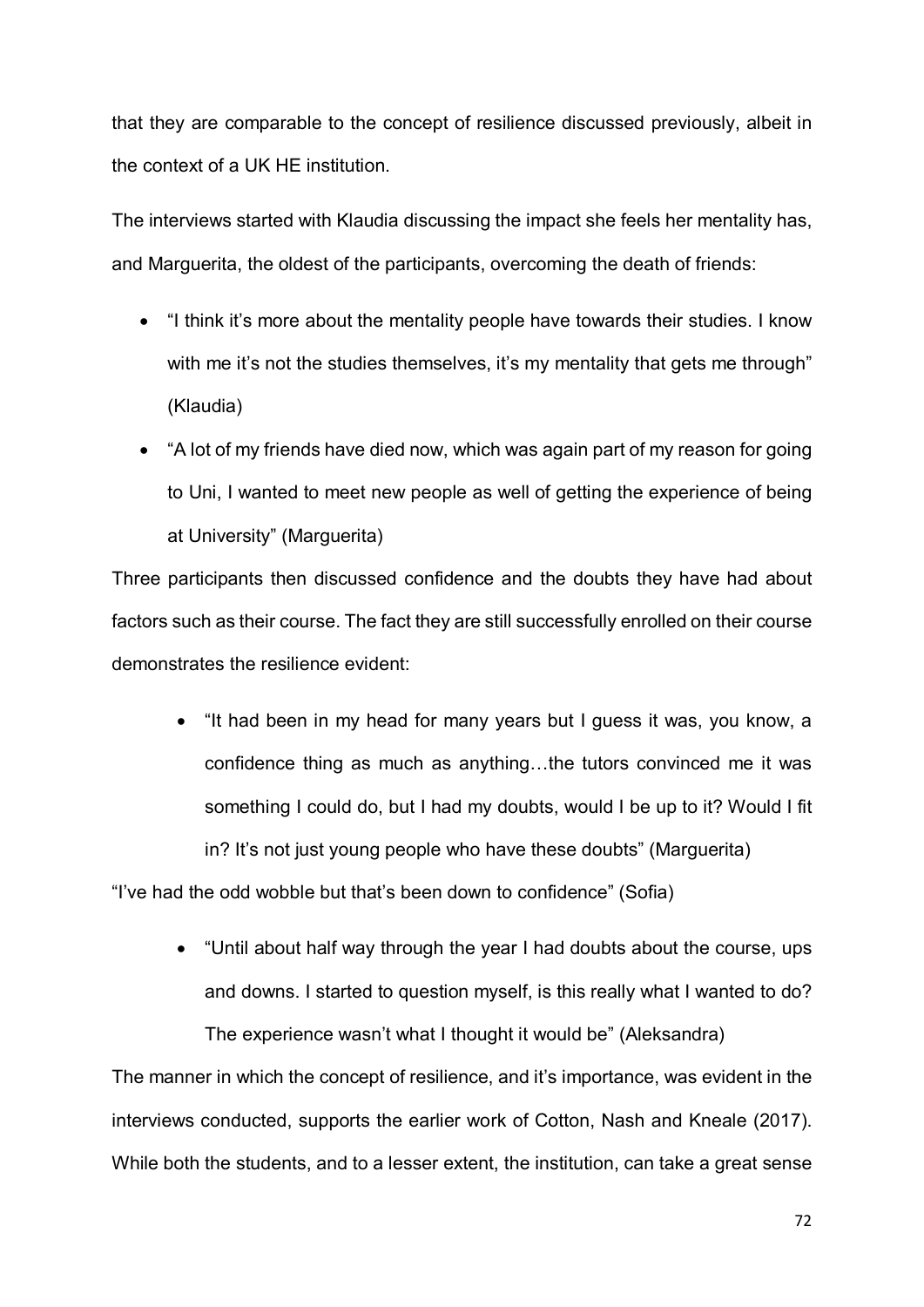of pride in this, it does raise further questions and areas for in investigation. When a student leaves a course, most institutions will conduct exit interviews to discuss the reasons behind the withdrawal, one reason for which is to investigate whether there are any other options available instead of withdrawal. The nature of this study considered the reasons behind students successfully progressing with their studies. This raises the question of whether the institution conducts the opposite of exit interviews, to speak to those students who are successfully progressing, and try to understand the factors that can help students progress. The resilience of the participants became apparent in the interviews, but it was also evident that several of the participants were unable to explain the reasons behind their resilience. From a general viewpoint, this raises the age-old nature v nurture debate, is this resilience due to innate inborn factors, or are the participants products of their environment? This question is arguably impossible, and certainly impractical, to prove in the current situation. The key points from the theme of resilience being established, are firstly the need for the institution to focus retention resources on not just those students leaving, but also those progressing, to attempt to gain further understanding how the factors affecting their resilience, as well as the potential for further study on the subject of resilience in the context of UK HE in 2020. The subject of resilience can be viewed with greater gravitas when considered in conjunction with the mental health crisis UK HE is facing, as outlined in section 6.6.

## **Habitus**

In addition to resilience, the concept of habitus and the feeling of belonging was also evident. Like resilience, it could be argued that habitus is also a subjective concept, although the answers from the participants made it clear this was an important theme for these students. Although this concept was only raised by three of the participants,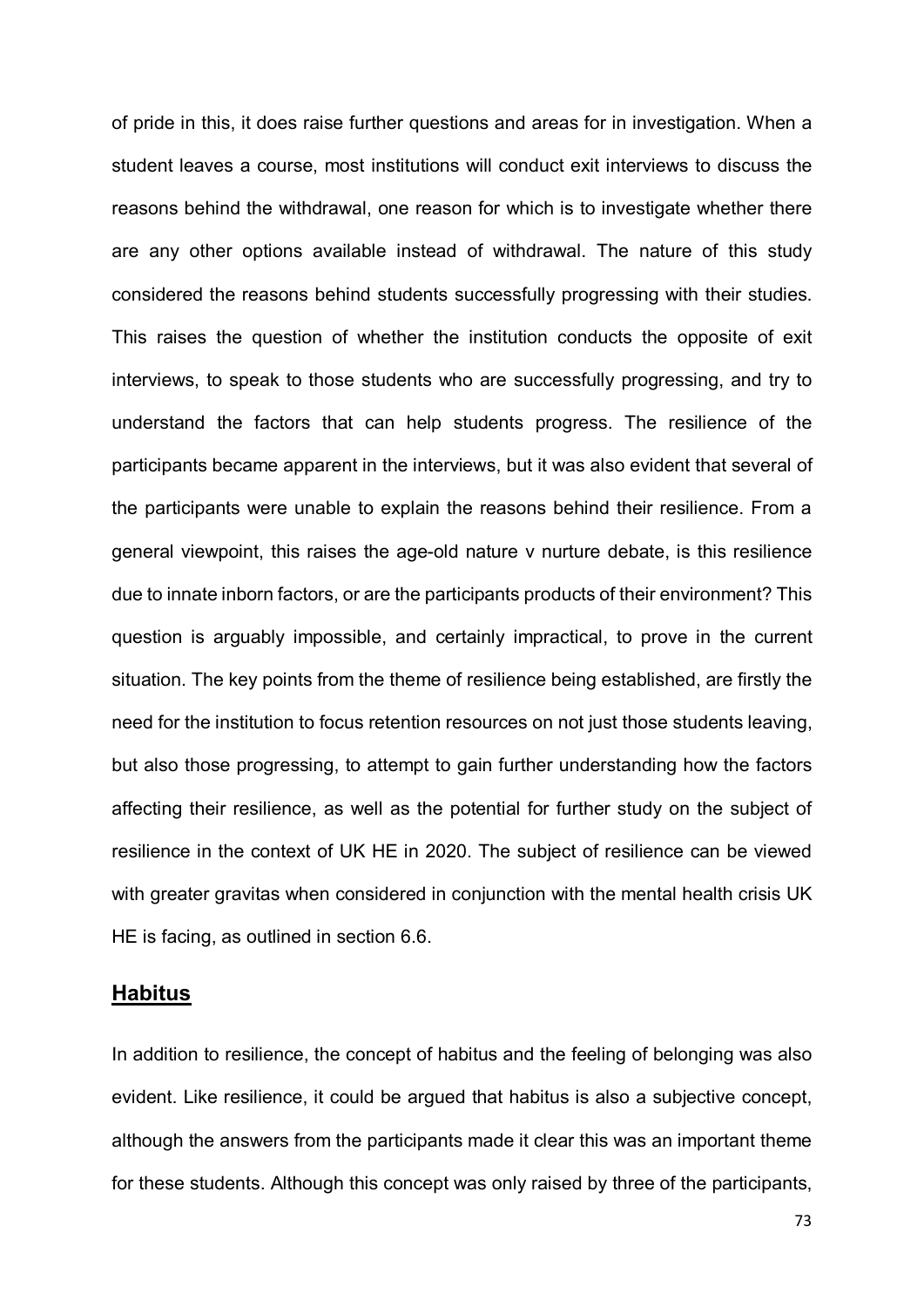the significance it appears to play in facilitating these students staying on their course should not be underestimated. The participant where this concept was most evident, was with Marguerita, as seen in Figure 5.5.1 she is considerably older than the other participants, so this may suggest a link between age and feeling of belonging in the University environment:

- "It's not just lecturers, all the other students make me feel like I belong" (Marguerita)
- "I was worried about how I would fit in with everyone, cos I knew most people on my course would be a lot younger than me, but they've all been really good and made me feel like I belong there" (Marguerita)

A comment from Denise also highlighted a possible link between habitus and age:

• "I was different to lots of the students on my course cos I was a bit older and starting Uni later, so I wasn't sure if I'd feel like it would be for me, but once I started I felt like I belonged here" (Denise)

So while raised by the two oldest participants, two other participants also raised this, specifically in relation to how they felt at previous institutions:

- "I felt at home compared to the access course I'd done before I started at Uni" (Imran)
- "Something didn't feel quite right at my previous uni, I'd left there, but it just felt right here" (James)

Imran also raised a point about friends who had left University, and the relationships, or lack of, formed with the people they lived with: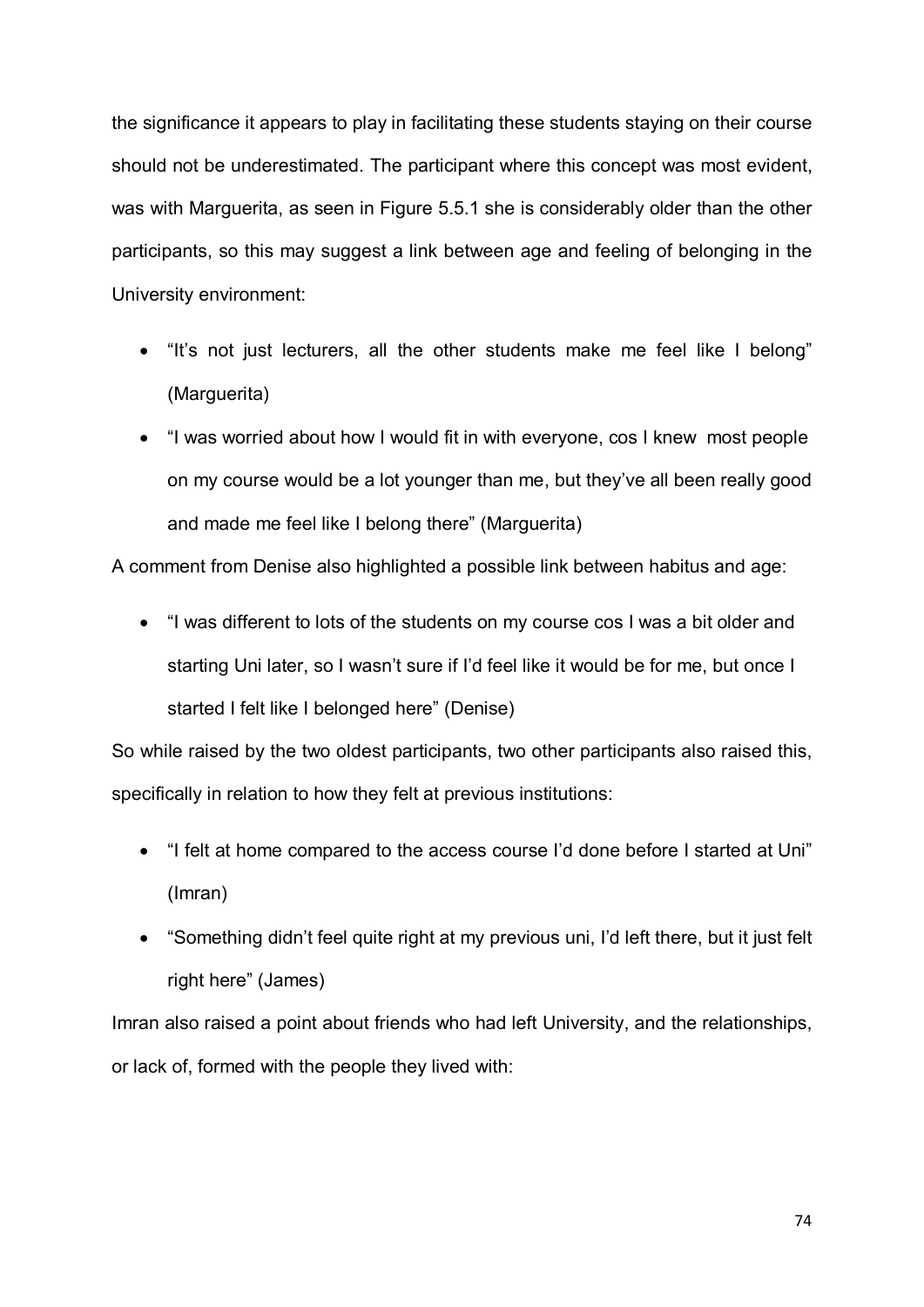• "I had mates who dropped out of Uni cos they didn't get on with people they lived with, but then I think they just dropped out as well cos they didn't speak to anyone about it, and maybe didn't know what to do" (Imran)

The final point from a participant (James), was arguably the most interesting, that the concept of habitus is evident, without many students actually being aware of it:

• "The atmosphere of the campus feels right, that is a big thing, a lot bigger than lots of students ever realise" (James)

This supports the work of Tinto and the Integration Model, whereby a distinct relation between a student feeling integrated, and successful continuation on the course exists. Habitus in this context relates to the sense of belonging (at university), while resilience relates to the ability to overcome setbacks and obstacles in the context of university study. While the institution can take pride in the sense of habitus several participants appear to have towards the university, it could also be seen it wasn't something specifically singled out by all the participants.

The habitus, feeling of belonging, was also a theme that several of the participants alluded to in their interviews, supporting the work of Bourdieu on this concept, but more recently, Harker, Mahar and Wilson (1990) whereby habitus acts as a mediating construct where the students previous knowledge, and experiences combine to determine responses to situations. The responses from the participants supported the work of Christie, Munro and Fisher (2004) to a greater extent, notably their study where they encountered students who struggled with settling at university because they felt they did not 'fit in' well.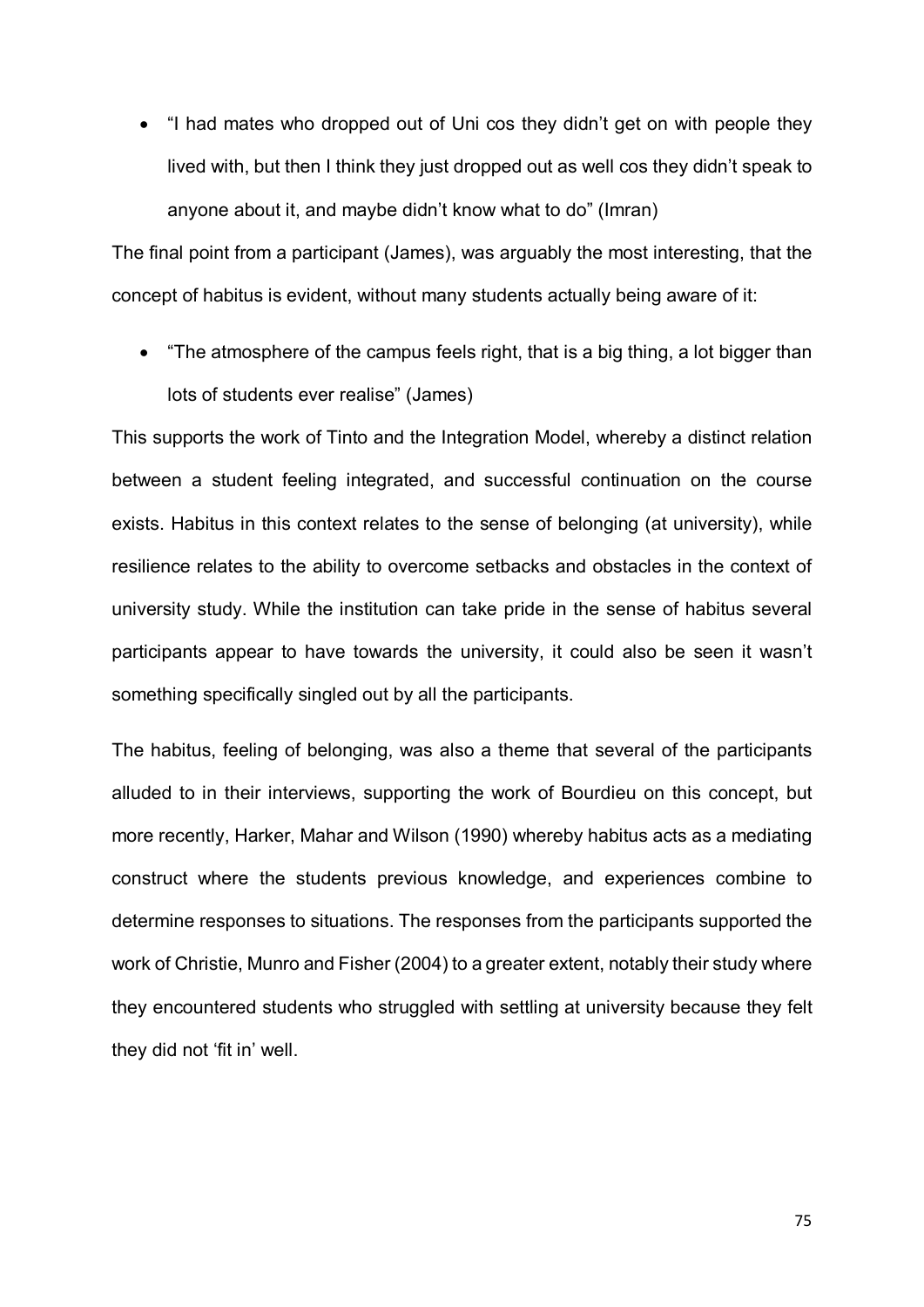### **The Role of the University Lecturer**

Another theme in the interviews was the role of the University lecturer, and how this can help or hinder students. It was significant that every participant made reference to the role of the lecturer, notably in both a positive and negative regard. The responses given in the interviews support the idea of university lecturers paying a significant role in students remaining on their course. One perception of the University lecturer might be stood in a lecture theatre delivering lectures, however, the positive feelings shared by participants on the role of the lecturer seemed to describe more than the information given in the lecture theatre:

- "I would say I was worried because of my age it would be like special treatment from the lecturers but they've treated me exactly the same as everyone else, I've liked that" (Marguerita)
- "Lecturers play a huge part of the University experience and how much you enjoy the course" (Aleksandra)
- "The University has been so much more different than I expected it to be. I really thought it would be like college which was great, teachers were really supportive, a lot of compliments. However in University, the lecturers didn't really compliment my work, it was just like, here's your mark" (Ella)

While several participants commented positively on their lecturers, there was also one comment that stood out, providing a somewhat mixed assessment of the role of the lecturer by highlighting the difference between what they perceived to be good and bad lecturers: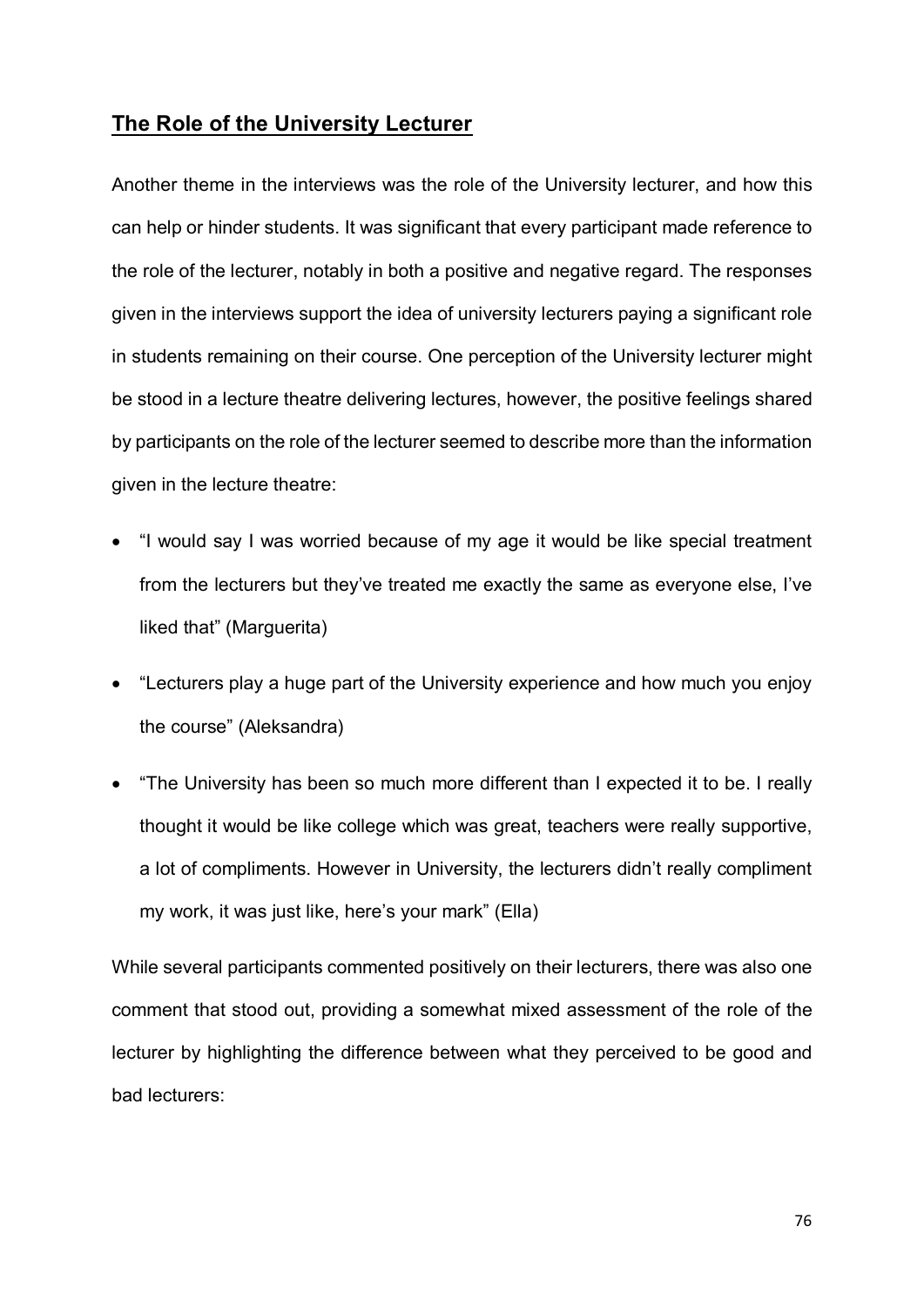• "There are some lecturers who are great, for example my individual project tutor, I emailed him 9.30 at night and he emailed me back within 5 minutes. But there's others, you're sat in the lecture and it's like they're just reading from a powerpoint, teaching themselves while they're doing it" (Jake)

While this comment gave an idea of some of the negative sentiment towards the role of the lecturer, further discussion in the interviews highlighted some of the other issues the participants felt they had faced, and how this theme emerged as one to be discussed in more detail:

- We were meant to have a module on SPSS, we didn't get it, then we got told we'd get extra time, which we didn't get. I chased it up with a couple of lecturers, never got an answer and it never happened, in the end they gave us a book recommendation" (James)
- "I know that Uni is meant to be where you're responsible for your own learning, and it's not meant to be like college, but there were times I emailed tutors but they just didn't reply to me, it happened a few times, after a while you just give up" (Kieran)
- "I had some questions about one of my assignments, went to see my tutor and they basically told me to read through everything on the reading list and that was it" (Klaudia)

It became clear that the University lecturer can have a great impact on the experiences of the students they come into contact with whilst at university, in both a positive and negative sense. This was particularly notable for one participant:

• "There was one module and you looked forward to it each week because of the way the lecturer delivered the lecture, she made it really enjoyable, but there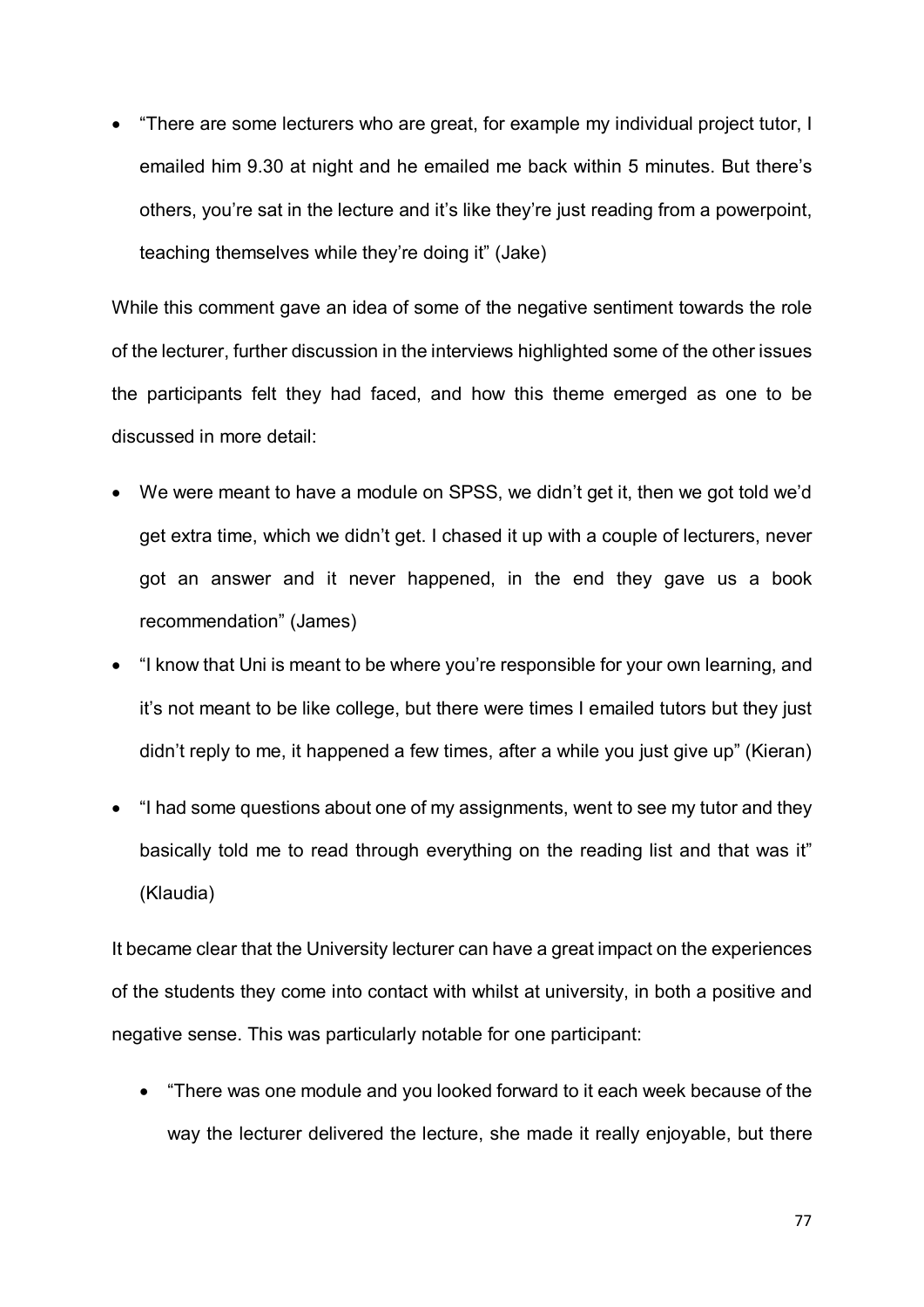was another module I would dread, and I'd put that down to how it was delivered by the lecturer" (Sofia)

The role of the lecturer can be viewed as a fundamental part of the university experience, along with financial considerations, with the interviews highlighting a range of experiences for the participants.

This research studied the historical view of retention from the 1920's to the present day, taking into account some of the main contributors to the field and their works. The research also considered the current factors impacting upon HE in the UK in the current day. One group whose role in this has not been considered, but are likely to have regular contact with students, and therefore an impact on student retention, is that of the University lecturer. The number of participants in the interviews who mentioned the impact their lecturer has had on their studies, both positive and negative, and contributed towards their feelings of staying on to complete, or leaving their course, indicate the role the University lecturer plays in aiding retention. This raises a wider issue, in particular the debate on the role of the lecturer. As money becomes tighter in the sector, and competition to recruit students more intense, the days of the university lecturer's sole responsibility being to deliver lectures appear to be a thing of the past. The typical University lecturer in UK HE 2020 is expected to be publishing research papers on a regular basis, be actively involved in the recruitment of students, be a personal tutor to increasingly large number of students, conduct certain administrational duties, and provide pastoral support if required. This research has highlighted the expectations students place on lecturers, and the importance of their role. In order to aid retention and recruitment, the institution should understand the pressure lecturers are under, and the demands that are placed upon them outside the classroom.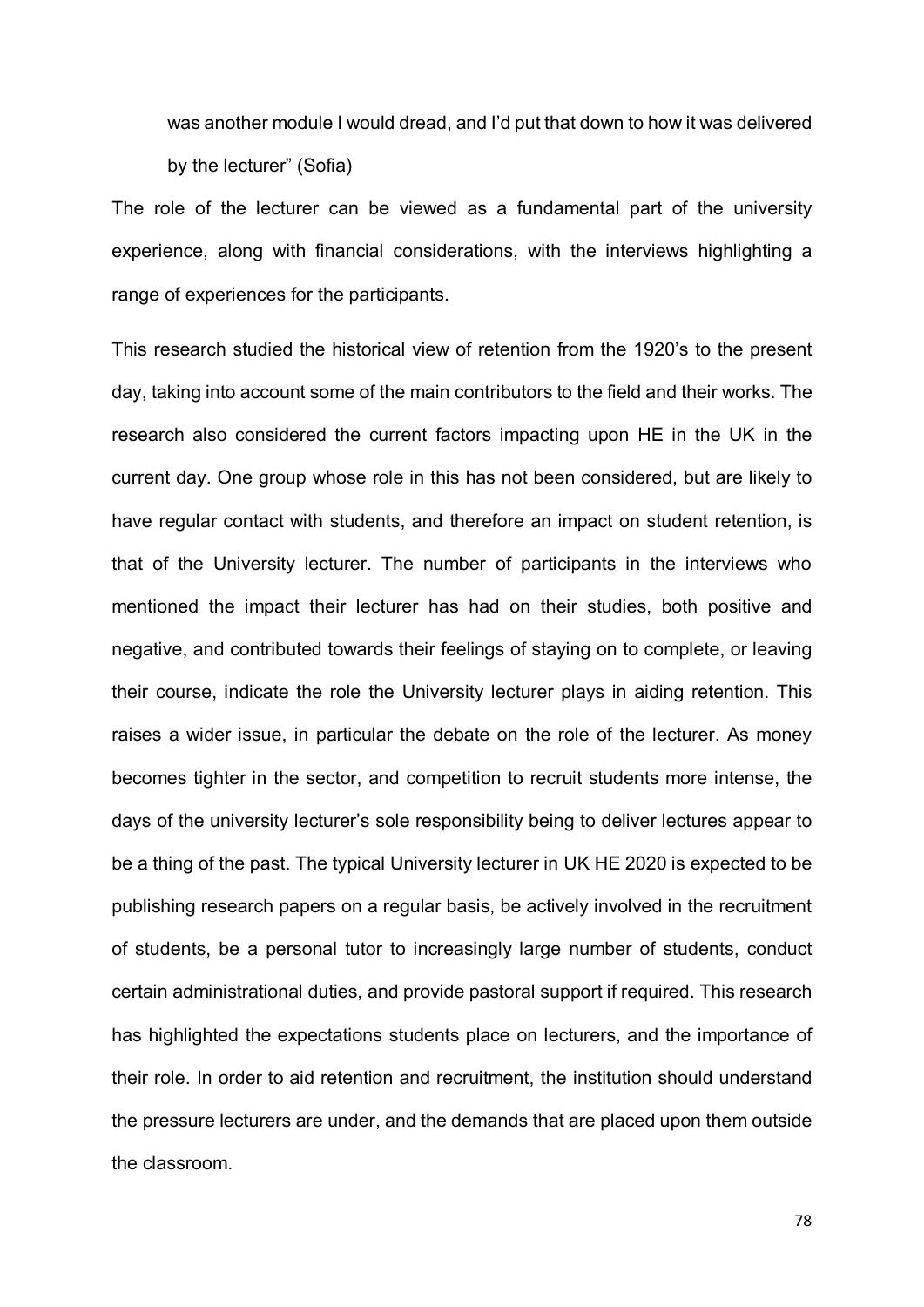A key consideration in this discussion of the role of the lecturer is what that role is. The responses from the participants mainly addressed the role of the lecturer on the basis of support and guidance offered. An alternative viewpoint could be that the role of the lecturer is simply to teach, with other support services available to offer any pastoral support required. These alternative views of the role of the lecturer should be an area for future study in much greater detail. Following the analysis of finance, resilience, habitus and then the role of lecturers, a further important theme that hadn't previously been considered, was raised.

# **'Minor' issues**

The next theme that became apparent was seemingly minor issues that greatly impact the student experience and retention, that could be easily eradicated by the institution. The research findings support the idea of perceived minor issues playing a significant role in students continuing with their studies. Interestingly, these 'minor' issues were evident in over 50% of the interviews conducted and covered a wide range of seemingly small problems. There could be a question over how 'minor' an issue is before it becomes major, so is entirely subjective in nature, but it still emerged as a common theme, covering a range of different topics:

• "There were a few times when I went on the student portal and stuff like the reading list and lecture capture wasn't there when we expected it to be, we just got told it was an admin issue, but that got me down (James)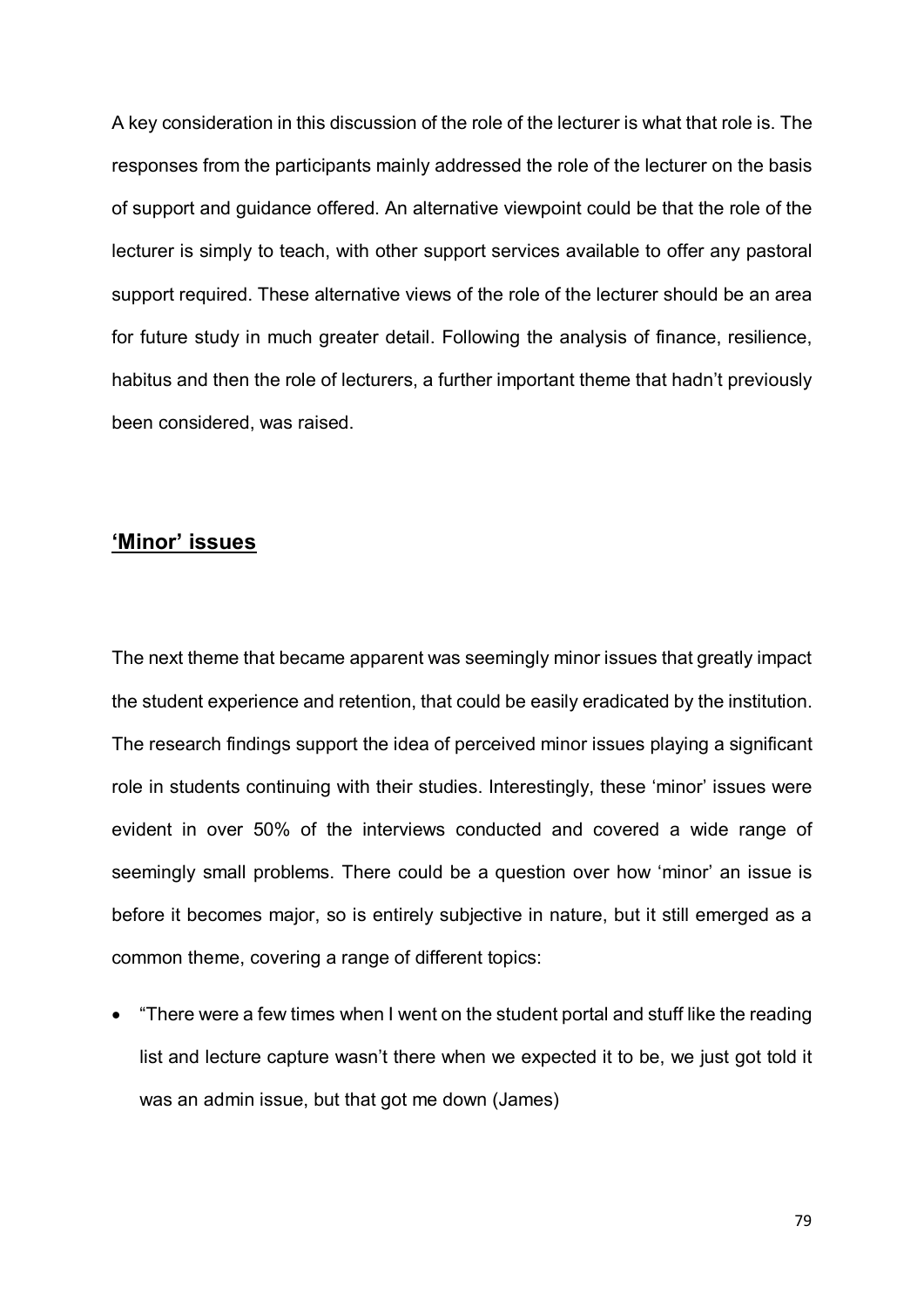- "It was just before the exams started and I turned up for a seminar which was important, but the room had been moved, apparently there was a note on the door but that had been taken down so I didn't know. I remember feeling really stressed at the time and I could have done without it" (Jake)
- "Mine is a practical course and there were times when I couldn't get access to the studio I needed, they said it was a problem with my Uni card but it turned out to be something with the way my Uni record was set up. It doesn't sound like much but it was a big concern for me" (Ella)

The theme mainly focussed on administrative issues such as IT problems, classroom changes and access to facilities, but it was also noted that members of University staff were also discussed:

- "There were some things I needed to sort out with extensions for assignments but I felt like the course admin person didn't want to help, so I went to the guidance team and I kind of felt the same with them, that was a bad experience (Klaudia)
- "It got to the point where we had to choose modules for the next year, and I just couldn't get a straight answer from anyone and got passed about from pillar to post, course leader to lecturer to the guidance team and then back…just hassle I didn't need" (Aleksandra)

While appearing quite minor on the surface, it was apparent these had an impact on the experience of the individuals concerned, as they were brought up when the participants were given the opportunity to discuss any other factors that had had an impact on their experiences during their first year. These perceived experiences also brought up mention of timekeeping, cliques / dominant groups within a class year cohort, and access to University facilities: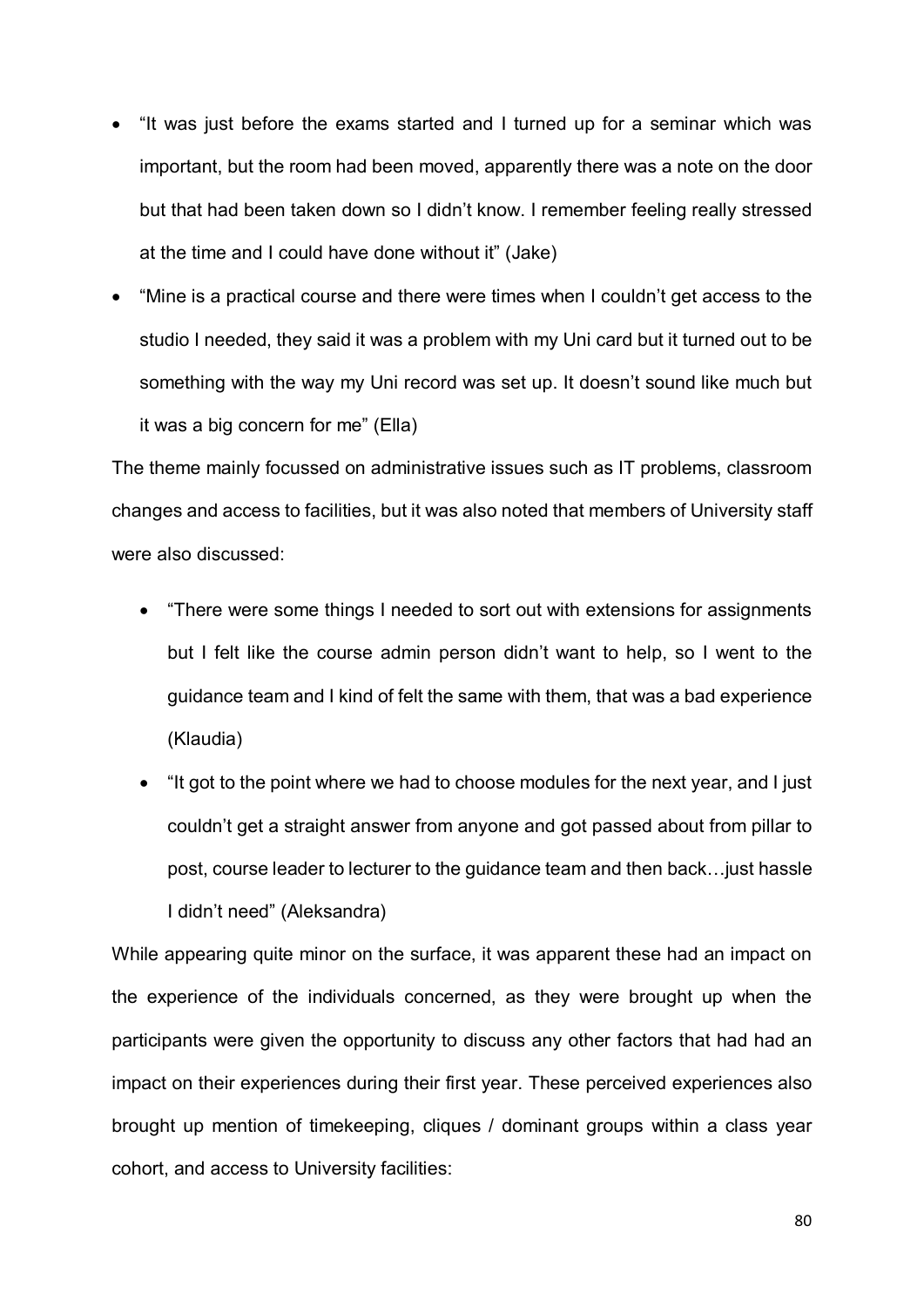- "Most students probably wouldn't think something like this is important but it started getting really annoying with one of the seminars. The group before us would take ages leaving the classroom, but then our seminar would finish at 3.15 on the dot, so it was like we were missing ten minutes out of an hour every week" (Klaudia)
- "I found a couple of my seminar groups quite tough as there was a group who were quite loud and seemed to dominate every week, I'd say I'm naturally an introvert so it wasn't easy" (Denise)
- "There's this big thing about the computers being available 24 hours a day, but for my course I need certain software so I found out I couldn't get access to what I needed 24 hours…that annoyed me" (Jake)

These 'minor' issues would appear to fall into an abyss between a need for greater resilience from the student in response to minor set-backs, the role of the institution to counteract these minor issues, and the role of both the support services, and other staff members such as lecturers and personal tutors to identify any visible problems such as timekeeping of seminars, course admin and dominant cliques within cohorts. The significance of these 'minor' issues should also be considered from the perspective that they impact upon the student when they are on campus (access to classrooms and physical materials), and away from campus (IT issues, access to the student portal / lecture notes), so their significance should not be underestimated.

The perceived minor issues can be viewed as the most subjective of the themes established in the interviews, and also the most difficult for the institution to try and do something to remedy. One viewpoint could be that minor issues are likely to occur in any degree level programme of study, and the student must perform as required to overcome these. Indeed, the resilience previously outlined indicates that the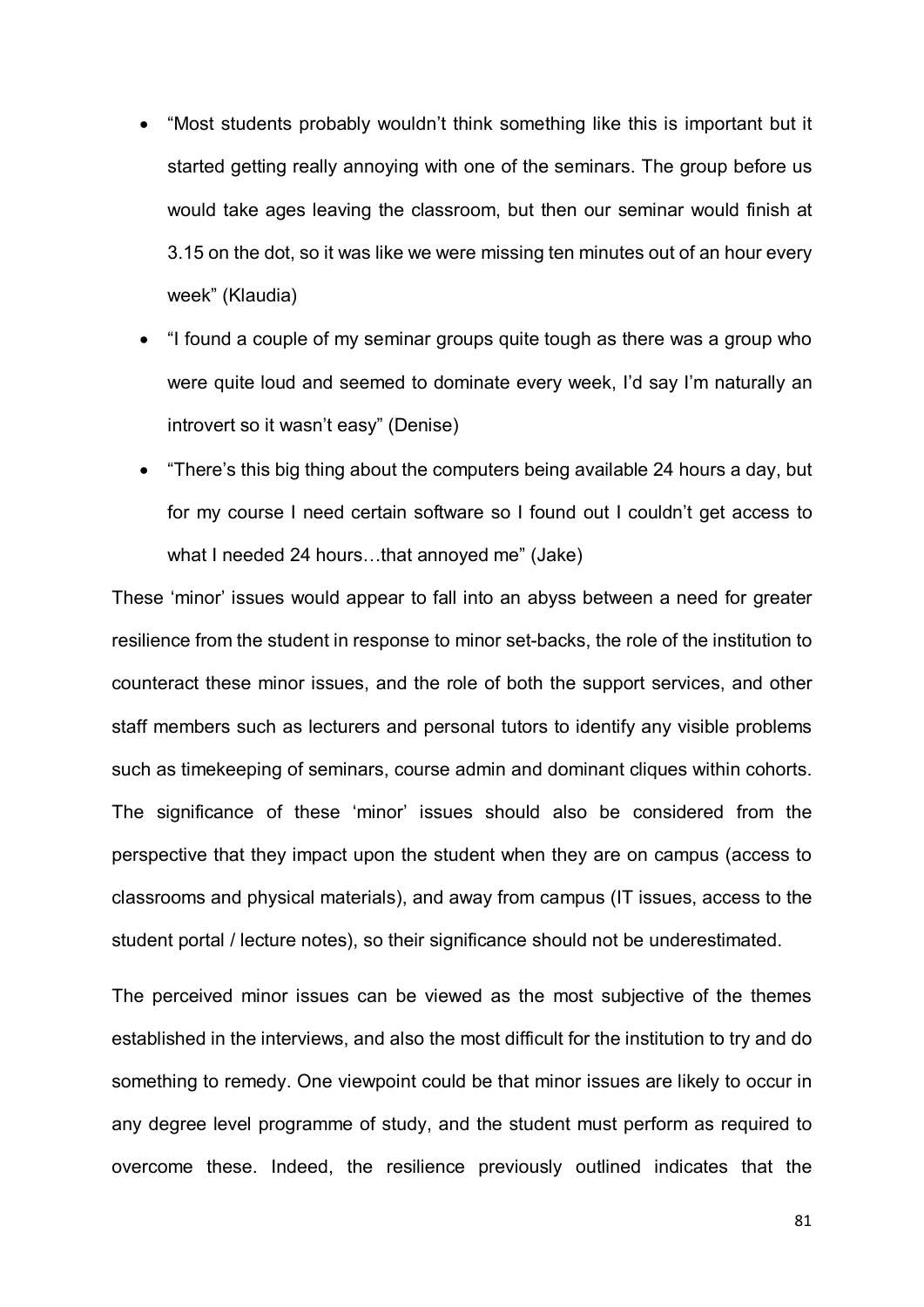participants in this study were able to not be adversely affected by the minor issues raised. However, the fact that the participants raised these in the interviews, shows that they were significant enough to be raised as a recurring theme and a point for discussion. The subjective nature of this theme, can be viewed in the use of the word 'minor'. If these issues are consistently raised, then clearly they are not 'minor', but that difference between 'minor' and 'major' highlights the subjectivity of this theme, and the difficulty for the institution. One point for this theme is the fact that whilst similar in nature, with particular reference to course administration, each of the individual issues raised was different. This makes it difficult for the institute to pinpoint, and direct resources towards, but one measure for the institute could be to ensure that students are given clear direction on where to seek help when needed. In addition to this, students should be given clear information of where and how to notify the institution of any issues such as course administration. The institution, and staff within the academic faculties, should be fully briefed on how these can impact on students' ability to study, and the importance of ensuring that any 'straw that breaks the camels back' effect doesn't occur. One final point to discuss in relation to this theme, is the question of if the participants in this study all discussed these issues without being prompted, how many students at an institution feel similar feeling but have not had any outlet in which to discuss them? Clearly, this is a topic for further discussion and investigation for any HE institution.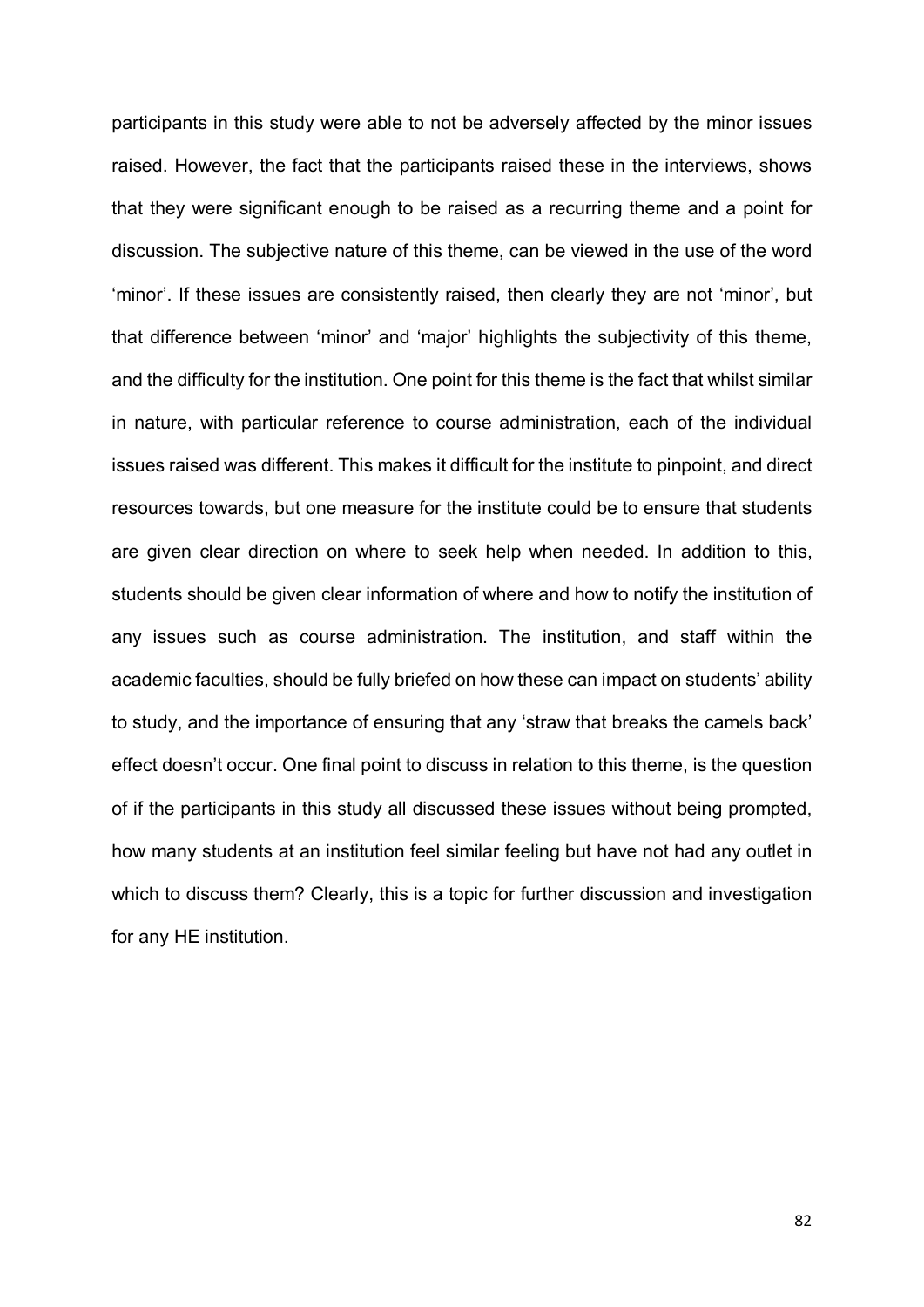## **The Mental Health Problem**

The final theme to emerge from the interviews concerns mental health problems in HE. This was something not openly raised by the interviewer, but was brought into the conversation by four of the participants. The responses from the participants indicate that there is a huge mental health problem in HE, and struggling with mental health issues can have a detrimental effect on students persisting with their studies.

It should be noted that none of the participants, or the interviewer, have any medical qualifications, but the discussion highlighted some of the mental struggles faced, both directly:

- "I got really down at times, not depressed, well might well have been depressed…didn't see a Doctor but managed to see the counsellor at Uni and that really helped me when I needed it" (Denise)
- "There were times in winter when it was dark all the time that I didn't leave my room for a few days on end…I never felt like I'd struggled with my mental health until I came to Uni" (Keiran)

This theme was also raised by two of the participants, although indirectly as it was not in direct reference to their personal experiences:

- "I knew of a couple of people on my course who dropped out cos of their health, like mental health problems" (Ella)
- "One of my flat mates had issues with his mental health, we tried to help, told him to go to his doctor…which he did eventually" (Klaudia)

This further adds to the debate on the reliability of these quotes, when participants are discussing not their own experiences, but their perceptions of other student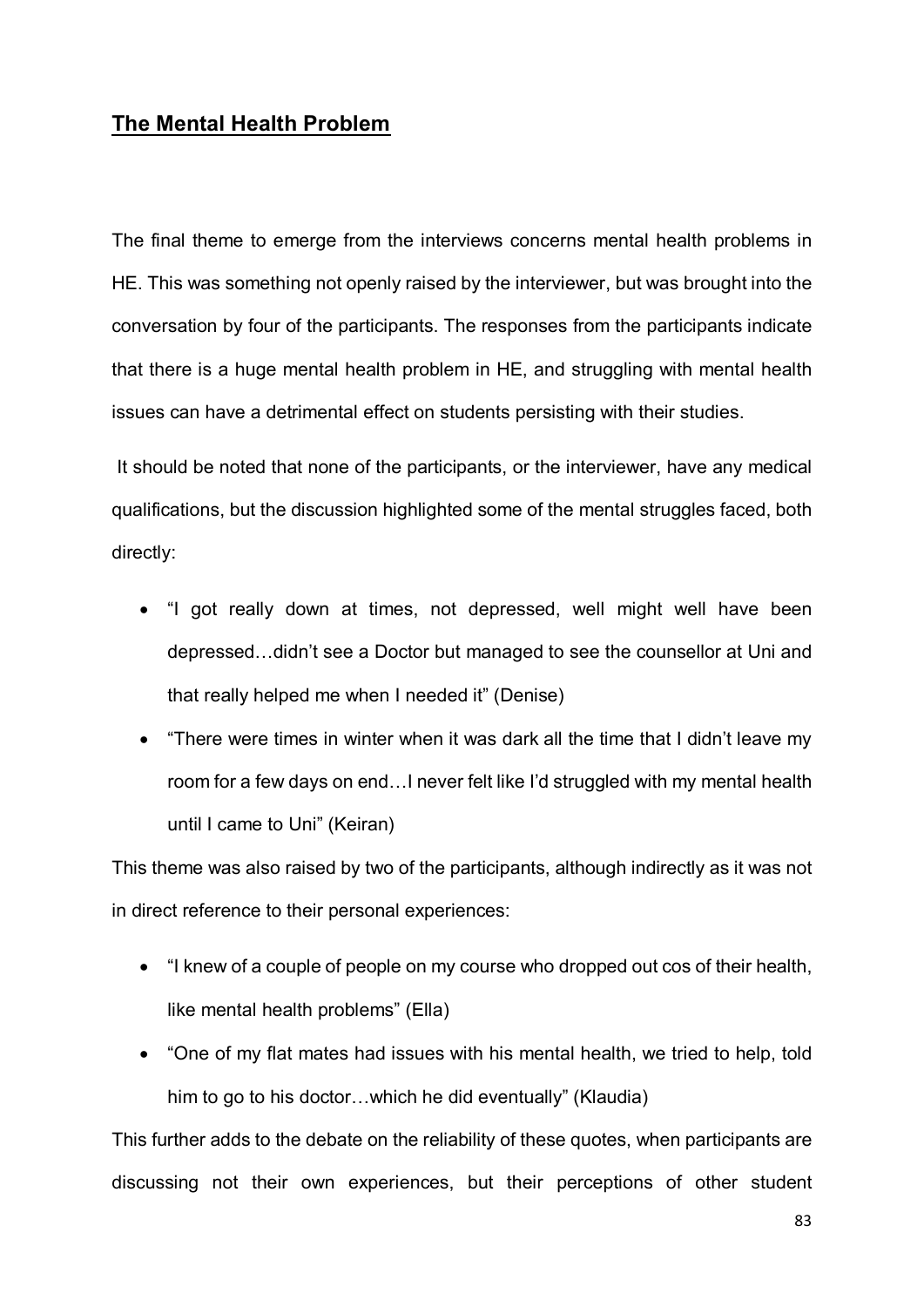experiences, however the fact the participants felt them worthy of discussion merits their inclusion. Like some of the other themes, such as the role of the University lecturer and the perceived minor issues students encountered, there is the possibility of an 'iceberg' effect, where the topics raised in these discussions represent a snapshot of issues impacting upon a much larger number of students. The emergence of these mental health issues support the views of Raddi (2019), who argues the problem is only likely to get worse in universities with mental health problems such as depression and anxiety afflict [one in four](https://yougov.co.uk/news/2016/08/09/quarter-britains-students-are-afflicted-mental-hea/) students, while student suicides have reached a record level in recent years and dropouts have [trebled.](https://www.universitiesuk.ac.uk/policy-and-analysis/reports/Pages/minding-our-future-starting-a-conversation-support-student-mental-health.aspx) This link between mental problems and student drop-out highlights the significance of this theme. As the Institute for Public Policy Research, [five times as many students as](https://www.ippr.org/files/2017-09/1504645674_not-by-degrees-170905.pdf) [ten years](https://www.ippr.org/files/2017-09/1504645674_not-by-degrees-170905.pdf)  [ago](https://www.ippr.org/files/2017-09/1504645674_not-by-degrees-170905.pdf) have disclosed a mental health issue to their university.

The mental health of students appears to be an issue that is only likely to become more prominent. At present, the notion of an imminent mental health crisis among university students remains under-researched, but one for further consideration. Weale (2020) notes the national increase in the number of students reporting mental health issues. This could prompt debate as to whether the number of students suffering with mental health problems has actually increased, or whether the provisions and services offered by institutions mean that students are more willing to seek help. A further debate, possibly an area for future research, could be a study on student attitudes towards mental health at University. That four different participants in this research all referenced mental health / depression without being prompted would indicate that students in 2020 view discussing the state of their mental health as being socially acceptable. In the light of the Covid-19 pandemic, and restrictions from the UK government such as national lockdown and isolation measures,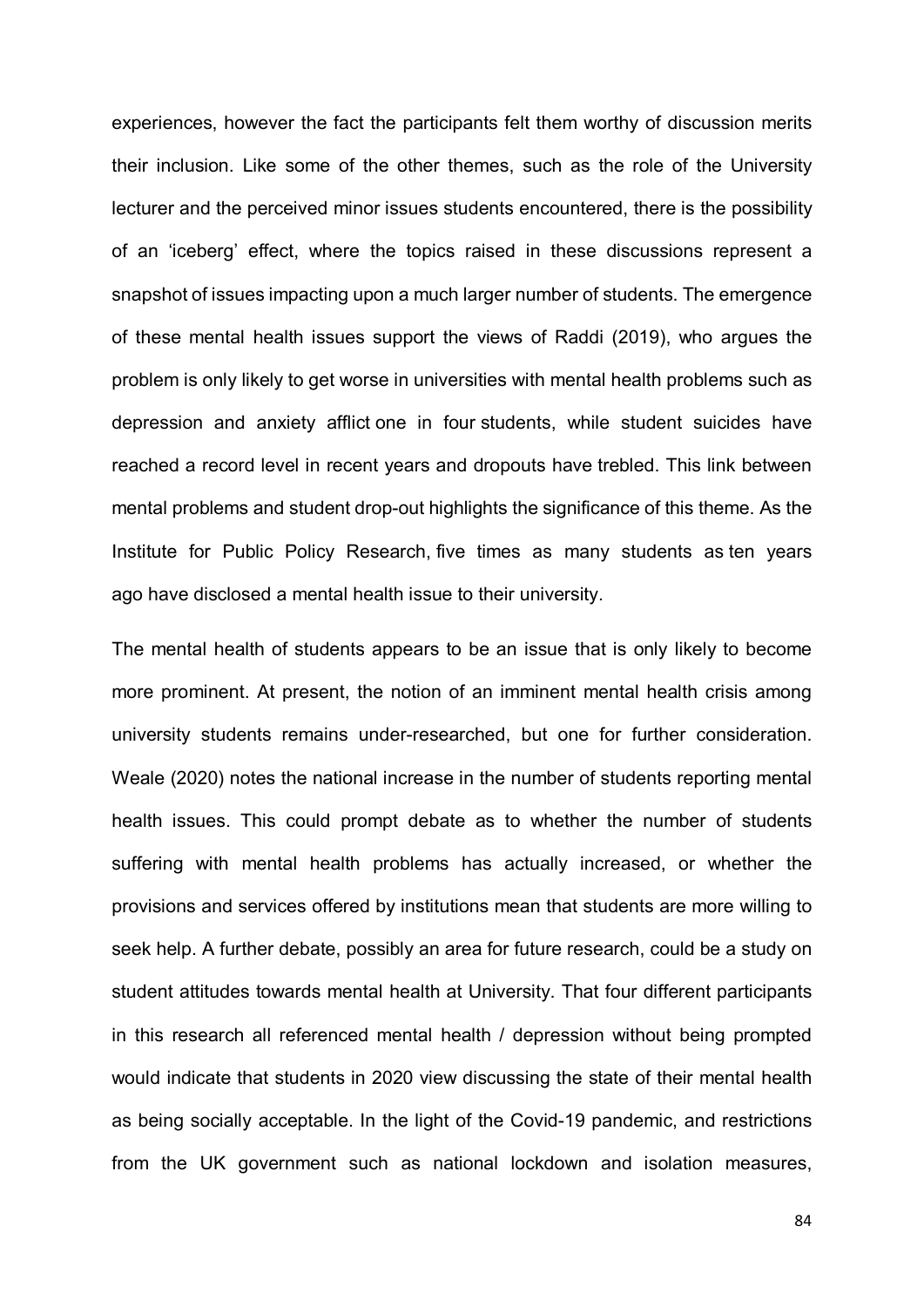institutions need to ensure suitable measures and access to support services are in place for their students.

The Limitations of Study section outlined several areas for future research. In addition to this, the role of the University Lecturer and the impact of those minor issues identified such as course administration and access to materials, remain areas for future study. Following analysis, the themes identified from the interviews have highlighted several areas worthy of future discussion, starting with the extent to which the whole picture of retention in HE can truly be seen.

The interviews raised the primary issues of financial support and the role of the hardship fund, habitus and resilience, as well as the secondary themes of the role of the university lecturer, perceived minor issues, and the mental health of students at the University. Once coded, the data from the interviews can then be discussed in greater detail.

# **Recommendations**

This research set out to consider whether University Hardship Funds have any impact in retaining students in UK HE in 2020, with the findings supporting the fact they do make a significant contribution to retaining students. The findings also indicate the factors that contribute towards successfully retaining students, including the support offered by institutions, the role of the University lecturer, the mental health issues faced by students and some perceived minor issues that can affect student retention. When considering the recommendations of this research, the view of Wyckoff (1998) is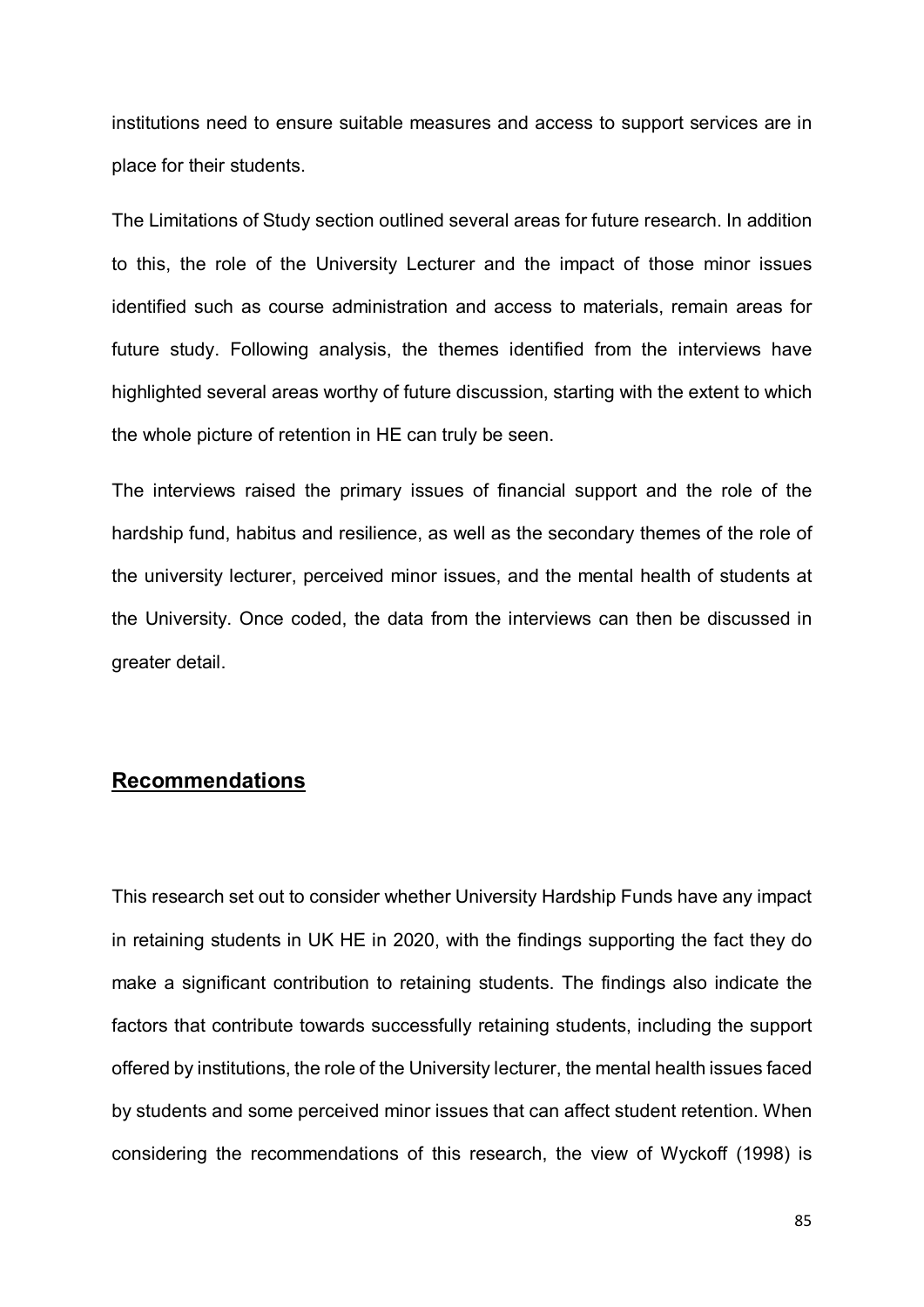endorsed, specifically that all staff at an institution are involved in retention. Based on the findings of the study, several recommendations have been made.

1. Hardship Funds – The first recommendation is for institutions to understand the contribution Hardship Funds can make towards aiding retention. Some institutions have scaled back and reduced their institutional funds following government cuts of their support towards the Access to Learning Fund, but by ensuring an institution has sufficient hardship funds in order to help as many students as possible, this increased investment can pay for itself through successfully retained students

2. Universities are recommended to focus retention resources and efforts on students progressing as well as students leaving, in order to gain further understanding of how the factors affecting their resilience. This research spoke to students who had successfully completed the year, despite having thoughts of leaving. Students who have left an institution are difficult to contact and often reluctant to discuss their experiences and the factors that led to them leaving, so the institution can gain a huge amount of knowledge by speaking to students successfully retained.

3. A collaborative relationship between the student and the university to any issues likely to facilitate retention, such as appropriate support services is needed. This insight is based on responses outlining a lack of collaboration between different services within the institution. Rather than viewing retention as a student problem, such as not being resilient enough, not academically competent enough, or choosing the wrong course, success stories should be viewed as a joint effort, and students leaving should be viewed as a joint problem.

4. Institutions should understand the importance of the university lecturers and the pressure they're under. A greater understanding of role of the lecturers from senior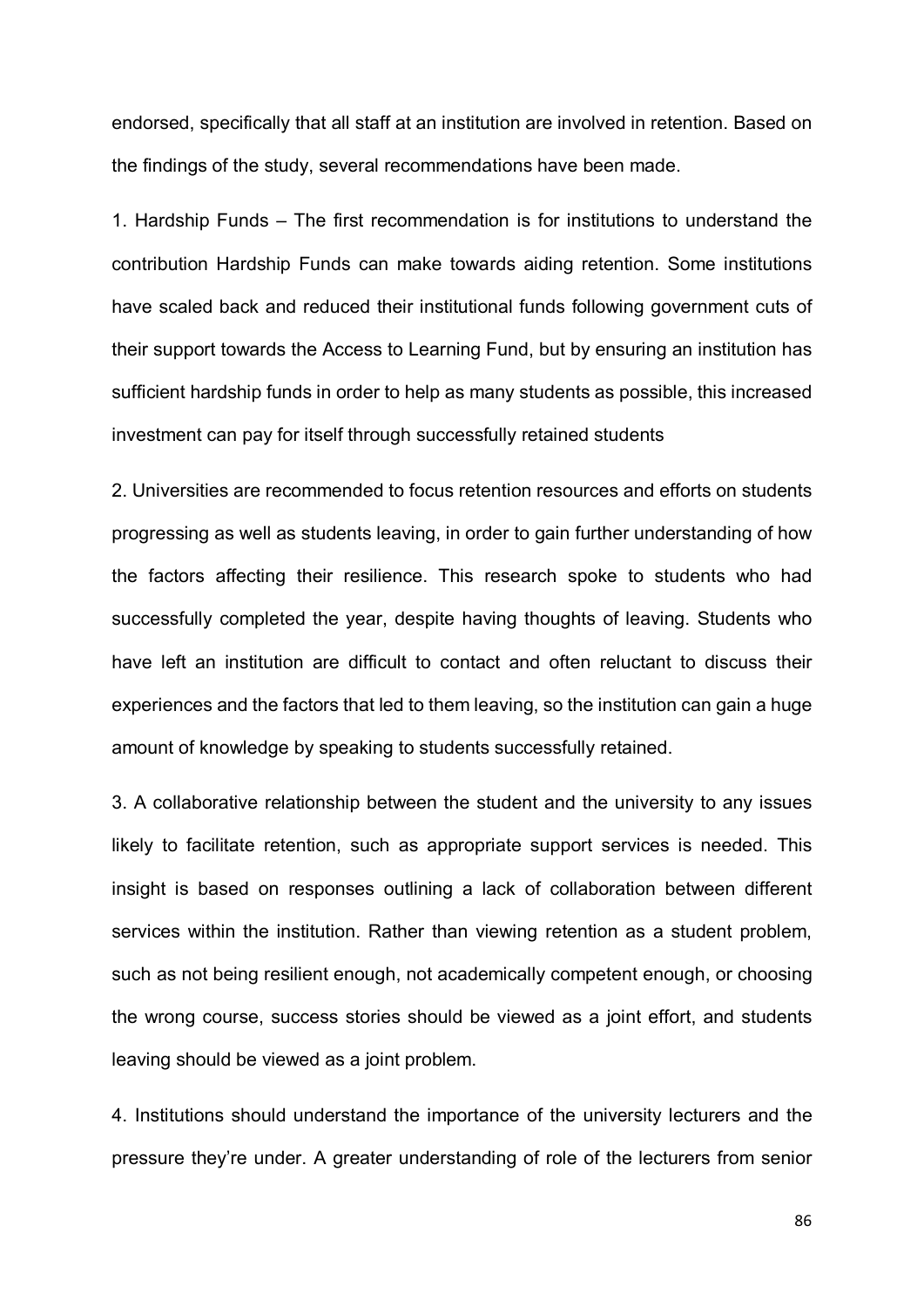management, and an appreciation that there is often more to the role of university lecturer than delivering lectures. This is based on responses from participants outlining the demands lecturers appeared to be under.

5. Universities should provide students with sufficient means to vent any frustrations at perceived 'minor' issues, as the research found that these can quickly accumulate. This recommendation links to point 4, on the role of the university lecturer, and point 3. on the need for a collaborative approach to problems between institution and student.

6. It appears that the mental health crisis is likely to be a permanent feature of UK HE for several years. The final recommendation from this research is the need for universities to ensure sufficient support for students suffering with any mental health issues is in place. Like the first point regarding the need for sufficient Hardship funds, it is hoped the implementation of these resources will pay for themselves through the increased number of successfully retained students.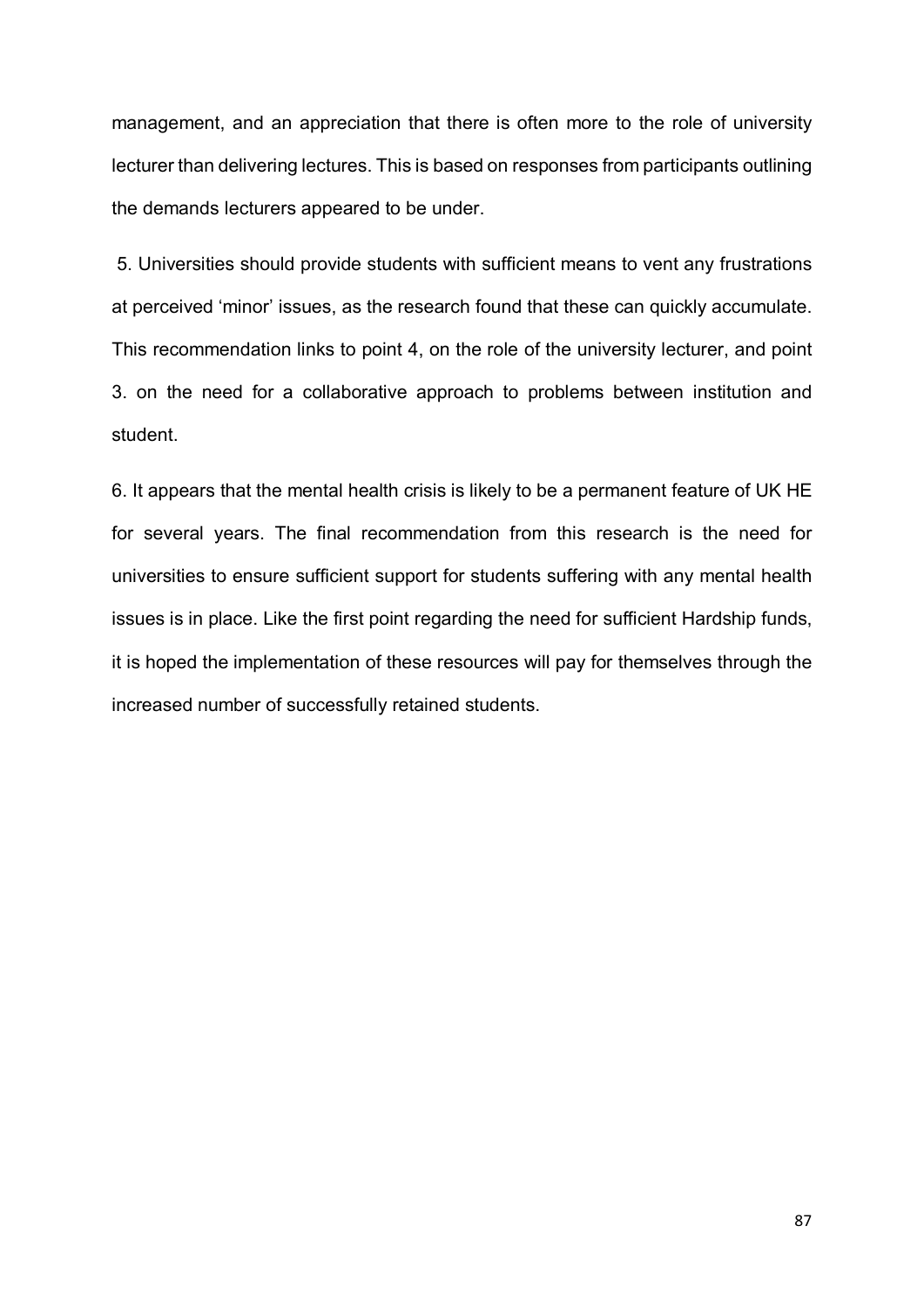## **Final Reflections**

This research project has taken just over two years to complete. At the outset there appeared to be many 'icebergs' on the horizon, those outlined in the introduction (Brexit, the Office for Students, political factors, student number cap lifted, TEF and the Tuition Fee policy). Whilst mindful of these, the Covid-19 outbreak of 2020 has eclipsed these and has impacted the HE sector in a way that is likely to be felt for many years to come. On a personal level, this has resulted in my job role being based away from campus and having no face-to-face contact with students. This has created some problems, and while talk of "unprecedented times" and "the new normal" loom large, it became apparent to me that some of the old problems of the retention puzzle haven't changed. The age-old problem of not being able to segment the issues behind a student leaving are still evident (the camels' back effect discussed in section 7.3) was evident. I conducted this research by deliberately selecting students who had successfully completed year one of their course, but what also became apparent was that even students who successfully complete the year still have numerous doubts about whether to continue with their studies. Another big question remains around the "tipping point" at which these doubts manifest themselves, result in student drop-out. Having worked in the sector for over ten years, I embarked on this project thinking I had a good understanding of student retention in HE. It soon became apparent that while I knew the basics, there were many other issues I wasn't aware of. The role of the University lecturer was one I hadn't even considered before, but his came to the fore as one of the factors behind successfully retaining students. Despite extensive research, it could also be argued there is also an element of luck behind a student staying on their course. Living in student accommodation (allocated randomly) with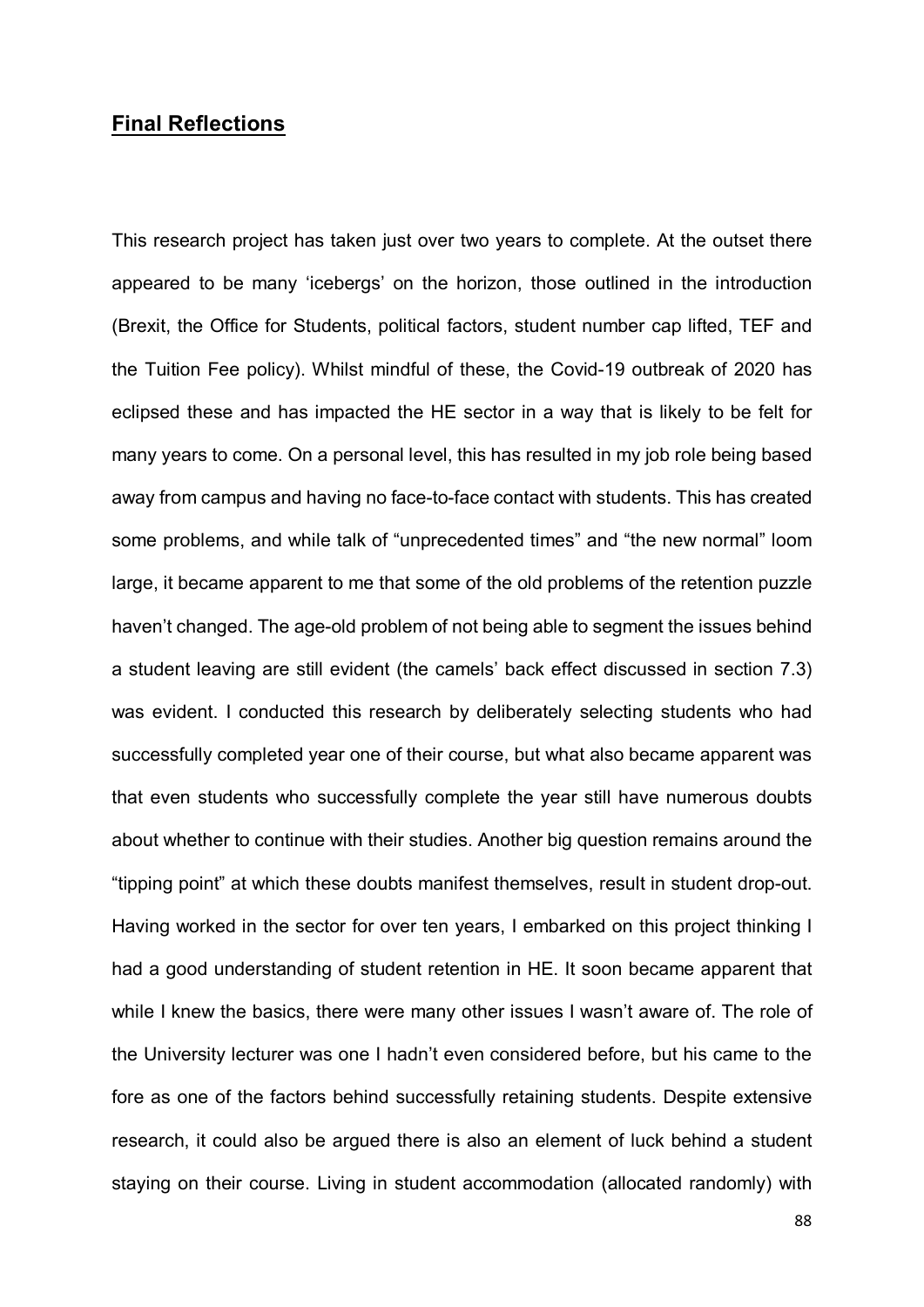students with shared interests, or, being allocated a class tutor or personal tutor willing to engage with students. I started my role at the institution with the view that university should be a place of learning, and self-discovery, but a quote from a student in conversation of "I've survived Uni so far" indicated that for some students, the main objective is simply to "survive" rather than flourish. This was the quote that started this research and initiated my interest in why some students progress on a degree programme and some don't. The future of HE remains uncertain and volatile, the successful retention of students needs to be viewed as both a group effort across the institution, as well as individuals understanding the positive impact their endeavours to help students can have. The institution needs to understand the role financial support can play in retaining students, as well as the pressure staff are under in the current climate. There is no 'quick fix' to the retention problem, and the need for dialogue, and a collaborative approach between all parties to the retention problem remains. As this two-year study comes to a close, and while it is somewhat limited in scope, I remain committed to playing my part in helping students stay on their course. In increasingly challenging circumstances, it can often feel like swimming against the tide, for both students and practitioners a sense of perspective and a sense of resilience is more important than ever before.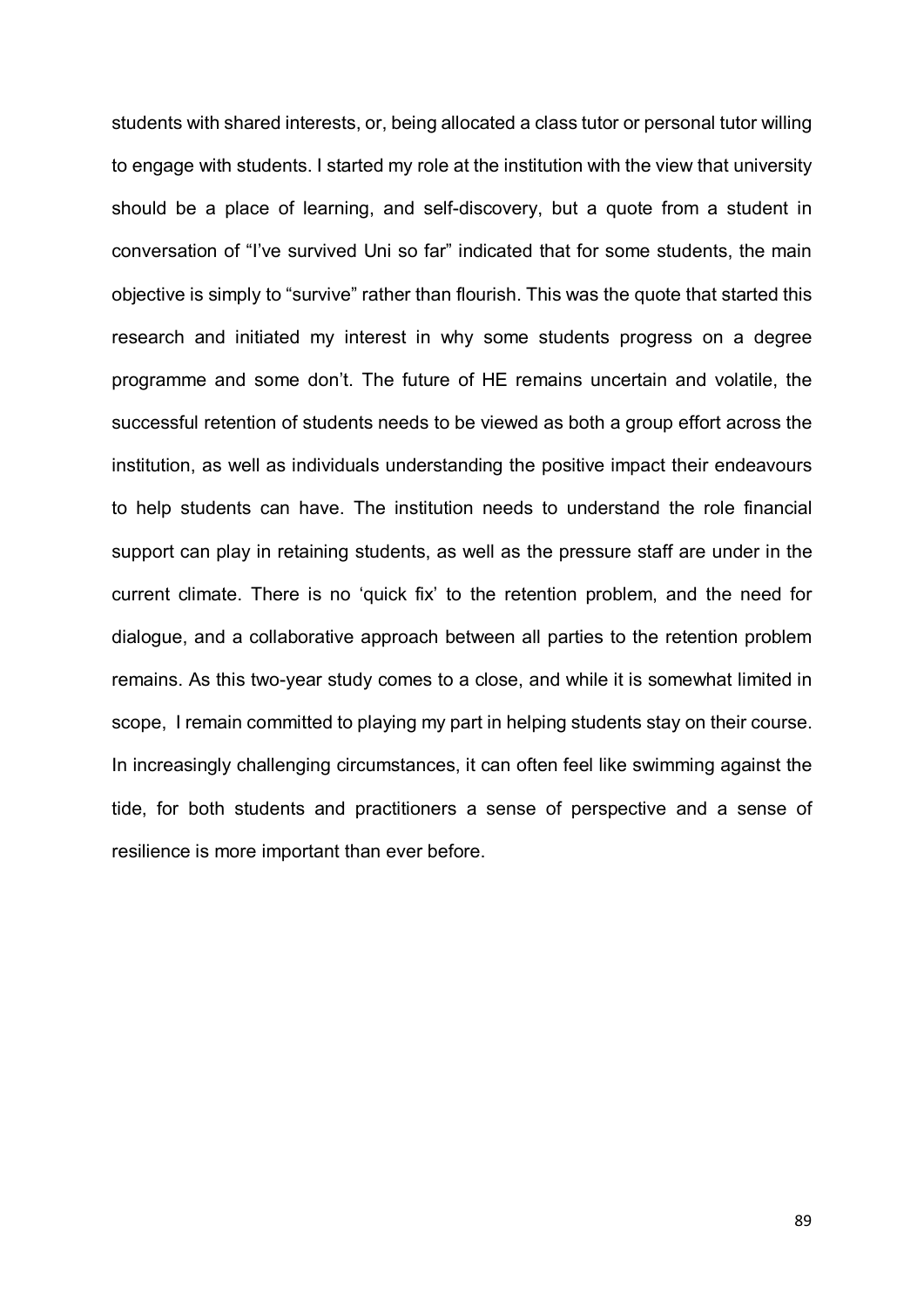### **Reference List**

Adnett, N. (2010). The growth of international students and economic development: friends or foes?, *Journal of Education Policy*, 25:5, 625-637,

Aljohani, O. (2016). A Comprehensive Review of the Major Studies and Theoretical Models of Student Retention in Higher Education. *Higher Education Studies*, 6(2), 104 - 118.

Astin, A. W. (1975). Preventing students from dropping out. London;San Francisco (etc.);: Jossey-Bass.

Bates, E., & Kaye, L. (2014). Exploring the impact of the increased tuition fees on academic staffs' experiences in post-92 universities: A small-scale qualitative study. *Education Sciences*, 4(4), 229-246

Theresa may pledges help for young on student fees and housing. (2017, October

1). *BBC News*. https://www.bbc.co.uk/news/uk-politics-41456555

Berger, J.B. and Lyon, S.C. "Past to present: A historical look at retention," In A.

Seidman*, College student retention*, Praeger Publishers, Westport, 2005, 1-29.

Berger, J., & Milem, J. (1999). The Role of Student Involvement and Perceptions of

Integration in a Causal Model of Student Persistence*. Research in Higher* 

*Education*, 40(6), 641-664.

Bhardwa, S. (2018, June 19). What is the TEF? Results of the teaching excellence framework 2019 The results of the teaching excellence framework (TEF) and what they mean for students. *Times Higher Education*, pp. 115 – 117

Bodin, R & Orange,. (2018) Access and retention in French higher education:

student drop-out as a form of regulation, *British Journal of Sociology of* 

*Education*, 39:1, 126-143.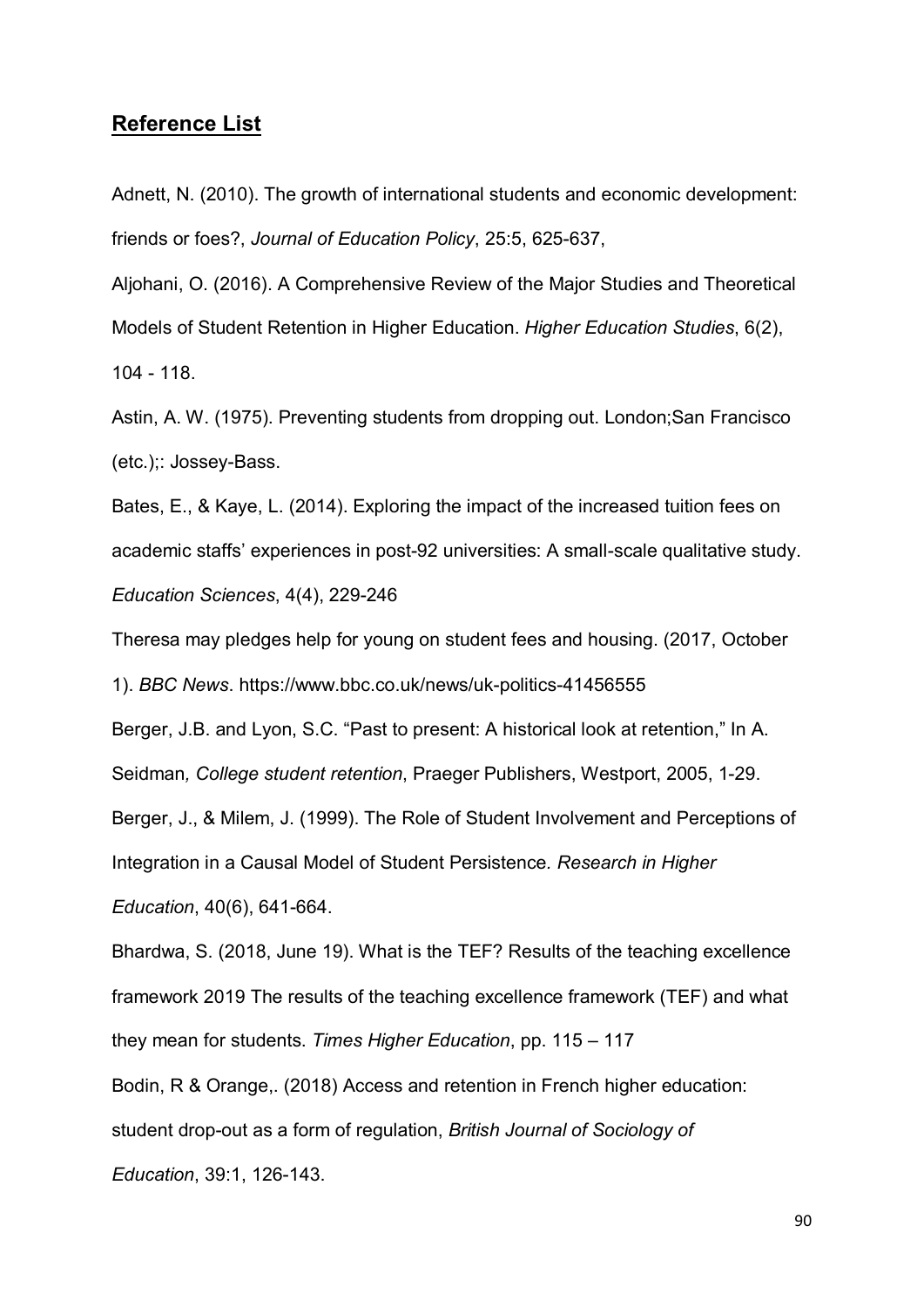Bourdieu, P., & Passeron, J. (1990). Reproduction in education, society and culture (Rev. ed. / preface to the 1990 edition by Pierre Bourdieu.). Sage.

Boyatzis, R. (1998). Transforming qualitative information : *thematic analysis and code development* . Sage Publications

Braun, V., & Clarke, V. (2006). Using thematic analysis in psychology. Qualitative Research in Psychology, 3(2), 77 - 101.

Braxton, J., & Bayer, A. (2004). Addressing faculty and student classroom improprieties . Jossey-Bass.

Breier, M. (2010). From 'financial considerations' to 'poverty': towards a reconceptualisation of the role of finances in higher education student drop out. Higher Education, 60(6), 657 - 670.

Campbell, D. (2019, December 18). Why is Matt Hancock bringing bursaries back for student nurses? www.theguardian.com.

94

Christie, H., Munro, M. and Fisher, T., 2004. Leaving university early: exploring the differences between continuing and non‐continuing students. Studies in Higher Education, 29(5), pp.617-636.

Cimatti, B. (2016). Definition, development, assessment of soft skills and their role for the quality of organizations and enterprises. International Journal for Quality Research, 10(1), 97 - 130.

Collis, J., & Hussey, R. (2009). Business research: A practical guide for undergraduate and postgraduate students. Macmillan International Higher Education.

Cotton, D. R., Nash, T., & Kneale, P. (2017). Supporting the retention of nontraditional students in higher education using a resilience framework. European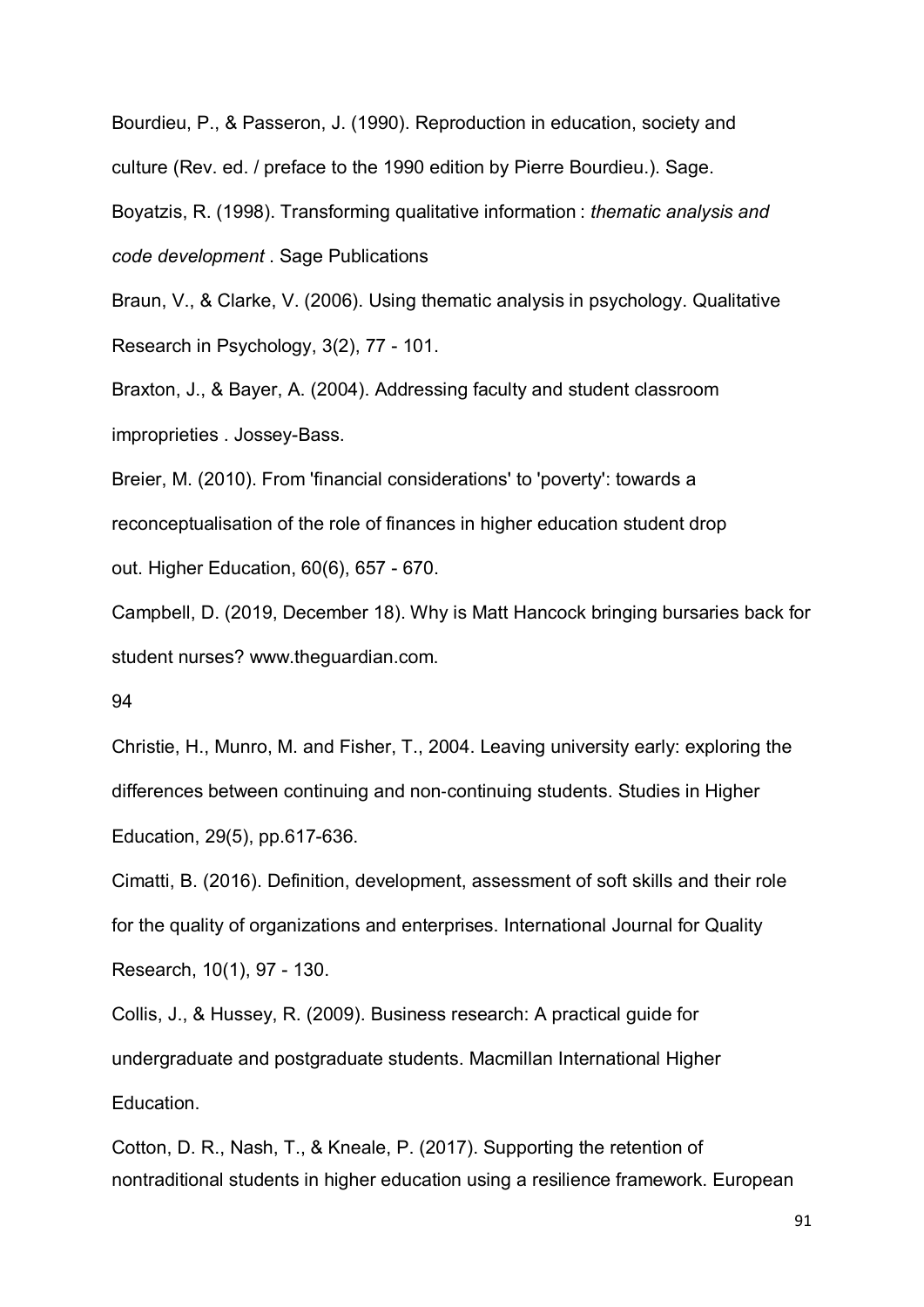Educational Research Journal, 16(1), 62-79.

Coughlan, S. (2010, November 3). Students face tuition fees rising to £9,000.

www.bbc.co.uk. https://www.bbc.co.uk/news/education-11677862

Coughlan, S. (2019, September 26). The symbolic target of 50% at university

reached. BBC News. https://www.bbc.co.uk/news/education-49841620

Crotty, M. (1998). The Foundations of Social Research: Meaning and Perspective in the Research Process. London: Sage.

Cunliffe, A. L. (2008). Orientations to Social Constructionism: Relationally

Responsive Social Constructionism and its Implications for Knowledge and

Learning. Management Learning, 39(2), 123–139.

Dean, J. (2016). Class Diversity and Youth Volunteering in the United Kingdom:

Applying Bourdieu's Habitus and Cultural Capital. Nonprofit and Voluntary Sector Quarterly, 45(1\_suppl), 95S-113S.

Demetriou, C. & Schmitz-Sciborski, A. (2011). Integration, motivation, strengths and optimism: Retention theories past, present and future. In R. Hayes (Ed.),

Proceedings of the 7th National Symposium on Student Retention, 2011, Charleston. (pp. 300-312).

Duty, D. (2006). Seven years at the coal-face: The retention Phenomenon through the lens of a year tutor [Unpublished doctoral dissertation]. University of Huddersfield.

Evans, G. (2018, March 18). How independent is the Office for Students? Times Higher Education.

Faith, J. (2019, December 19). Student nurses to receive £5,000 a year bursary from 2020. www.yourmoney.com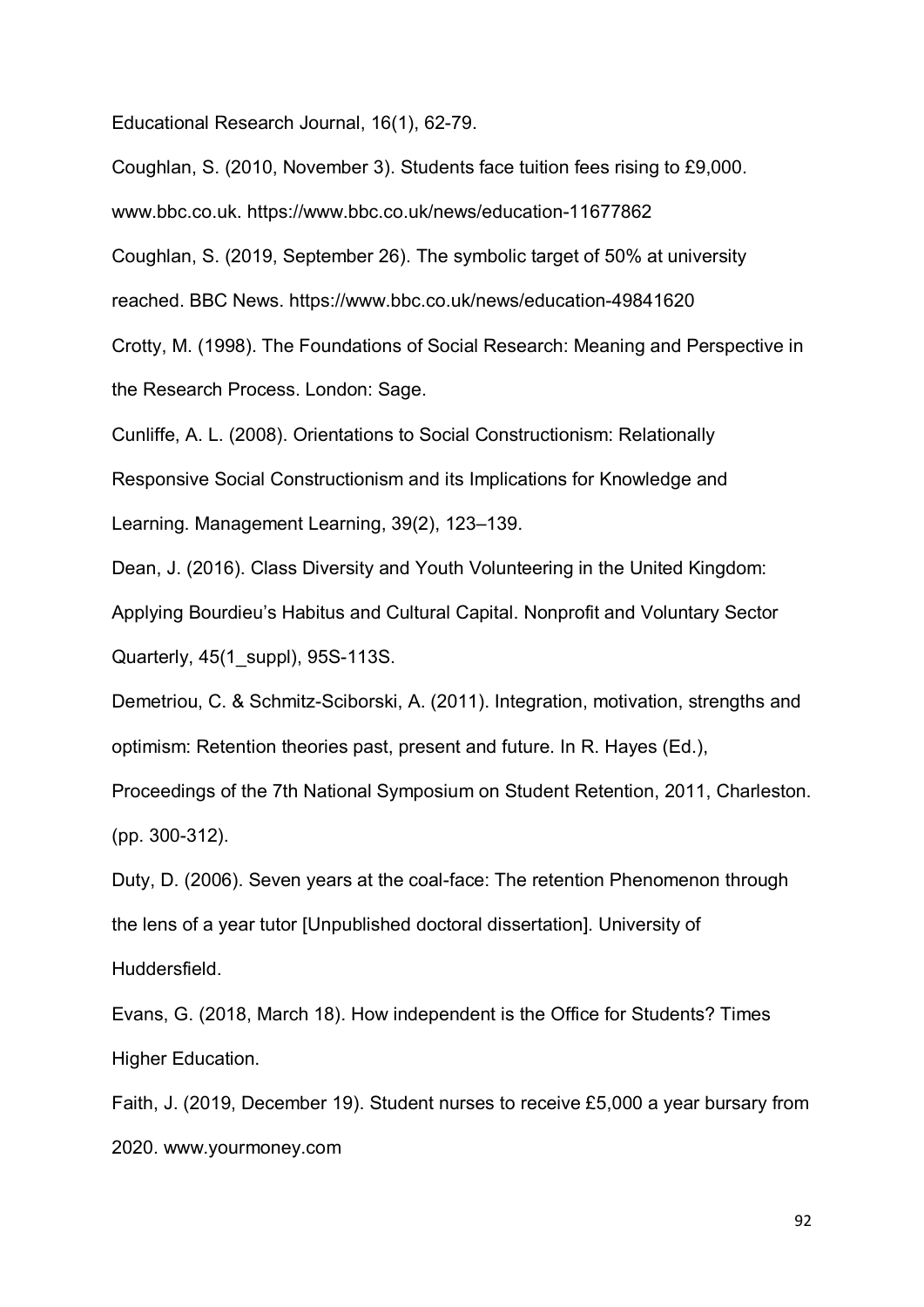Fragoso, A., Goncalves, T., Miguel Ribeiro M., Monteiro, r., Quintas, H., Joana Bago, Henrique M.A.C., Santos, F. (2013) The transition of mature students to higher education: Challenging traditional concepts?, Studies in the Education of Adults, 45:1, 67-81U1276389

#### 95

Gov.uk. Prime Minister launches major review of post-18 education. (2019, February 19). https://www.gov.uk/government/news/prime-minister-launches-major-reviewofpost-18-education. https://www.gov.uk/government/news/prime-ministerlaunchesmajor-review-of-post-18-education

Graham, C., & Regan, J.-A. (2016). Exploring the contribution of professional staff to student outcomes: a comparative study of Australian and UK case studies. Journal of Higher Education Policy & Management, 38(6), 595–609

Harrison, N. and Hatt, S., 2012. Expensive and failing? The role of student bursaries in widening participation and fair access in England. Studies in Higher Education, 37(6), pp.695-712.

Harker, R., Mahar, C., Wilson, C. (Eds.). (1990). An introduction to the work of Pierre Bourdieu: The practice of theory. Basingstoke, UK: Palgrave Macmillan. Husbands, C. (2017, August 13). It's not them, it's you: why this year's clearing empowers students. The Times, p. 55.

Kelly, U. (2016). Economic impact on the UK of EU research funding to UK universities. Viewforth Consulting.

King, J. E. (2012). Helping Students Balance Work, Borrowing, and College. About Campus, 4(4), 17–22.

Labour Party. https://labour.org.uk/

Leach, M. (2019, December 15). What's next? Election Digest. www.wonkhe.co.uk.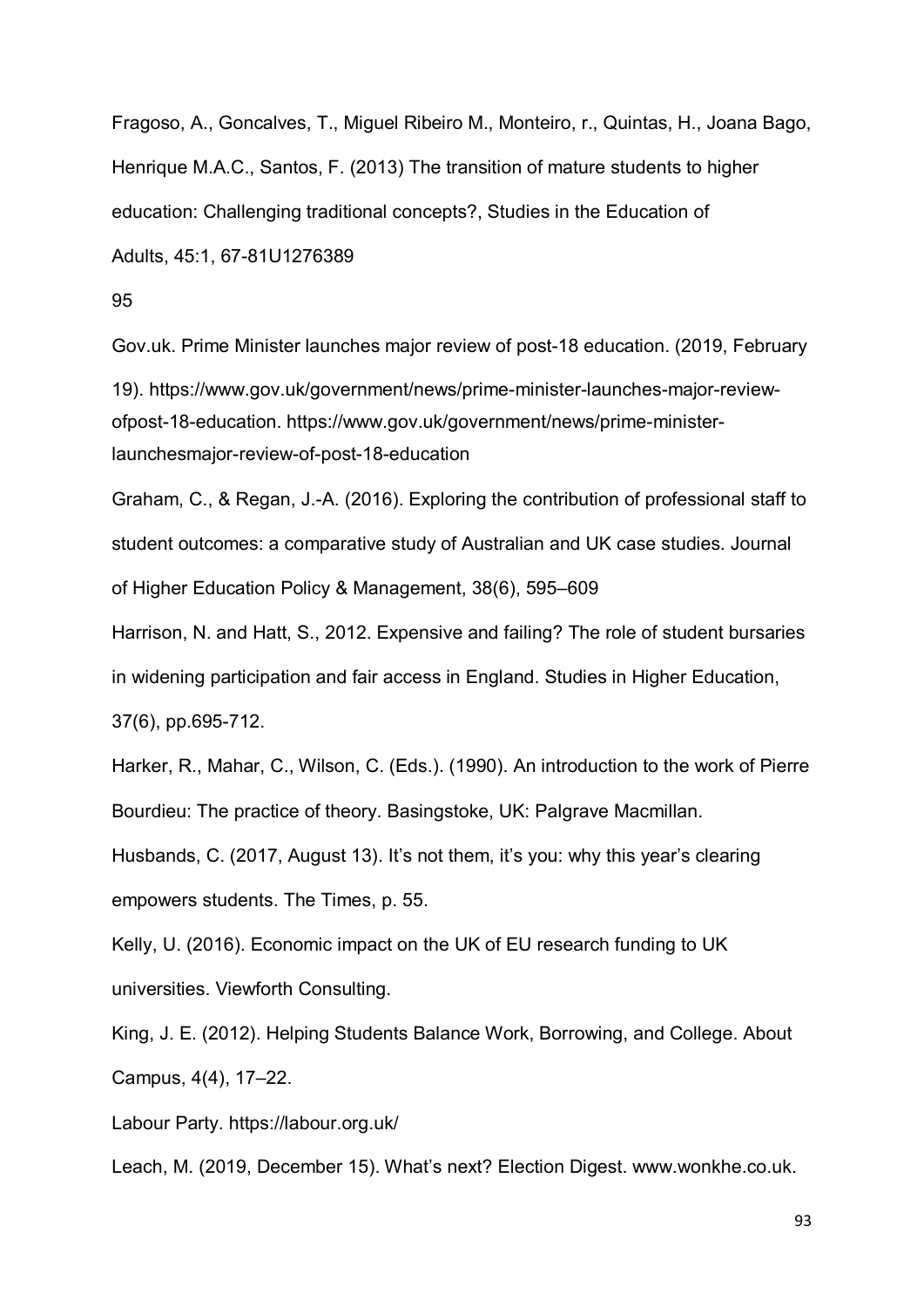Lizzio, A. & Wilson, K. (2013) First-year students' appraisal of assessment tasks: implications for efficacy, engagement and performance, Assessment & Evaluation in Higher Education, 38:4, 389-406

Malcolm, D. (2015). Access, retention or success? What problem are we trying to solve with student finance? Widening Participation and Lifelong Learning, 17(3), 32 - 46.

Martin, H. (2020, August 19). Universities demand government money to cope with U-turn chaos. Mail Online.

https://www.dailymail.co.uk/news/article8641513/Universities-demand-Governmentmoney-cope-U-turn-chaos.html

Martin, J. M. (2006). "That's the Way We Do Things Aound Here": An Overview of view of Organizational Culture. Electronic Journal of Academic and Special Librarianship , 7(1), 46 - 59.

Metzner, B., & Bean, J. (1987). The Estimation of a Conceptual Model of

Nontraditional Undergraduate Student Attrition. Research in Higher Education, 27(1), 15-38.

Morgan, J. (2019, December 13). UK universities face up to Brexit after Tory election win. www.timeshighereducation.com.U1276389

96

Morris, D. (2019, February 25). Should we finally admit that TEF doesn't inform students? www.wonkhe.com.

Niemtus, Z. (2017, June 13). How can universities hang on to their students? The Guardian, p. 27.

Office for Students. https://www.officeforstudents.org.uk/

O'Grady, S. (2018, February 19). The current tuition fees system clearly doesn't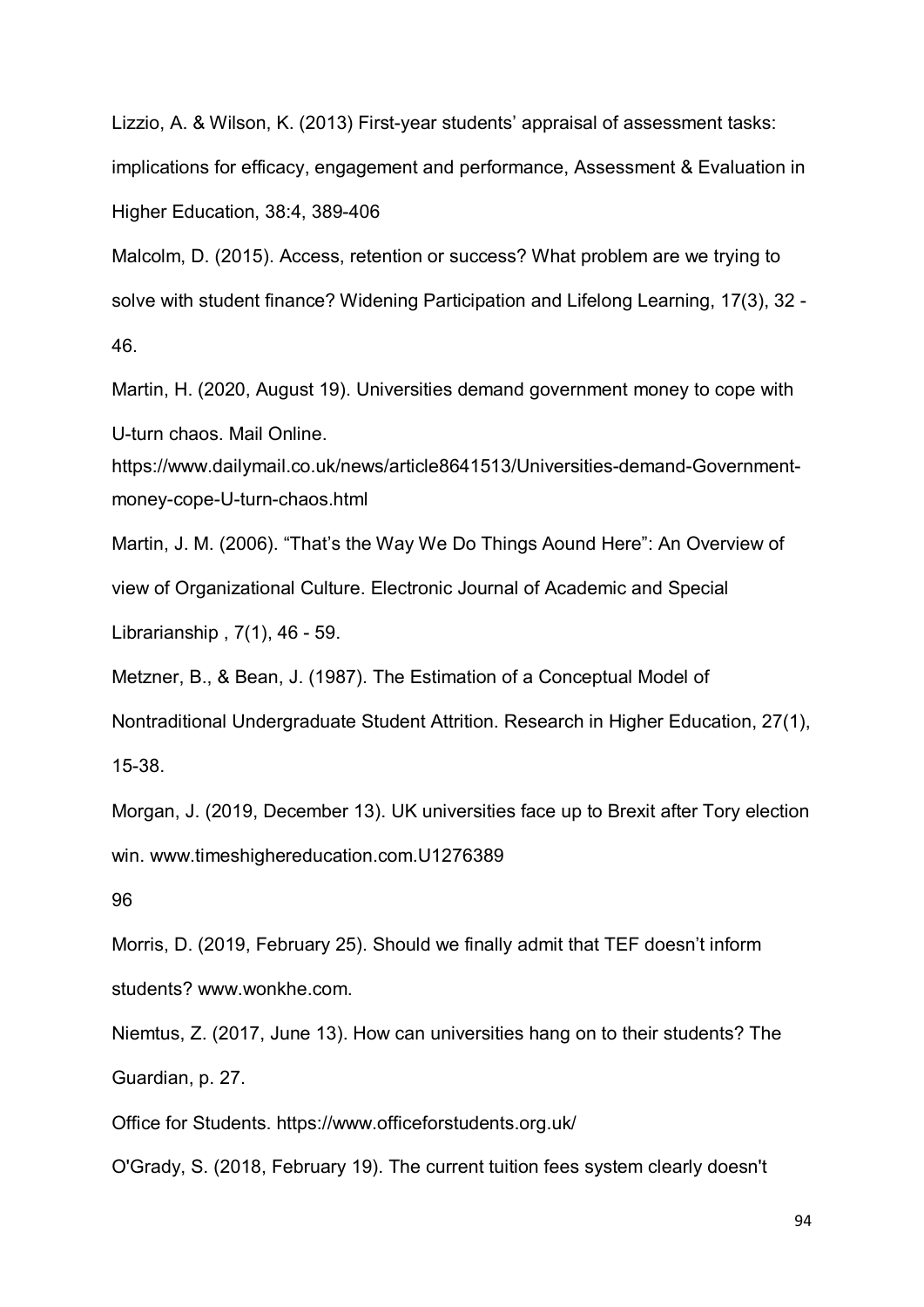work. Here's how we could reform it. The Independent, p. 24.

O'Malley, B. (2020, July 1). Most EU students 'will not study in UK' after fees decision. University World

News. https://www.universityworldnews.com/post.php?story=2020070108154994 Peachey, K. (2019, December 13). General election 2019: What the Conservatives' win means for your money. www.bbc.co.uk.

Phillips, C., Rawlinson, K., & Mason, R. (2018, January 9). Toby Young resigns from the Office for Students after backlash. The Guardian.

Pike, G., Smart, J., Kuh, G., & Hayek, J. (2006). Educational Expenditures and Student Engagement: When Does Money Matter? Research in Higher Education, 47(7), 847-872.

Quinlan, C. (2011). Business research methods. Cengage Learning Business Press Raddi, G. (2019, February 15). Universities and the NHS must join forces to boost student mental health. The Guardian, p. 63.

Regan, J. A. (2012). The Role Obligations of Students and Lecturers in Higher Education. Journal of Philosophy of Education, 46(1), 14 – 23.

Riessman, C. K. (1993). Narrative Analysis. Newbury Park, CA: Sage.

Reuben, A. (2020, December 24). Erasmus: What could happen to the scheme after Brexit? www.bbc.co.uk.

Riley-Smith, B. (2017, October 7). Theresa Mays tuition fee revolution to win over students. The Daily Telegraph, p. 8.

Roberts, J. (2018). Professional staff contributions to student retention and success in higher education. Journal of Higher Education Policy and Management, 40(2), 140 - 153.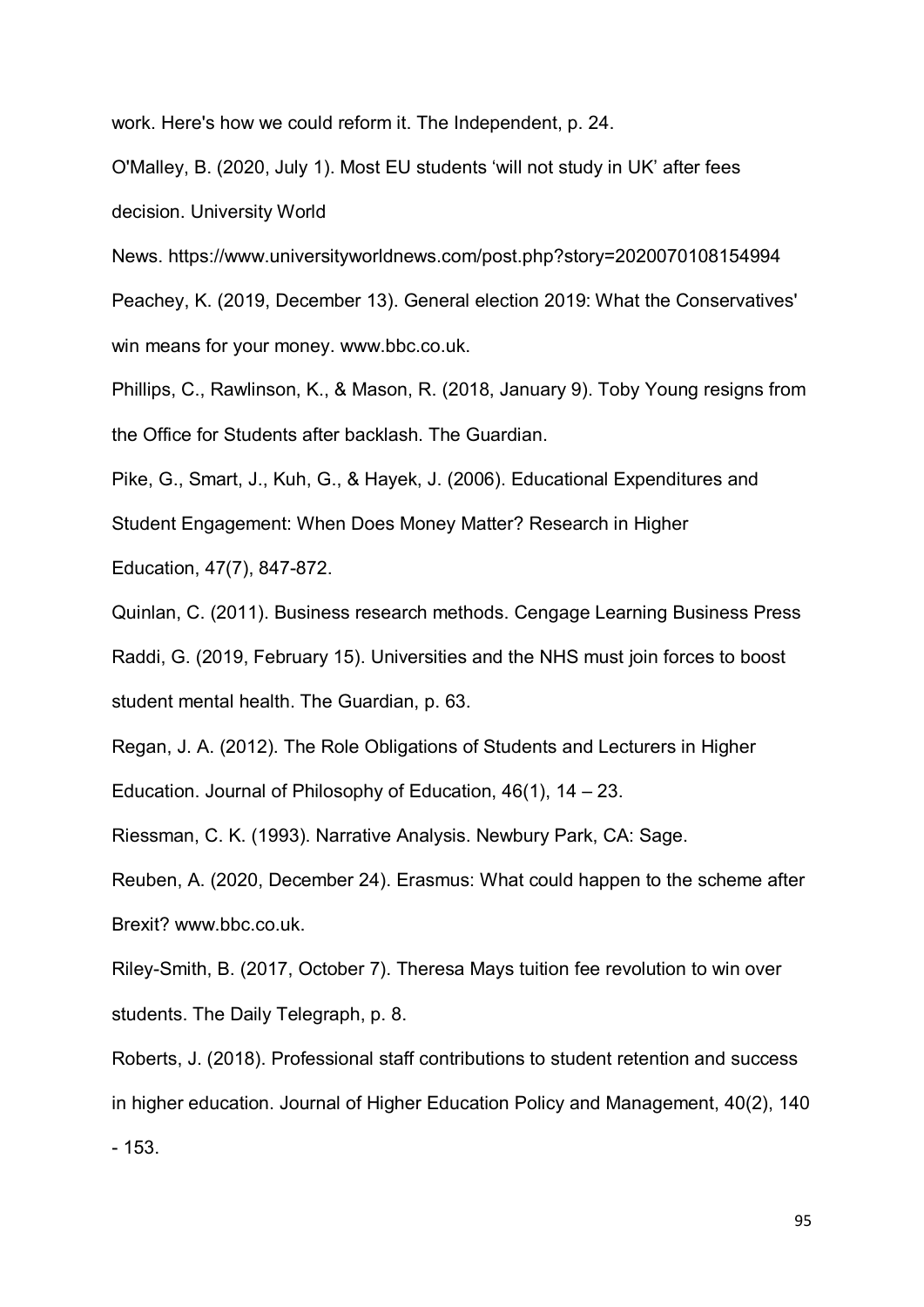Roberts, R. (2017, July 27). Jeremy Corbyn accused of breaking a promise he never made on student debt. The Independent, pp. 54-55.

Robinson, G. (2020, March 18). UK poll finds young people's mental health hit by coronavirus. the Guardian.

https://www.theguardian.com/society/2020/mar/31/youngpeoples-mental-health-hitby-coronavirus-uk-poll

Saunders, M., Lewis, P., & Thornhill, A. (2012). Research methods for business students. Prentice Hall.

#### 97

Sample, I. (2016, July 12). UK scientists dropped from EU projects because of postBrexit funding fears. The Guardian.

Schuh, J. H., Jones, S. R., & Harper, S. R. (2010). Student services: A handbook for the profession. John Wiley & Sons.

Sekaran, U., & Bougie, R. (2016). Research methods for business: A skill building approach. John Wiley & Sons.

Shackle, S. (2019, September 27). 'The way universities are run is making us ill': inside the student mental health crisis. The Guardian.

Shah, H. (2018, June 2). Awarding university subjects gold medals is deeply flawed. The Guardian, p. 43.

Shaw, C. (2015, September 18). Removing the cap on student numbers – six questions answered. www.theguardian.com.

Simba, A. & Ojong, N. Engaged scholarship: Encouraging interactionism in entrepreneurship and small-to-medium enterprise (SME) research. (n.d.). Journal of Small Business and Enterprise Development.

Sodha, S. (2017, December 29). I once marched against tuition fees. Now I can see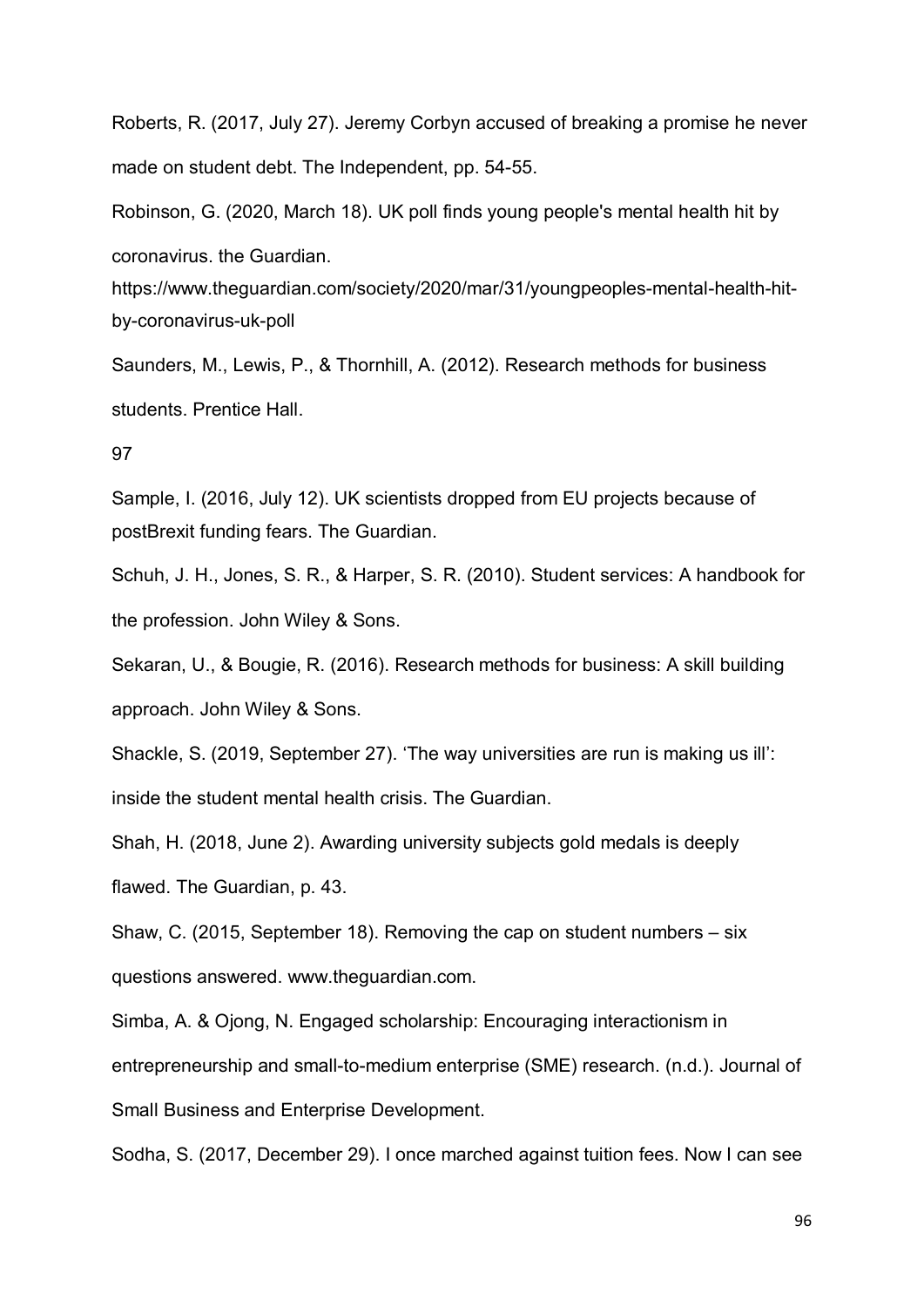their worth. The Guardian.

Spady, W. (1971). Status, Achievement, and Motivation in the American High School. The School Review, 79(3), 379-403.

Stephens, T. M. (2013). Nursing Student Resilience: A concept clarification. Nursing Forum, 48(6), 125 - 133.

Swail, W. S., PhD. (2014). A Different Viewpoint on Student Retention. Higher Learning Research Communications, 4(2), 18-25.

Vaughan, R. (2019, November 5). General election 2019: Tories to drop pledge to cut student tuition fees from manifesto. inews.co.uk.

Warwick,R.,. McCray, J. & Board, D,. (2017) Bourdieu's habitus and field:

implications on the practice and theory of critical action learning, Action Learning:

Research and Practice, 14:2, 104-119.

Weale, S. (2020, December 9). More than half of students polled report mental health slump. The Guardian.

Yorke, M., (2000). The Quality of the Student Experience: What can institutions learn

from data relating to non-completion?. Quality in Higher Education, 6(1), pp.61-75.

Yorke, M. (1998). Non-Completion of Full-Time and Sandwich Students in English

Higher Education: Costs to the Public Purse, and Some Implications. Higher

Education, 36(2), 181 - 194.

Yorke, M. (2004). Leaving early: Undergraduate non-completion in higher education. Routledge.

98

Yorke, M., & Longden, B. (2004). Retention and student success in higher education. McGraw-Hill Education.